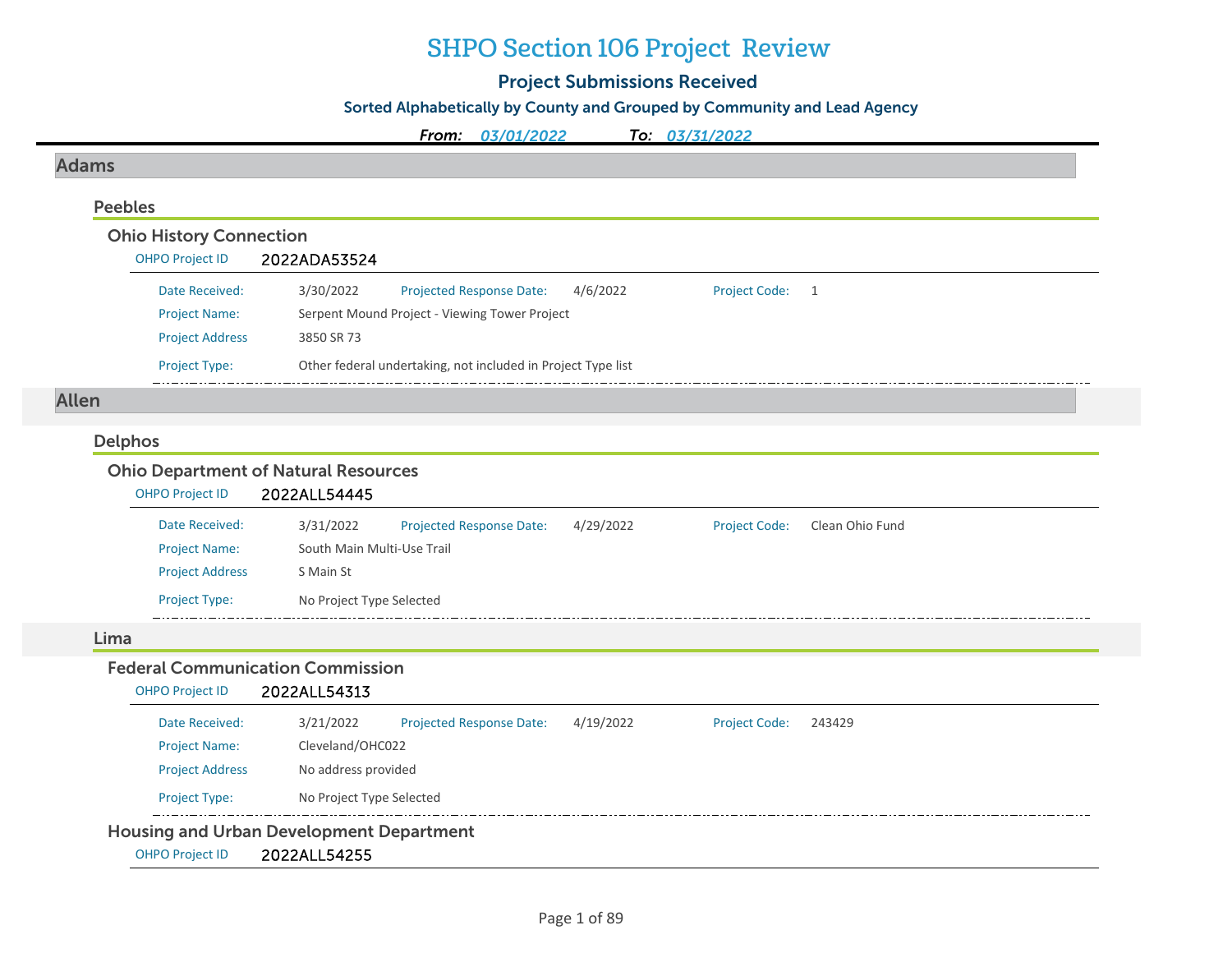| Date Received:         | 3/16/2022      | <b>Projected Response Date:</b>      | 4/14/2022 | <b>Project Code:</b> |  |
|------------------------|----------------|--------------------------------------|-----------|----------------------|--|
| <b>Project Name:</b>   | Lead Abatement |                                      |           |                      |  |
| <b>Project Address</b> | 1120 Reese Ave |                                      |           |                      |  |
| <b>Project Type:</b>   |                | Lead Hazard Abatement Rehabilitation |           |                      |  |

#### Ashland

## Loudonville

#### Ohio Department of Health OHPO Project ID 2022ASD54299 Date Received: 3/21/2022 Project Name: Lead Hazard Control Property Projected Response Date: 4/1/2022 Project Address 536 N Market St Project Type: Lead Hazard Abatement Rehabilitation Project Code: Medicaid

## Vermilion (Township of)

#### Federal Energy Regulatory Commission

| <b>OHPO Project ID</b> | 2022ASD54357             |                                                |           |                      |          |
|------------------------|--------------------------|------------------------------------------------|-----------|----------------------|----------|
| Date Received:         | 3/24/2022                | <b>Projected Response Date:</b>                | 4/22/2022 | <b>Project Code:</b> | Columbia |
| <b>Project Name:</b>   |                          | Columbia Line SL-2340 Class Change Replacement |           |                      |          |
| <b>Project Address</b> | No address provided      |                                                |           |                      |          |
| <b>Project Type:</b>   | No Project Type Selected |                                                |           |                      |          |

## Vermillion (Township of)

#### Federal Energy Regulatory Commission

#### OHPO Project ID 2022ASD54256

| Date Received:         | 3/15/2022           | <b>Projected Response Date:</b>                                 | 4/13/2022 | <b>Project Code:</b> | Columbia |  |  |  |
|------------------------|---------------------|-----------------------------------------------------------------|-----------|----------------------|----------|--|--|--|
| <b>Project Name:</b>   |                     | Columbia Gas 2022 Lucas 10900 Well Performance Overhaul Project |           |                      |          |  |  |  |
| <b>Project Address</b> | No address provided |                                                                 |           |                      |          |  |  |  |
| <b>Project Type:</b>   |                     | Gas transmission projects, inc. compressor stations             |           |                      |          |  |  |  |

#### Ashtabula

#### Ashtabula

#### Health Resources and Services Administration

OHPO Project ID 2022ATB53600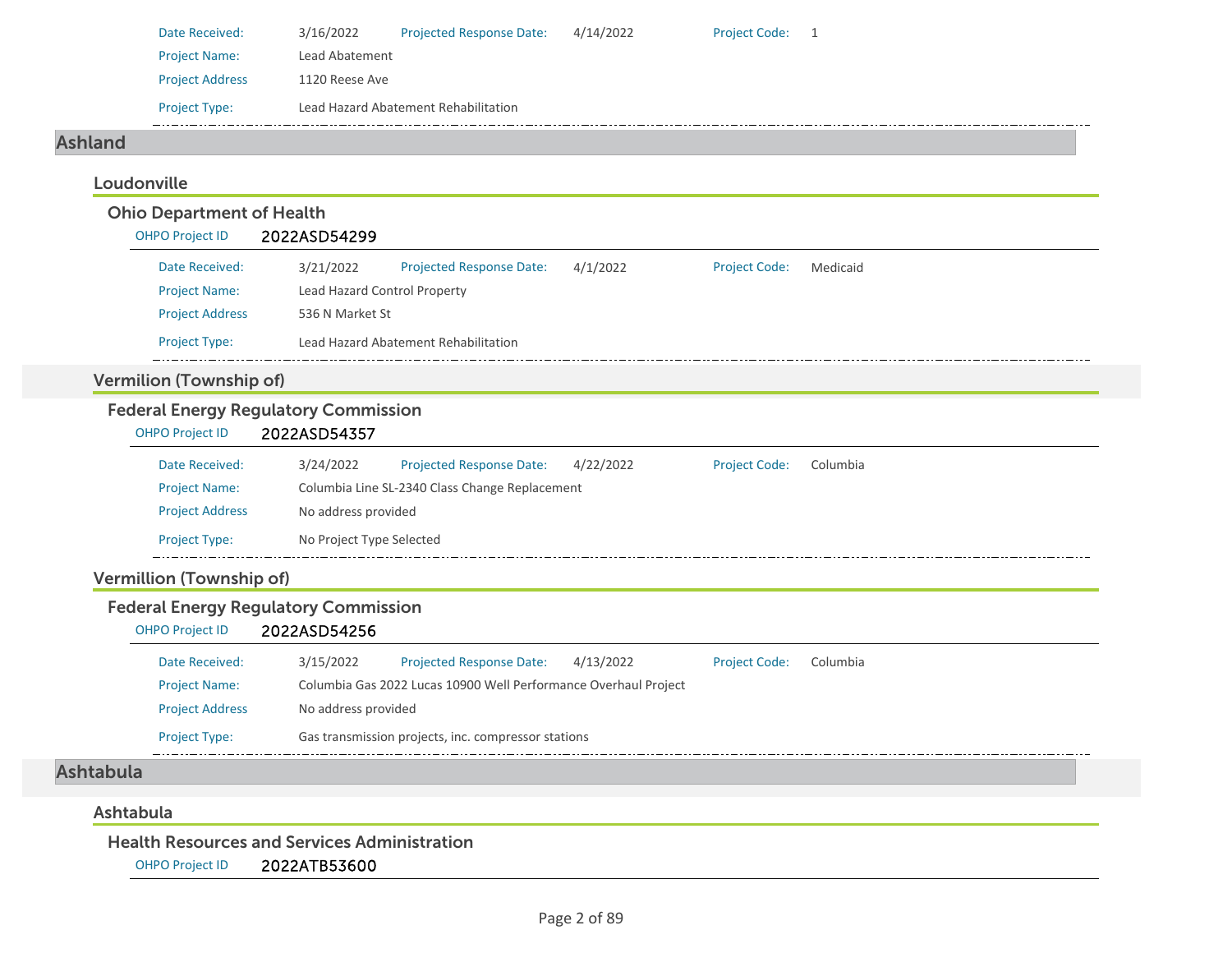| 3/15/2022                                                   | <b>Projected Response Date:</b>                                      | 4/13/2022                                                                                                                                                                                              | Project Code: 1      |                  |
|-------------------------------------------------------------|----------------------------------------------------------------------|--------------------------------------------------------------------------------------------------------------------------------------------------------------------------------------------------------|----------------------|------------------|
|                                                             |                                                                      |                                                                                                                                                                                                        |                      |                  |
| 4726 Main Ave                                               |                                                                      |                                                                                                                                                                                                        |                      |                  |
|                                                             |                                                                      |                                                                                                                                                                                                        |                      |                  |
|                                                             |                                                                      |                                                                                                                                                                                                        |                      |                  |
| 2022ATB54077                                                |                                                                      |                                                                                                                                                                                                        |                      |                  |
| 3/2/2022                                                    | <b>Projected Response Date:</b>                                      | 3/17/2022                                                                                                                                                                                              | <b>Project Code:</b> | Medicaid         |
|                                                             |                                                                      |                                                                                                                                                                                                        |                      |                  |
|                                                             |                                                                      |                                                                                                                                                                                                        |                      |                  |
|                                                             |                                                                      |                                                                                                                                                                                                        |                      |                  |
|                                                             |                                                                      |                                                                                                                                                                                                        |                      |                  |
| 2022ATB54178                                                |                                                                      |                                                                                                                                                                                                        |                      |                  |
| 3/9/2022                                                    | Projected Response Date:                                             | 4/7/2022                                                                                                                                                                                               | <b>Project Code:</b> | $\overline{1}$   |
|                                                             |                                                                      |                                                                                                                                                                                                        |                      |                  |
| 325 W 48th St                                               |                                                                      |                                                                                                                                                                                                        |                      |                  |
|                                                             |                                                                      |                                                                                                                                                                                                        |                      |                  |
| No Project Type Selected                                    |                                                                      |                                                                                                                                                                                                        |                      |                  |
|                                                             |                                                                      |                                                                                                                                                                                                        |                      |                  |
|                                                             |                                                                      |                                                                                                                                                                                                        |                      |                  |
| <b>Ohio Environmental Protection Agency</b><br>2022ATB54064 |                                                                      |                                                                                                                                                                                                        |                      |                  |
| 3/1/2022                                                    | <b>Projected Response Date:</b>                                      | 3/30/2022                                                                                                                                                                                              | <b>Project Code:</b> | Clean Water Fund |
|                                                             | Coffee Creek WWTP Improvements                                       |                                                                                                                                                                                                        |                      |                  |
| 2949 Industrial Park Dr                                     |                                                                      |                                                                                                                                                                                                        |                      |                  |
|                                                             | Wastewater treatment plants or lines                                 |                                                                                                                                                                                                        |                      |                  |
|                                                             |                                                                      |                                                                                                                                                                                                        |                      |                  |
| <b>Community Development Block Grant</b>                    |                                                                      |                                                                                                                                                                                                        |                      |                  |
| 2022ATB53842                                                |                                                                      |                                                                                                                                                                                                        |                      |                  |
| 3/21/2022                                                   | <b>Projected Response Date:</b>                                      | 4/19/2022                                                                                                                                                                                              | Project Code: 1      |                  |
|                                                             | Community Center and Parks & Rec Facilities                          |                                                                                                                                                                                                        |                      |                  |
| 304 Buffalo St                                              |                                                                      |                                                                                                                                                                                                        |                      |                  |
|                                                             | <b>Ohio Department of Health</b><br><b>Rural Development Service</b> | Health Center Infrastructure Support<br>No Project Type Selected<br>Lead Hazard Control Property<br>5228 Woodman Ave<br>Lead Hazard Abatement Rehabilitation<br>Multi-Family Apartment Complex Upgrade |                      |                  |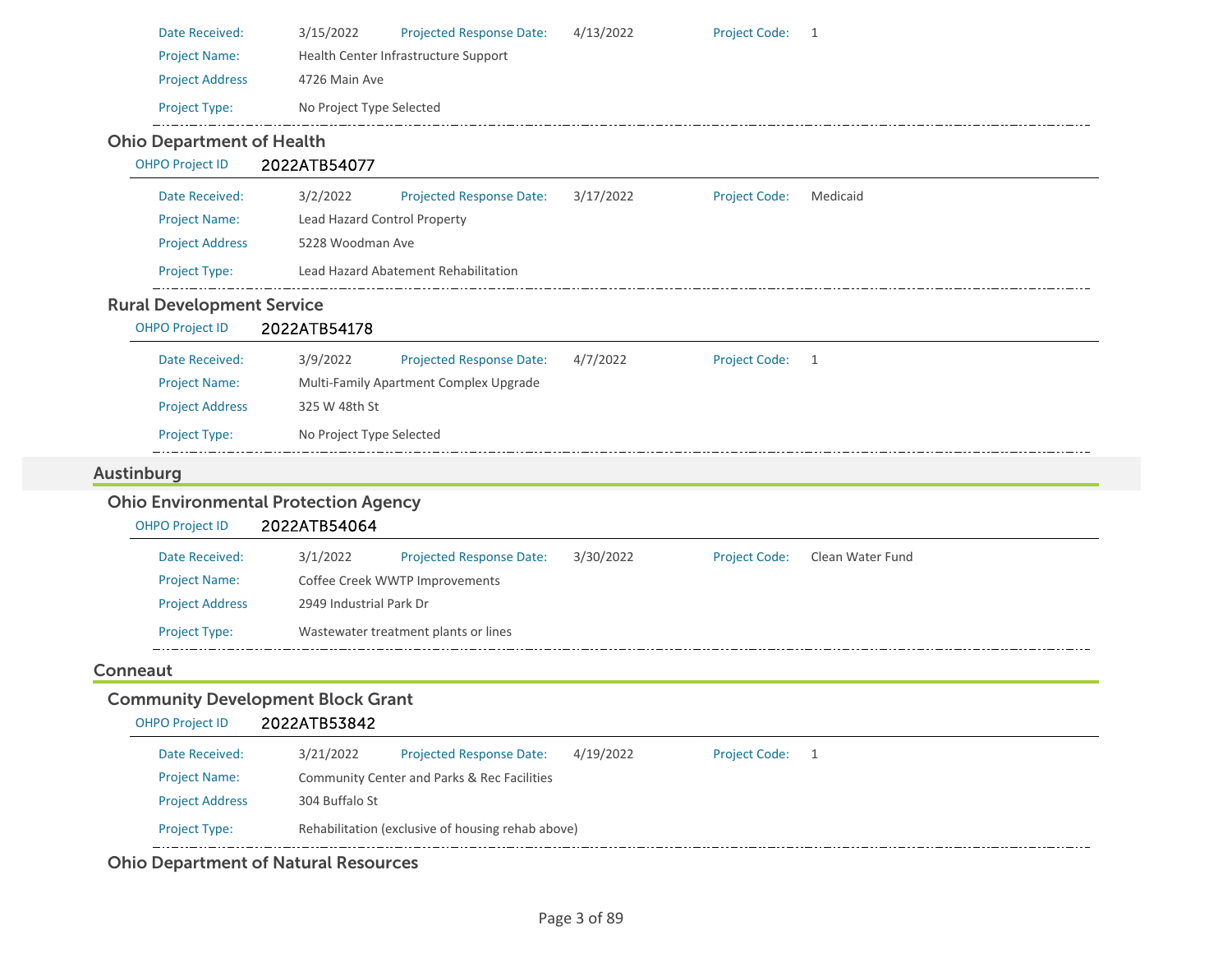| <b>OHPO Project ID</b>                                         | 2021ATB51125                                                                                        |
|----------------------------------------------------------------|-----------------------------------------------------------------------------------------------------|
| Date Received:                                                 | 3/9/2022<br><b>Projected Response Date:</b><br>4/7/2022<br><b>Project Code:</b><br>$\overline{1}$   |
| <b>Project Name:</b>                                           | Conneaut Township Park Boardwalk Replacement Phase 3                                                |
| <b>Project Address</b>                                         | 480 Lake Road                                                                                       |
| Project Type:                                                  | Other transportation development (e.g. sidewalks, bike paths)                                       |
| Countywide                                                     |                                                                                                     |
|                                                                | <b>Community Development Block Grant</b>                                                            |
| <b>OHPO Project ID</b>                                         | 2019ATB44496                                                                                        |
| Date Received:                                                 | 3/8/2022<br><b>Projected Response Date:</b><br>4/6/2022<br><b>Project Code:</b><br>$\overline{1}$   |
| <b>Project Name:</b>                                           | Programmatic Agreement - 2021 Annual Report                                                         |
| <b>Project Address</b>                                         | No address provided                                                                                 |
| Project Type:                                                  | No Project Type Selected                                                                            |
| <b>Athens</b>                                                  |                                                                                                     |
| <b>Agency Unknown or Unspecified</b><br><b>OHPO Project ID</b> | 2022ATH54267                                                                                        |
| Date Received:                                                 | <b>Project Code:</b><br>3/15/2022<br>Projected Response Date:<br>4/13/2022<br>$\overline{1}$        |
| <b>Project Name:</b>                                           | Amesville Ohio Appalachian Regional Commission Broadband Project                                    |
| <b>Project Address</b>                                         | No address provided                                                                                 |
| Project Type:                                                  | No Project Type Selected                                                                            |
| <b>Athens</b>                                                  |                                                                                                     |
|                                                                | <b>Community Development Block Grant</b>                                                            |
| <b>OHPO Project ID</b>                                         | 2022ATH54373                                                                                        |
| Date Received:                                                 | 3/25/2022<br><b>Projected Response Date:</b><br>4/23/2022<br><b>Project Code:</b><br>$\overline{1}$ |
| <b>Project Name:</b>                                           | Rehab                                                                                               |
| <b>Project Address</b>                                         | 24 Farhills Dr                                                                                      |
| Project Type:                                                  |                                                                                                     |
|                                                                | No Project Type Selected                                                                            |
| <b>OHPO Project ID</b>                                         | 2022ATH54374                                                                                        |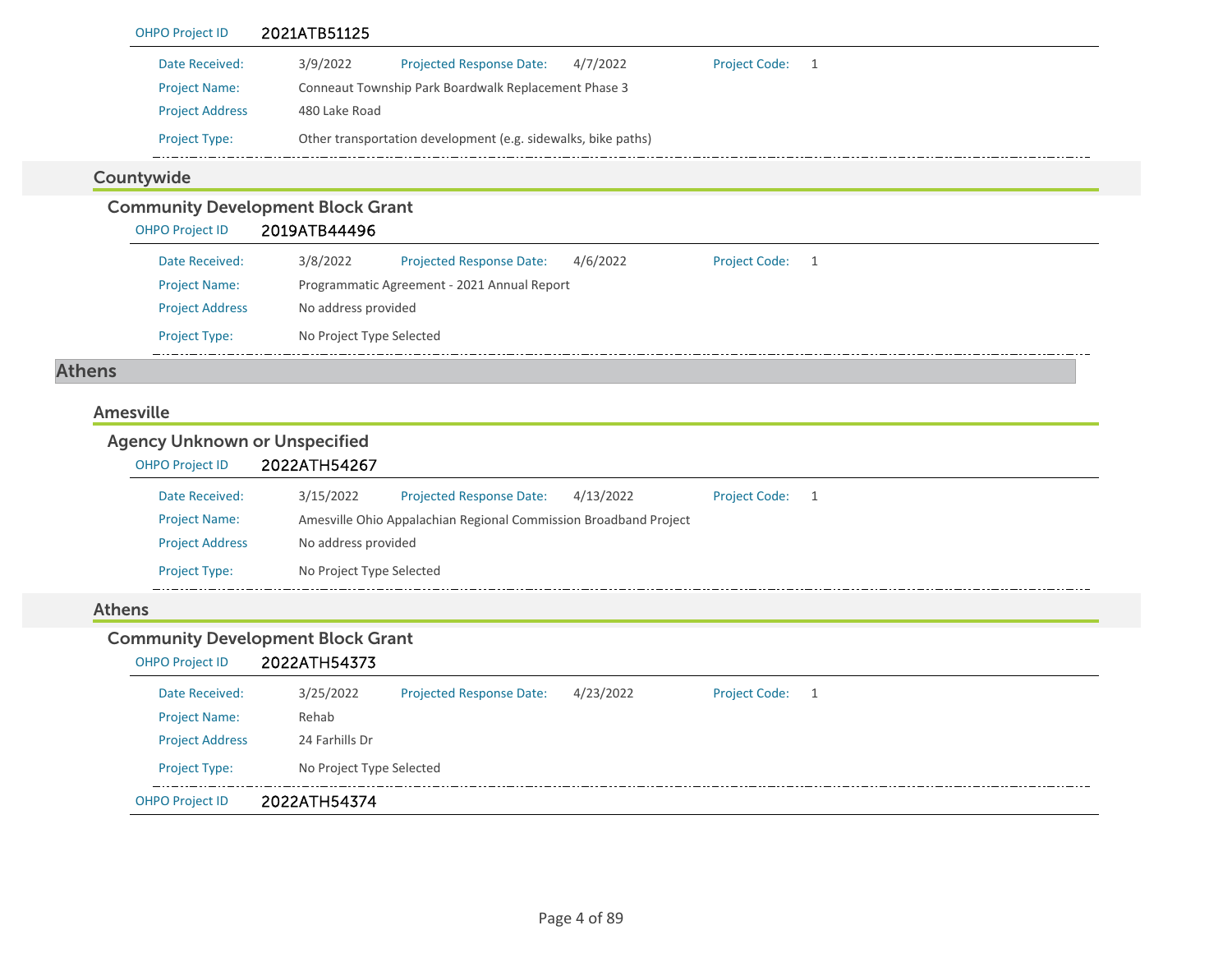| Date Received:                              | 3/25/2022                           | Projected Response Date:                                       | 4/23/2022 | <b>Project Code:</b> | 1 |
|---------------------------------------------|-------------------------------------|----------------------------------------------------------------|-----------|----------------------|---|
| <b>Project Name:</b>                        | Rehab                               |                                                                |           |                      |   |
| <b>Project Address</b>                      | 481 Richland Ave                    |                                                                |           |                      |   |
| Project Type:                               | No Project Type Selected            |                                                                |           |                      |   |
| <b>OHPO Project ID</b>                      | 2022ATH54375                        |                                                                |           |                      |   |
| Date Received:                              | 3/25/2022                           | <b>Projected Response Date:</b>                                | 4/23/2022 | <b>Project Code:</b> | 1 |
| <b>Project Name:</b>                        | Rehab                               |                                                                |           |                      |   |
| <b>Project Address</b>                      | 26 1st St                           |                                                                |           |                      |   |
| Project Type:                               | No Project Type Selected            |                                                                |           |                      |   |
| Chauncey                                    |                                     |                                                                |           |                      |   |
| <b>Ohio Department of Natural Resources</b> |                                     |                                                                |           |                      |   |
| <b>OHPO Project ID</b>                      | 2021ATH52514                        |                                                                |           |                      |   |
| Date Received:                              | 3/28/2022                           | Projected Response Date:                                       | 4/26/2022 | <b>Project Code:</b> | 1 |
| <b>Project Name:</b>                        |                                     | Story Book Trail - Baileys Trail System, Chauncery Depot Trail |           |                      |   |
| <b>Project Address</b>                      | No address provided                 |                                                                |           |                      |   |
| Project Type:                               | No Project Type Selected            |                                                                |           |                      |   |
| <b>Nelsonville</b>                          |                                     |                                                                |           |                      |   |
| <b>Community Development Block Grant</b>    |                                     |                                                                |           |                      |   |
| <b>OHPO Project ID</b>                      | 2022ATH54079                        |                                                                |           |                      |   |
| Date Received:                              | 3/3/2022                            | <b>Projected Response Date:</b>                                | 4/1/2022  | <b>Project Code:</b> | 1 |
| <b>Project Name:</b>                        | Rehab                               |                                                                |           |                      |   |
| <b>Project Address</b>                      | 189 M.E. St                         |                                                                |           |                      |   |
| Project Type:                               |                                     | Housing rehabilitation, single-family units                    |           |                      |   |
| York (Township of)                          |                                     |                                                                |           |                      |   |
| <b>Economic Development Administration</b>  |                                     |                                                                |           |                      |   |
| <b>OHPO Project ID</b>                      | 2020ATH48989                        |                                                                |           |                      |   |
| Date Received:                              | 3/22/2022                           | <b>Projected Response Date:</b>                                | 4/20/2022 | <b>Project Code:</b> | 1 |
| <b>Project Name:</b>                        | <b>Bill Theisen Industrial Park</b> |                                                                |           |                      |   |
| <b>Project Address</b>                      | No address provided                 |                                                                |           |                      |   |
| Project Type:                               |                                     | Industrial development, includes land acquisition              |           |                      |   |
|                                             |                                     |                                                                |           |                      |   |

Ohio Department of Natural Resources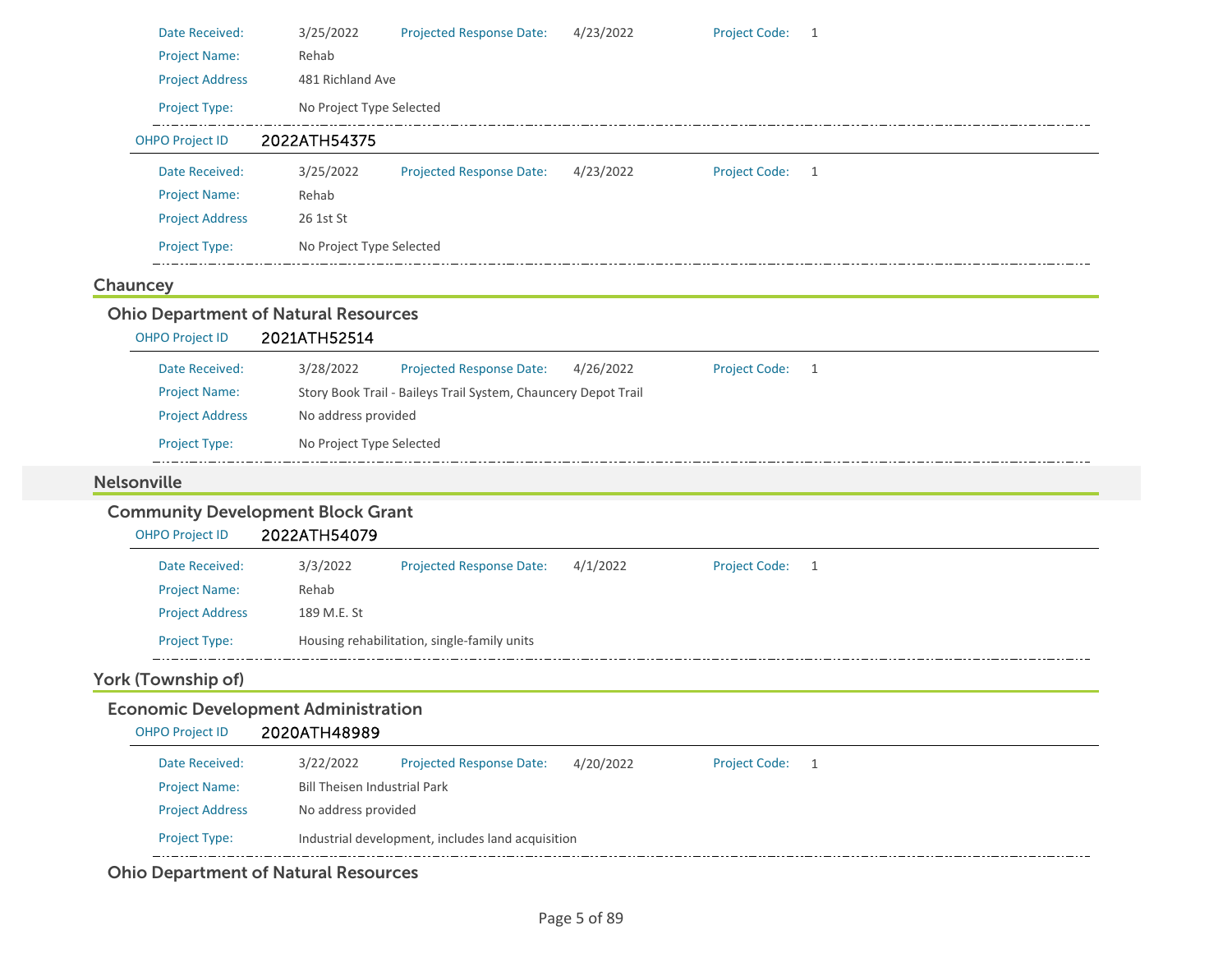|                 | <b>OHPO Project ID</b> | 2022ATH54288                                              |                      |                  |
|-----------------|------------------------|-----------------------------------------------------------|----------------------|------------------|
|                 | Date Received:         | 3/17/2022<br><b>Projected Response Date:</b><br>4/15/2022 | <b>Project Code:</b> | <b>EMERGENCY</b> |
|                 | <b>Project Name:</b>   | Misty McClain Subsidence Emergency Project                |                      |                  |
|                 | <b>Project Address</b> | No address provided                                       |                      |                  |
|                 | Project Type:          | Mining reclamation emergency (Project Code: Emergency)    |                      |                  |
|                 | <b>OHPO Project ID</b> | 2022ATH54289                                              |                      |                  |
|                 | Date Received:         | 3/17/2022<br>Projected Response Date:<br>4/15/2022        | <b>Project Code:</b> | <b>EMERGENCY</b> |
|                 | <b>Project Name:</b>   | Nickie Blackburn Subsidence Emergency Project             |                      |                  |
|                 | <b>Project Address</b> | No address provided                                       |                      |                  |
|                 | Project Type:          | Mining reclamation emergency (Project Code: Emergency)    |                      |                  |
| <b>Auglaize</b> |                        |                                                           |                      |                  |
|                 |                        |                                                           |                      |                  |
|                 | <b>Buckland</b>        |                                                           |                      |                  |
|                 |                        |                                                           |                      |                  |
|                 | <b>OHPO Project ID</b> | <b>Community Development Block Grant</b><br>2022AUG54336  |                      |                  |
|                 | Date Received:         | 3/22/2022<br><b>Projected Response Date:</b><br>4/20/2022 | <b>Project Code:</b> | $\overline{1}$   |
|                 | <b>Project Name:</b>   | Neighborhood Revitalization Program                       |                      |                  |
|                 | <b>Project Address</b> | No address provided                                       |                      |                  |
|                 | Project Type:          | Multiple projects of different types                      |                      |                  |
|                 | <b>Minster</b>         |                                                           |                      |                  |
|                 |                        | <b>Ohio Department of Natural Resources</b>               |                      |                  |
|                 | <b>OHPO Project ID</b> | 2022AUG54265                                              |                      |                  |
|                 | Date Received:         | <b>Projected Response Date:</b><br>4/14/2022<br>3/16/2022 | <b>Project Code:</b> | $\overline{1}$   |
|                 | <b>Project Name:</b>   | Paris Street Park's Stallostown Playground and Splash Pad |                      |                  |
|                 | <b>Project Address</b> | No address provided                                       |                      |                  |

## St. Marys

Department of the Army

OHPO Project ID 2020AUG47980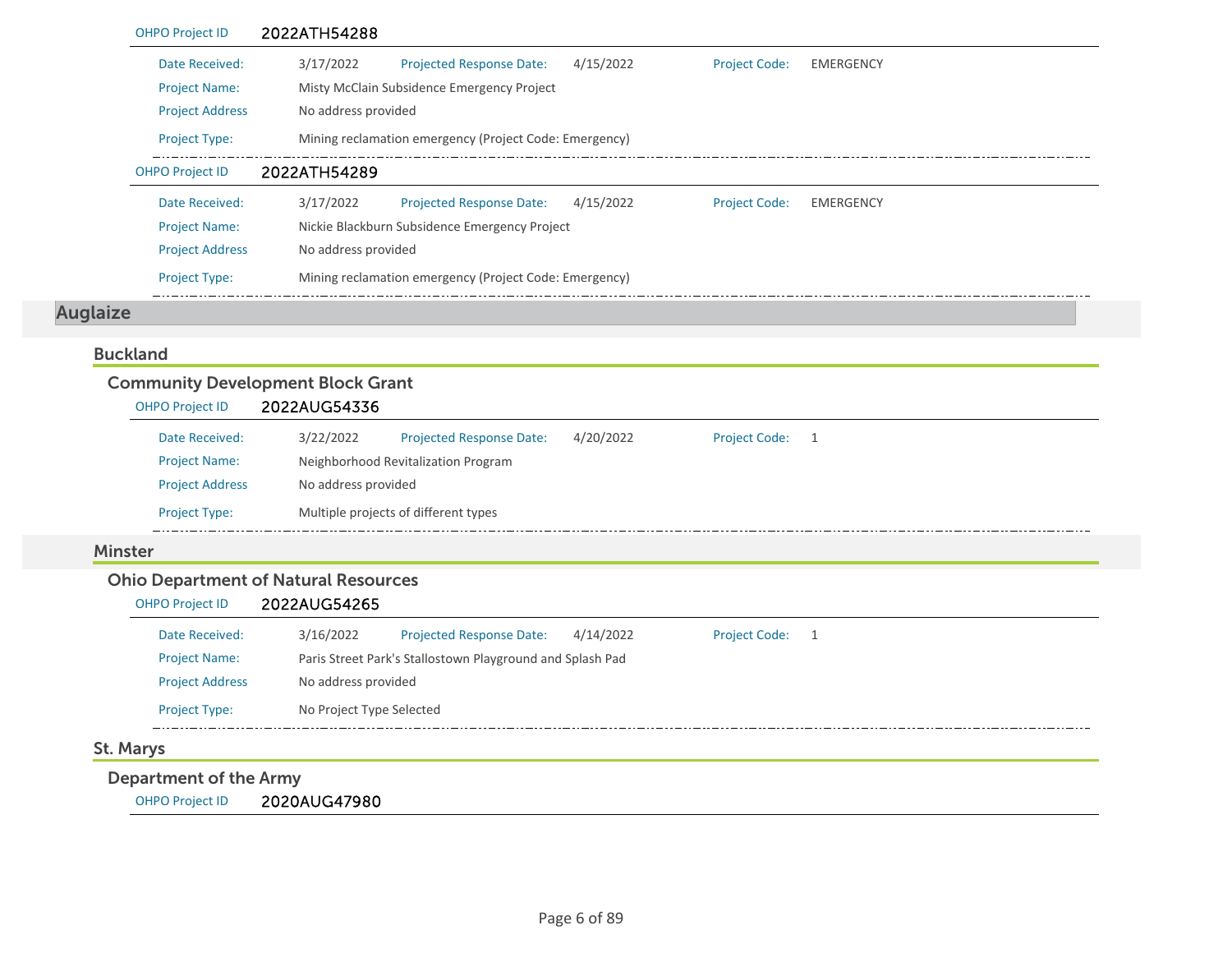| Date Received:         | 3/16/2022                     | <b>Projected Response Date:</b> | 4/14/2022 | <b>Project Code:</b> | OHARNG |
|------------------------|-------------------------------|---------------------------------|-----------|----------------------|--------|
| <b>Project Name:</b>   | St. Marys Property-OHARNG     |                                 |           |                      |        |
| <b>Project Address</b> | 109 E South St                |                                 |           |                      |        |
| <b>Project Type:</b>   | Demolition ("Blight Removal") |                                 |           |                      |        |
| koneta                 |                               |                                 |           |                      |        |

#### Wapa

#### Ohio Environmental Protection Agency OHPO Project ID 2022AUG53612 Date Received: 3/10/2022 Projected Response Date: 4/8/2022 Project Code: 1 Project Name: Wapakoneta WRF Expansion Project NRD Project Address No address provided Project Type: Wastewater treatment plants or lines  $\pm$  . . . Ohio History Connection OHPO Project ID 2022AUG54421 Projected Response Date: 4/5/2022 Date Received: 3/31/2022 Project Code: 1 Project Name: Armstrong Air & Space Museum Project Address 500 Apollo Dr Project Type: State property rehabilitation/renovation Belmont

#### Barnesville

#### Health Resources and Services Administration

| <b>OHPO Project ID</b> | 2022BEL54402             |                                               |          |                      |     |
|------------------------|--------------------------|-----------------------------------------------|----------|----------------------|-----|
| Date Received:         | 3/30/2022                | <b>Projected Response Date:</b>               | 4/4/2022 | <b>Project Code:</b> | - 1 |
| <b>Project Name:</b>   |                          | OHHS C8ECS44413 / Submission Name (190897-03) |          |                      |     |
| <b>Project Address</b> | 101 E Main St            |                                               |          |                      |     |
| <b>Project Type:</b>   | No Project Type Selected |                                               |          |                      |     |
|                        |                          |                                               |          |                      |     |

## Colerain (Township of)

Ohio Department of Natural Resources

OHPO Project ID 2022BEL54215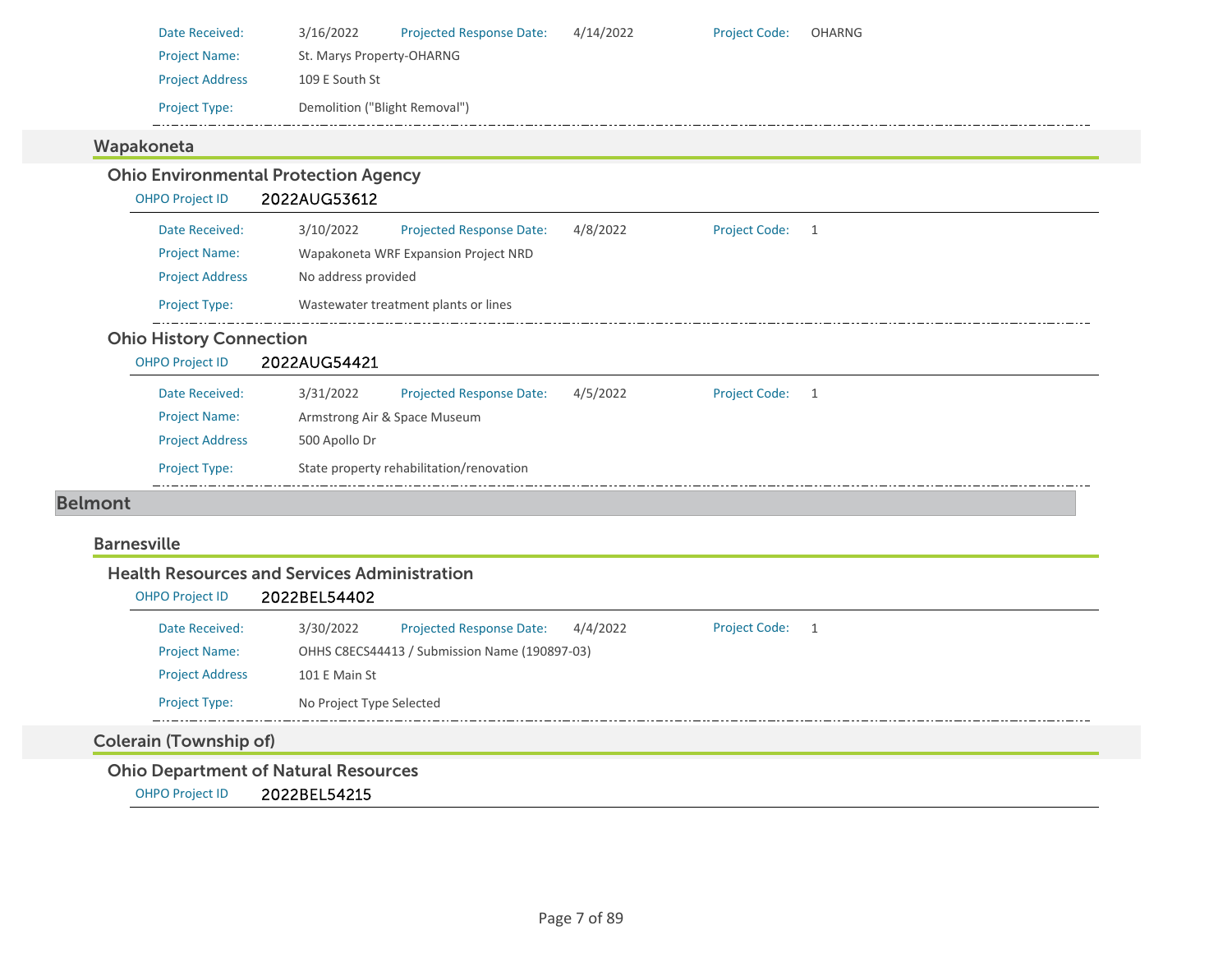| Date Received:         | 3/10/2022           | <b>Projected Response Date:</b>                        | 4/8/2022 | <b>Project Code:</b> | <b>EMERGENCY</b> |
|------------------------|---------------------|--------------------------------------------------------|----------|----------------------|------------------|
| <b>Project Name:</b>   |                     | Hells Kitchen Road Emergency Landslide Project         |          |                      |                  |
| <b>Project Address</b> | No address provided |                                                        |          |                      |                  |
| <b>Project Type:</b>   |                     | Mining reclamation emergency (Project Code: Emergency) |          |                      |                  |

#### Pease (Township of)

#### Ohio Department of Natural Resources OHPO Project ID 2022BEL54214 Date Received: 3/10/2022 Projected Response Date: 4/8/2022 Project Code: EMERGENCY Project Name: Logan Howard Subsidence Emergency Project Address No address provided Project Type: Mining reclamation emergency (Project Code: Emergency)  $\pm$  . . . Union (Township of) Ohio Department of Natural Resources OHPO Project ID 2017BEL39317 3/23/2022 Projected Response Date: 4/21/2022 Date Received:Project Code: D‐2467‐1 Project Name: Shugert North Project Address No address provided Project Type: No Project Type Selected Brown

#### 1

#### Corps of Engineers, Huntington

#### OHPO Project ID 2022BRO54420

| Date Received:         | 3/30/2022                | <b>Projected Response Date:</b>  | 4/28/2022 | <b>Project Code:</b> | PID 110291, 2022- |
|------------------------|--------------------------|----------------------------------|-----------|----------------------|-------------------|
| <b>Project Name:</b>   |                          | BRO-US 52-3.63 Geotech Landslide |           |                      |                   |
| <b>Project Address</b> | No address provided      |                                  |           |                      |                   |
| <b>Project Type:</b>   | No Project Type Selected |                                  |           |                      |                   |

#### Fayetteville

Corps of Engineers, Huntington

OHPO Project ID 2022BRO54240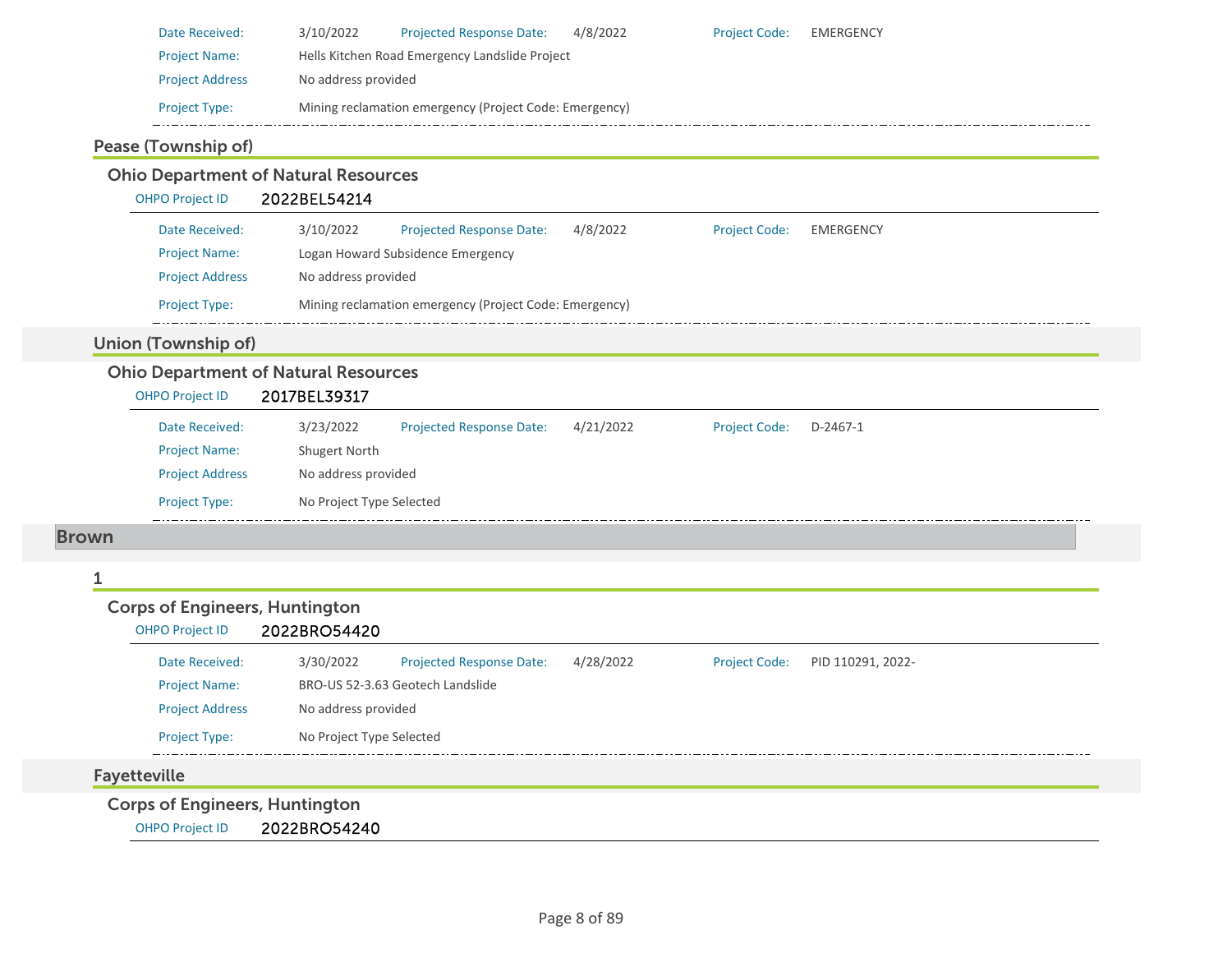| Date Received:         | 3/10/2022                | <b>Projected Response Date:</b>         | 4/8/2022 | <b>Project Code:</b> | 2021-00163 |
|------------------------|--------------------------|-----------------------------------------|----------|----------------------|------------|
| <b>Project Name:</b>   |                          | Dieckbrader Dam Mitigation Bank Project |          |                      |            |
| <b>Project Address</b> | No address provided      |                                         |          |                      |            |
| <b>Project Type:</b>   | No Project Type Selected |                                         |          |                      |            |

#### Butler

## Hamilton

|                                                                 | <b>Community Development Block Grant</b>                                                             |
|-----------------------------------------------------------------|------------------------------------------------------------------------------------------------------|
| <b>OHPO Project ID</b>                                          | 2022BUT54235                                                                                         |
| Date Received:                                                  | 3/14/2022<br><b>Projected Response Date:</b><br>4/12/2022<br><b>Project Code:</b><br>1               |
| <b>Project Name:</b>                                            | Demo                                                                                                 |
| <b>Project Address</b>                                          | 707 Poplar St                                                                                        |
| Project Type:                                                   | No Project Type Selected                                                                             |
| <b>OHPO Project ID</b>                                          | 2022BUT54295                                                                                         |
| Date Received:                                                  | 3/21/2022<br><b>Projected Response Date:</b><br>4/19/2022<br><b>Project Code:</b><br>$\mathbf{1}$    |
| <b>Project Name:</b>                                            | Boys & Girls Club Fencing Project                                                                    |
| <b>Project Address</b>                                          | 2020 Grand Blvd                                                                                      |
| Project Type:                                                   | Other federal undertaking, not included in Project Type list                                         |
|                                                                 | Liberty and West Chester (Township of)                                                               |
| <b>Corps of Engineers, Huntington</b><br><b>OHPO Project ID</b> | 2022BUT54306                                                                                         |
| Date Received:                                                  | 3/21/2022<br><b>Projected Response Date:</b><br>4/19/2022<br><b>Project Code:</b><br>2022-125-LMR-UT |
| <b>Project Name:</b>                                            | Village North Development                                                                            |
| <b>Project Address</b>                                          | No address provided                                                                                  |
| <b>Project Type:</b>                                            | No Project Type Selected                                                                             |

## Multiple Cities/Townships

# Federal Energy Regulatory Commission<br>
OHPO Project ID 2022BUT54347

| OHPO Project ID        | 2022BUT54347             |                                            |           |                      |  |  |
|------------------------|--------------------------|--------------------------------------------|-----------|----------------------|--|--|
| Date Received:         | 3/23/2022                | <b>Projected Response Date:</b>            | 4/21/2022 | <b>Project Code:</b> |  |  |
| <b>Project Name:</b>   |                          | BATE-LEBA Line 1 U.S. Class Change Project |           |                      |  |  |
| <b>Project Address</b> | No address provided      |                                            |           |                      |  |  |
| <b>Project Type:</b>   | No Project Type Selected |                                            |           |                      |  |  |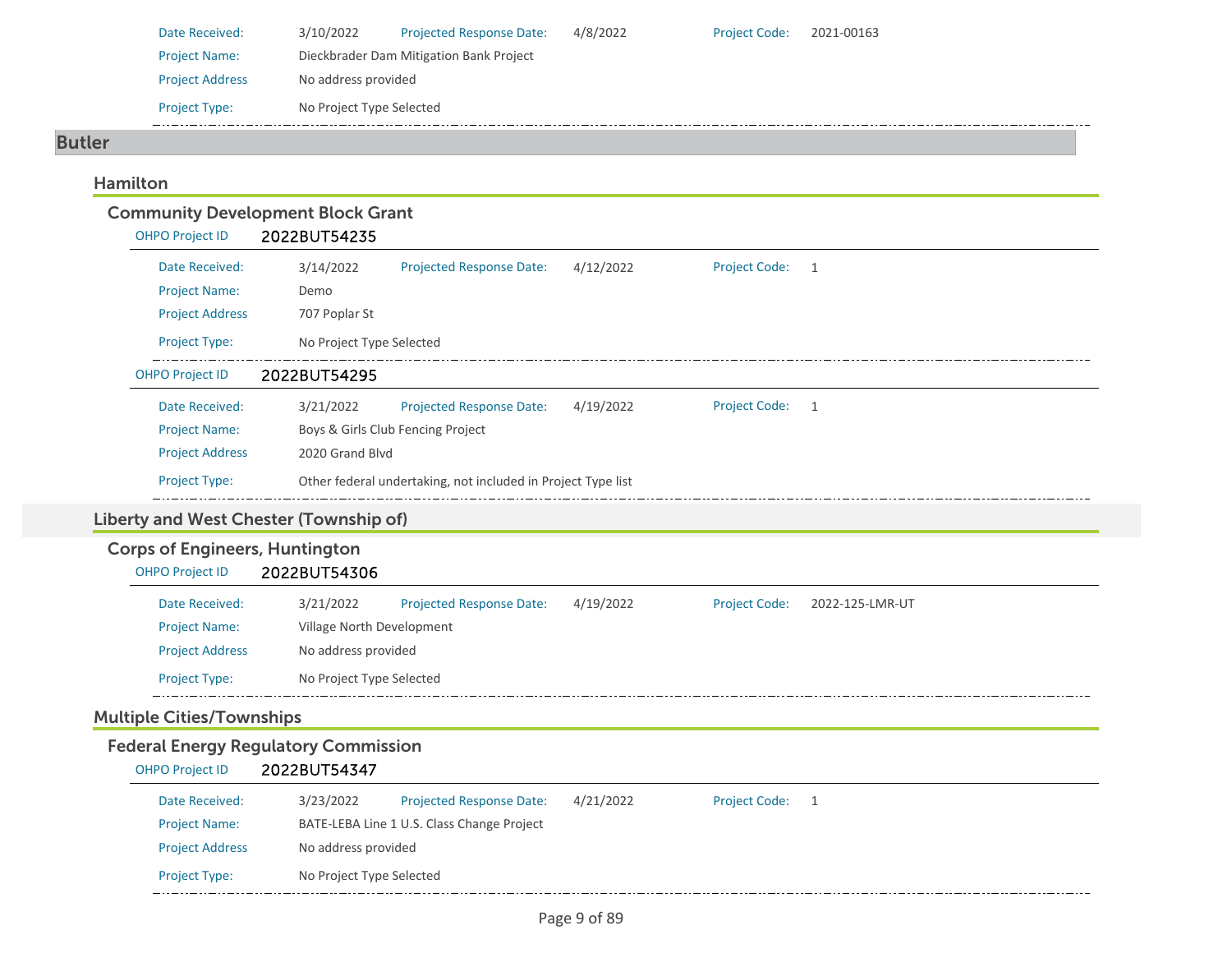## Champaign

#### Urbana

#### Community Development Block Grant OHPO Project ID 2022CHP54309 3/21/2022 Projected Response Date: 4/19/2022 Date Received:Project Code: 1 Project Name: Rehab Project Address Address not disclosed Project Type: Housing rehabilitation, single-family units  $\frac{1}{2}$  and  $\frac{1}{2}$

#### Clark

## Madison (Township of)

| 2021CLA53204 |                                 |                                                                                      |                      |          |
|--------------|---------------------------------|--------------------------------------------------------------------------------------|----------------------|----------|
| 3/30/2022    | <b>Projected Response Date:</b> | 4/28/2022                                                                            | <b>Project Code:</b> | AES Ohio |
|              |                                 |                                                                                      |                      |          |
|              |                                 |                                                                                      |                      |          |
|              |                                 |                                                                                      |                      |          |
|              |                                 | <b>Madison Substation Project</b><br>No address provided<br>No Project Type Selected |                      |          |

#### Clermont

## Batavia (Township of)

| <b>Corps of Engineers, Huntington</b> |                      |                                          |          |                      |         |
|---------------------------------------|----------------------|------------------------------------------|----------|----------------------|---------|
| <b>OHPO Project ID</b>                | 2022CLE54097         |                                          |          |                      |         |
| Date Received:                        | 3/4/2022             | <b>Projected Response Date:</b>          | 4/2/2022 | <b>Project Code:</b> | 2022-93 |
| <b>Project Name:</b>                  | Hangar Flats Project |                                          |          |                      |         |
| <b>Project Address</b>                | No address provided  |                                          |          |                      |         |
| <b>Project Type:</b>                  |                      | Housing construction, multi-family units |          |                      |         |
| Miami (Township of)                   |                      |                                          |          |                      |         |
|                                       |                      |                                          |          |                      |         |
| <b>Federal Highway Administration</b> |                      |                                          |          |                      |         |

OHPO Project ID 2020CLE48039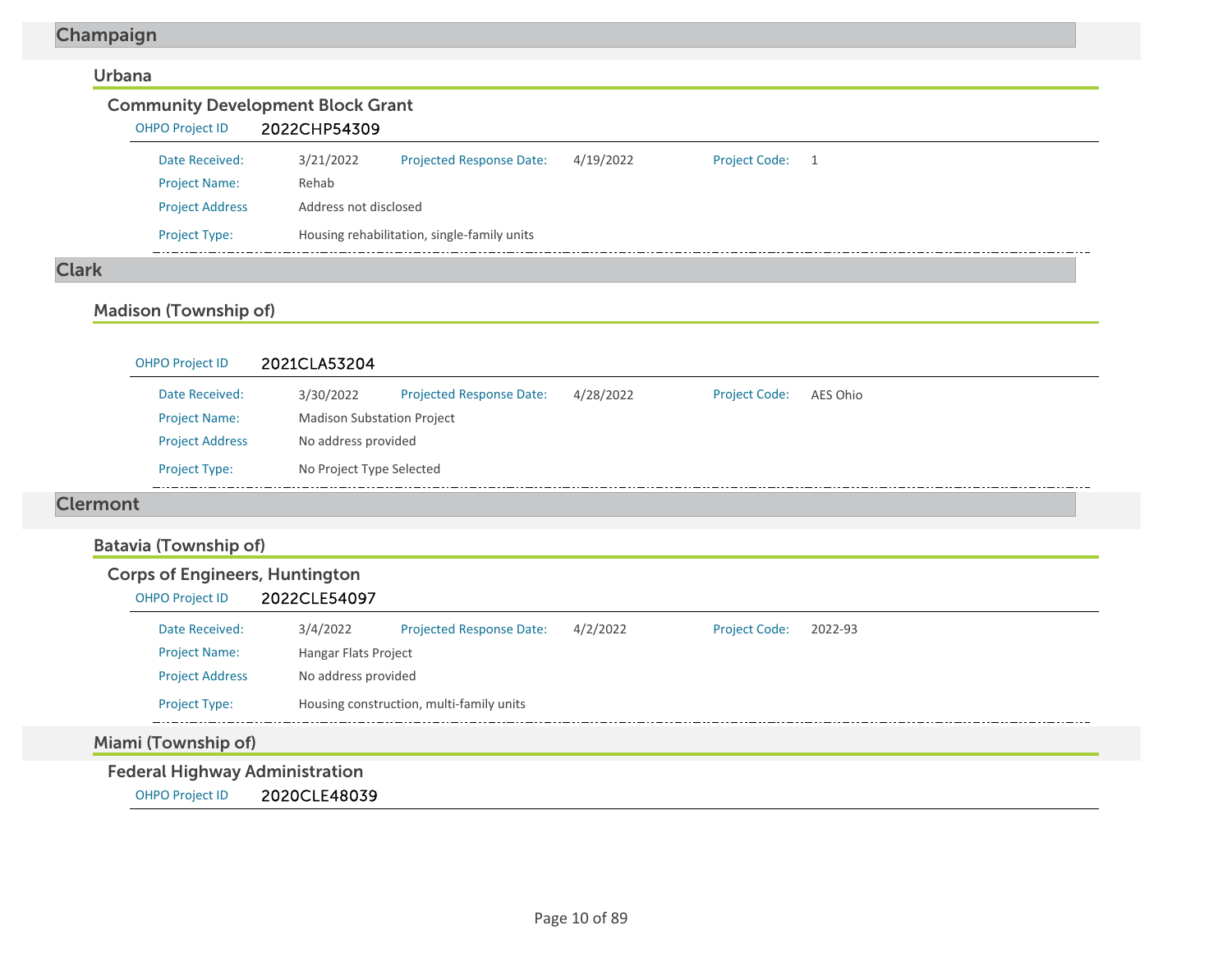| 3/14/2022<br><b>Projected Response Date:</b><br>4/12/2022<br>Date Received:<br><b>Project Code:</b> |  |
|-----------------------------------------------------------------------------------------------------|--|
| Little Miami State Park O'Bannon Creek Bridge Improvements<br><b>Project Name:</b>                  |  |
| No address provided<br><b>Project Address</b>                                                       |  |
| No Project Type Selected<br><b>Project Type:</b>                                                    |  |

## Moscow

Ohio History Connection

| <b>OHPO Project ID</b> | 2021CLE53272                                                                                     |
|------------------------|--------------------------------------------------------------------------------------------------|
| Date Received:         | 3/1/2022<br><b>Projected Response Date:</b><br>3/30/2022<br><b>Project Code:</b><br>$\mathbf{1}$ |
| <b>Project Name:</b>   | Grant's Birthplace State Memorial-Caretaker's House Renovation                                   |
| <b>Project Address</b> | 1551 OH-232                                                                                      |
| <b>Project Type:</b>   | Other transportation development (e.g. sidewalks, bike paths)                                    |
| Date Received:         | 3/31/2022<br><b>Projected Response Date:</b><br>4/5/2022<br><b>Project Code:</b><br>$\sim$ 1     |
| <b>Project Name:</b>   | Grant's Birthplace State Memorial-Caretaker's House Renovation                                   |
| <b>Project Address</b> | 1551 OH-232                                                                                      |
| <b>Project Type:</b>   | Other transportation development (e.g. sidewalks, bike paths)                                    |

## Washington (Township of)

## Corps of Engineers, Huntington

| <b>OHPO Project ID</b>                                          | 2016CLE37178        |                                                                                               |           |                      |           |  |
|-----------------------------------------------------------------|---------------------|-----------------------------------------------------------------------------------------------|-----------|----------------------|-----------|--|
| Date Received:                                                  | 3/2/2022            | Projected Response Date:                                                                      | 3/31/2022 | <b>Project Code:</b> | 1         |  |
| <b>Project Name:</b>                                            |                     | Downstream Main Chamber Miter Gate Replacement Project at Capt. Anthony Meldahl Locks and Dam |           |                      |           |  |
| <b>Project Address</b>                                          | No address provided |                                                                                               |           |                      |           |  |
| <b>Project Type:</b>                                            | Dams and levees     |                                                                                               |           |                      |           |  |
|                                                                 |                     |                                                                                               |           |                      |           |  |
| Williamsburg                                                    |                     |                                                                                               |           |                      |           |  |
| <b>Corps of Engineers, Huntington</b><br><b>OHPO Project ID</b> | 2016CLE37148        |                                                                                               |           |                      |           |  |
| Date Received:                                                  | 3/29/2022           | <b>Projected Response Date:</b>                                                               | 4/27/2022 | <b>Project Code:</b> | 2021-1000 |  |
| <b>Project Name:</b>                                            |                     | Williamsburg Wetland Demonstration Project - Phase II                                         |           |                      |           |  |
| <b>Project Address</b>                                          | 4201 McKeever Rd    |                                                                                               |           |                      |           |  |

## Wilmington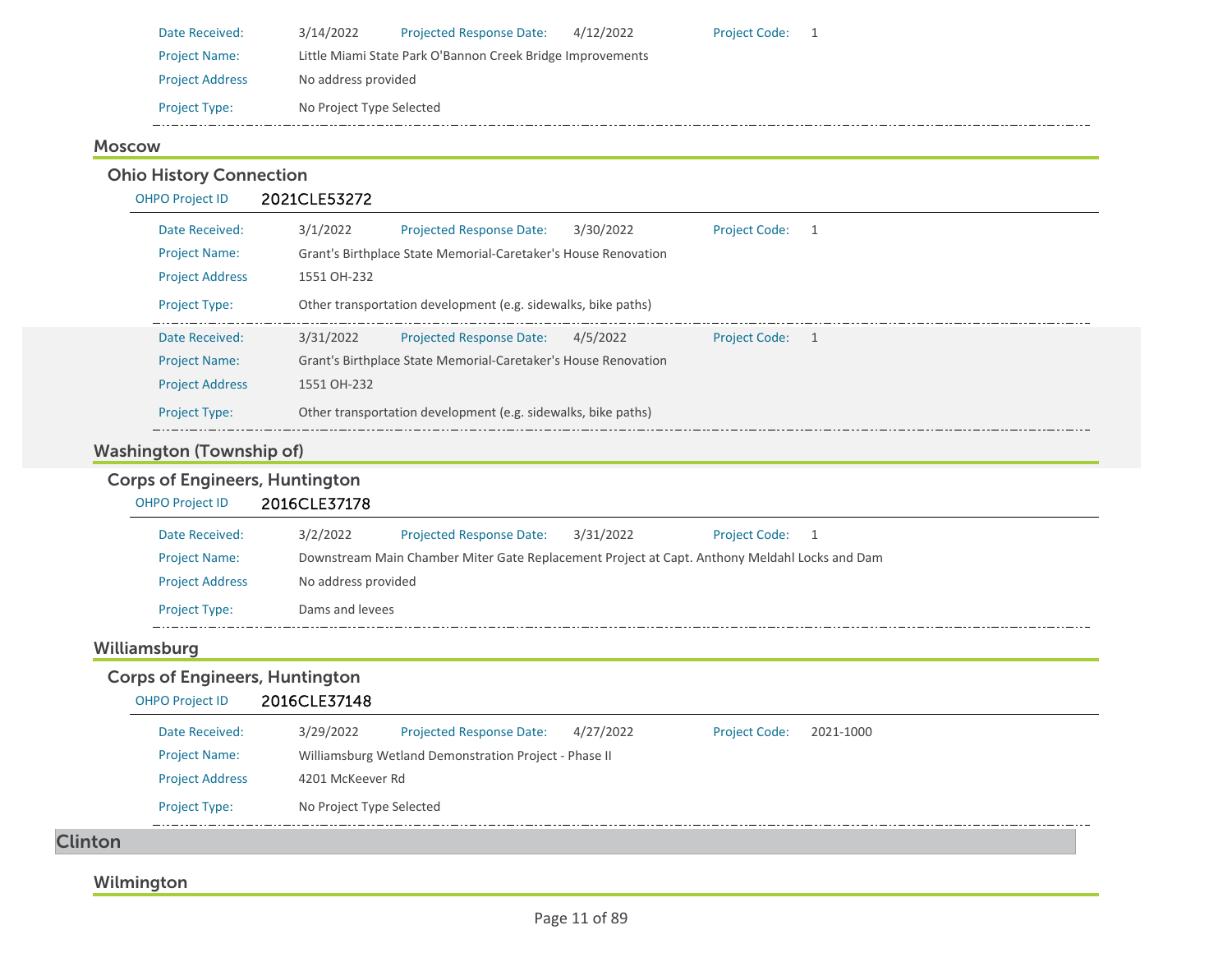## Community Development Block Grant

## OHPO Project ID 2022CLI53915 Date Received: 3/8/2022 Project Name: Homeless Shelter and Community Action Rehabs Projected Response Date: 4/6/2022 Project Address 36 Gallup St and 789 N Nelson Ave Project Type: Multiple projects of different types Project Code: 1 ColumbianaCenter (Township of) Corps of Engineers, Huntington OHPO Project ID 2022COL54107 Date Received: 3/4/2022 Project Name: Stream + Wetlands Foundation Guilford Bog In Lieu Fee Site Projected Response Date: 4/2/2022 Project Address No address provided Project Type: Wetlands Project Code: 2012‐1750 Countywide Community Development Block Grant OHPO Project ID 2019COL44516 Date Received: 3/8/2022 Project Name: Programmatic Agreement ‐ 2021 Annual Report Projected Response Date: 4/6/2022 Project Address No address provided Project Type: No Project Type Selected Project Code: 1 East Liverpool Economic Development Administration OHPO Project ID 2022COL54406 Date Received: 3/30/2022 Project Name: Business District Water Infrastructure Project Projected Response Date: 4/28/2022 Project Address No address provided Project Type: No Project Type Selected Project Code: 1 SalemCorps of Engineers, Pittsburgh OHPO Project ID 2022COL54184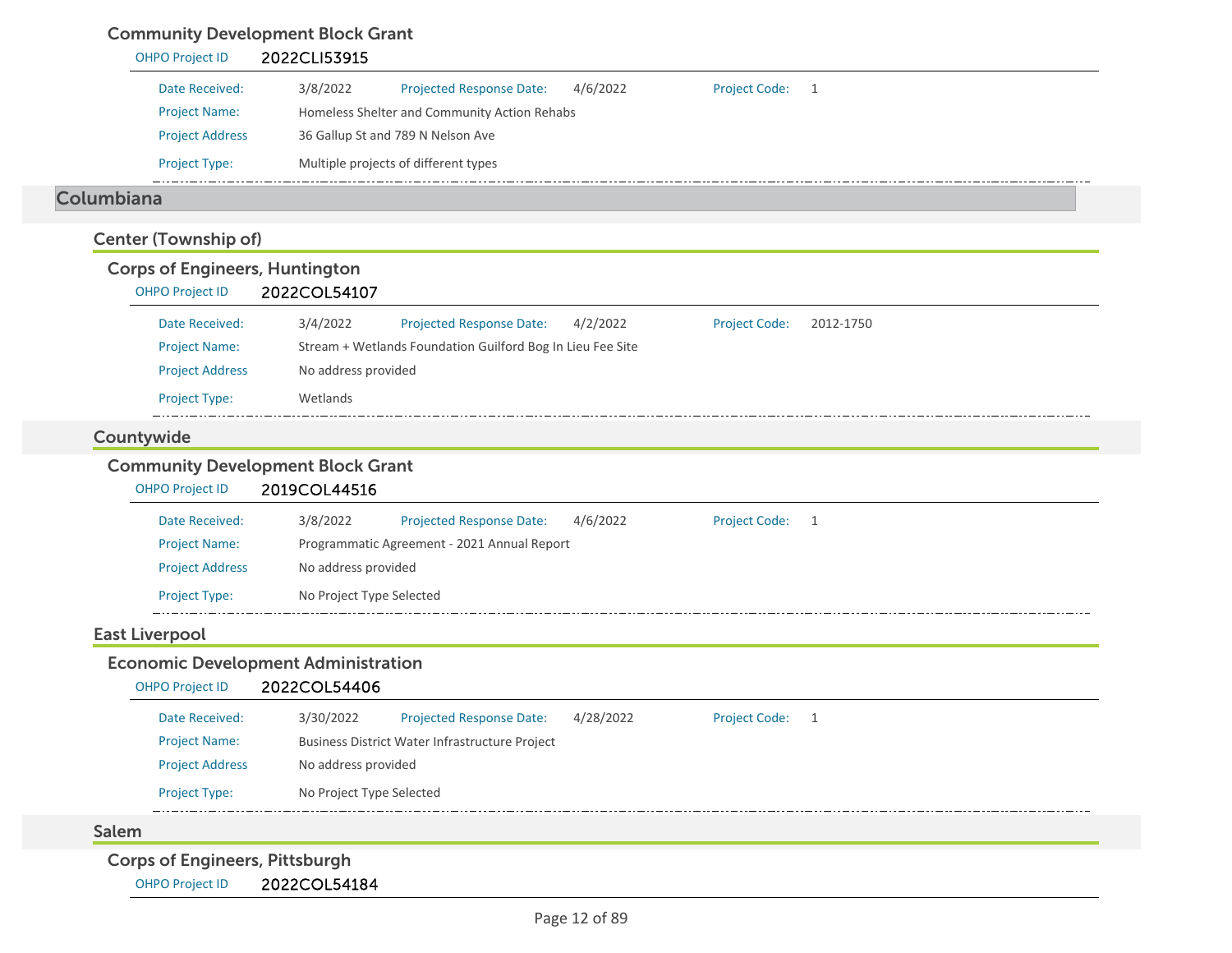|                  | Date Received:<br><b>Project Name:</b><br><b>Project Address</b><br>Project Type: | 3/9/2022<br>6432 W Garfield Rd<br>No Project Type Selected | <b>Projected Response Date:</b><br>After-the-Fact Pond Construction Project | 4/7/2022  | Project Code:        | 2020-479, ATF  |
|------------------|-----------------------------------------------------------------------------------|------------------------------------------------------------|-----------------------------------------------------------------------------|-----------|----------------------|----------------|
| <b>Coshocton</b> |                                                                                   |                                                            |                                                                             |           |                      |                |
|                  |                                                                                   |                                                            |                                                                             |           |                      |                |
|                  | Coshocton                                                                         |                                                            |                                                                             |           |                      |                |
|                  |                                                                                   | <b>Community Development Block Grant</b>                   |                                                                             |           |                      |                |
|                  | <b>OHPO Project ID</b>                                                            | 2022COS54154                                               |                                                                             |           |                      |                |
|                  | Date Received:                                                                    | 3/8/2022                                                   | <b>Projected Response Date:</b>                                             | 4/6/2022  | <b>Project Code:</b> | 1              |
|                  | <b>Project Name:</b>                                                              |                                                            | Justice Center New Construction Project                                     |           |                      |                |
|                  | <b>Project Address</b>                                                            | No address provided                                        |                                                                             |           |                      |                |
|                  | Project Type:                                                                     |                                                            | Local government property construction                                      |           |                      |                |
|                  | <b>OHPO Project ID</b>                                                            | 2022COS54390                                               |                                                                             |           |                      |                |
|                  | Date Received:                                                                    | 3/29/2022                                                  | <b>Projected Response Date:</b>                                             | 4/27/2022 | <b>Project Code:</b> | $\overline{1}$ |
|                  | <b>Project Name:</b>                                                              | Rehab                                                      |                                                                             |           |                      |                |
|                  | <b>Project Address</b>                                                            | 773 S 7th St                                               |                                                                             |           |                      |                |
|                  | Project Type:                                                                     |                                                            | Housing rehabilitation, single-family units                                 |           |                      |                |
|                  |                                                                                   | <b>Ohio Department of Natural Resources</b>                |                                                                             |           |                      |                |
|                  | <b>OHPO Project ID</b>                                                            | 2022COS54252                                               |                                                                             |           |                      |                |
|                  | Date Received:                                                                    | 3/16/2022                                                  | Projected Response Date:                                                    | 4/14/2022 | <b>Project Code:</b> | 1              |
|                  | <b>Project Name:</b>                                                              | House of Jacob High Wall Backfill                          |                                                                             |           |                      |                |
|                  | <b>Project Address</b>                                                            | 45897 TR 28                                                |                                                                             |           |                      |                |
|                  | Project Type:                                                                     | Mining reclamation project                                 |                                                                             |           |                      |                |
|                  | <b>OHPO Project ID</b>                                                            | 2022COS54416                                               |                                                                             |           |                      |                |
|                  | Date Received:                                                                    | 3/31/2022                                                  | <b>Projected Response Date:</b>                                             | 4/29/2022 | <b>Project Code:</b> | 1              |
|                  | <b>Project Name:</b>                                                              |                                                            | Coshocton County Airport Highwall Remediation and Airpark Upgrades          |           |                      |                |
|                  | <b>Project Address</b>                                                            | 24569 Airport Road                                         |                                                                             |           |                      |                |
|                  | Project Type:                                                                     | No Project Type Selected                                   |                                                                             |           |                      |                |
| <b>Crawford</b>  |                                                                                   |                                                            |                                                                             |           |                      |                |
|                  |                                                                                   |                                                            |                                                                             |           |                      |                |
| Galion           |                                                                                   |                                                            |                                                                             |           |                      |                |

Federal Communication Commission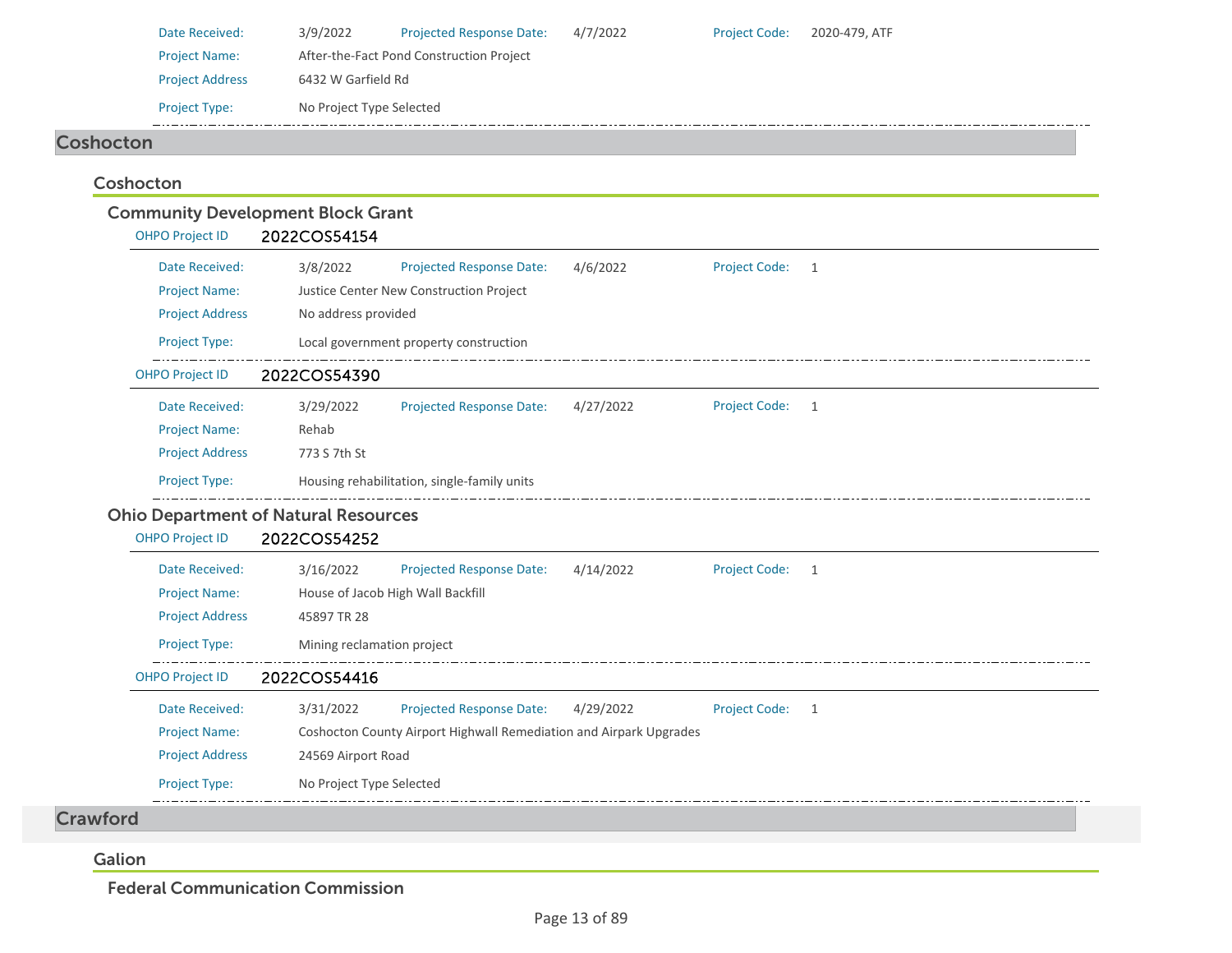| <b>OHPO Project ID</b>                | 2022CRA54312                                                                             |
|---------------------------------------|------------------------------------------------------------------------------------------|
| Date Received:                        | 3/21/2022<br>Projected Response Date:<br>4/19/2022<br><b>Project Code:</b><br>243430     |
| <b>Project Name:</b>                  | Galion/OHC021                                                                            |
| <b>Project Address</b>                |                                                                                          |
| Project Type:                         | No Project Type Selected                                                                 |
| <b>Multiple Cities/Townships</b>      |                                                                                          |
| <b>Corps of Engineers, Huntington</b> |                                                                                          |
| <b>OHPO Project ID</b>                | 2022CRA54363                                                                             |
| Date Received:                        | 3/21/2022<br>AEP<br><b>Projected Response Date:</b><br>4/19/2022<br><b>Project Code:</b> |
| <b>Project Name:</b>                  | Howard-Bucyrus 69kV Transmission line Rebuild Project                                    |
| <b>Project Address</b>                | No address provided                                                                      |
| Project Type:                         | No Project Type Selected                                                                 |
| Date Received:                        | 3/21/2022<br><b>Projected Response Date:</b><br>4/19/2022<br><b>Project Code:</b><br>AEP |
| <b>Project Name:</b>                  | Howard-Bucyrus 69kV Transmission line Rebuild Project                                    |
| <b>Project Address</b>                | No address provided                                                                      |
| Project Type:                         | No Project Type Selected                                                                 |
| Date Received:                        | 3/21/2022<br><b>Projected Response Date:</b><br>4/19/2022<br><b>Project Code:</b><br>AEP |
| <b>Project Name:</b>                  | Howard-Bucyrus 69kV Transmission line Rebuild Project                                    |
| <b>Project Address</b>                | No address provided                                                                      |
| Project Type:                         | No Project Type Selected                                                                 |
| <b>OHPO Project ID</b>                | 2022CRA54364                                                                             |
| Date Received:                        | 3/21/2022<br>Projected Response Date:<br><b>Project Code:</b><br>4/19/2022<br>AEP        |
| <b>Project Name:</b>                  | Howard-Bucyrus 69kV Project - Greenfield Transmission Lines                              |
| <b>Project Address</b>                | No address provided                                                                      |
| Project Type:                         | No Project Type Selected                                                                 |
| Date Received:                        | 3/21/2022<br>Projected Response Date:<br>4/19/2022<br><b>Project Code:</b><br>AEP        |
| <b>Project Name:</b>                  | Howard-Bucyrus 69kV Project - Greenfield Transmission Lines                              |
| <b>Project Address</b>                | No address provided                                                                      |
| Project Type:                         | No Project Type Selected                                                                 |
|                                       |                                                                                          |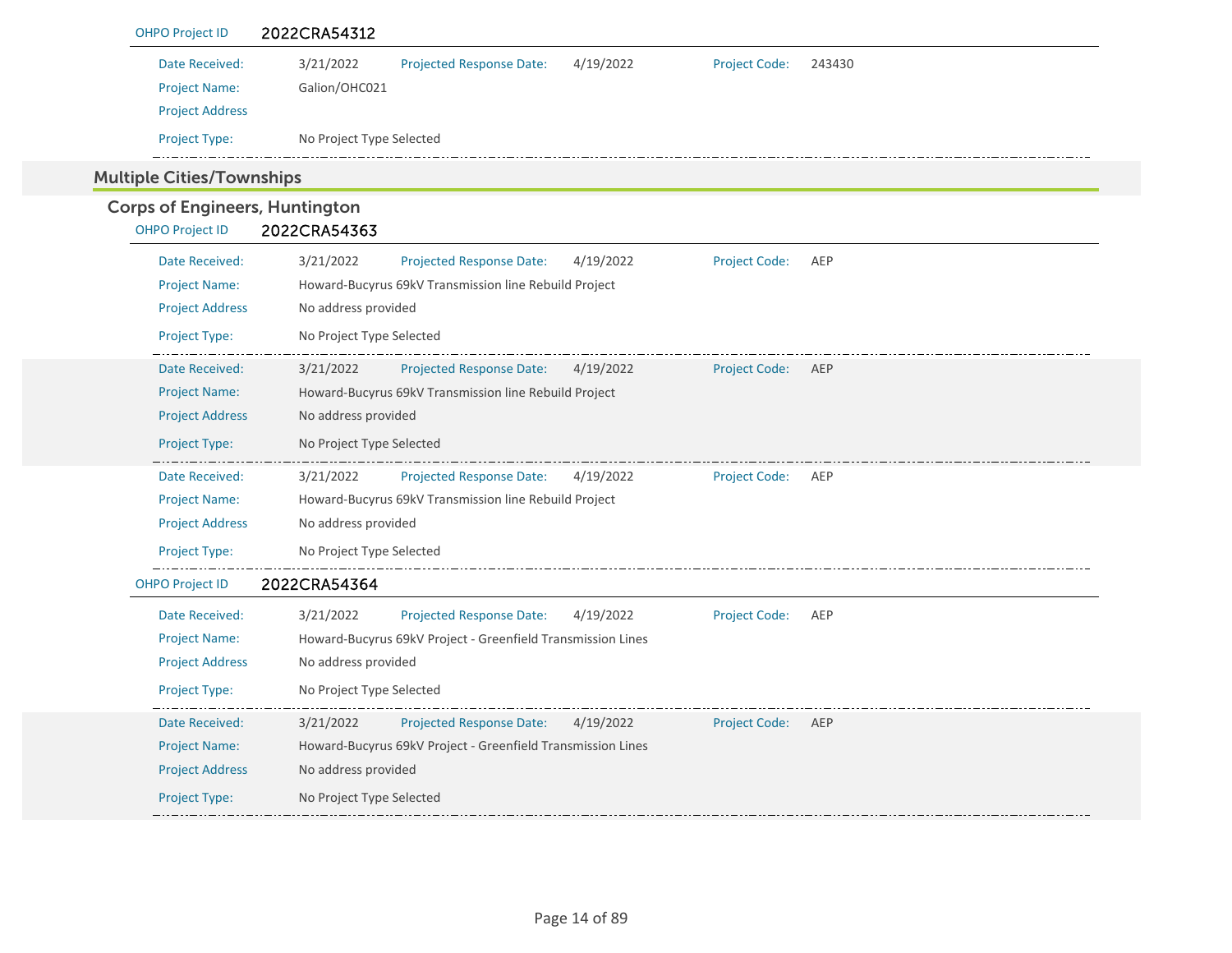| Date Received:         | 3/21/2022                                                   | <b>Projected Response Date:</b> | 4/19/2022 | <b>Project Code:</b> | AEP |  |  |
|------------------------|-------------------------------------------------------------|---------------------------------|-----------|----------------------|-----|--|--|
| <b>Project Name:</b>   | Howard-Bucyrus 69kV Project - Greenfield Transmission Lines |                                 |           |                      |     |  |  |
| <b>Project Address</b> | No address provided                                         |                                 |           |                      |     |  |  |
| <b>Project Type:</b>   | No Project Type Selected                                    |                                 |           |                      |     |  |  |

## Polk (Township of)

Corps of Engineers, Huntington

OHPO Project ID 2022CRA54367

| Date Received:         | 3/21/2022                             | <b>Projected Response Date:</b> | 4/19/2022 | <b>Project Code:</b> | AEP |  |  |
|------------------------|---------------------------------------|---------------------------------|-----------|----------------------|-----|--|--|
| <b>Project Name:</b>   | West Galion Station Expansion Project |                                 |           |                      |     |  |  |
| <b>Project Address</b> | No address provided                   |                                 |           |                      |     |  |  |
| <b>Project Type:</b>   | No Project Type Selected              |                                 |           |                      |     |  |  |

## Cuyahoga

## Bay (corporate name Bay Village)

## Corps of Engineers, Buffalo

| <b>OHPO Project ID</b> | 2022CUY54308             |                                      |           |                      |                  |  |  |  |
|------------------------|--------------------------|--------------------------------------|-----------|----------------------|------------------|--|--|--|
| Date Received:         | 3/21/2022                | <b>Projected Response Date:</b>      | 4/13/2022 | <b>Project Code:</b> | 2021-01643; -016 |  |  |  |
| <b>Project Name:</b>   |                          | Bay View Park Association Properties |           |                      |                  |  |  |  |
| <b>Project Address</b> |                          | No address provided                  |           |                      |                  |  |  |  |
| <b>Project Type:</b>   | No Project Type Selected |                                      |           |                      |                  |  |  |  |

## Cleveland

## Community Development Block Grant

#### OHPO Project ID 2019CUY44427

| Date Received:         | 3/2/2022            | <b>Projected Response Date:</b>             | 3/31/2022 | <b>Project Code:</b> |  |  |
|------------------------|---------------------|---------------------------------------------|-----------|----------------------|--|--|
| <b>Project Name:</b>   |                     | Programmatic Agreement - 2021 Annual Report |           |                      |  |  |
| <b>Project Address</b> | No address provided |                                             |           |                      |  |  |
| <b>Project Type:</b>   |                     | Multiple projects of different types        |           |                      |  |  |

## Corps of Engineers, Buffalo

OHPO Project ID 2021CUY52837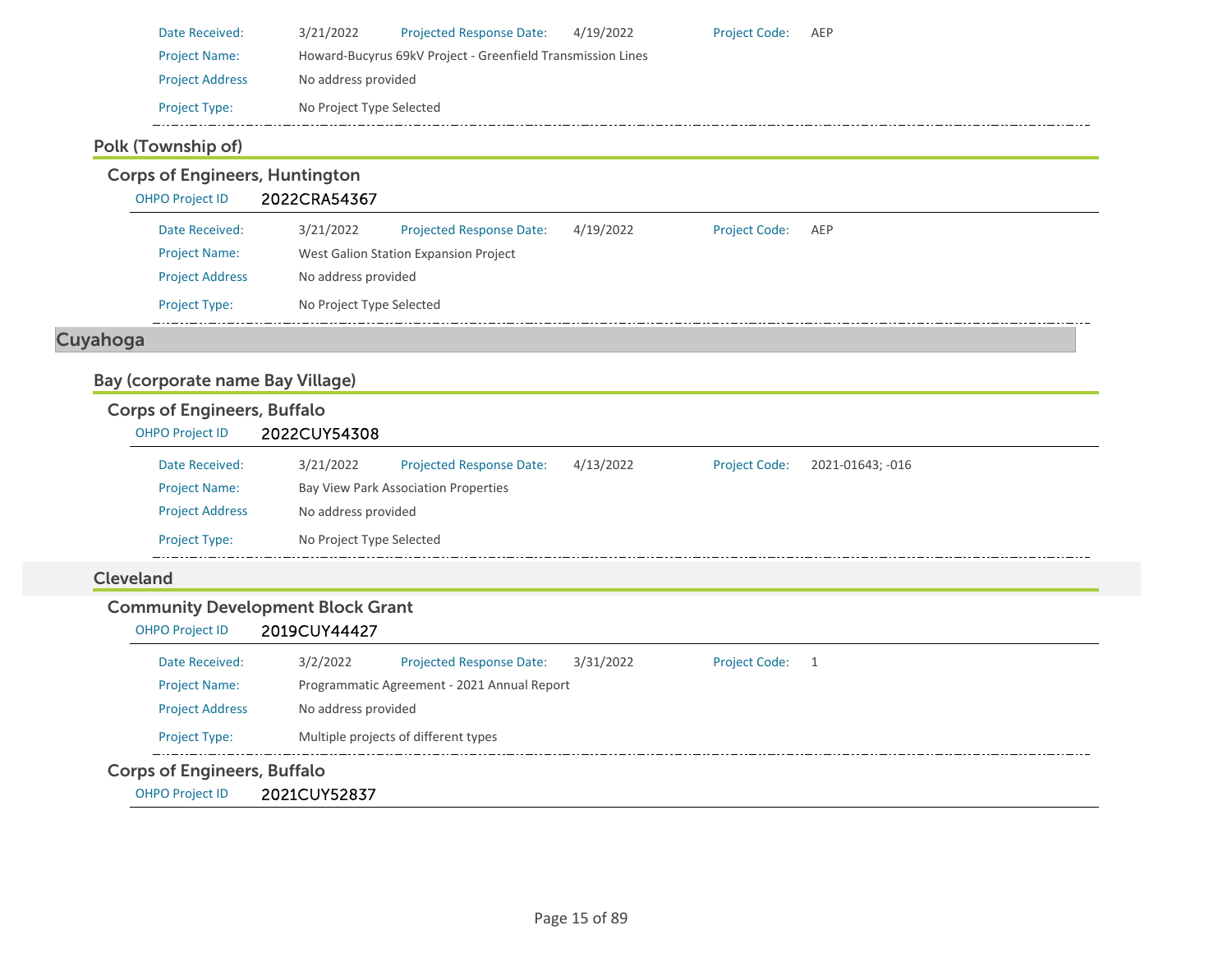| Date Received:         | 3/1/2022<br><b>Projected Response Date:</b><br>3/30/2022<br><b>Project Code:</b><br>2022-00079          |
|------------------------|---------------------------------------------------------------------------------------------------------|
| <b>Project Name:</b>   | Sowinski Park Stream and Floodplain Restoration Project                                                 |
| <b>Project Address</b> | 1030 Martin Luther King Jr Dr                                                                           |
| Project Type:          | Parks development/construction                                                                          |
| Date Received:         | 3/31/2022<br><b>Projected Response Date:</b><br>4/29/2022<br><b>Project Code:</b><br>2022-00079         |
| <b>Project Name:</b>   | Sowinski Park Stream and Floodplain Restoration Project                                                 |
| <b>Project Address</b> | 1030 Martin Luther King Jr Dr                                                                           |
| Project Type:          | No Project Type Selected                                                                                |
|                        | <b>Federal Communication Commission</b>                                                                 |
| <b>OHPO Project ID</b> | 2021CUY52452                                                                                            |
| Date Received:         | 3/14/2022<br><b>Projected Response Date:</b><br>4/12/2022<br><b>Project Code:</b><br><b>TCNS 236028</b> |
| <b>Project Name:</b>   | AT&T Site NOH0375 (WEST SIDE MARKET) (FA #10037407)                                                     |
| <b>Project Address</b> | 2012 West 25th St                                                                                       |
| Project Type:          | No Project Type Selected                                                                                |
| <b>OHPO Project ID</b> | 2021CUY52859                                                                                            |
| Date Received:         | 3/30/2022<br><b>Projected Response Date:</b><br>4/28/2022<br><b>Project Code:</b><br><b>TCNS 239119</b> |
| <b>Project Name:</b>   | Verizon WADE PARK/ Project# 16375794                                                                    |
| <b>Project Address</b> | 1675 Ansel Rd                                                                                           |
| Project Type:          | No Project Type Selected                                                                                |
| <b>OHPO Project ID</b> | 2022CUY53578                                                                                            |
| Date Received:         | 3/2/2022<br>3/31/2022<br><b>Projected Response Date:</b><br><b>Project Code:</b><br><b>TCNS 241053</b>  |
| <b>Project Name:</b>   | CL70997A/NSD                                                                                            |
| <b>Project Address</b> | 1117 E 105th St                                                                                         |
| Project Type:          | Cell tower/antenna/structure                                                                            |
| <b>OHPO Project ID</b> | 2022CUY54339                                                                                            |
| Date Received:         | 3/22/2022<br>Projected Response Date:<br>4/20/2022<br><b>Project Code:</b><br>244735                    |
| Project Name:          | AT&T Site NOH5103 - Keith (10069769)                                                                    |
| <b>Project Address</b> | 1621 Euclid Ave                                                                                         |
| Project Type:          | No Project Type Selected                                                                                |
|                        | <b>Housing and Urban Development Department</b>                                                         |
| <b>OHPO Project ID</b> | 2017CUY37465                                                                                            |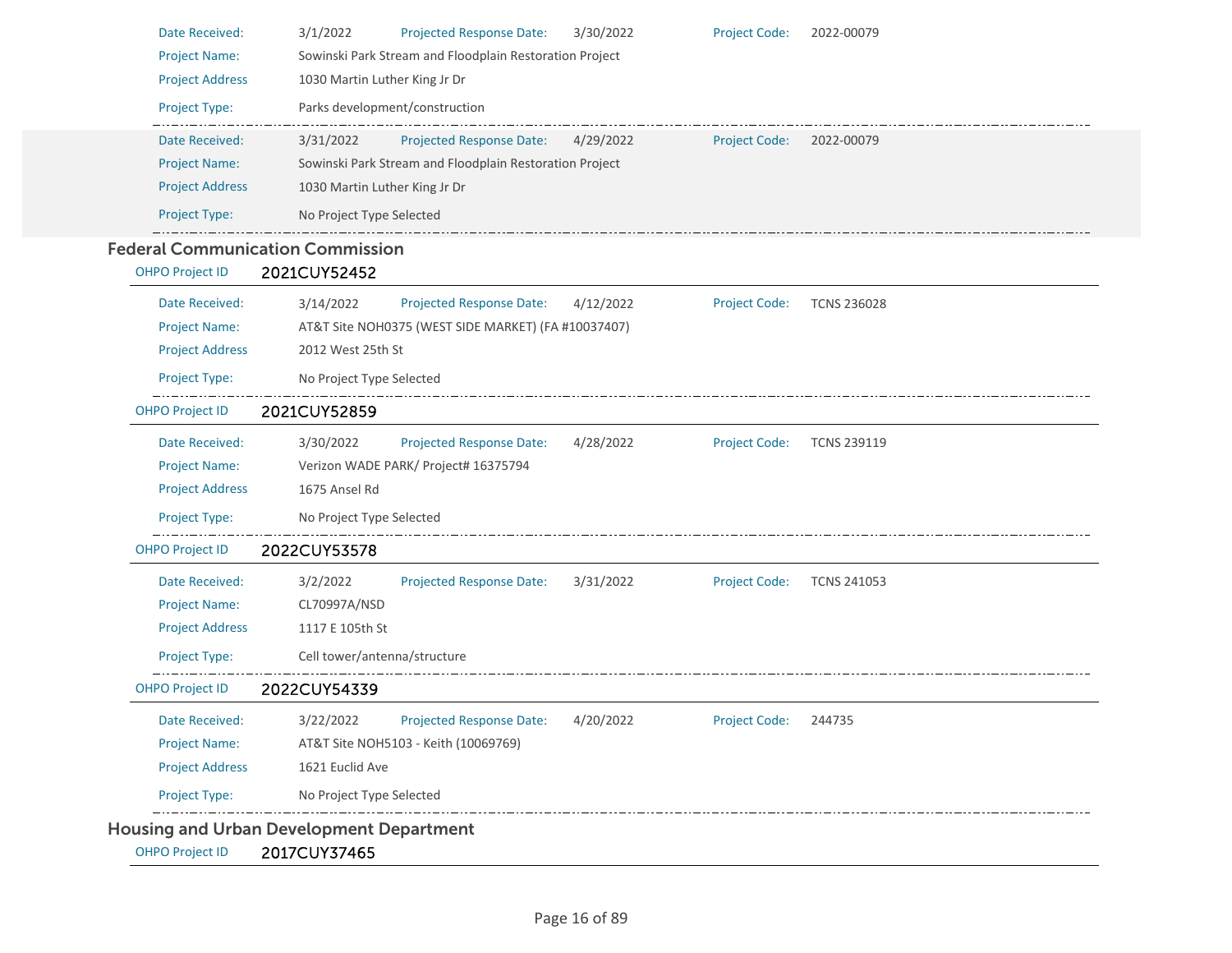| Date Received:                                        | 3/11/2022                     | <b>Projected Response Date:</b>                            | 4/9/2022  | <b>Project Code:</b> | 1 |
|-------------------------------------------------------|-------------------------------|------------------------------------------------------------|-----------|----------------------|---|
| <b>Project Name:</b>                                  | Carver Park Estates Phase III |                                                            |           |                      |   |
| <b>Project Address</b>                                | Various Addresses             |                                                            |           |                      |   |
| Project Type:                                         | No Project Type Selected      |                                                            |           |                      |   |
| <b>OHPO Project ID</b>                                | 2022CUY54175                  |                                                            |           |                      |   |
| Date Received:                                        | 3/8/2022                      | <b>Projected Response Date:</b>                            | 4/6/2022  | <b>Project Code:</b> | 1 |
| <b>Project Name:</b>                                  | Park Place Apartments         |                                                            |           |                      |   |
| <b>Project Address</b>                                | 1435 East Blvd                |                                                            |           |                      |   |
| Project Type:                                         |                               | Housing rehabilitation, multi-family units                 |           |                      |   |
| <b>OHPO Project ID</b>                                | 2022CUY54384                  |                                                            |           |                      |   |
| Date Received:                                        | 3/28/2022                     | <b>Projected Response Date:</b>                            | 4/26/2022 | <b>Project Code:</b> | 1 |
| <b>Project Name:</b>                                  |                               | Addison Townhomes & Addison Square Heights                 |           |                      |   |
| <b>Project Address</b>                                |                               | 1441 E 71st St & 7400 Wade Park Rd                         |           |                      |   |
| Project Type:                                         | No Project Type Selected      |                                                            |           |                      |   |
| <b>National Aeronautices and Space Administration</b> |                               |                                                            |           |                      |   |
| <b>OHPO Project ID</b>                                | 2011CUY17849                  |                                                            |           |                      |   |
| Date Received:                                        | 3/8/2022                      | Projected Response Date:                                   | 4/6/2022  | Project Code:        | 1 |
| <b>Project Name:</b>                                  |                               | Demolition of Building 18-2 (Natural Gas Compressor Bldg.) |           |                      |   |
| <b>Project Address</b>                                | 21000 Brookpark Rd            |                                                            |           |                      |   |
| Project Type:                                         | No Project Type Selected      |                                                            |           |                      |   |
| <b>OHPO Project ID</b>                                | 2017CUY40636                  |                                                            |           |                      |   |
| Date Received:                                        | 3/8/2022                      | <b>Projected Response Date:</b>                            | 4/6/2022  | <b>Project Code:</b> | 1 |
| <b>Project Name:</b>                                  |                               | Energy Saving Cooling Towers at GRC                        |           |                      |   |
| <b>Project Address</b>                                |                               | Building No.168 and Building No. 182                       |           |                      |   |
| <b>Project Type:</b>                                  | No Project Type Selected      |                                                            |           |                      |   |
| <b>Cleveland Heights</b>                              |                               |                                                            |           |                      |   |
| <b>Housing and Urban Development Department</b>       |                               |                                                            |           |                      |   |

OHPO Project ID 2022CUY54234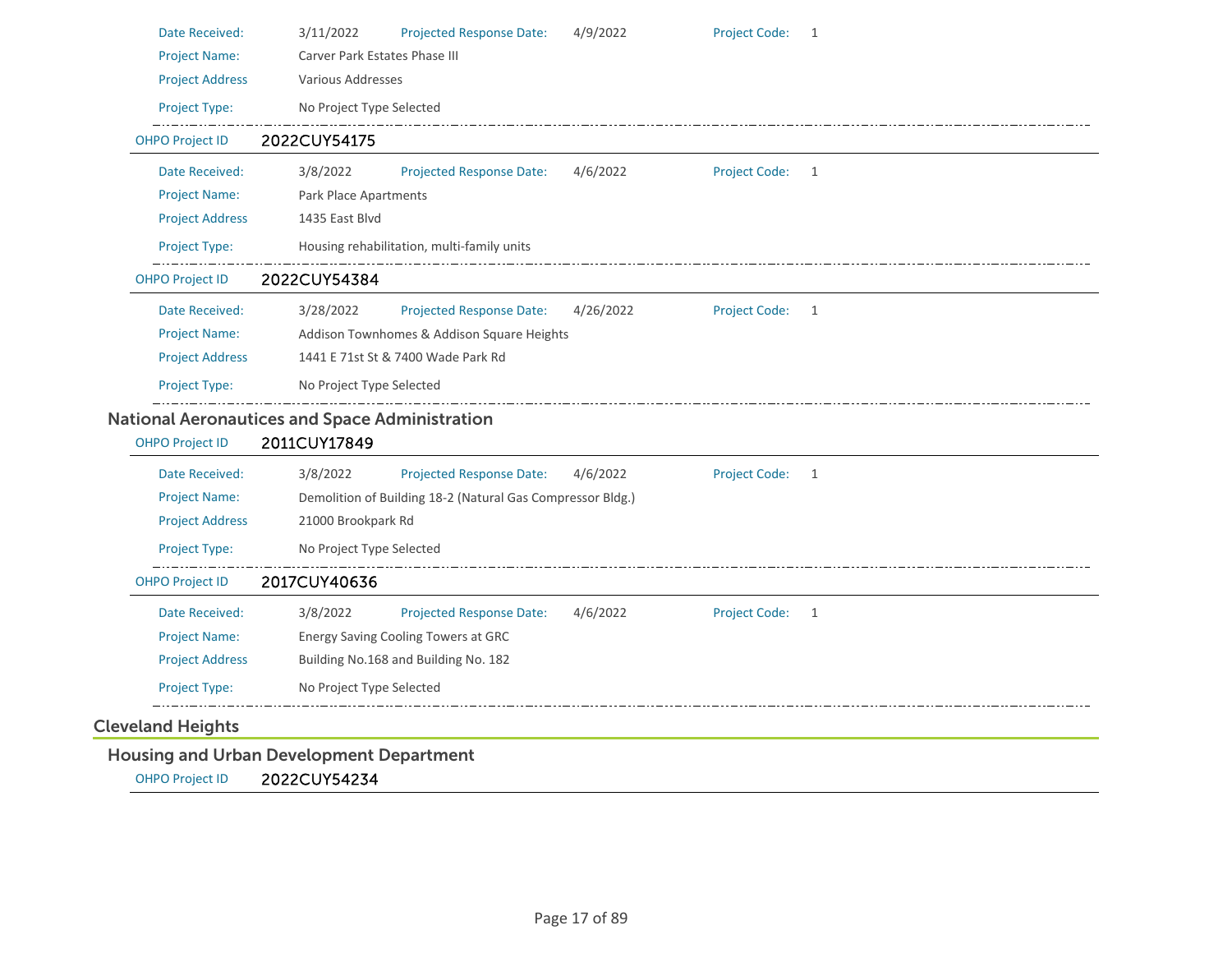| <b>Project Name:</b><br><b>Project Address</b><br>Project Type:<br>Countywide<br><b>OHPO Project ID</b> | 2373 Euclid Heights Blvd<br><b>Community Development Block Grant</b><br>2019CUY44430 | Margaret Wagner Apartments III<br>Housing rehabilitation, multi-family units |                                                                                  |                                        |                |  |  |
|---------------------------------------------------------------------------------------------------------|--------------------------------------------------------------------------------------|------------------------------------------------------------------------------|----------------------------------------------------------------------------------|----------------------------------------|----------------|--|--|
|                                                                                                         |                                                                                      |                                                                              |                                                                                  |                                        |                |  |  |
|                                                                                                         |                                                                                      |                                                                              |                                                                                  |                                        |                |  |  |
|                                                                                                         |                                                                                      |                                                                              |                                                                                  |                                        |                |  |  |
|                                                                                                         |                                                                                      |                                                                              |                                                                                  |                                        |                |  |  |
|                                                                                                         |                                                                                      |                                                                              |                                                                                  |                                        |                |  |  |
|                                                                                                         |                                                                                      |                                                                              |                                                                                  |                                        |                |  |  |
| Date Received:                                                                                          | 3/1/2022                                                                             | <b>Projected Response Date:</b>                                              | 3/30/2022                                                                        | <b>Project Code:</b>                   | $\overline{1}$ |  |  |
| <b>Project Name:</b>                                                                                    |                                                                                      | Programmatic Agreement - 2021 Annual Report                                  |                                                                                  |                                        |                |  |  |
| <b>Project Address</b>                                                                                  |                                                                                      | No address provided                                                          |                                                                                  |                                        |                |  |  |
| Project Type:                                                                                           |                                                                                      |                                                                              |                                                                                  |                                        |                |  |  |
|                                                                                                         |                                                                                      |                                                                              |                                                                                  |                                        |                |  |  |
|                                                                                                         |                                                                                      |                                                                              |                                                                                  |                                        |                |  |  |
|                                                                                                         |                                                                                      |                                                                              |                                                                                  |                                        |                |  |  |
|                                                                                                         |                                                                                      |                                                                              | Multiple projects of different types<br><b>Community Development Block Grant</b> | 2019CUY44435<br><b>OHPO Project ID</b> |                |  |  |

| Date Received:         | 3/2/2022            | <b>Projected Response Date:</b>           | 3/31/2022 | <b>Project Code:</b> |  |
|------------------------|---------------------|-------------------------------------------|-----------|----------------------|--|
| <b>Project Name:</b>   |                     | Programmatic Agreement-2021 Annual Report |           |                      |  |
| <b>Project Address</b> | No address provided |                                           |           |                      |  |
| <b>Project Type:</b>   |                     | Multiple projects of different types      |           |                      |  |

## Housing and Urban Development Department

## OHPO Project ID 2022CUY54403

| Date Received:         | 3/30/2022                       | <b>Projected Response Date:</b> | 4/28/2022 | <b>Project Code:</b> |  |  |  |
|------------------------|---------------------------------|---------------------------------|-----------|----------------------|--|--|--|
| <b>Project Name:</b>   | Hero Park Multimodal Trail Loop |                                 |           |                      |  |  |  |
| <b>Project Address</b> | 585 E 222nd St                  |                                 |           |                      |  |  |  |
| <b>Project Type:</b>   | No Project Type Selected        |                                 |           |                      |  |  |  |

#### Lakewood

## Ohio Department of Transportation

## OHPO Project ID 2018CUY43450

| Date Received:         | 3/11/2022                       | <b>Projected Response Date:</b> | 4/9/2022 | <b>Project Code:</b> | PID 109594 |  |  |
|------------------------|---------------------------------|---------------------------------|----------|----------------------|------------|--|--|
| <b>Project Name:</b>   | <b>CUY-Hilliard Road Bridge</b> |                                 |          |                      |            |  |  |
| <b>Project Address</b> | No address provided             |                                 |          |                      |            |  |  |
| <b>Project Type:</b>   |                                 | Bridge replacement/demolition   |          |                      |            |  |  |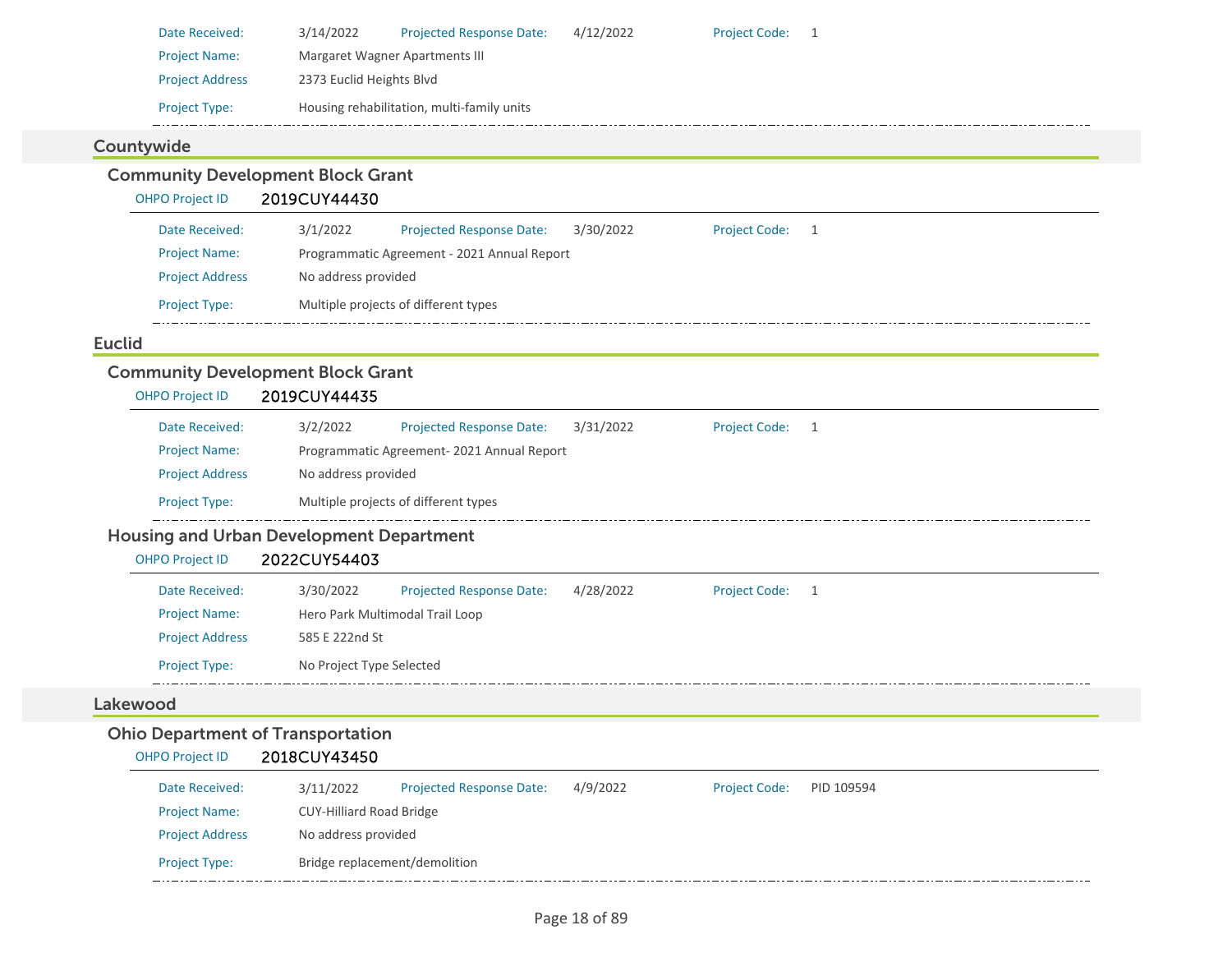## Maple Heights

| <b>OHPO Project ID</b>                         | <b>Housing and Urban Development Department</b><br>2022CUY54188        |           |                      |              |
|------------------------------------------------|------------------------------------------------------------------------|-----------|----------------------|--------------|
|                                                |                                                                        |           |                      |              |
| Date Received:                                 | 3/10/2022<br><b>Projected Response Date:</b><br><b>Hazelwood Court</b> | 4/8/2022  | <b>Project Code:</b> | 1            |
| <b>Project Name:</b><br><b>Project Address</b> | Thomas St                                                              |           |                      |              |
|                                                |                                                                        |           |                      |              |
| Project Type:                                  | No Project Type Selected                                               |           |                      |              |
| <b>Middleburg Heights</b>                      |                                                                        |           |                      |              |
| <b>General Services Administration</b>         |                                                                        |           |                      |              |
| <b>OHPO Project ID</b>                         | 2022CUY54187                                                           |           |                      |              |
| Date Received:                                 | 3/9/2022<br><b>Projected Response Date:</b>                            | 4/7/2022  | <b>Project Code:</b> | 1            |
| <b>Project Name:</b>                           | Lease Construction Project                                             |           |                      |              |
| <b>Project Address</b>                         | No address provided                                                    |           |                      |              |
| Project Type:                                  | No Project Type Selected                                               |           |                      |              |
| Solon                                          |                                                                        |           |                      |              |
| <b>Agency Unknown or Unspecified</b>           |                                                                        |           |                      |              |
| <b>OHPO Project ID</b>                         | 2022CUY54382                                                           |           |                      |              |
|                                                |                                                                        |           |                      |              |
| Date Received:                                 | 3/28/2022<br><b>Projected Response Date:</b>                           | 4/26/2022 | <b>Project Code:</b> | $\mathbf{1}$ |
| <b>Project Name:</b>                           | Norfolk Southern Trail<br>No address provided                          |           |                      |              |
| <b>Project Address</b>                         |                                                                        |           |                      |              |
| <b>Project Type:</b>                           | No Project Type Selected                                               |           |                      |              |
| <b>Corps of Engineers, Buffalo</b>             |                                                                        |           |                      |              |
| <b>OHPO Project ID</b>                         | 2022CUY54185                                                           |           |                      |              |
| Date Received:                                 | <b>Projected Response Date:</b><br>3/9/2022                            | 4/7/2022  | <b>Project Code:</b> | 2021-00779   |
| <b>Project Name:</b>                           | Aurora Road Wetland Permitting                                         |           |                      |              |
| <b>Project Address</b>                         | 34645 Auror Rd                                                         |           |                      |              |
| Project Type:                                  | No Project Type Selected                                               |           |                      |              |
|                                                |                                                                        |           |                      |              |
| <b>Strongsville</b>                            |                                                                        |           |                      |              |
| <b>Federal Communication Commission</b>        |                                                                        |           |                      |              |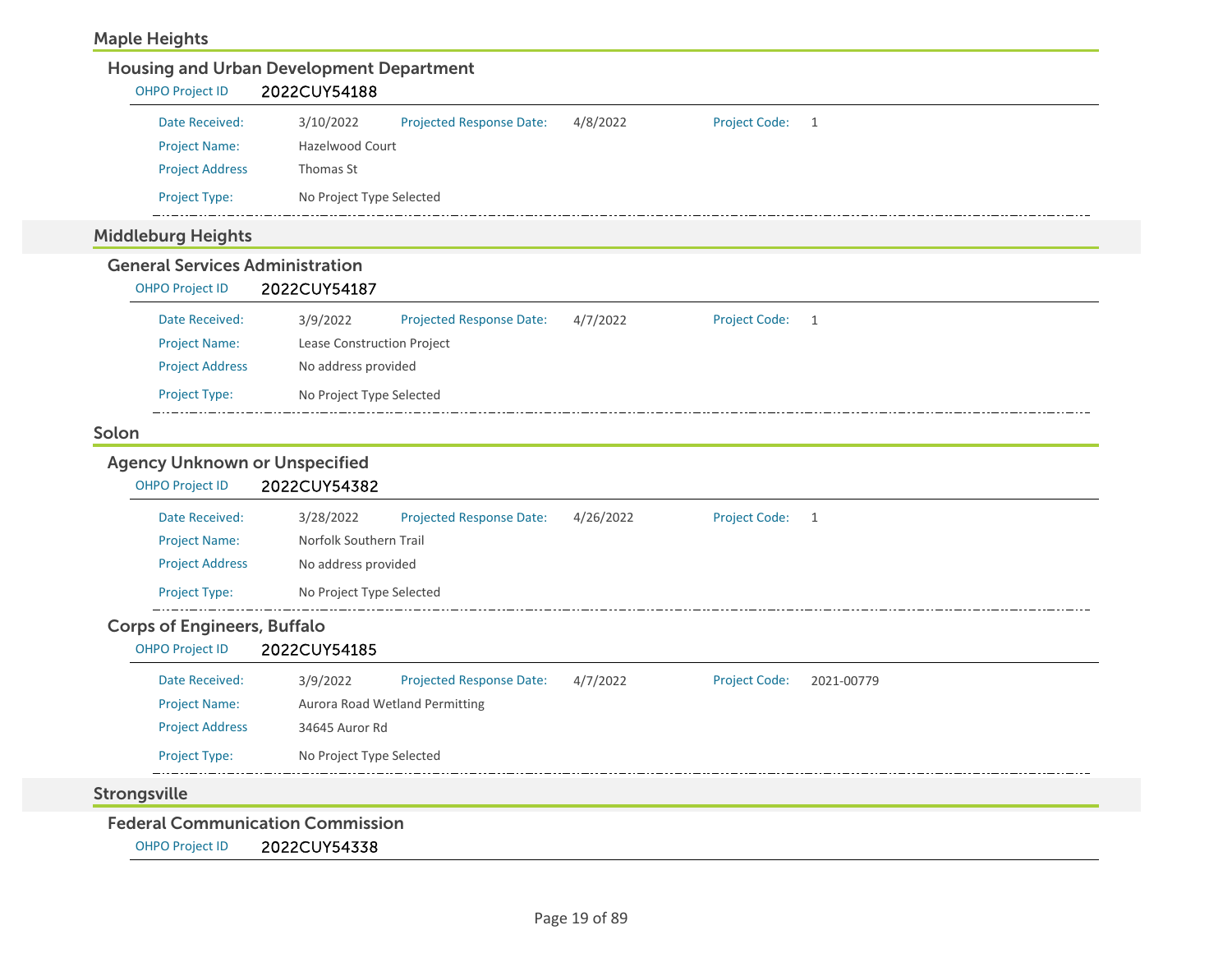| Date Received:         | 3/22/2022                                        | <b>Projected Response Date:</b> | 4/20/2022 | <b>Project Code:</b> | 244707 |  |  |  |
|------------------------|--------------------------------------------------|---------------------------------|-----------|----------------------|--------|--|--|--|
| <b>Project Name:</b>   | AT&T Site OH0564 (10066638) Strongsville Commons |                                 |           |                      |        |  |  |  |
| <b>Project Address</b> | 18688 Royalton Rd                                |                                 |           |                      |        |  |  |  |
| <b>Project Type:</b>   | No Project Type Selected                         |                                 |           |                      |        |  |  |  |
|                        |                                                  |                                 |           |                      |        |  |  |  |

#### Defiance

| <b>OHPO Project ID</b>               | 2022DEF54383                                                                                           |
|--------------------------------------|--------------------------------------------------------------------------------------------------------|
| Date Received:                       | 3/25/2022<br><b>Projected Response Date:</b><br>4/23/2022<br><b>Project Code:</b><br>PID 102669; 2021- |
| <b>Project Name:</b>                 | DEF-127-0.52                                                                                           |
| <b>Project Address</b>               | No address provided                                                                                    |
| Project Type:                        | Bridge replacement/demolition                                                                          |
| <b>Adams (Township of)</b>           |                                                                                                        |
| <b>Agency Unknown or Unspecified</b> |                                                                                                        |
| <b>OHPO Project ID</b>               | 2022DEF54087                                                                                           |
| Date Received:                       | 3/3/2022<br>Projected Response Date:<br>4/1/2022<br><b>Project Code:</b><br>$\overline{1}$             |
| <b>Project Name:</b>                 | Edgerton Gate 203 Launcher and Reciever Installation                                                   |
| <b>Project Address</b>               | CR 98 (Nagel Rd)                                                                                       |
| <b>Project Type:</b>                 | Gas transmission projects, inc. compressor stations                                                    |
| <b>Defiance</b>                      |                                                                                                        |
|                                      | <b>Federal Emergency Management Agency</b>                                                             |
| <b>OHPO Project ID</b>               | 2022DEF54266                                                                                           |
| Date Received:                       | <b>Projected Response Date:</b><br>3/15/2022<br>4/13/2022<br><b>Project Code:</b><br>1                 |
| <b>Project Name:</b>                 | Acquisition and Demo - DR4507                                                                          |
| <b>Project Address</b>               | <b>Various Addresses</b>                                                                               |

\_\_\_\_\_\_\_\_\_\_ Delaware

## Kilbourne

Community Development Block Grant

Project Type: No Project Type Selected

OHPO Project ID 2021DEL52465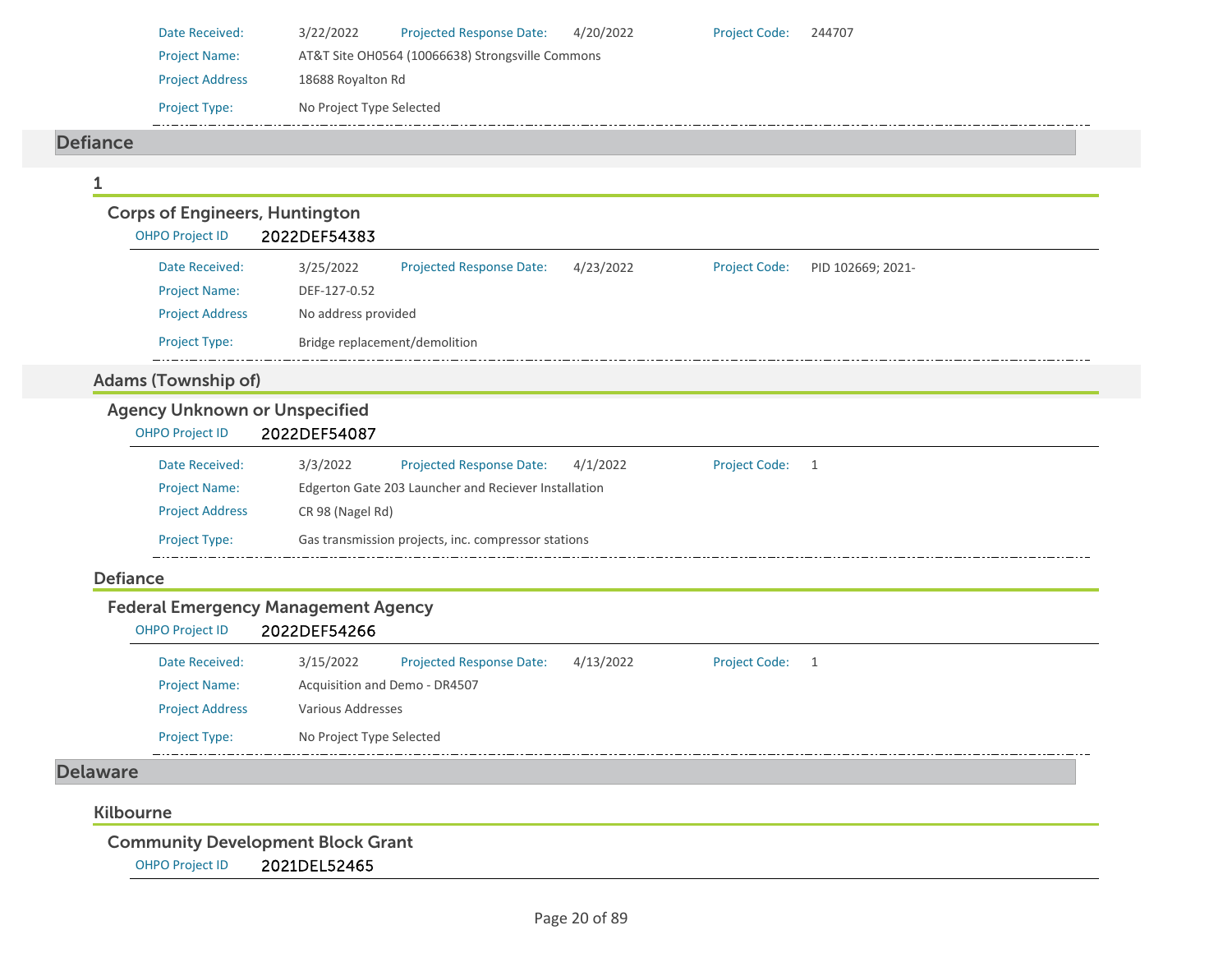| Date Received:         | 3/8/2022    | <b>Projected Response Date:</b>                | 4/6/2022 | Project Code: 1 |  |
|------------------------|-------------|------------------------------------------------|----------|-----------------|--|
| <b>Project Name:</b>   |             | Kilbourne Public Site and Parking Improvements |          |                 |  |
| <b>Project Address</b> | 5676 SR 521 |                                                |          |                 |  |
| <b>Project Type:</b>   |             | Multiple projects of different types           |          |                 |  |
|                        |             |                                                |          |                 |  |

#### Lewis Center

| <b>OHPO Project ID</b><br>3/22/2022<br>4/20/2022<br>Date Received:<br><b>Projected Response Date:</b><br><b>Project Code:</b><br>TCNS ?<br>Verizon Wireless - Lewis Center-Z-1/Project #2577169<br><b>Project Name:</b><br>1044 W. Orange Rd<br><b>Project Address</b><br>Project Type:<br>No Project Type Selected<br><b>Ohio Department of Natural Resources</b><br><b>OHPO Project ID</b><br>2018DEL41061<br>Date Received:<br>3/8/2022<br><b>Projected Response Date:</b><br>4/6/2022<br><b>Project Code:</b><br>1<br>Lewis Center Road Trail Phase 3<br><b>Project Name:</b><br><b>Project Address</b><br>No address provided<br>Other transportation development (e.g. sidewalks, bike paths)<br>Project Type:<br><b>Ohio Environmental Protection Agency</b><br>2021DEL53185<br><b>OHPO Project ID</b><br>Date Received:<br>3/21/2022<br>Projected Response Date:<br>4/19/2022<br><b>Project Code:</b><br>2022-59-OLR<br><b>Project Name:</b><br>Ryan's Creek Residential Development<br><b>Project Address</b><br>No address provided<br>Project Type:<br>Housing construction, single-family units<br><b>Corps of Engineers, Huntington</b><br><b>OHPO Project ID</b><br>2022DEL54365<br>Date Received:<br>3/25/2022<br>Projected Response Date:<br>4/23/2022<br><b>Project Code:</b><br>Nelson Farms Housing Development<br><b>Project Name:</b><br><b>Project Address</b><br>No address provided<br>Project Type:<br>No Project Type Selected<br>Orange (Township of) | <b>Federal Communication Commission</b> |              |
|----------------------------------------------------------------------------------------------------------------------------------------------------------------------------------------------------------------------------------------------------------------------------------------------------------------------------------------------------------------------------------------------------------------------------------------------------------------------------------------------------------------------------------------------------------------------------------------------------------------------------------------------------------------------------------------------------------------------------------------------------------------------------------------------------------------------------------------------------------------------------------------------------------------------------------------------------------------------------------------------------------------------------------------------------------------------------------------------------------------------------------------------------------------------------------------------------------------------------------------------------------------------------------------------------------------------------------------------------------------------------------------------------------------------------------------------------------------------------------|-----------------------------------------|--------------|
|                                                                                                                                                                                                                                                                                                                                                                                                                                                                                                                                                                                                                                                                                                                                                                                                                                                                                                                                                                                                                                                                                                                                                                                                                                                                                                                                                                                                                                                                                  |                                         | 2022DEL54340 |
|                                                                                                                                                                                                                                                                                                                                                                                                                                                                                                                                                                                                                                                                                                                                                                                                                                                                                                                                                                                                                                                                                                                                                                                                                                                                                                                                                                                                                                                                                  |                                         |              |
|                                                                                                                                                                                                                                                                                                                                                                                                                                                                                                                                                                                                                                                                                                                                                                                                                                                                                                                                                                                                                                                                                                                                                                                                                                                                                                                                                                                                                                                                                  |                                         |              |
|                                                                                                                                                                                                                                                                                                                                                                                                                                                                                                                                                                                                                                                                                                                                                                                                                                                                                                                                                                                                                                                                                                                                                                                                                                                                                                                                                                                                                                                                                  |                                         |              |
|                                                                                                                                                                                                                                                                                                                                                                                                                                                                                                                                                                                                                                                                                                                                                                                                                                                                                                                                                                                                                                                                                                                                                                                                                                                                                                                                                                                                                                                                                  |                                         |              |
|                                                                                                                                                                                                                                                                                                                                                                                                                                                                                                                                                                                                                                                                                                                                                                                                                                                                                                                                                                                                                                                                                                                                                                                                                                                                                                                                                                                                                                                                                  |                                         |              |
|                                                                                                                                                                                                                                                                                                                                                                                                                                                                                                                                                                                                                                                                                                                                                                                                                                                                                                                                                                                                                                                                                                                                                                                                                                                                                                                                                                                                                                                                                  |                                         |              |
|                                                                                                                                                                                                                                                                                                                                                                                                                                                                                                                                                                                                                                                                                                                                                                                                                                                                                                                                                                                                                                                                                                                                                                                                                                                                                                                                                                                                                                                                                  |                                         |              |
|                                                                                                                                                                                                                                                                                                                                                                                                                                                                                                                                                                                                                                                                                                                                                                                                                                                                                                                                                                                                                                                                                                                                                                                                                                                                                                                                                                                                                                                                                  |                                         |              |
|                                                                                                                                                                                                                                                                                                                                                                                                                                                                                                                                                                                                                                                                                                                                                                                                                                                                                                                                                                                                                                                                                                                                                                                                                                                                                                                                                                                                                                                                                  |                                         |              |
|                                                                                                                                                                                                                                                                                                                                                                                                                                                                                                                                                                                                                                                                                                                                                                                                                                                                                                                                                                                                                                                                                                                                                                                                                                                                                                                                                                                                                                                                                  |                                         |              |
|                                                                                                                                                                                                                                                                                                                                                                                                                                                                                                                                                                                                                                                                                                                                                                                                                                                                                                                                                                                                                                                                                                                                                                                                                                                                                                                                                                                                                                                                                  |                                         |              |
|                                                                                                                                                                                                                                                                                                                                                                                                                                                                                                                                                                                                                                                                                                                                                                                                                                                                                                                                                                                                                                                                                                                                                                                                                                                                                                                                                                                                                                                                                  |                                         |              |
|                                                                                                                                                                                                                                                                                                                                                                                                                                                                                                                                                                                                                                                                                                                                                                                                                                                                                                                                                                                                                                                                                                                                                                                                                                                                                                                                                                                                                                                                                  |                                         |              |
|                                                                                                                                                                                                                                                                                                                                                                                                                                                                                                                                                                                                                                                                                                                                                                                                                                                                                                                                                                                                                                                                                                                                                                                                                                                                                                                                                                                                                                                                                  |                                         |              |
|                                                                                                                                                                                                                                                                                                                                                                                                                                                                                                                                                                                                                                                                                                                                                                                                                                                                                                                                                                                                                                                                                                                                                                                                                                                                                                                                                                                                                                                                                  |                                         |              |
|                                                                                                                                                                                                                                                                                                                                                                                                                                                                                                                                                                                                                                                                                                                                                                                                                                                                                                                                                                                                                                                                                                                                                                                                                                                                                                                                                                                                                                                                                  |                                         |              |
|                                                                                                                                                                                                                                                                                                                                                                                                                                                                                                                                                                                                                                                                                                                                                                                                                                                                                                                                                                                                                                                                                                                                                                                                                                                                                                                                                                                                                                                                                  | Liberty (Township of)                   |              |
|                                                                                                                                                                                                                                                                                                                                                                                                                                                                                                                                                                                                                                                                                                                                                                                                                                                                                                                                                                                                                                                                                                                                                                                                                                                                                                                                                                                                                                                                                  |                                         |              |
|                                                                                                                                                                                                                                                                                                                                                                                                                                                                                                                                                                                                                                                                                                                                                                                                                                                                                                                                                                                                                                                                                                                                                                                                                                                                                                                                                                                                                                                                                  |                                         |              |
|                                                                                                                                                                                                                                                                                                                                                                                                                                                                                                                                                                                                                                                                                                                                                                                                                                                                                                                                                                                                                                                                                                                                                                                                                                                                                                                                                                                                                                                                                  |                                         |              |
|                                                                                                                                                                                                                                                                                                                                                                                                                                                                                                                                                                                                                                                                                                                                                                                                                                                                                                                                                                                                                                                                                                                                                                                                                                                                                                                                                                                                                                                                                  |                                         |              |
|                                                                                                                                                                                                                                                                                                                                                                                                                                                                                                                                                                                                                                                                                                                                                                                                                                                                                                                                                                                                                                                                                                                                                                                                                                                                                                                                                                                                                                                                                  |                                         |              |
|                                                                                                                                                                                                                                                                                                                                                                                                                                                                                                                                                                                                                                                                                                                                                                                                                                                                                                                                                                                                                                                                                                                                                                                                                                                                                                                                                                                                                                                                                  |                                         |              |
|                                                                                                                                                                                                                                                                                                                                                                                                                                                                                                                                                                                                                                                                                                                                                                                                                                                                                                                                                                                                                                                                                                                                                                                                                                                                                                                                                                                                                                                                                  |                                         |              |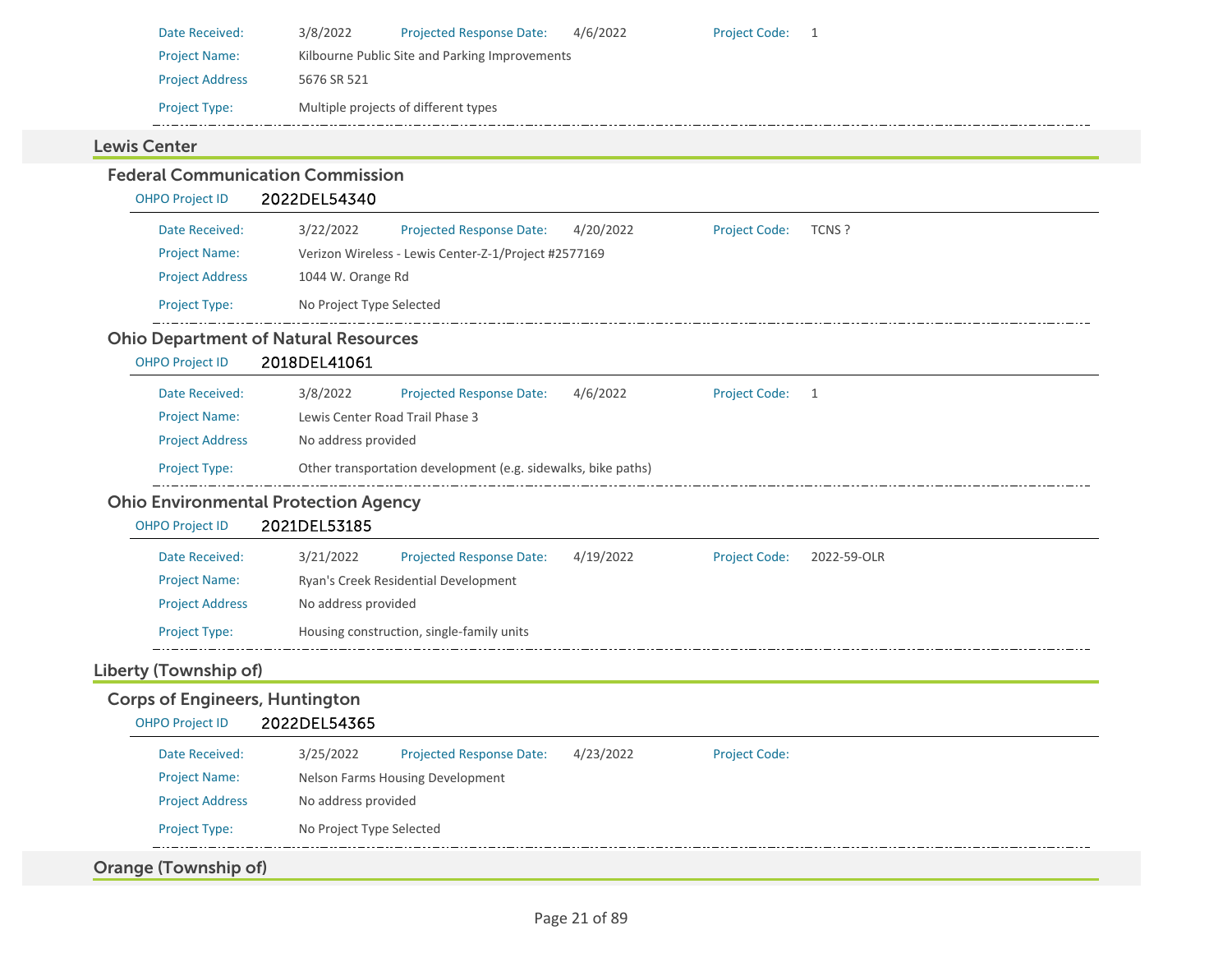## Ohio Power Siting Board

| <b>OHPO Project ID</b> | 2022DEL54223             |                                      |          |                      |  |
|------------------------|--------------------------|--------------------------------------|----------|----------------------|--|
| Date Received:         | 3/11/2022                | <b>Projected Response Date:</b>      | 4/9/2022 | <b>Project Code:</b> |  |
| <b>Project Name:</b>   |                          | Polaris-Westar 138kV Upgrade Project |          |                      |  |
| <b>Project Address</b> | No address provided      |                                      |          |                      |  |
| <b>Project Type:</b>   | No Project Type Selected |                                      |          |                      |  |

## Troy (Township of)

| <b>Corps of Engineers, Huntington</b> |                          |                                 |           |                      |          |
|---------------------------------------|--------------------------|---------------------------------|-----------|----------------------|----------|
| <b>OHPO Project ID</b>                | 2022DEL54062             |                                 |           |                      |          |
| Date Received:                        | 3/1/2022                 | <b>Projected Response Date:</b> | 3/30/2022 | <b>Project Code:</b> | 2021-695 |
| <b>Project Name:</b>                  | Gleasonkamp Dam Design   |                                 |           |                      |          |
| <b>Project Address</b>                | No address provided      |                                 |           |                      |          |
| <b>Project Type:</b>                  | No Project Type Selected |                                 |           |                      |          |

Erie

## **Sandusky**

## Community Development Block Grant

| <b>OHPO Project ID</b> | 2022ERI54095               |                                      |          |                      |   |  |
|------------------------|----------------------------|--------------------------------------|----------|----------------------|---|--|
| Date Received:         | 3/4/2022                   | <b>Projected Response Date:</b>      | 4/2/2022 | <b>Project Code:</b> | 1 |  |
| <b>Project Name:</b>   | <b>Lead Hazard Control</b> |                                      |          |                      |   |  |
| <b>Project Address</b> | 405 Douglas Dr             |                                      |          |                      |   |  |
| Project Type:          |                            | Lead Hazard Abatement Rehabilitation |          |                      |   |  |
| <b>OHPO Project ID</b> | 2022ERI54199               |                                      |          |                      |   |  |
| Date Received:         | 3/10/2022                  | <b>Projected Response Date:</b>      | 4/8/2022 | <b>Project Code:</b> | 1 |  |
| <b>Project Name:</b>   | Lead Abatement             |                                      |          |                      |   |  |
| <b>Project Address</b> | 408 Shelby St              |                                      |          |                      |   |  |
| Project Type:          |                            | Lead Hazard Abatement Rehabilitation |          |                      |   |  |
| <b>OHPO Project ID</b> | 2022ERI54224               |                                      |          |                      |   |  |
| Date Received:         | 3/11/2022                  | <b>Projected Response Date:</b>      | 4/9/2022 | <b>Project Code:</b> | 1 |  |
| <b>Project Name:</b>   | <b>Lead Hazard Control</b> |                                      |          |                      |   |  |
| <b>Project Address</b> | 415 Fulton St              |                                      |          |                      |   |  |
| <b>Project Type:</b>   |                            | Lead Hazard Abatement Rehabilitation |          |                      |   |  |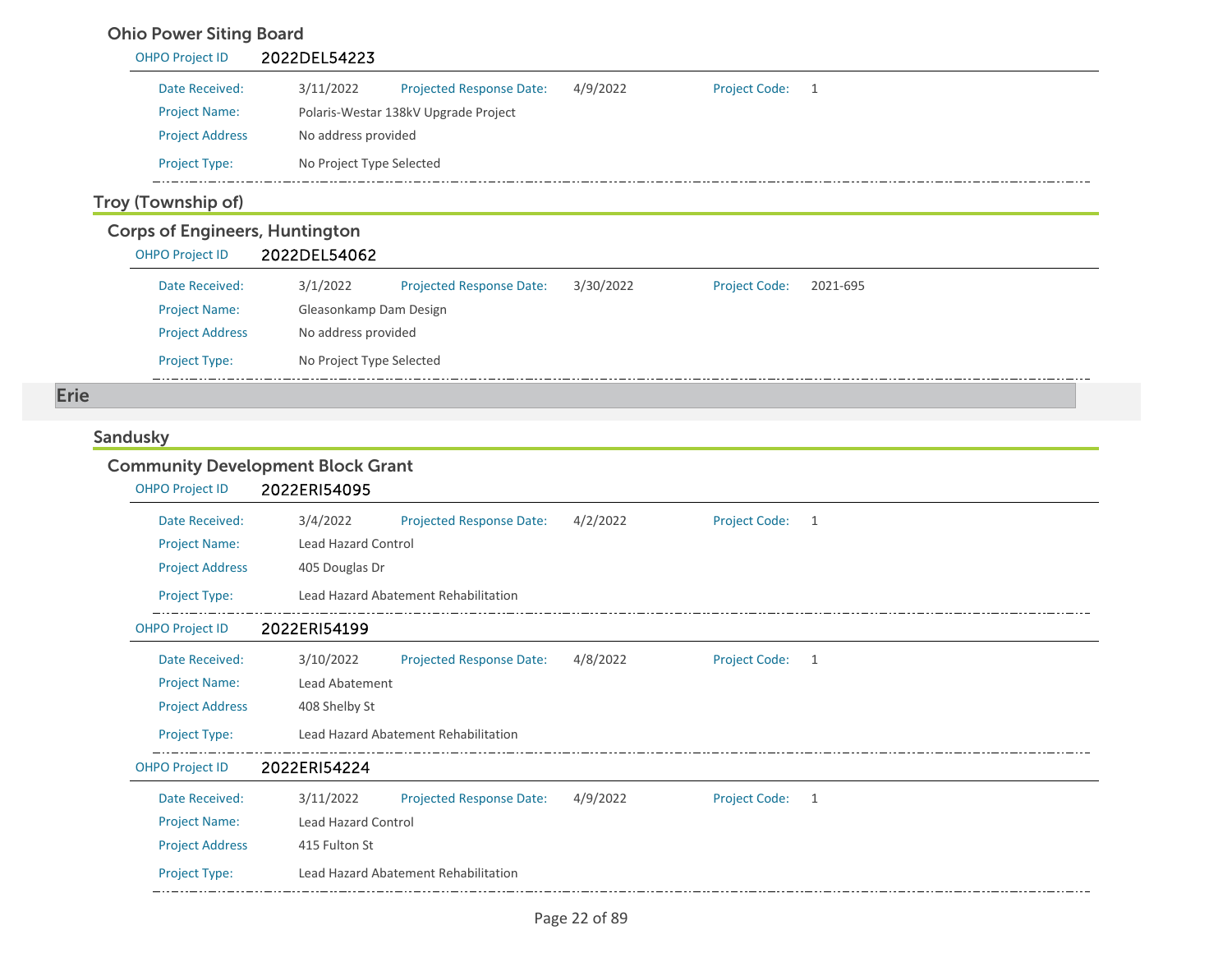| <b>OHPO Project ID</b>             | 2022ERI54294                                                      |                      |                      |
|------------------------------------|-------------------------------------------------------------------|----------------------|----------------------|
| Date Received:                     | 3/18/2022<br>4/16/2022<br><b>Projected Response Date:</b>         | <b>Project Code:</b> | 1                    |
| <b>Project Name:</b>               | Lead Abatement                                                    |                      |                      |
| <b>Project Address</b>             | 1619 Perkins Ave                                                  |                      |                      |
| Project Type:                      | No Project Type Selected                                          |                      |                      |
| <b>OHPO Project ID</b>             | 2022ERI54400                                                      |                      |                      |
| Date Received:                     | 3/30/2022<br><b>Projected Response Date:</b><br>4/28/2022         | <b>Project Code:</b> | 1                    |
| <b>Project Name:</b>               | Lead Hazard Control                                               |                      |                      |
| <b>Project Address</b>             | 1721 Mills St                                                     |                      |                      |
| Project Type:                      | No Project Type Selected                                          |                      |                      |
| Vermilion                          |                                                                   |                      |                      |
| <b>Corps of Engineers, Buffalo</b> |                                                                   |                      |                      |
| <b>OHPO Project ID</b>             | 2022ERI54349                                                      |                      |                      |
| Date Received:                     | 3/23/2022<br>4/21/2022<br><b>Projected Response Date:</b>         | <b>Project Code:</b> | $\mathbf{1}$         |
| <b>Project Name:</b>               | Vermilion Harbor West Pier Repair                                 |                      |                      |
| <b>Project Address</b>             | No address provided                                               |                      |                      |
| Project Type:                      | No Project Type Selected                                          |                      |                      |
|                                    |                                                                   |                      |                      |
| <b>Fairfield</b>                   |                                                                   |                      |                      |
|                                    |                                                                   |                      |                      |
|                                    | <b>Federal Energy Regulatory Commission</b>                       |                      |                      |
| <b>OHPO Project ID</b>             | 2022FAI54151                                                      |                      |                      |
| Date Received:                     | 3/7/2022<br><b>Projected Response Date:</b><br>4/5/2022           | <b>Project Code:</b> | <b>Texas Eastern</b> |
| <b>Project Name:</b>               | CE-21-17683 OH Fairfield MP 1002.02 Anomaly Investigation Project |                      |                      |
| <b>Project Address</b>             | No address provided                                               |                      |                      |
| Project Type:                      | Gas transmission projects, inc. compressor stations               |                      |                      |
| <b>OHPO Project ID</b>             | 2022FAI54232                                                      |                      |                      |
| Date Received:                     | 3/14/2022<br><b>Projected Response Date:</b><br>4/12/2022         | <b>Project Code:</b> | <b>Texas Eastern</b> |
| <b>Project Name:</b>               | CE-21-17619 OH Farifield 91.32 M&R Mods                           |                      |                      |
| <b>Project Address</b>             | No address provided                                               |                      |                      |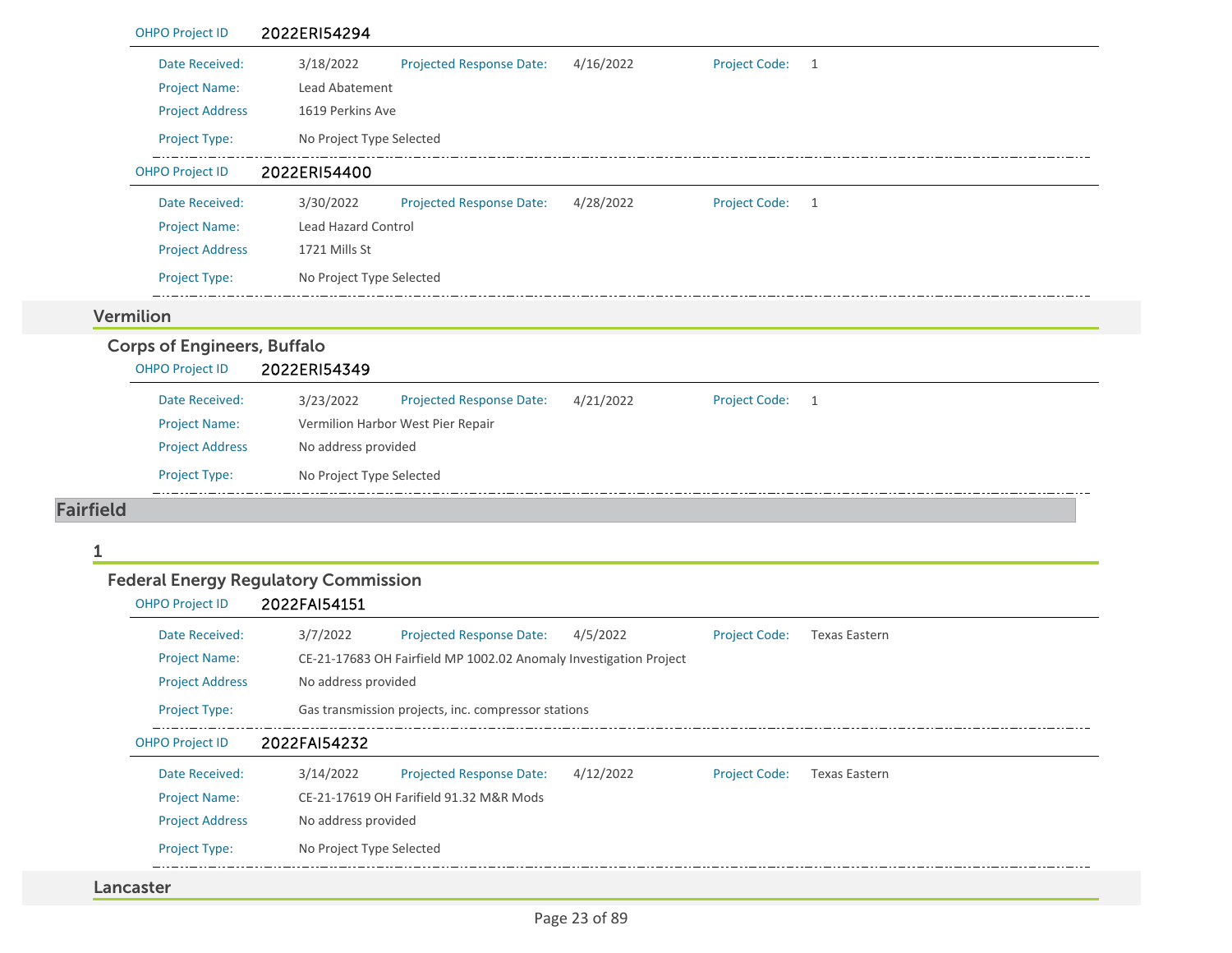## Corps of Engineers, Huntington

|         | <b>OHPO Project ID</b> | 2022FAI54145             |                                           |           |                      |              |  |
|---------|------------------------|--------------------------|-------------------------------------------|-----------|----------------------|--------------|--|
|         | Date Received:         | 3/7/2022                 | <b>Projected Response Date:</b>           | 4/5/2022  | <b>Project Code:</b> | 1            |  |
|         | <b>Project Name:</b>   |                          | Lancaster High School Wetland Permitting  |           |                      |              |  |
|         | <b>Project Address</b> | 1312 Granville Pike      |                                           |           |                      |              |  |
|         | <b>Project Type:</b>   | Commercial development   |                                           |           |                      |              |  |
|         | <b>OHPO Project ID</b> | 2022FAI54348             |                                           |           |                      |              |  |
|         | Date Received:         | 3/23/2022                | <b>Projected Response Date:</b>           | 4/21/2022 | <b>Project Code:</b> | LRH-2022-153 |  |
|         | <b>Project Name:</b>   |                          | MAD-13 FAI-TR303-1.969 Bridge Replacement |           |                      |              |  |
|         | <b>Project Address</b> | Rich Hollow Rd           |                                           |           |                      |              |  |
|         | <b>Project Type:</b>   | No Project Type Selected |                                           |           |                      |              |  |
| Fayette |                        |                          |                                           |           |                      |              |  |

1

## Federal Energy Regulatory Commission

| <b>OHPO Project ID</b>                 | 2022FAY54090                                                                                                                                                       |
|----------------------------------------|--------------------------------------------------------------------------------------------------------------------------------------------------------------------|
| Date Received:<br><b>Project Name:</b> | 3/3/2022<br>Projected Response Date:<br>4/1/2022<br><b>Project Code:</b><br><b>Texas Eastern</b><br>CE-21-17526 OH Fayette MP 954.62 Anomaly Investigation Project |
| <b>Project Address</b>                 | No address provided                                                                                                                                                |
| Project Type:                          | Gas transmission projects, inc. compressor stations                                                                                                                |
| <b>OHPO Project ID</b>                 | 2022FAY54092                                                                                                                                                       |
| Date Received:                         | <b>Projected Response Date:</b><br>3/3/2022<br><b>Project Code:</b><br>4/1/2022<br><b>Texas Eastern</b>                                                            |
| <b>Project Name:</b>                   | CE-21-17693 OH Fayette MP 962.59 Anomaly Investigation Project                                                                                                     |
| <b>Project Address</b>                 | No address provided                                                                                                                                                |
| <b>Project Type:</b>                   | Gas transmission projects, inc. compressor stations                                                                                                                |
| <b>OHPO Project ID</b>                 | 2022FAY54220                                                                                                                                                       |
| Date Received:                         | 3/10/2022<br>Projected Response Date:<br>4/8/2022<br><b>Project Code:</b><br><b>Texas Eastern</b>                                                                  |
| <b>Project Name:</b>                   | Central-21-17878 OH Fayette MP 43.7 Anomaly Investigation Project                                                                                                  |
| <b>Project Address</b>                 | No address provided                                                                                                                                                |
| Project Type:                          | Gas transmission projects, inc. compressor stations                                                                                                                |

Mount Sterling

Ohio Department of Natural Resources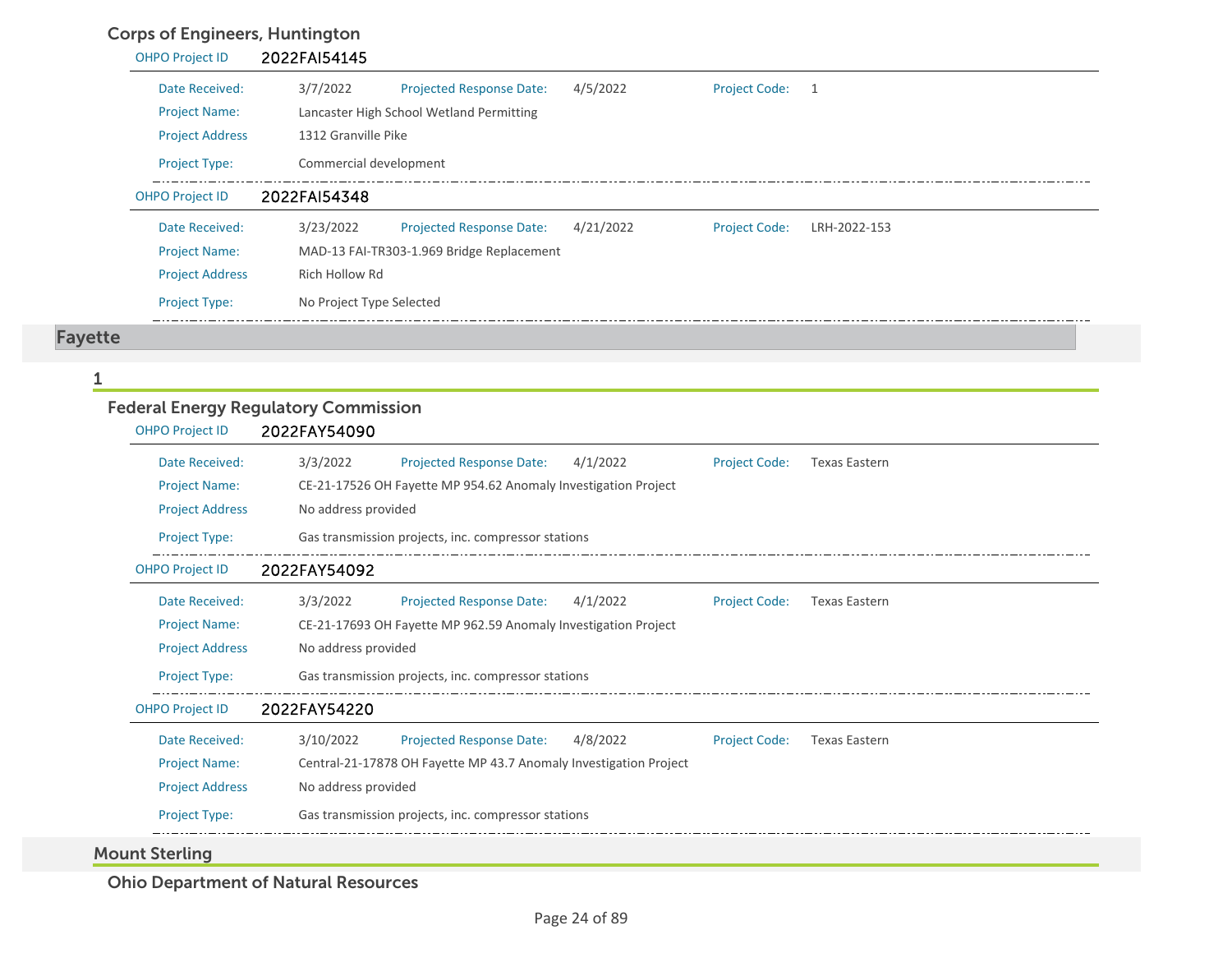|                 | <b>OHPO Project ID</b>           | 2022FAY54103                                                                                       |
|-----------------|----------------------------------|----------------------------------------------------------------------------------------------------|
|                 | Date Received:                   | 3/4/2022<br>4/2/2022<br><b>Project Code:</b><br><b>Projected Response Date:</b><br>$\overline{1}$  |
|                 | <b>Project Name:</b>             | <b>Madison Mills Crossing</b>                                                                      |
|                 | <b>Project Address</b>           | 7002-8372 Rockwell Rd                                                                              |
|                 | Project Type:                    | Other transportation development (e.g. sidewalks, bike paths)                                      |
|                 |                                  | Washington Court House (corporate nam                                                              |
|                 | <b>Ohio Department of Health</b> |                                                                                                    |
|                 | <b>OHPO Project ID</b>           | 2022FAY54273                                                                                       |
|                 | Date Received:                   | 3/17/2022<br><b>Projected Response Date:</b><br>4/1/2022<br><b>Project Code:</b><br>Medicaid       |
|                 | <b>Project Name:</b>             | Lead Hazard Control Property                                                                       |
|                 | <b>Project Address</b>           | 603 Columbus Ave                                                                                   |
|                 | Project Type:                    | Lead Hazard Abatement Rehabilitation                                                               |
|                 | <b>OHPO Project ID</b>           | 2022FAY54274                                                                                       |
|                 | Date Received:                   | 4/1/2022<br>3/17/2022<br><b>Projected Response Date:</b><br><b>Project Code:</b><br>Medicaid       |
|                 | <b>Project Name:</b>             | Lead Hazard Control Property                                                                       |
|                 | <b>Project Address</b>           | 708 E Market                                                                                       |
|                 | Project Type:                    | Lead Hazard Abatement Rehabilitation                                                               |
|                 | Date Received:                   | <b>Projected Response Date:</b><br>4/23/2022<br>3/25/2022<br><b>Project Code:</b><br>Medicaid      |
|                 | <b>Project Name:</b>             | Lead Hazard Control Property                                                                       |
|                 | <b>Project Address</b>           | 708 E Market                                                                                       |
|                 | Project Type:                    | No Project Type Selected                                                                           |
| <b>Franklin</b> |                                  |                                                                                                    |
|                 | <b>Columbus</b>                  |                                                                                                    |
|                 |                                  | <b>Community Development Block Grant</b>                                                           |
|                 | <b>OHPO Project ID</b>           | 2022FRA54236                                                                                       |
|                 | Date Received:                   | 3/10/2022<br>4/8/2022<br><b>Projected Response Date:</b><br><b>Project Code:</b><br>$\overline{1}$ |
|                 | <b>Project Name:</b>             | Glenwood and Windsor Pools                                                                         |
|                 | <b>Project Address</b>           | 1925 W Broad St & 1300 Windsor Ave                                                                 |
|                 | Project Type:                    | No Project Type Selected                                                                           |
|                 | <b>OHPO Project ID</b>           | 2022FRA54237                                                                                       |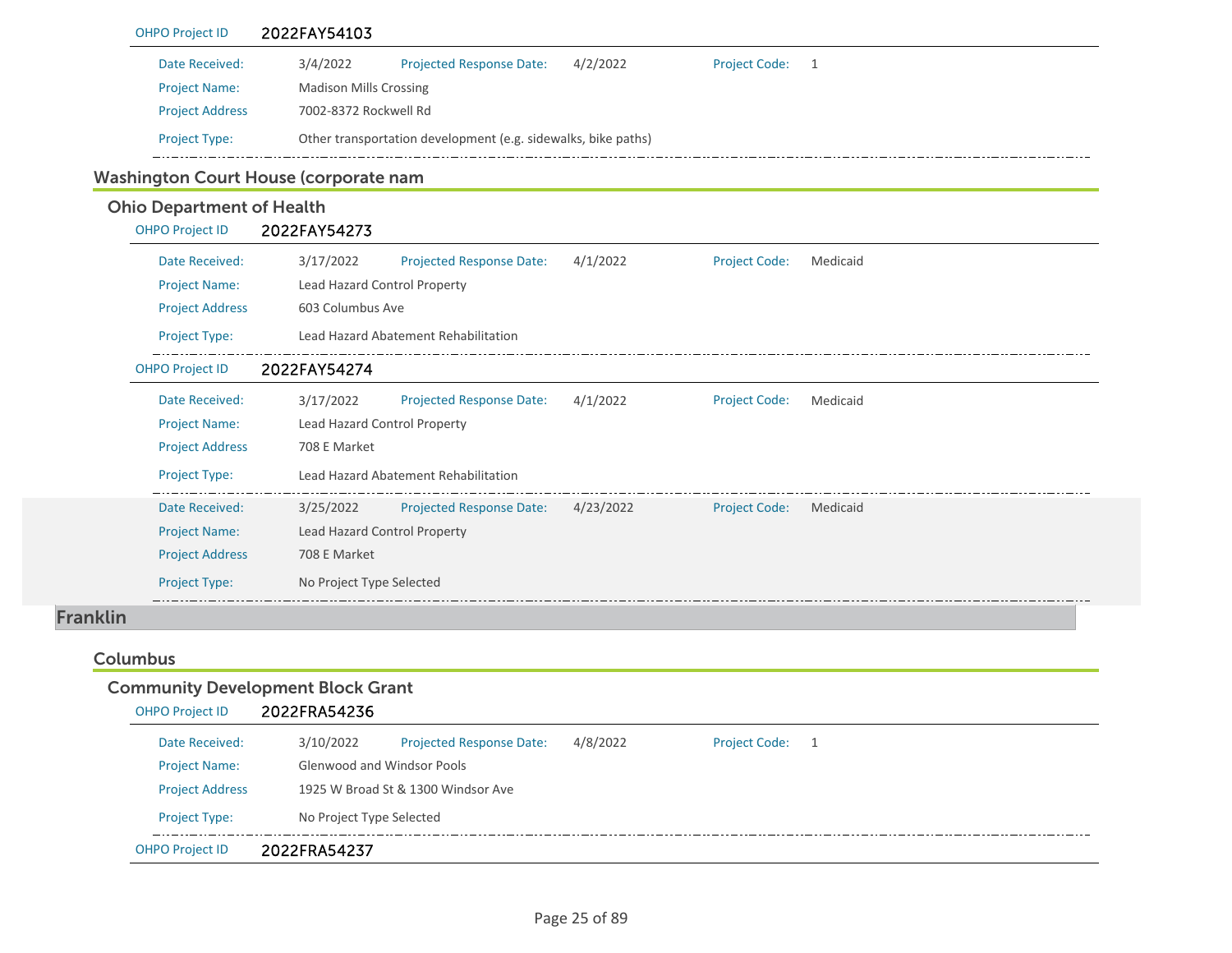| Date Received:         | 3/10/2022<br><b>Projected Response Date:</b><br>4/8/2022<br><b>Project Code:</b><br>-1              |
|------------------------|-----------------------------------------------------------------------------------------------------|
| <b>Project Name:</b>   | Wheatland Avenue Street Improvements                                                                |
| <b>Project Address</b> | No address provided                                                                                 |
| Project Type:          | No Project Type Selected                                                                            |
| <b>OHPO Project ID</b> | 2022FRA54238                                                                                        |
| Date Received:         | 3/10/2022<br><b>Projected Response Date:</b><br>4/8/2022<br><b>Project Code:</b><br>$\overline{1}$  |
| <b>Project Name:</b>   | Westside Apartment Housing Security Fence Construction                                              |
| <b>Project Address</b> | 1551 W Broad St                                                                                     |
| Project Type:          | Other federal undertaking, not included in Project Type list                                        |
| <b>OHPO Project ID</b> | 2022FRA54260                                                                                        |
| Date Received:         | 4/15/2022<br><b>Project Code:</b><br>3/17/2022<br><b>Projected Response Date:</b><br>$\overline{1}$ |
| <b>Project Name:</b>   | Rehab                                                                                               |
| <b>Project Address</b> | 1852 W Mound St                                                                                     |
| Project Type:          | Rehabilitation (exclusive of housing rehab above)                                                   |
| <b>OHPO Project ID</b> | 2022FRA54261                                                                                        |
| Date Received:         | 3/17/2022<br>Project Code: 1<br><b>Projected Response Date:</b><br>4/15/2022                        |
| <b>Project Name:</b>   | Rehab                                                                                               |
| <b>Project Address</b> | 521 S Champion Ave                                                                                  |
| Project Type:          | Rehabilitation (exclusive of housing rehab above)                                                   |
| <b>OHPO Project ID</b> | 2022FRA54264                                                                                        |
| Date Received:         | <b>Projected Response Date:</b><br>4/15/2022<br><b>Project Code:</b><br>3/17/2022<br>-1             |
| <b>Project Name:</b>   | Rehab                                                                                               |
| <b>Project Address</b> | 1183 S 22nd St                                                                                      |
| Project Type:          | Rehabilitation (exclusive of housing rehab above)                                                   |
| <b>OHPO Project ID</b> | 2022FRA54353                                                                                        |
| Date Received:         | <b>Projected Response Date:</b><br>Project Code: 1<br>3/24/2022<br>4/22/2022                        |
| <b>Project Name:</b>   | Rehab                                                                                               |
| <b>Project Address</b> | 29 N Burgess Ave                                                                                    |
| Project Type:          | No Project Type Selected                                                                            |
| <b>OHPO Project ID</b> | 2022FRA54355                                                                                        |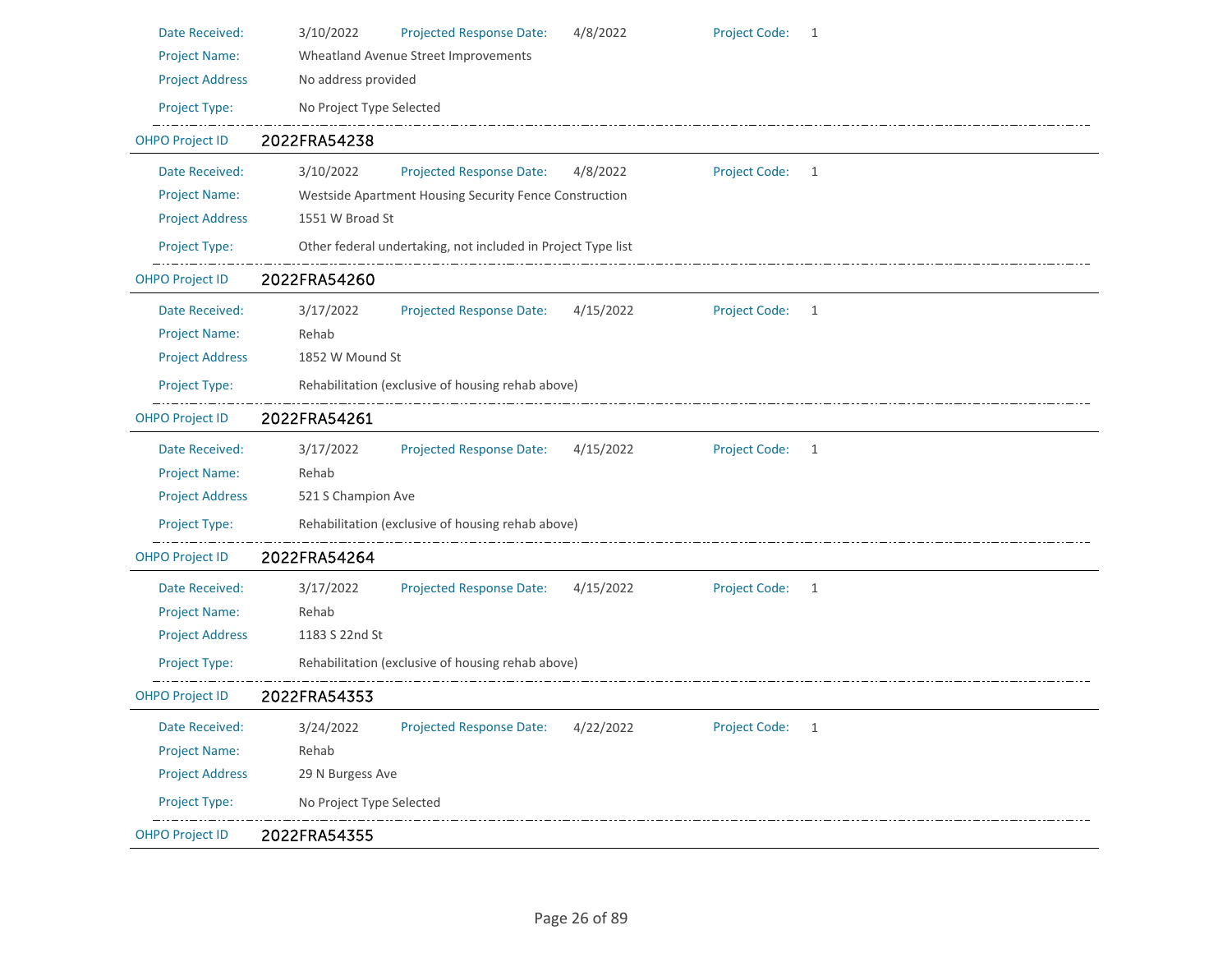| Date Received:                        | <b>Project Code:</b><br>3/24/2022<br><b>Projected Response Date:</b><br>4/22/2022<br>1                |
|---------------------------------------|-------------------------------------------------------------------------------------------------------|
| <b>Project Name:</b>                  | 2022 Neighborhood ADA Curb Ramps                                                                      |
| <b>Project Address</b>                |                                                                                                       |
| Project Type:                         | No Project Type Selected                                                                              |
| <b>OHPO Project ID</b>                | 2022FRA54368                                                                                          |
| Date Received:                        | 3/25/2022<br><b>Project Code:</b><br><b>Projected Response Date:</b><br>4/23/2022<br>1                |
| Project Name:                         | Trash and Recycling Receptacle Replacement Project                                                    |
| <b>Project Address</b>                | Various Addresses                                                                                     |
| Project Type:                         | No Project Type Selected                                                                              |
| <b>OHPO Project ID</b>                | 2022FRA54369                                                                                          |
| Date Received:                        | 3/25/2022<br><b>Projected Response Date:</b><br>4/23/2022<br>Project Code: 1                          |
| <b>Project Name:</b>                  | Maloney Park Equipment Replacement and Nelson Park Playground and Drainage Improvement Project        |
| <b>Project Address</b>                | Various Addresses                                                                                     |
| Project Type:                         | No Project Type Selected                                                                              |
| <b>OHPO Project ID</b>                | 2022FRA54391                                                                                          |
| Date Received:                        | 3/29/2022<br>Projected Response Date:<br>Project Code: 1<br>4/27/2022                                 |
| <b>Project Name:</b>                  | Rehab                                                                                                 |
| <b>Project Address</b>                | 455 Fairfield Ave                                                                                     |
| Project Type:                         | No Project Type Selected                                                                              |
| <b>Corps of Engineers, Huntington</b> |                                                                                                       |
| <b>OHPO Project ID</b>                | 2022FRA53837                                                                                          |
| Date Received:                        | 3/1/2022<br><b>Projected Response Date:</b><br><b>Project Code:</b><br>3/30/2022<br>2021-615          |
| <b>Project Name:</b>                  | Alum Creek Trunk Sewer-South Segment (ACT-S) Phase I Sewer Rehab Project                              |
| <b>Project Address</b>                | No address provided                                                                                   |
| Project Type:                         | Wastewater treatment plants or lines                                                                  |
|                                       | <b>Federal Communication Commission</b>                                                               |
| <b>OHPO Project ID</b>                | 2022FRA54101                                                                                          |
| Date Received:                        | <b>Projected Response Date:</b><br><b>Project Code:</b><br>3/4/2022<br>4/2/2022<br><b>TCNS 245410</b> |
| <b>Project Name:</b>                  | CVCMH00240C                                                                                           |
| <b>Project Address</b>                | 1758 N High St                                                                                        |
| Project Type:                         | Cell tower/antenna/structure                                                                          |
| <b>OHPO Project ID</b>                | 2022FRA54216                                                                                          |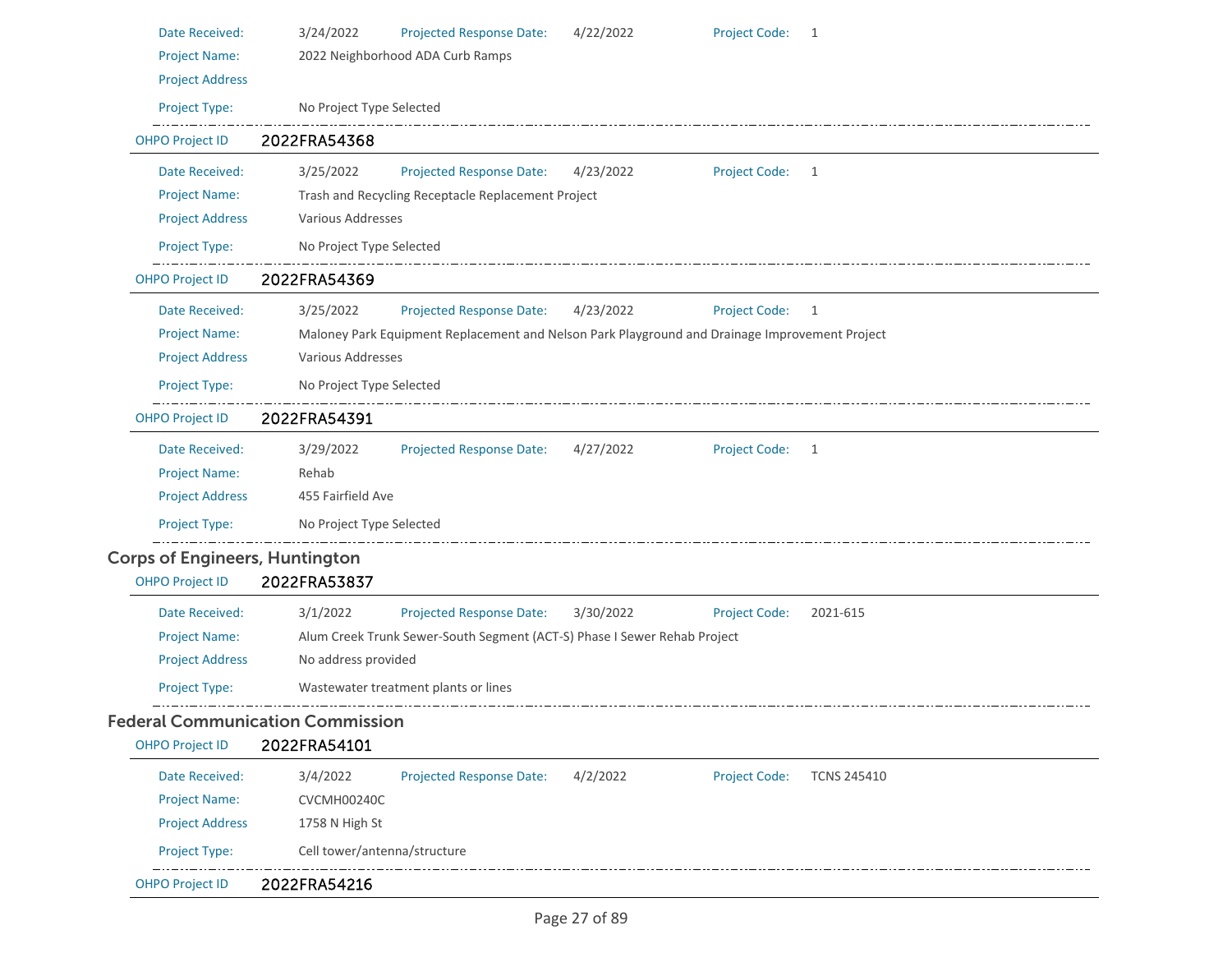| <b>Project Name:</b>        | Verizon NEW ALBANY SOUTH SC3 / 16564988                         |           |                      |                    |
|-----------------------------|-----------------------------------------------------------------|-----------|----------------------|--------------------|
| <b>Project Address</b>      | 5615 Morse Rd                                                   |           |                      |                    |
| Project Type:               | No Project Type Selected                                        |           |                      |                    |
| <b>OHPO Project ID</b>      | 2022FRA54397                                                    |           |                      |                    |
| Date Received:              | 3/29/2022<br>Projected Response Date:                           | 4/27/2022 | <b>Project Code:</b> | <b>TCNS 245517</b> |
| <b>Project Name:</b>        | AT&T Site SOH3201 (STEEB HALL) (FA # 10062378)                  |           |                      |                    |
| <b>Project Address</b>      | 70 West 11th Ave                                                |           |                      |                    |
| Project Type:               | No Project Type Selected                                        |           |                      |                    |
| <b>OHPO Project ID</b>      | 2022FRA54410                                                    |           |                      |                    |
| Date Received:              | 3/30/2022<br><b>Projected Response Date:</b>                    | 4/28/2022 | <b>Project Code:</b> | <b>TCNS 246219</b> |
| <b>Project Name:</b>        | COL_SUNBURY_MORSE_010/ FUZE 616619801                           |           |                      |                    |
|                             |                                                                 |           |                      |                    |
| <b>Project Address</b>      | 4260 Dunbridge St                                               |           |                      |                    |
| Project Type:               | No Project Type Selected                                        |           |                      |                    |
| <b>OHPO Project ID</b>      | <b>Housing and Urban Development Department</b><br>2019FRA43765 |           |                      |                    |
| Date Received:              | 3/9/2022<br><b>Projected Response Date:</b>                     | 4/7/2022  | Project Code: 1      |                    |
| <b>Project Name:</b>        | McDowell Place Project/Gravity 2.0                              |           |                      |                    |
| <b>Project Address</b>      | 79 S McDowell                                                   |           |                      |                    |
| Project Type:               | Demolition ("Blight Removal")                                   |           |                      |                    |
| <b>Other Agency - Local</b> |                                                                 |           |                      |                    |
| <b>OHPO Project ID</b>      | 2016FRA36781                                                    |           |                      |                    |
| Date Received:              | 3/1/2022<br><b>Projected Response Date:</b>                     | 3/30/2022 | Project Code: 1      |                    |
| <b>Project Name:</b>        | North Market Tower Project                                      |           |                      |                    |
| <b>Project Address</b>      | 59 Spruce St                                                    |           |                      |                    |
| Project Type:               | Commercial development                                          |           |                      |                    |

OHPO Project ID 2022FRA53604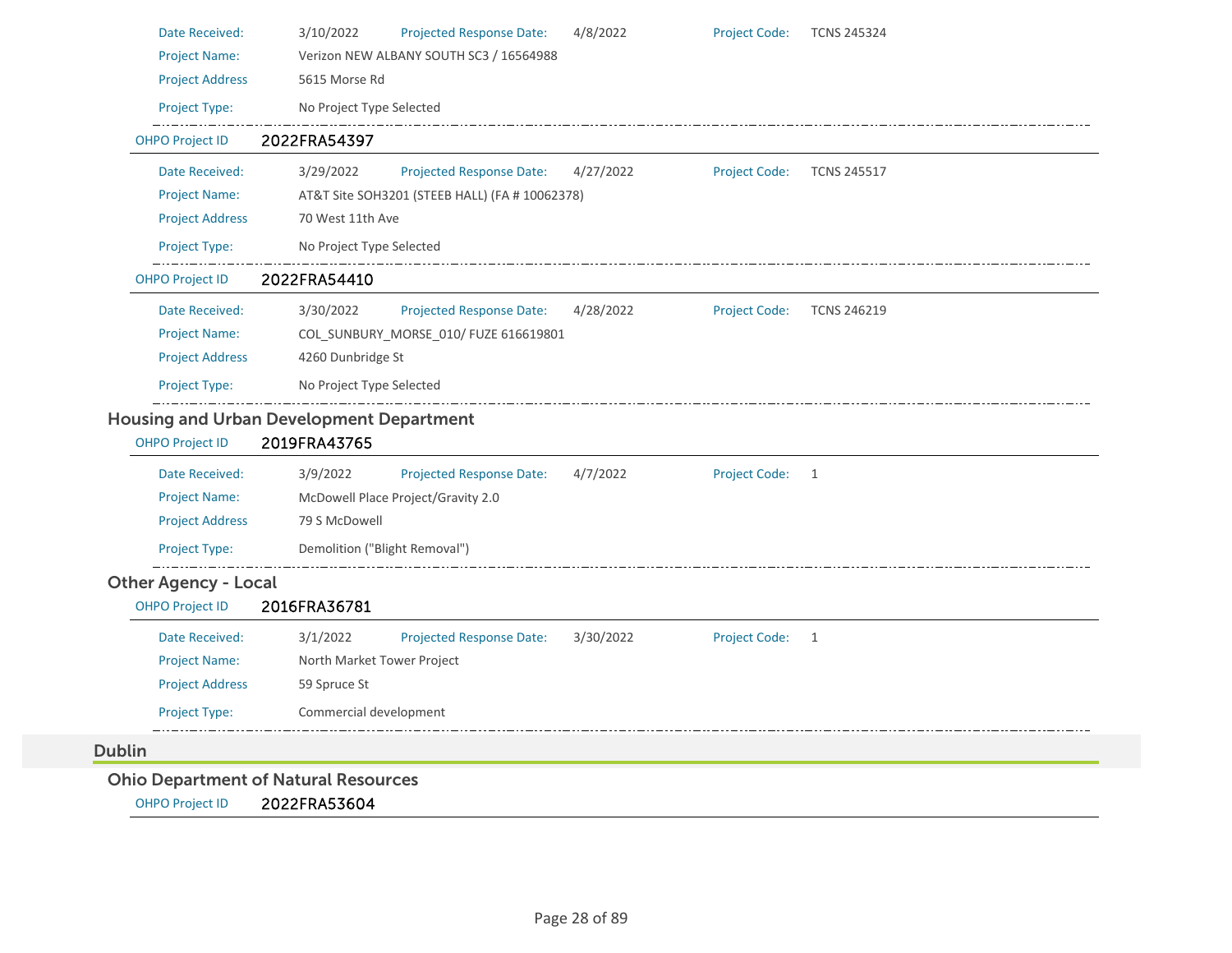| Date Received:         | 3/24/2022                | <b>Projected Response Date:</b> | 4/22/2022 | Project Code: 1 |  |
|------------------------|--------------------------|---------------------------------|-----------|-----------------|--|
| <b>Project Name:</b>   | Log Cabin Reconstruction |                                 |           |                 |  |
| <b>Project Address</b> | 7125 Riverside Dr        |                                 |           |                 |  |
| <b>Project Type:</b>   | No Project Type Selected |                                 |           |                 |  |
|                        |                          |                                 |           |                 |  |

#### Gahanna

Federal Communication CommissionOHPO Project ID 2022FRA54067 Date Received: 3/2/2022 Project Name: Verizon COL\_RIDENOUR\_PARK\_11/ Client #16693495 Projected Response Date: 3/31/2022 Project Address 300 Baroness Way Project Type: Cell tower/antenna/structure Project Code: TCNS 244691 LockbourneAgency Unknown or Unspecified OHPO Project ID 2021FRA53157 Date Received: 3/6/2022 Project Name: Landes‐Plum Travis Cemetery Concern from Paper Mill/Warehouse Development Projected Response Date: 4/4/2022 Project Address Lockbourne Rd Project Type: Commercial development Project Code: 1 Madison and Truro (Township of) Ohio Power Siting Board OHPO Project ID 2020FRA47509 Date Received: 3/10/2022 Project Name: Groves Road‐Shannon 138kV Transmission Line Rebuild Project Projected Response Date: 4/8/2022 Project Address No address provided Project Type: Electricity transmission projects, inc. substations Project Code: APE; 21‐0199‐EL‐ New Albany

Ohio Environmental Protection Agency

OHPO Project ID 2021FRA51116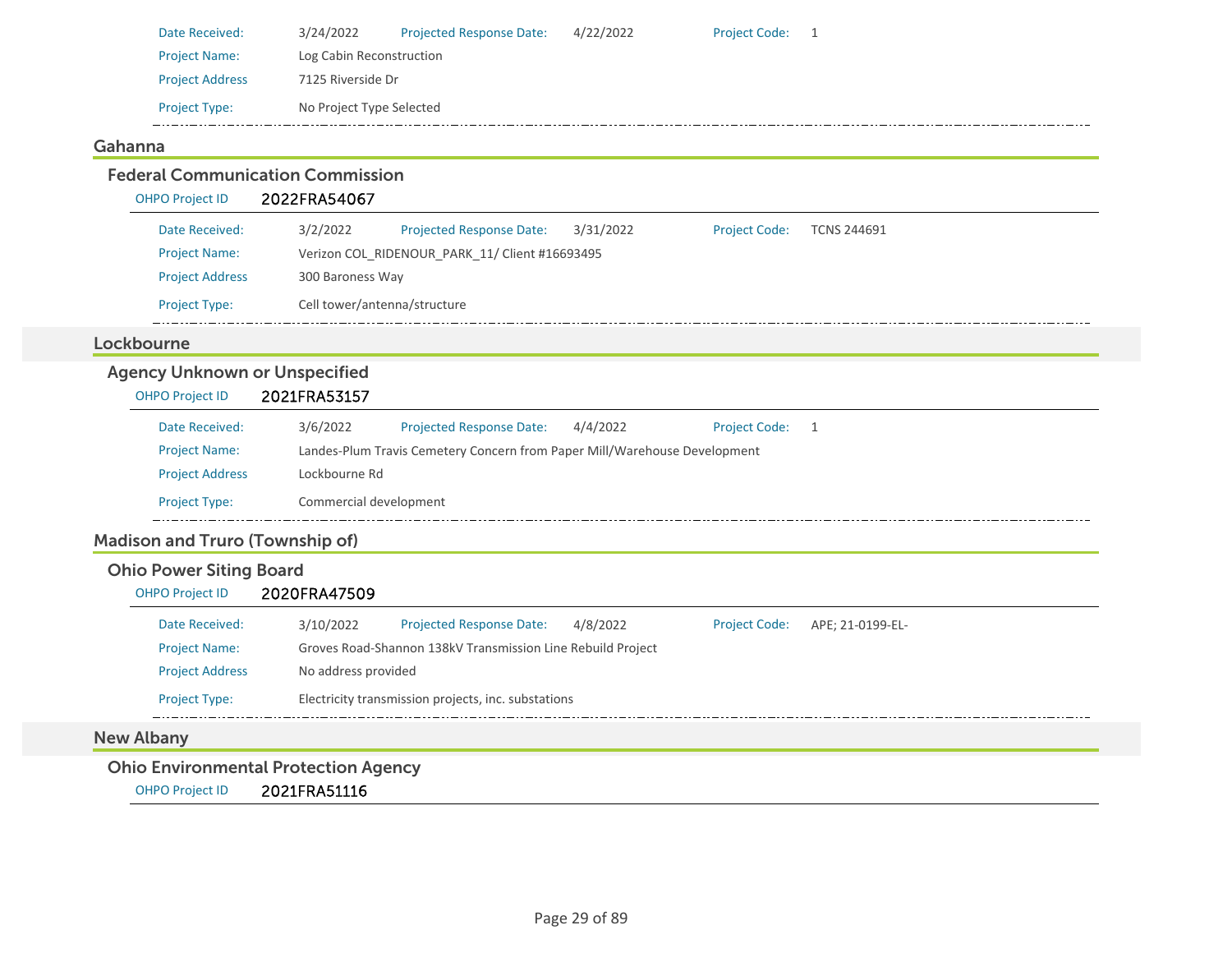| Date Received:         | 3/21/2022              | <b>Projected Response Date:</b> | 4/19/2022 | <b>Project Code:</b> | 217519W |
|------------------------|------------------------|---------------------------------|-----------|----------------------|---------|
| <b>Project Name:</b>   | <b>Project Charger</b> |                                 |           |                      |         |
| <b>Project Address</b> | No address provided    |                                 |           |                      |         |
| <b>Project Type:</b>   | Commercial development |                                 |           |                      |         |

## Pickerington

## Housing and Urban Development Department

OHPO Project ID 2022FRA54173

| Date Received:         | 3/8/2022        | <b>Projected Response Date:</b> | 4/6/2022 | <b>Project Code:</b> |  |
|------------------------|-----------------|---------------------------------|----------|----------------------|--|
| <b>Project Name:</b>   | Pickfair Square |                                 |          |                      |  |
| <b>Project Address</b> | 310 Jericho Rd  |                                 |          |                      |  |
| <b>Project Type:</b>   | Refinance       |                                 |          |                      |  |

#### Powell

## Federal Communication Commission

| <b>OHPO Project ID</b> | 2022FRA54181 |  |
|------------------------|--------------|--|
|                        |              |  |

| Date Received:         | 3/9/2022 | <b>Projected Response Date:</b>       | 4/7/2022 | <b>Project Code:</b> | <b>TCNS 244896</b> |  |  |  |
|------------------------|----------|---------------------------------------|----------|----------------------|--------------------|--|--|--|
| <b>Project Name:</b>   |          | Verizon COL SUMMITVIEW 11 B/ 15970725 |          |                      |                    |  |  |  |
| <b>Project Address</b> |          | 8663 Summit View                      |          |                      |                    |  |  |  |
| <b>Project Type:</b>   |          | Cell tower/antenna/structure          |          |                      |                    |  |  |  |

## Prairie (Township of)

## Corps of Engineers, Huntington

#### OHPO Project ID 2022FRA54366

| Date Received:         | 3/28/2022                | <b>Projected Response Date:</b>            | 4/26/2022 | <b>Project Code:</b> | AEP           |  |  |
|------------------------|--------------------------|--------------------------------------------|-----------|----------------------|---------------|--|--|
| <b>Project Name:</b>   |                          | Southwest Columbus Service Station Project |           |                      |               |  |  |
| <b>Project Address</b> |                          | No address provided                        |           |                      |               |  |  |
| <b>Project Type:</b>   |                          | No Project Type Selected                   |           |                      |               |  |  |
| Date Received:         | 3/31/2022                | <b>Projected Response Date:</b>            | 4/29/2022 | <b>Project Code:</b> | 2022-112: AEP |  |  |
| <b>Project Name:</b>   |                          | Southwest Columbus Service Station Project |           |                      |               |  |  |
| <b>Project Address</b> |                          | No address provided                        |           |                      |               |  |  |
| <b>Project Type:</b>   | No Project Type Selected |                                            |           |                      |               |  |  |
|                        |                          |                                            |           |                      |               |  |  |

Washington (Township of)

Corps of Engineers, Huntington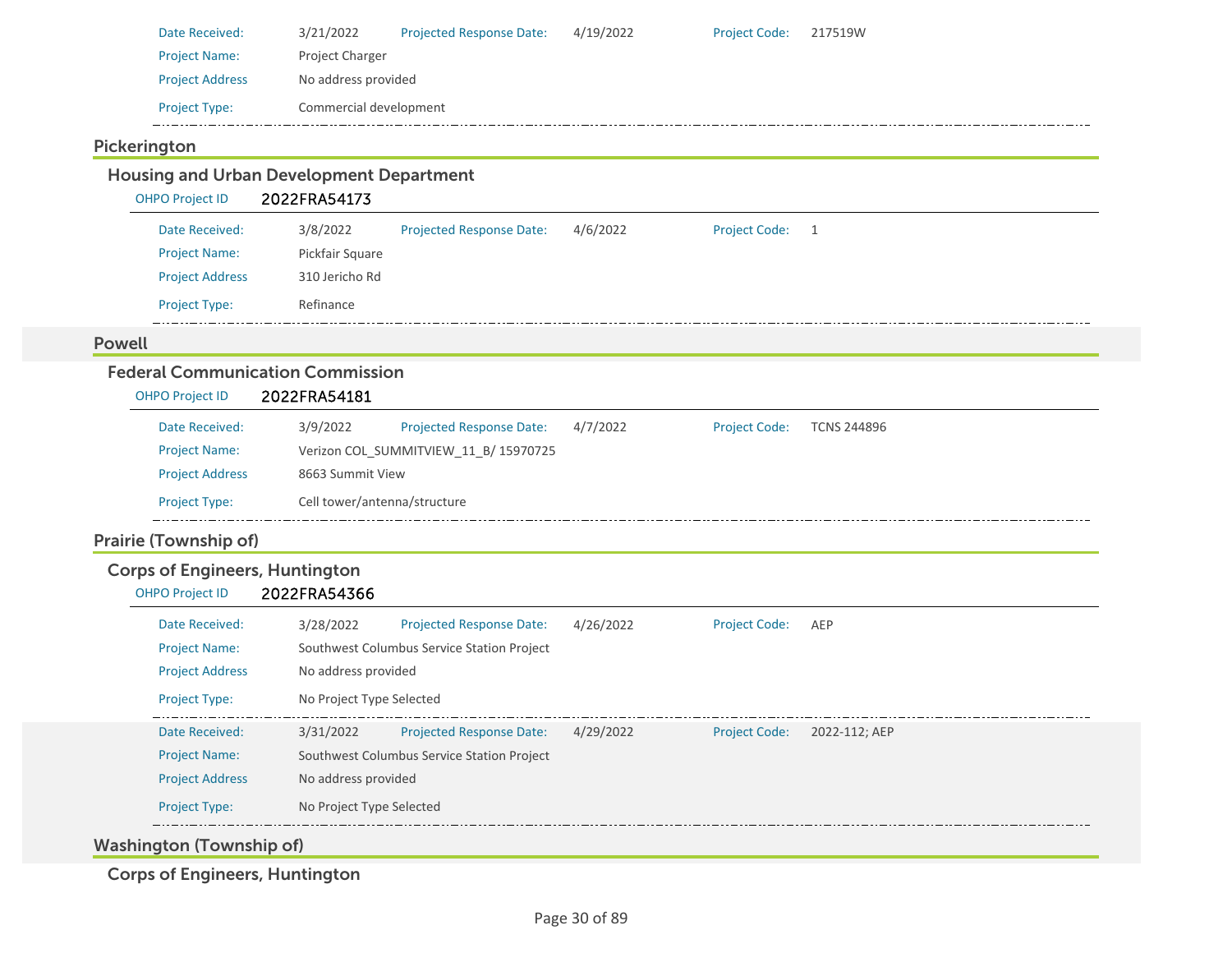| <b>OHPO Project ID</b> | 2017FRA37660                                 |           |                                        |
|------------------------|----------------------------------------------|-----------|----------------------------------------|
| Date Received:         | 3/29/2022<br><b>Projected Response Date:</b> | 4/27/2022 | <b>Project Code:</b><br>- 1            |
| <b>Project Name:</b>   | University Boulevard Phase II Project        |           |                                        |
| <b>Project Address</b> | No address provided                          |           |                                        |
| <b>Project Type:</b>   | Commercial development                       |           |                                        |
| Date Received:         | 3/29/2022<br><b>Projected Response Date:</b> | 4/27/2022 | <b>Project Code:</b><br>$\overline{1}$ |
| <b>Project Name:</b>   | University Boulevard Phase II Project        |           |                                        |
| <b>Project Address</b> | No address provided                          |           |                                        |
|                        |                                              |           |                                        |

#### Westerville

## Federal Communication Commission

| <b>OHPO Project ID</b> | 2022FRA54066                 |                                                  |           |                      |                    |
|------------------------|------------------------------|--------------------------------------------------|-----------|----------------------|--------------------|
| Date Received:         | 3/2/2022                     | <b>Projected Response Date:</b>                  | 3/31/2022 | <b>Project Code:</b> | <b>TCNS 244689</b> |
| <b>Project Name:</b>   |                              | Verizon COL WORTHINGTON_VLG_14/ Client #16027140 |           |                      |                    |
| <b>Project Address</b> | 8251 Storrow Dr              |                                                  |           |                      |                    |
| <b>Project Type:</b>   | Cell tower/antenna/structure |                                                  |           |                      |                    |
|                        |                              |                                                  |           |                      |                    |

#### Fulton

## Gorham (Township of)

Ohio Power Siting Board

| <b>OHPO Project ID</b> | 2022FUL54310                       |                                 |           |                      |  |  |
|------------------------|------------------------------------|---------------------------------|-----------|----------------------|--|--|
| Date Received:         | 3/21/2022                          | <b>Projected Response Date:</b> | 4/19/2022 | <b>Project Code:</b> |  |  |
| <b>Project Name:</b>   | <b>Fulton County Solar Project</b> |                                 |           |                      |  |  |
| <b>Project Address</b> | No address provided                |                                 |           |                      |  |  |
| <b>Project Type:</b>   | No Project Type Selected           |                                 |           |                      |  |  |

#### Gallia

## Addison and Springfield (Township of)

Ohio Environmental Protection Agency

OHPO Project ID 2022GAL54179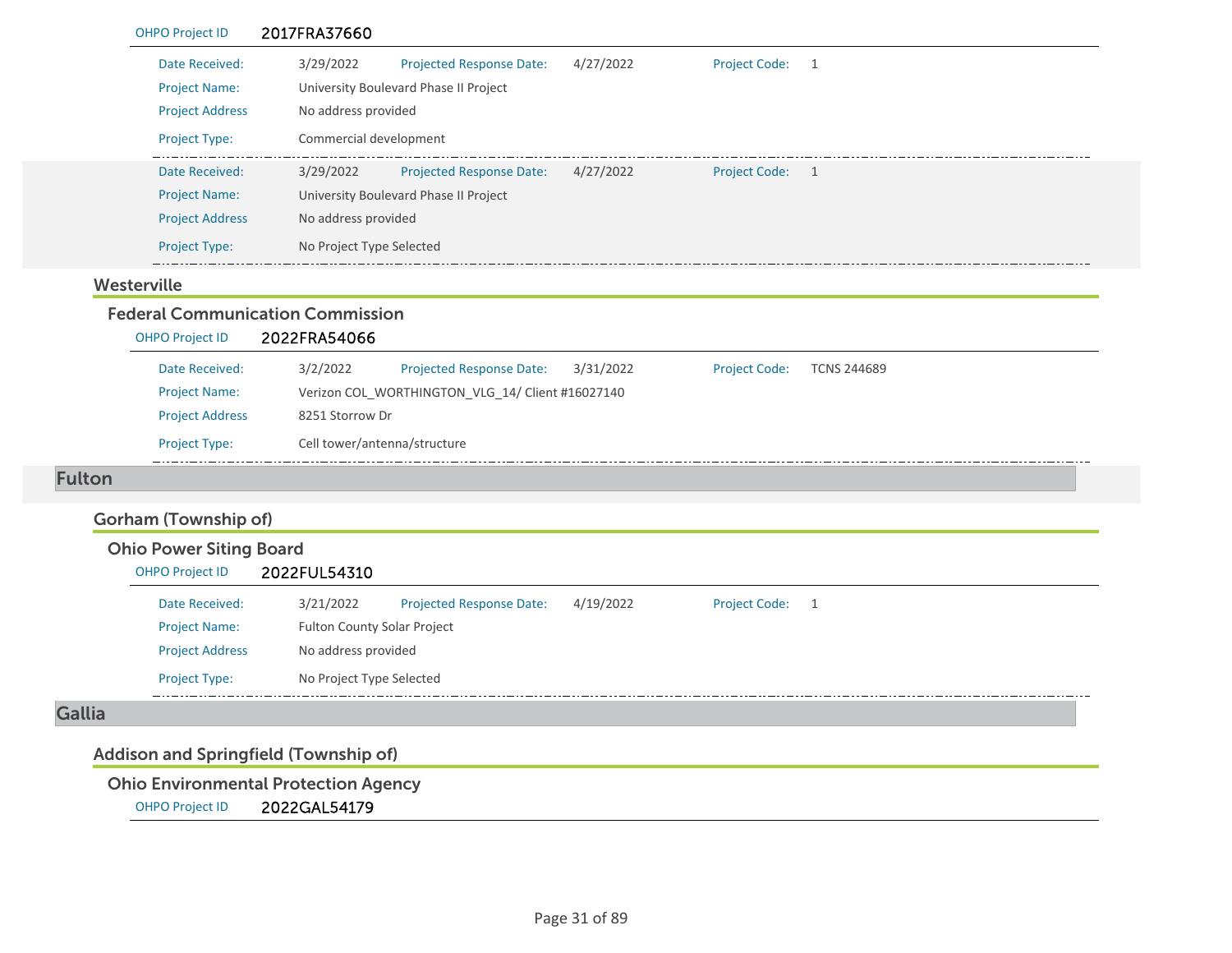| Date Received:         | 3/8/2022                 | <b>Projected Response Date:</b>         | 4/6/2022 | <b>Project Code:</b> | $\overline{1}$ |
|------------------------|--------------------------|-----------------------------------------|----------|----------------------|----------------|
| <b>Project Name:</b>   |                          | Evergreen Transmission Main Improvement |          |                      |                |
| <b>Project Address</b> | No address provided      |                                         |          |                      |                |
| <b>Project Type:</b>   | No Project Type Selected |                                         |          |                      |                |
|                        |                          |                                         |          |                      |                |

## Geauga

#### Chardon

| <b>Community Development Block Grant</b> |                  |                                      |          |                      |     |  |  |  |  |
|------------------------------------------|------------------|--------------------------------------|----------|----------------------|-----|--|--|--|--|
| <b>OHPO Project ID</b>                   | 2022GEA54086     |                                      |          |                      |     |  |  |  |  |
| Date Received:                           | 3/3/2022         | <b>Projected Response Date:</b>      | 4/1/2022 | <b>Project Code:</b> | - 1 |  |  |  |  |
| <b>Project Name:</b>                     | WomenSafe, Inc.  |                                      |          |                      |     |  |  |  |  |
| <b>Project Address</b>                   | 12041 Ravenna Rd |                                      |          |                      |     |  |  |  |  |
| <b>Project Type:</b>                     |                  | Multiple projects of different types |          |                      |     |  |  |  |  |

#### Middlefield

## Community Development Block Grant

| OHPO Project ID        | 2022GEA54085                 |                                      |          |                      |  |  |
|------------------------|------------------------------|--------------------------------------|----------|----------------------|--|--|
| Date Received:         | 3/3/2022                     | <b>Projected Response Date:</b>      | 4/1/2022 | <b>Project Code:</b> |  |  |
| <b>Project Name:</b>   | DDC Clinic for Special Needs |                                      |          |                      |  |  |
| <b>Project Address</b> | 14567 Madison Rd             |                                      |          |                      |  |  |
| <b>Project Type:</b>   |                              | Multiple projects of different types |          |                      |  |  |

## Newbury (Newbury Center)

## Community Development Block Grant

## OHPO Project ID 2022GEA54084

| Date Received:         | 3/3/2022          | <b>Projected Response Date:</b>      | 4/1/2022 | Project Code: 1 |  |
|------------------------|-------------------|--------------------------------------|----------|-----------------|--|
| <b>Project Name:</b>   | Camp Ho Mita Koda |                                      |          |                 |  |
| <b>Project Address</b> | 14040 Auburn Rd   |                                      |          |                 |  |
| <b>Project Type:</b>   |                   | Multiple projects of different types |          |                 |  |

#### Parkman

Corps of Engineers, Buffalo

OHPO Project ID 2022GEA54436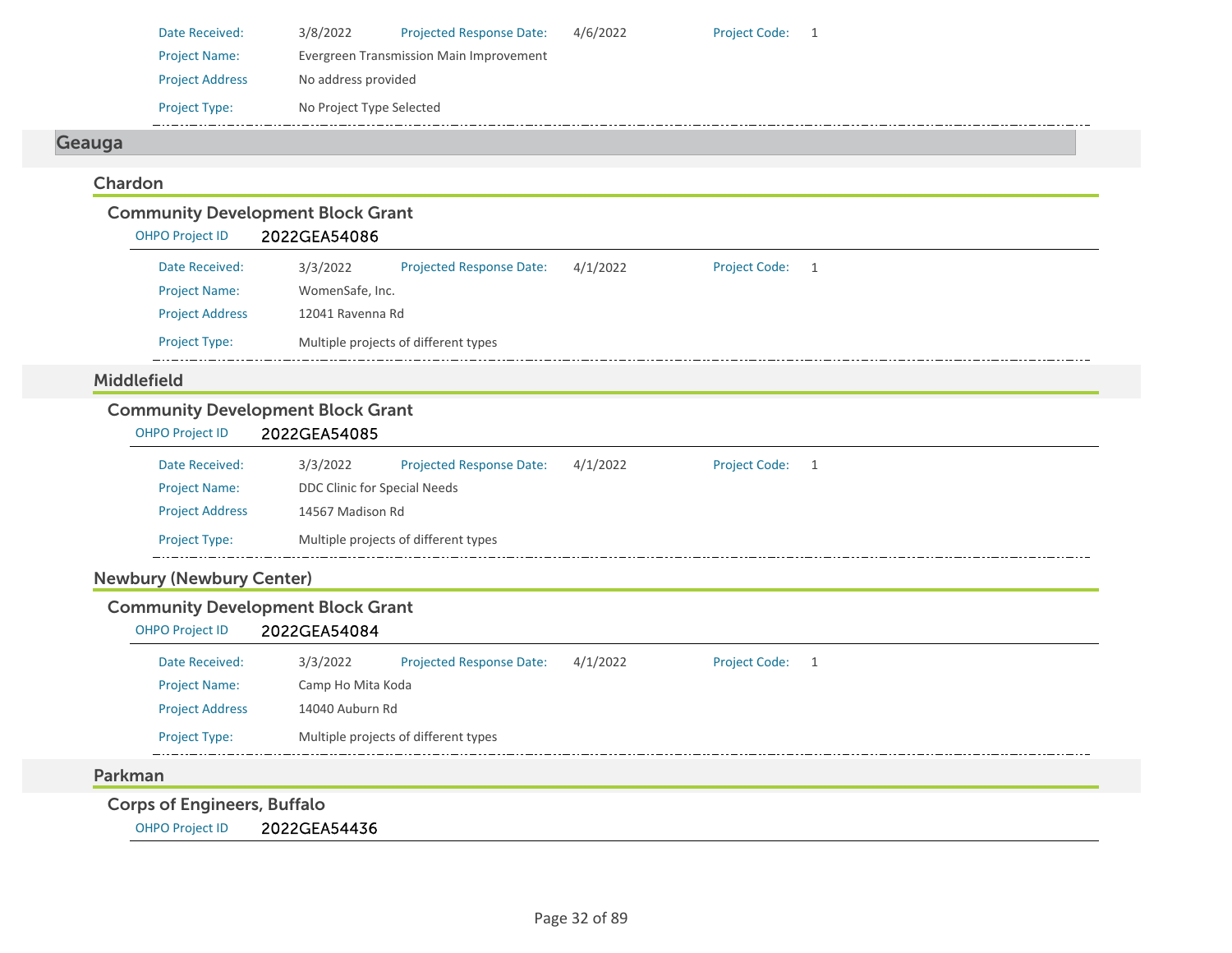| Date Received:         | 3/31/2022                | <b>Projected Response Date:</b>              | 4/29/2022 | <b>Project Code:</b> | 2022-00199 |
|------------------------|--------------------------|----------------------------------------------|-----------|----------------------|------------|
| <b>Project Name:</b>   |                          | Timber Frame Span Bridge Replacement Project |           |                      |            |
| <b>Project Address</b> | Farmington Rd (CH-18)    |                                              |           |                      |            |
| <b>Project Type:</b>   | No Project Type Selected |                                              |           |                      |            |

#### Greene

## BeavercreekNational Park Service

| <b>OHPO Project ID</b> | 2021GRE51384             |                                            |           |                      |                |  |  |
|------------------------|--------------------------|--------------------------------------------|-----------|----------------------|----------------|--|--|
| Date Received:         | 3/25/2022                | <b>Projected Response Date:</b>            | 4/23/2022 | <b>Project Code:</b> | $\overline{1}$ |  |  |
| <b>Project Name:</b>   |                          | Research Park Acquisition Grant - Phase II |           |                      |                |  |  |
| <b>Project Address</b> | No address provided      |                                            |           |                      |                |  |  |
| <b>Project Type:</b>   | No Project Type Selected |                                            |           |                      |                |  |  |

## Multiple Cities/Townships

## Federal Energy Regulatory Commission

| <b>OHPO Project ID</b> | 2022GRE53627             |                                              |           |                      |  |
|------------------------|--------------------------|----------------------------------------------|-----------|----------------------|--|
| Date Received:         | 3/14/2022                | <b>Projected Response Date:</b>              | 4/12/2022 | <b>Project Code:</b> |  |
| <b>Project Name:</b>   |                          | Bellbrook #1 to Kinsey Road Vectren Pipeline |           |                      |  |
| <b>Project Address</b> | No address provided      |                                              |           |                      |  |
| <b>Project Type:</b>   | No Project Type Selected |                                              |           |                      |  |
|                        |                          |                                              |           |                      |  |

#### Oldtown

## Ohio Department of Natural Resources

| <b>OHPO Project ID</b> | 2020GRE50029 |
|------------------------|--------------|
|                        |              |

| Date Received:         | 3/1/2022            | <b>Projected Response Date:</b>                     | 3/30/2022 | <b>Project Code:</b> |  |
|------------------------|---------------------|-----------------------------------------------------|-----------|----------------------|--|
| <b>Project Name:</b>   | Oldtown             |                                                     |           |                      |  |
| <b>Project Address</b> | No address provided |                                                     |           |                      |  |
| <b>Project Type:</b>   |                     | Local government property rehabilitation/renovation |           |                      |  |

#### Wilberforce

Agency Unknown or Unspecified

OHPO Project ID 2021GRE52476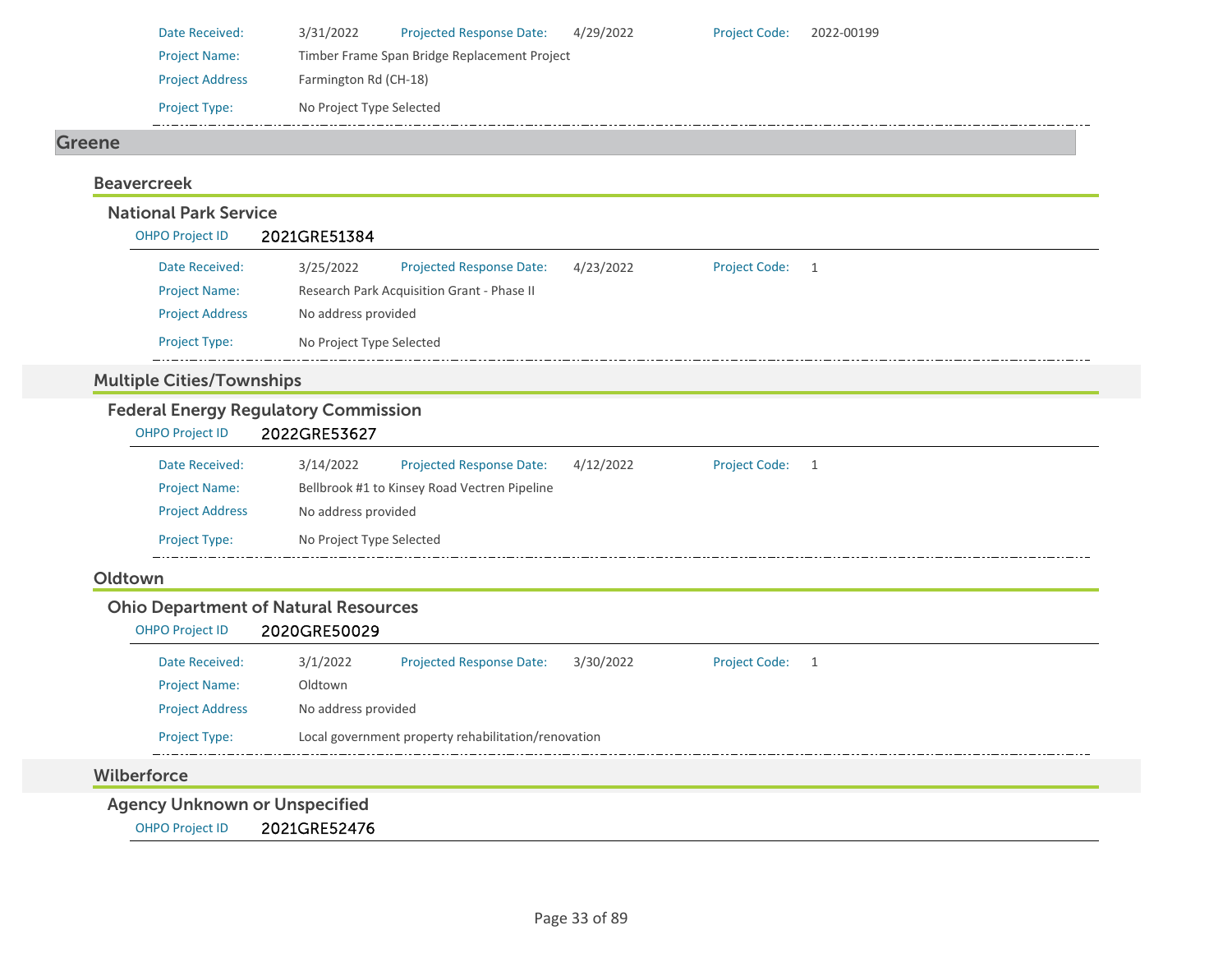| Date Received:         | 3/7/2022            | <b>Projected Response Date:</b>                                   | 4/5/2022 | <b>Project Code:</b> |  |
|------------------------|---------------------|-------------------------------------------------------------------|----------|----------------------|--|
| <b>Project Name:</b>   |                     | Central State University New Land-Grant Storage Buildings Project |          |                      |  |
| <b>Project Address</b> | No address provided |                                                                   |          |                      |  |
| <b>Project Type:</b>   |                     | Other federal undertaking, not included in Project Type list      |          |                      |  |

## Wright-Patterson Air Force Base

## Air Force

OHPO Project ID 2022GRE54094

| Date Received:         | 3/4/2022                 | <b>Projected Response Date:</b> | 4/2/2022 | <b>Project Code:</b> |  |
|------------------------|--------------------------|---------------------------------|----------|----------------------|--|
| <b>Project Name:</b>   | Facility 21605           |                                 |          |                      |  |
| <b>Project Address</b> | No address provided      |                                 |          |                      |  |
| <b>Project Type:</b>   | No Project Type Selected |                                 |          |                      |  |

## Xenia

## National Park Service

| OHPO Project ID        | 2017GRE38709             |                                                                       |          |                 |  |
|------------------------|--------------------------|-----------------------------------------------------------------------|----------|-----------------|--|
| Date Received:         | 3/7/2022                 | Projected Response Date:                                              | 4/5/2022 | Project Code: 1 |  |
| <b>Project Name:</b>   |                          | Charles Young Buffalo Soldiers National Monument - 2021 Annual Report |          |                 |  |
| <b>Project Address</b> | 1120 US-42               |                                                                       |          |                 |  |
| <b>Project Type:</b>   | No Project Type Selected |                                                                       |          |                 |  |
|                        |                          |                                                                       |          |                 |  |

## Yellow Springs

## US Department of Agriculture

OHPO Project ID 2022GRE54351

|                 | Date Received:         | 3/23/2022                | <b>Projected Response Date:</b>                               | 4/21/2022 | <b>Project Code:</b> |   |  |
|-----------------|------------------------|--------------------------|---------------------------------------------------------------|-----------|----------------------|---|--|
|                 | <b>Project Name:</b>   |                          | Yellow Springs Home, Inc. Major Repair Initiative 320 King St |           |                      |   |  |
|                 | <b>Project Address</b> | 320 King St              |                                                               |           |                      |   |  |
|                 | <b>Project Type:</b>   | No Project Type Selected |                                                               |           |                      |   |  |
|                 | <b>OHPO Project ID</b> | 2022GRE54398             |                                                               |           |                      |   |  |
|                 | Date Received:         | 3/30/2022                | <b>Projected Response Date:</b>                               | 4/28/2022 | <b>Project Code:</b> | 1 |  |
|                 | <b>Project Name:</b>   |                          | Yellow Springs Home, Inc. Major Repair Initiative             |           |                      |   |  |
|                 | <b>Project Address</b> | 645 Thistle Creek Ln     |                                                               |           |                      |   |  |
|                 | <b>Project Type:</b>   | No Project Type Selected |                                                               |           |                      |   |  |
| <b>Guernsey</b> |                        |                          |                                                               |           |                      |   |  |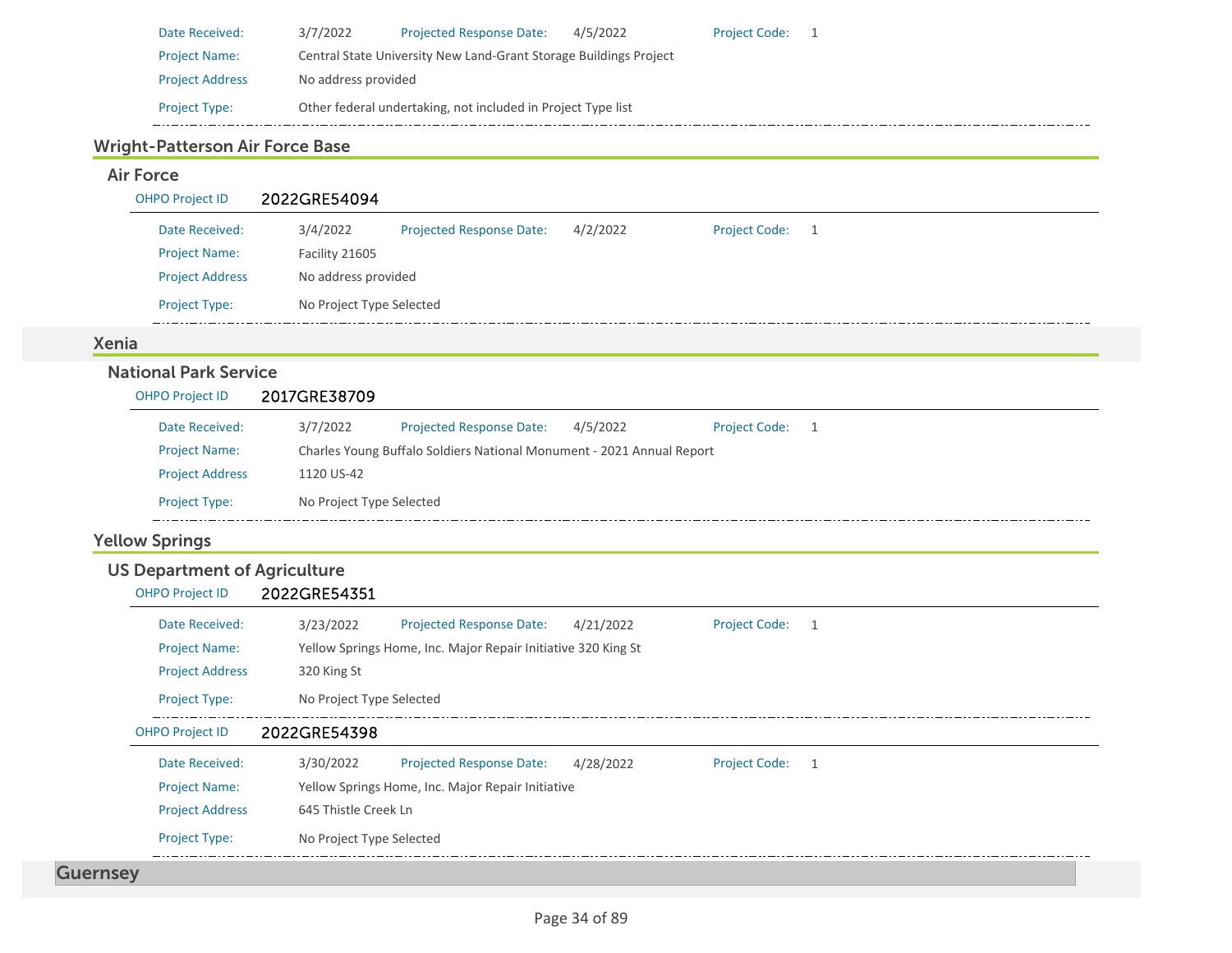#### Cumberland

| <b>Ohio Department of Health</b><br>OHPO Project ID | 2022GUE54074                  |                                                      |           |                      |            |
|-----------------------------------------------------|-------------------------------|------------------------------------------------------|-----------|----------------------|------------|
| Date Received:                                      | 3/2/2022                      | <b>Projected Response Date:</b>                      | 3/17/2022 | <b>Project Code:</b> | Medicaid   |
| <b>Project Name:</b>                                | Lead Hazard Control Property  |                                                      |           |                      |            |
| <b>Project Address</b>                              | 424 Carl St                   |                                                      |           |                      |            |
| Project Type:                                       |                               | Lead Hazard Abatement Rehabilitation                 |           |                      |            |
| <b>Valley (Township of)</b>                         |                               |                                                      |           |                      |            |
| <b>Ohio Environmental Protection Agency</b>         |                               |                                                      |           |                      |            |
| <b>OHPO Project ID</b>                              | 2017GUE39005                  |                                                      |           |                      |            |
| Date Received:                                      | 3/22/2022                     | <b>Projected Response Date:</b>                      | 4/20/2022 | <b>Project Code:</b> | 2017-00244 |
| <b>Project Name:</b>                                | <b>Guernsey Power Station</b> |                                                      |           |                      |            |
| <b>Project Address</b>                              | No address provided           |                                                      |           |                      |            |
| <b>Project Type:</b>                                |                               | Power generation stations, exclusive of hydro plants |           |                      |            |
| Date Received:                                      | 3/24/2022                     | Projected Response Date:                             | 4/22/2022 | Project Code: 1      |            |
| <b>Project Name:</b>                                | <b>Guernsey Power Station</b> |                                                      |           |                      |            |
| <b>Project Address</b>                              | No address provided           |                                                      |           |                      |            |
| <b>Project Type:</b>                                | No Project Type Selected      |                                                      |           |                      |            |

#### Hamilton

#### Cincinnati

| <b>Agency Unknown or Unspecified</b> |                               |                                                   |           |                      |                |  |  |
|--------------------------------------|-------------------------------|---------------------------------------------------|-----------|----------------------|----------------|--|--|
| <b>OHPO Project ID</b>               | 2022HAM54065                  |                                                   |           |                      |                |  |  |
| Date Received:                       | 3/1/2022                      | <b>Projected Response Date:</b>                   | 3/30/2022 | Project Code: 1      |                |  |  |
| <b>Project Name:</b>                 |                               | Former West End Day Care Facility                 |           |                      |                |  |  |
| <b>Project Address</b>               | 34 Green St                   |                                                   |           |                      |                |  |  |
| <b>Project Type:</b>                 |                               | Rehabilitation (exclusive of housing rehab above) |           |                      |                |  |  |
| <b>OHPO Project ID</b>               | 2022HAM54148                  |                                                   |           |                      |                |  |  |
| Date Received:                       | 3/7/2022                      | <b>Projected Response Date:</b>                   | 4/5/2022  | <b>Project Code:</b> | $\overline{1}$ |  |  |
| <b>Project Name:</b>                 |                               | <b>Schulte Mansion</b>                            |           |                      |                |  |  |
| <b>Project Address</b>               | 4122 Glenway Ave              |                                                   |           |                      |                |  |  |
| <b>Project Type:</b>                 | Demolition ("Blight Removal") |                                                   |           |                      |                |  |  |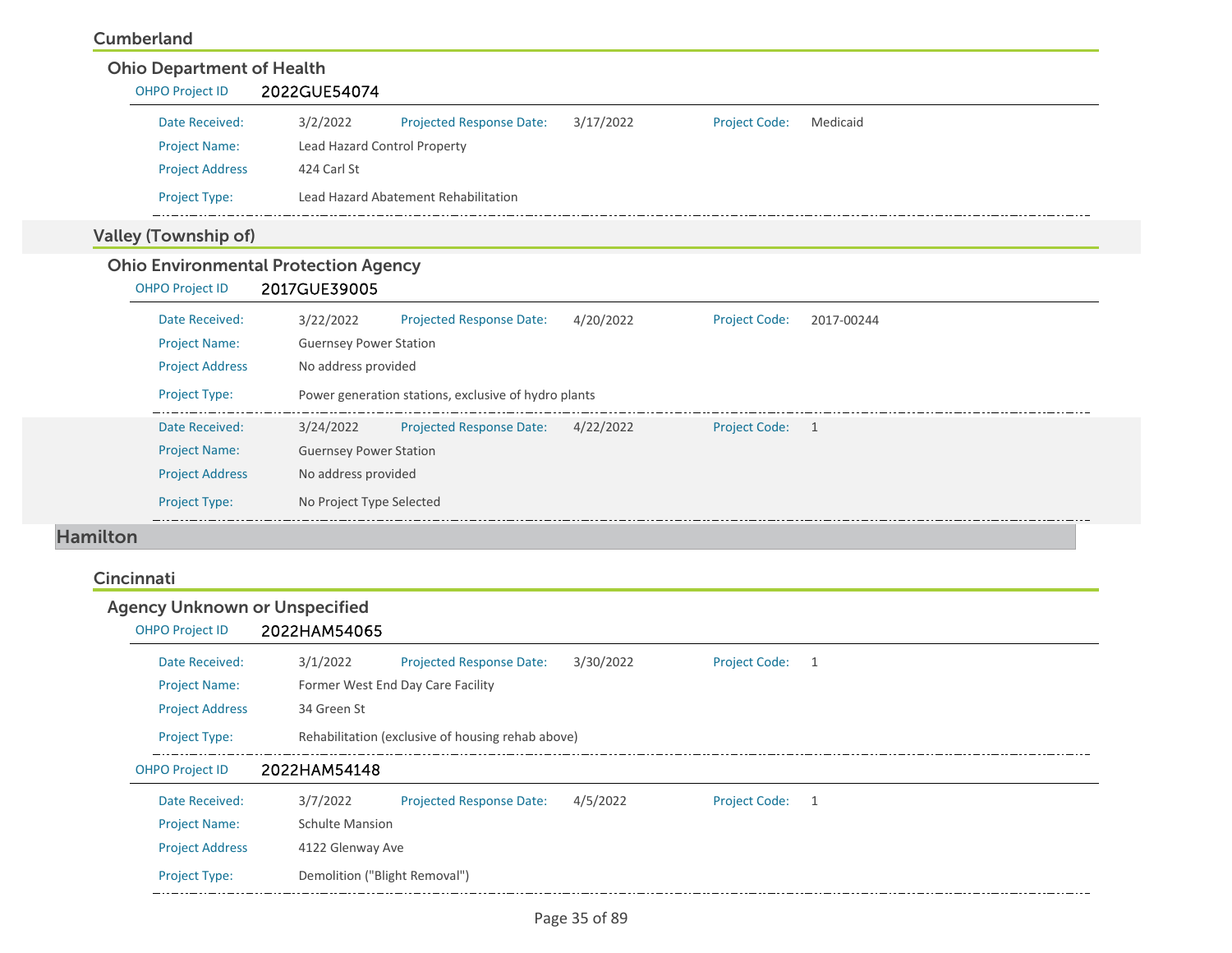| <b>OHPO Project ID</b> | 2022HAM54417                                                                                     |  |  |  |  |  |
|------------------------|--------------------------------------------------------------------------------------------------|--|--|--|--|--|
| Date Received:         | 3/29/2022<br><b>Projected Response Date:</b><br>4/27/2022<br><b>Project Code:</b><br>1           |  |  |  |  |  |
| <b>Project Name:</b>   | Rehab of 440 East McMillan                                                                       |  |  |  |  |  |
| <b>Project Address</b> | 440 E McMillan                                                                                   |  |  |  |  |  |
| Project Type:          | No Project Type Selected                                                                         |  |  |  |  |  |
|                        | <b>Community Development Block Grant</b>                                                         |  |  |  |  |  |
| <b>OHPO Project ID</b> | 2019HAM44425                                                                                     |  |  |  |  |  |
| Date Received:         | 3/23/2022<br><b>Project Code:</b><br>Projected Response Date:<br>4/21/2022<br>$\mathbf{1}$       |  |  |  |  |  |
| <b>Project Name:</b>   | Programmatic Agreement- Annual Report                                                            |  |  |  |  |  |
| <b>Project Address</b> | No address provided                                                                              |  |  |  |  |  |
| Project Type:          | No Project Type Selected                                                                         |  |  |  |  |  |
| Date Received:         | Projected Response Date:<br>4/22/2022<br>Project Code: 1<br>3/24/2022                            |  |  |  |  |  |
| <b>Project Name:</b>   | Programmatic Agreement                                                                           |  |  |  |  |  |
| <b>Project Address</b> | No address provided                                                                              |  |  |  |  |  |
| Project Type:          | Multiple projects of different types                                                             |  |  |  |  |  |
| Date Received:         | 3/24/2022<br><b>Projected Response Date:</b><br>4/22/2022<br>Project Code: 1                     |  |  |  |  |  |
| <b>Project Name:</b>   | Programmatic Agreement                                                                           |  |  |  |  |  |
| <b>Project Address</b> | No address provided                                                                              |  |  |  |  |  |
| Project Type:          | Multiple projects of different types                                                             |  |  |  |  |  |
| <b>OHPO Project ID</b> | 2022HAM53966                                                                                     |  |  |  |  |  |
| Date Received:         | 3/1/2022<br><b>Projected Response Date:</b><br>3/30/2022<br><b>Project Code:</b><br>$\mathbf{1}$ |  |  |  |  |  |
| <b>Project Name:</b>   | Peebles Apartment                                                                                |  |  |  |  |  |
| <b>Project Address</b> | 2520 Gilbert Ave                                                                                 |  |  |  |  |  |
| Project Type:          | Housing construction, multi-family units                                                         |  |  |  |  |  |
| <b>OHPO Project ID</b> | 2022HAM54218                                                                                     |  |  |  |  |  |
| Date Received:         | 3/10/2022<br>Projected Response Date: 4/8/2022<br>Project Code: 1                                |  |  |  |  |  |
| <b>Project Name:</b>   | Demo                                                                                             |  |  |  |  |  |
| <b>Project Address</b> | 22 Maple St                                                                                      |  |  |  |  |  |
| Project Type:          | Demolition ("Blight Removal")                                                                    |  |  |  |  |  |
| <b>OHPO Project ID</b> | 2022HAM54408                                                                                     |  |  |  |  |  |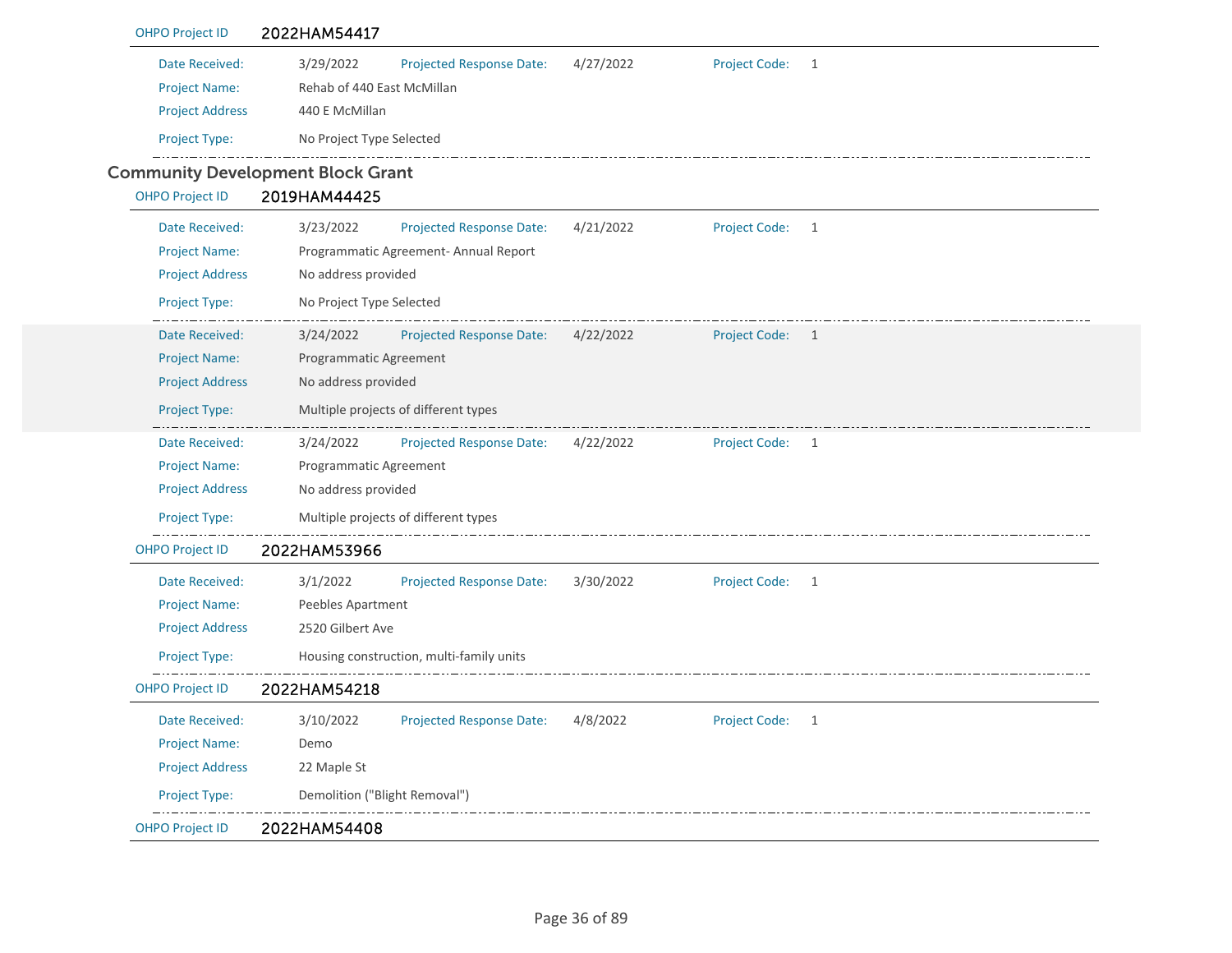| Date Received:         | 3/30/2022                                           | <b>Projected Response Date:</b>                     | 4/28/2022 | <b>Project Code:</b> | 1                  |  |
|------------------------|-----------------------------------------------------|-----------------------------------------------------|-----------|----------------------|--------------------|--|
| <b>Project Name:</b>   | Demo                                                |                                                     |           |                      |                    |  |
| <b>Project Address</b> | 5615 Prosser Ave                                    |                                                     |           |                      |                    |  |
| Project Type:          | No Project Type Selected                            |                                                     |           |                      |                    |  |
|                        | <b>Federal Communication Commission</b>             |                                                     |           |                      |                    |  |
| <b>OHPO Project ID</b> | 2022HAM54225                                        |                                                     |           |                      |                    |  |
| Date Received:         | 3/11/2022                                           | Projected Response Date:                            | 4/9/2022  | <b>Project Code:</b> | <b>TCNS 245203</b> |  |
| <b>Project Name:</b>   |                                                     | Verizon CIN_BOND_HILL_036 - C/ Project# 16847665    |           |                      |                    |  |
| <b>Project Address</b> | 1802 Berkley Ave                                    |                                                     |           |                      |                    |  |
| Project Type:          | No Project Type Selected                            |                                                     |           |                      |                    |  |
| <b>OHPO Project ID</b> | 2022HAM54304                                        |                                                     |           |                      |                    |  |
| Date Received:         | 3/21/2022                                           | <b>Projected Response Date:</b>                     | 4/19/2022 | <b>Project Code:</b> | 245889             |  |
| <b>Project Name:</b>   |                                                     | AT&T Site SOH1285 (U of Cincinnati) (FA # 10154225) |           |                      |                    |  |
| <b>Project Address</b> | 321 Calhoun St                                      |                                                     |           |                      |                    |  |
| Project Type:          | No Project Type Selected                            |                                                     |           |                      |                    |  |
|                        | <b>Health Resources and Services Administration</b> |                                                     |           |                      |                    |  |
| <b>OHPO Project ID</b> | 2022HAM54359                                        |                                                     |           |                      |                    |  |
| Date Received:         | 3/24/2022                                           | <b>Projected Response Date:</b>                     | 3/29/2022 | <b>Project Code:</b> | 1                  |  |
| <b>Project Name:</b>   |                                                     | HRSA American Rescue Plan-3101 Burnet Ave           |           |                      |                    |  |
| <b>Project Address</b> | 3101 Burnet Ave                                     |                                                     |           |                      |                    |  |
| Project Type:          | Health services                                     |                                                     |           |                      |                    |  |
| <b>OHPO Project ID</b> | 2022HAM54360                                        |                                                     |           |                      |                    |  |
| Date Received:         | 3/24/2022                                           | <b>Projected Response Date:</b>                     | 3/29/2022 | <b>Project Code:</b> | 1                  |  |
| <b>Project Name:</b>   |                                                     | HRSA American Rescue Plan-2136 8th St               |           |                      |                    |  |
| <b>Project Address</b> | 2136 8th St                                         |                                                     |           |                      |                    |  |
| Project Type:          | Health services                                     |                                                     |           |                      |                    |  |
|                        | <b>Housing and Urban Development Department</b>     |                                                     |           |                      |                    |  |
| <b>OHPO Project ID</b> | 2022HAM54186                                        |                                                     |           |                      |                    |  |
| Date Received:         | 3/9/2022                                            | Projected Response Date:                            | 4/7/2022  | <b>Project Code:</b> | 1                  |  |
| <b>Project Name:</b>   | Kemper Lane Apartments                              |                                                     |           |                      |                    |  |
| <b>Project Address</b> | 2500 Kemper Ln                                      |                                                     |           |                      |                    |  |
| Project Type:          | No Project Type Selected                            |                                                     |           |                      |                    |  |
|                        |                                                     |                                                     |           |                      |                    |  |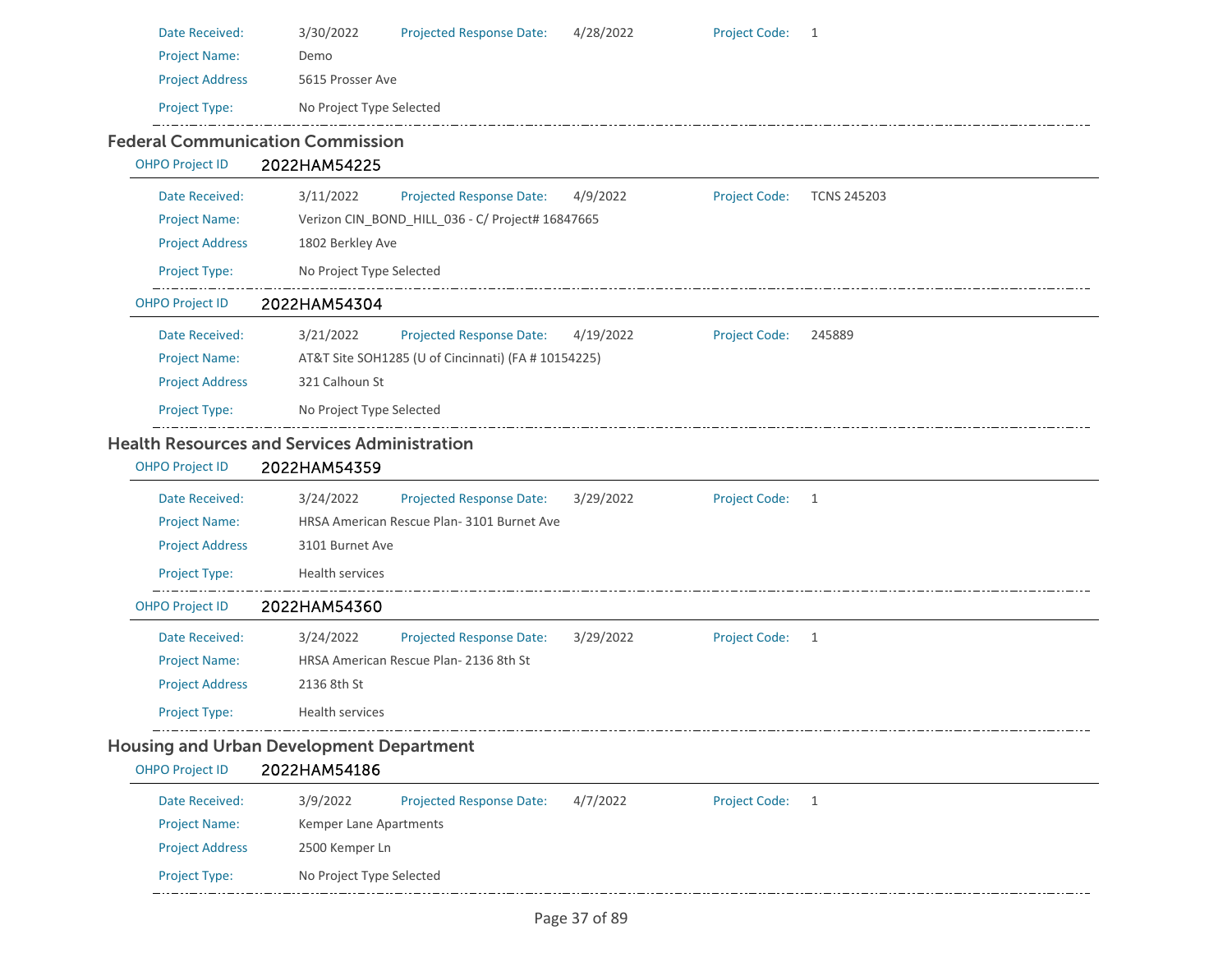| <b>OHPO Project ID</b>                | 2022HAM54296                                                                                      |
|---------------------------------------|---------------------------------------------------------------------------------------------------|
| Date Received:                        | 3/21/2022<br><b>Projected Response Date:</b><br>4/19/2022<br><b>Project Code:</b><br><b>HOME</b>  |
| <b>Project Name:</b>                  | Demo                                                                                              |
| <b>Project Address</b>                | 315 Walnut St                                                                                     |
| Project Type:                         | Demolition ("Blight Removal")                                                                     |
| <b>National Park Service</b>          |                                                                                                   |
| <b>OHPO Project ID</b>                | 2015HAM32554                                                                                      |
| Date Received:                        | 3/7/2022<br><b>Projected Response Date:</b><br><b>Project Code:</b><br>4/5/2022<br>$\overline{1}$ |
| <b>Project Name:</b>                  | William Howard Taft National Historic Site - 2021 Annual Report                                   |
| <b>Project Address</b>                | 2038 Auburn Ave                                                                                   |
| Project Type:                         | No Project Type Selected                                                                          |
|                                       | <b>Ohio Environmental Protection Agency</b>                                                       |
| <b>OHPO Project ID</b>                | 2011HAM16777                                                                                      |
| Date Received:                        | <b>Project Code:</b><br>3/16/2022<br>Projected Response Date:<br>4/14/2022<br>$\overline{1}$      |
| <b>Project Name:</b>                  | Lick Run Valley Conveyance System                                                                 |
| <b>Project Address</b>                | No address provided                                                                               |
| Project Type:                         | No Project Type Selected                                                                          |
| <b>OHPO Project ID</b>                | 2022HAM54109                                                                                      |
| Date Received:                        | 3/4/2022<br><b>Project Code:</b><br><b>Projected Response Date:</b><br>4/2/2022<br>$\overline{1}$ |
| <b>Project Name:</b>                  | <b>Waterline Replacements</b>                                                                     |
| <b>Project Address</b>                | No address provided                                                                               |
| Project Type:                         | Water distribution systems                                                                        |
| <b>Mount Airy</b>                     |                                                                                                   |
| <b>Corps of Engineers, Huntington</b> |                                                                                                   |
| <b>OHPO Project ID</b>                | 2022HAM54378                                                                                      |
| Date Received:                        | 3/25/2022<br><b>Projected Response Date:</b><br>4/23/2022<br>Project Code: Duke Energy            |
| <b>Project Name:</b>                  | Hamilton Avenue Line AA Natural Gas Pipeline Exposure Repair                                      |
| <b>Project Address</b>                | Hamilton Ave                                                                                      |
| Project Type:                         | No Project Type Selected                                                                          |
|                                       |                                                                                                   |

Federal Communication Commission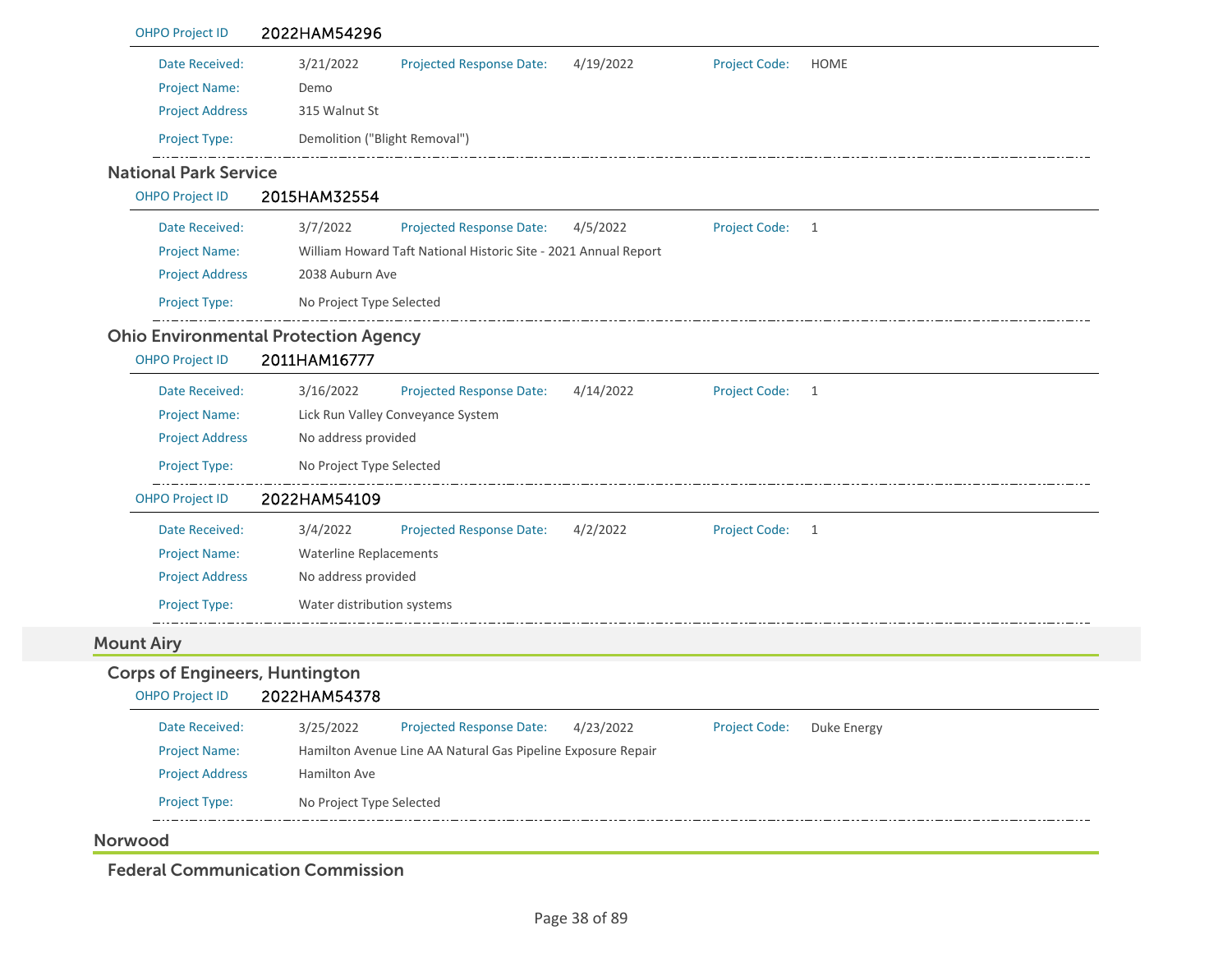| <b>OHPO Project ID</b>                   | 2022HAM54189                                                   |           |                      |                    |
|------------------------------------------|----------------------------------------------------------------|-----------|----------------------|--------------------|
| Date Received:                           | 3/10/2022<br>Projected Response Date:                          | 4/8/2022  | <b>Project Code:</b> | <b>TCNS 245100</b> |
| <b>Project Name:</b>                     | CIN_NORWOOD_052 - B/ FUZE 617067711                            |           |                      |                    |
| <b>Project Address</b>                   | 2407 Quatman Ave                                               |           |                      |                    |
| Project Type:                            | Cell tower/antenna/structure                                   |           |                      |                    |
| <b>Symmes (Township of)</b>              |                                                                |           |                      |                    |
|                                          | <b>Federal Communication Commission</b>                        |           |                      |                    |
| <b>OHPO Project ID</b>                   | 2022HAM54253                                                   |           |                      |                    |
| Date Received:                           | 3/16/2022<br>Projected Response Date:                          | 4/14/2022 | <b>Project Code:</b> | <b>TCNS 244921</b> |
| <b>Project Name:</b>                     | Verizon SYCAMORE 12 SC - A/ 15195933                           |           |                      |                    |
| <b>Project Address</b>                   | 8579 Calumet Way                                               |           |                      |                    |
| Project Type:                            | No Project Type Selected                                       |           |                      |                    |
| <b>Whitewater (Township of)</b>          |                                                                |           |                      |                    |
| <b>Ohio Department of Transportation</b> |                                                                |           |                      |                    |
| <b>OHPO Project ID</b>                   | 2014HAM28192                                                   |           |                      |                    |
| Date Received:                           | 3/4/2022<br>Projected Response Date:                           | 4/2/2022  | <b>Project Code:</b> | PID 93507          |
| <b>Project Name:</b>                     | HAM-50-0.00                                                    |           |                      |                    |
| <b>Project Address</b>                   | No address provided                                            |           |                      |                    |
| <b>Project Type:</b>                     | Road construction                                              |           |                      |                    |
| <b>Hancock</b>                           |                                                                |           |                      |                    |
| Allen (Township of)                      |                                                                |           |                      |                    |
| <b>Corps of Engineers, Buffalo</b>       |                                                                |           |                      |                    |
| <b>OHPO Project ID</b>                   | 2022HAN54392                                                   |           |                      |                    |
| Date Received:                           | <b>Projected Response Date:</b><br>3/29/2022                   | 4/27/2022 | <b>Project Code:</b> | $\overline{1}$     |
| <b>Project Name:</b>                     | FJ406CG Rocky Ford Creek Pipeline Exposure Maintenance Project |           |                      |                    |
| <b>Project Address</b>                   | TR 114                                                         |           |                      |                    |
| Project Type:                            | No Project Type Selected                                       |           |                      |                    |
| <b>Findlay</b>                           |                                                                |           |                      |                    |
| <b>Corps of Engineers, Buffalo</b>       |                                                                |           |                      |                    |
| <b>OHPO Project ID</b>                   | 2022HAN54180                                                   |           |                      |                    |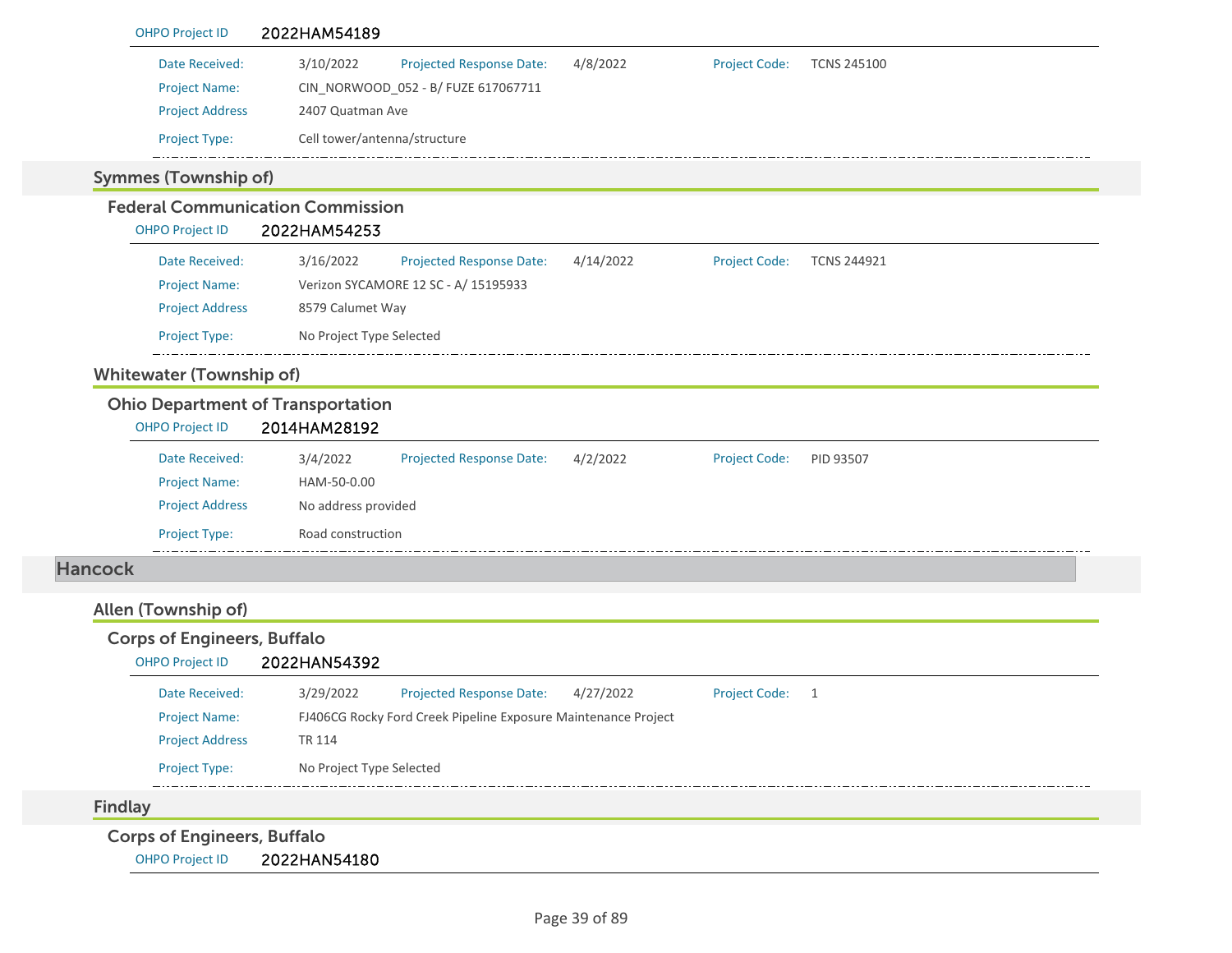| Date Received:         | 3/9/2022                 | <b>Projected Response Date:</b>                 | 4/7/2022 | <b>Project Code:</b> |  |
|------------------------|--------------------------|-------------------------------------------------|----------|----------------------|--|
| <b>Project Name:</b>   |                          | R&L Carriers Findlay Wetland Permitting Project |          |                      |  |
| <b>Project Address</b> | E Bigalow Ave            |                                                 |          |                      |  |
| <b>Project Type:</b>   | No Project Type Selected |                                                 |          |                      |  |

### Harrison

## Cadiz (Township of)

## Ohio Department of Natural Resources

| <b>OHPO Project ID</b> | 2022HAS54254 |
|------------------------|--------------|
|                        |              |

| Date Received:         | 3/16/2022           | <b>Projected Response Date:</b>                        | 4/14/2022 | <b>Project Code:</b> | EMERGENCY |
|------------------------|---------------------|--------------------------------------------------------|-----------|----------------------|-----------|
| <b>Project Name:</b>   |                     | Carter 2022 Subsidence Emergency Project               |           |                      |           |
| <b>Project Address</b> | No address provided |                                                        |           |                      |           |
| <b>Project Type:</b>   |                     | Mining reclamation emergency (Project Code: Emergency) |           |                      |           |

# **Henry**

### Holgate

### Community Development Block Grant

| <b>OHPO Project ID</b> | 2022HEN54413             |                                 |           |                 |  |
|------------------------|--------------------------|---------------------------------|-----------|-----------------|--|
| Date Received:         | 3/30/2022                | <b>Projected Response Date:</b> | 4/28/2022 | Project Code: 1 |  |
| <b>Project Name:</b>   | Rehab                    |                                 |           |                 |  |
| <b>Project Address</b> | 203 S Brayer St          |                                 |           |                 |  |
| <b>Project Type:</b>   | No Project Type Selected |                                 |           |                 |  |

### Multiple Cities/Townships

# Ohio Power Siting Board

| <b>OHPO Project ID</b> | 2022HEN54259               |                                 |           |                      |  |
|------------------------|----------------------------|---------------------------------|-----------|----------------------|--|
| Date Received:         | 3/17/2022                  | <b>Projected Response Date:</b> | 4/15/2022 | <b>Project Code:</b> |  |
| <b>Project Name:</b>   | Henry County Solar Project |                                 |           |                      |  |
| <b>Project Address</b> | No address provided        |                                 |           |                      |  |
| <b>Project Type:</b>   | No Project Type Selected   |                                 |           |                      |  |

# Highland

Dodson and Union (Township of)

Ohio Power Siting Board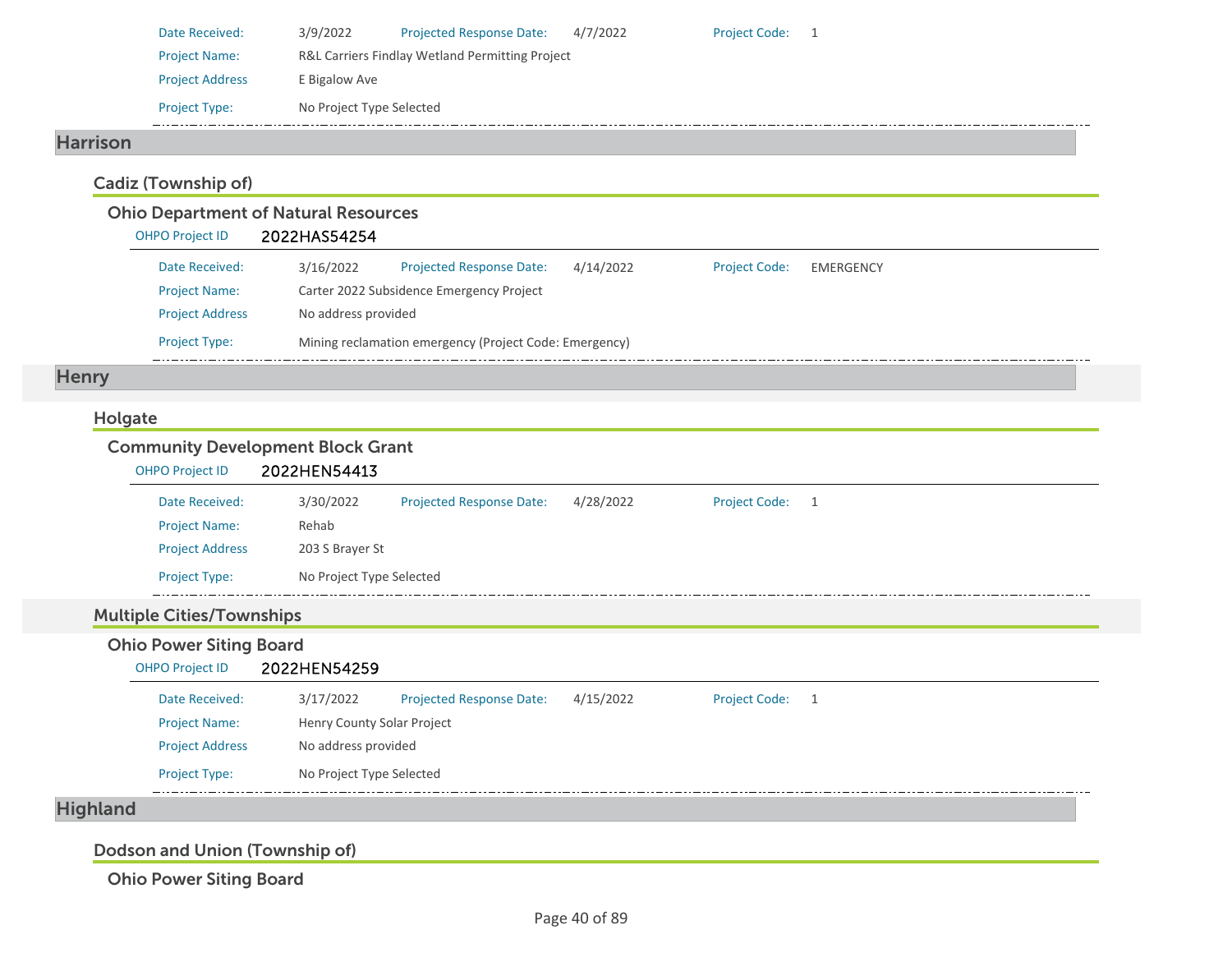| <b>OHPO Project ID</b>                                                | 2021HIG51120                                                                                      |
|-----------------------------------------------------------------------|---------------------------------------------------------------------------------------------------|
| Date Received:                                                        | 3/3/2022<br><b>Projected Response Date:</b><br>4/1/2022<br><b>Project Code:</b><br>$\overline{1}$ |
| <b>Project Name:</b>                                                  | Palomino Solar Project                                                                            |
| <b>Project Address</b>                                                | No address provided                                                                               |
| Project Type:                                                         | Solar Farm                                                                                        |
| <b>Hocking</b>                                                        |                                                                                                   |
| Laurel (Township of)                                                  |                                                                                                   |
| <b>Federal Energy Regulatory Commission</b><br><b>OHPO Project ID</b> | 2022HOC54082                                                                                      |
| Date Received:                                                        | 3/3/2022<br><b>Project Code:</b><br>Projected Response Date:<br>4/1/2022<br>Columbia              |
| <b>Project Name:</b>                                                  | Columbia Gas Line SRW-725 Gordon Road Suspended Pipe                                              |
| <b>Project Address</b>                                                | No address provided                                                                               |
| Project Type:                                                         | Gas transmission projects, inc. compressor stations                                               |
| <b>Salt Creek (Township of)</b>                                       |                                                                                                   |
| <b>Federal Energy Regulatory Commission</b><br><b>OHPO Project ID</b> | 2022HOC54104                                                                                      |
| Date Received:                                                        | 3/4/2022<br>4/2/2022<br><b>Project Code:</b><br><b>Projected Response Date:</b><br>Columbia       |
| <b>Project Name:</b>                                                  | Columbia Gas Line SRW-1041 Narrows Road Exposure                                                  |
| <b>Project Address</b>                                                | No address provided                                                                               |
| Project Type:                                                         | Gas transmission projects, inc. compressor stations                                               |
| <b>Jackson</b>                                                        |                                                                                                   |
| <b>Jackson</b>                                                        |                                                                                                   |
| <b>Community Development Block Grant</b><br><b>OHPO Project ID</b>    | 2022JAC54222                                                                                      |
| Date Received:                                                        | 4/8/2022<br>3/10/2022<br>Projected Response Date:<br><b>Project Code:</b><br>$\overline{1}$       |
| <b>Project Name:</b>                                                  | Rehab                                                                                             |
| <b>Project Address</b>                                                | 1 E Vine St                                                                                       |
| Project Type:                                                         | Housing rehabilitation, single-family units                                                       |
| <b>Jefferson</b>                                                      |                                                                                                   |
|                                                                       |                                                                                                   |
| Steubenville                                                          |                                                                                                   |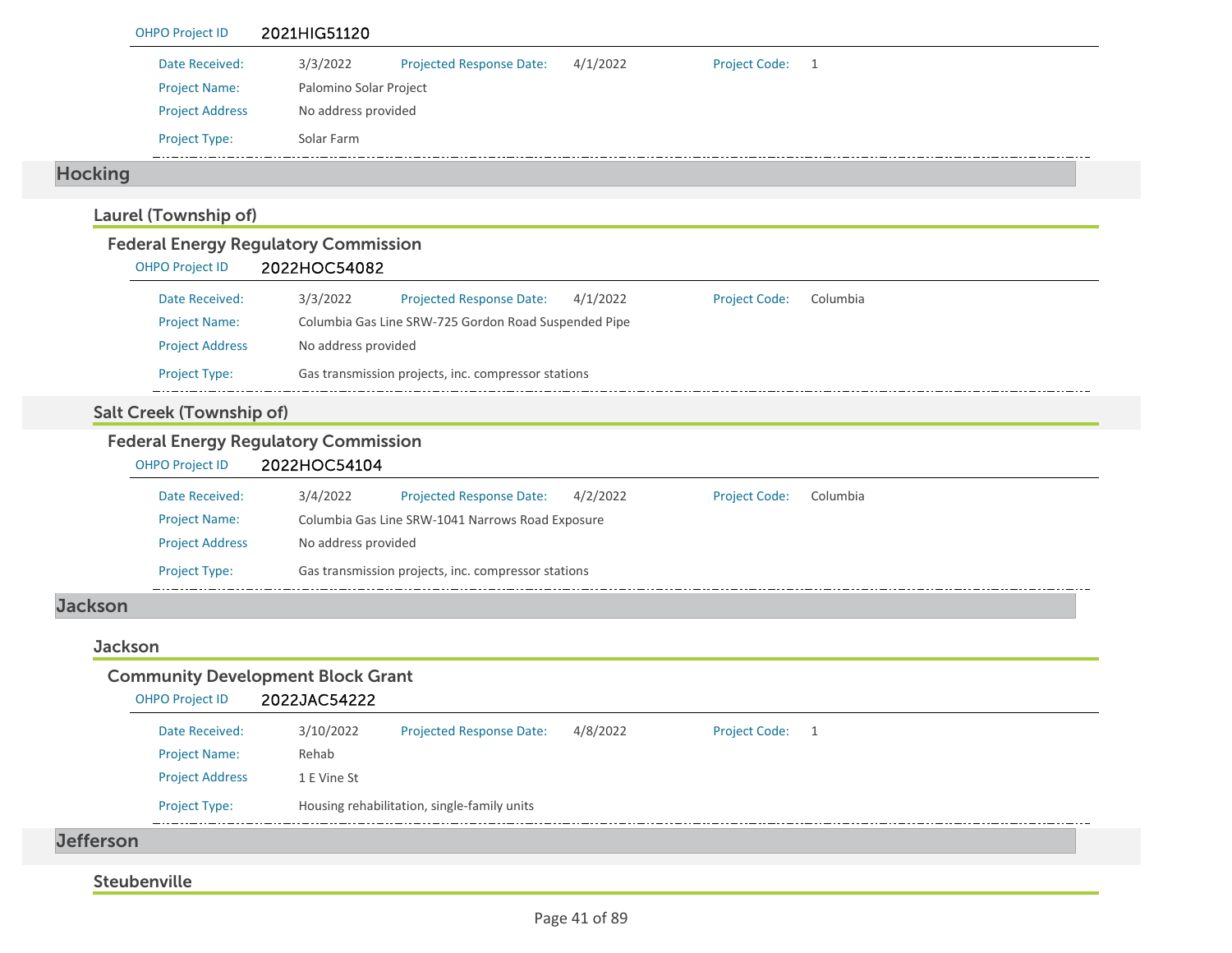## [DO NOT USE-SELECT ODSA] Ohio Department of Development

| 3/3/2022<br>Projected Response Date:<br>Demo<br>135 N 4th St<br>No Project Type Selected<br><b>Community Development Block Grant</b><br>2022JEF54307<br>3/21/2022<br><b>Projected Response Date:</b><br>Rehab<br>1109 Cardinal St<br>Housing rehabilitation, single-family units<br><b>Ohio Power Siting Board</b><br>2020JEF48403<br>3/11/2022<br><b>Projected Response Date:</b><br>Tiltonsville-Windsor 138kV Rebuild Project<br>No address provided | 4/1/2022<br>4/19/2022<br>4/9/2022                                                                                                                  | <b>Project Code:</b><br>Project Code:<br>Project Code:                    | $\overline{1}$<br><b>HOME</b><br>AEP |
|---------------------------------------------------------------------------------------------------------------------------------------------------------------------------------------------------------------------------------------------------------------------------------------------------------------------------------------------------------------------------------------------------------------------------------------------------------|----------------------------------------------------------------------------------------------------------------------------------------------------|---------------------------------------------------------------------------|--------------------------------------|
|                                                                                                                                                                                                                                                                                                                                                                                                                                                         |                                                                                                                                                    |                                                                           |                                      |
|                                                                                                                                                                                                                                                                                                                                                                                                                                                         |                                                                                                                                                    |                                                                           |                                      |
|                                                                                                                                                                                                                                                                                                                                                                                                                                                         |                                                                                                                                                    |                                                                           |                                      |
|                                                                                                                                                                                                                                                                                                                                                                                                                                                         |                                                                                                                                                    |                                                                           |                                      |
|                                                                                                                                                                                                                                                                                                                                                                                                                                                         |                                                                                                                                                    |                                                                           |                                      |
|                                                                                                                                                                                                                                                                                                                                                                                                                                                         |                                                                                                                                                    |                                                                           |                                      |
|                                                                                                                                                                                                                                                                                                                                                                                                                                                         |                                                                                                                                                    |                                                                           |                                      |
|                                                                                                                                                                                                                                                                                                                                                                                                                                                         |                                                                                                                                                    |                                                                           |                                      |
|                                                                                                                                                                                                                                                                                                                                                                                                                                                         |                                                                                                                                                    |                                                                           |                                      |
|                                                                                                                                                                                                                                                                                                                                                                                                                                                         |                                                                                                                                                    |                                                                           |                                      |
|                                                                                                                                                                                                                                                                                                                                                                                                                                                         |                                                                                                                                                    |                                                                           |                                      |
|                                                                                                                                                                                                                                                                                                                                                                                                                                                         |                                                                                                                                                    |                                                                           |                                      |
|                                                                                                                                                                                                                                                                                                                                                                                                                                                         |                                                                                                                                                    |                                                                           |                                      |
|                                                                                                                                                                                                                                                                                                                                                                                                                                                         |                                                                                                                                                    |                                                                           |                                      |
|                                                                                                                                                                                                                                                                                                                                                                                                                                                         |                                                                                                                                                    |                                                                           |                                      |
|                                                                                                                                                                                                                                                                                                                                                                                                                                                         |                                                                                                                                                    |                                                                           |                                      |
| Electricity transmission projects, inc. substations                                                                                                                                                                                                                                                                                                                                                                                                     |                                                                                                                                                    |                                                                           |                                      |
|                                                                                                                                                                                                                                                                                                                                                                                                                                                         |                                                                                                                                                    |                                                                           |                                      |
|                                                                                                                                                                                                                                                                                                                                                                                                                                                         |                                                                                                                                                    |                                                                           |                                      |
|                                                                                                                                                                                                                                                                                                                                                                                                                                                         |                                                                                                                                                    |                                                                           |                                      |
|                                                                                                                                                                                                                                                                                                                                                                                                                                                         |                                                                                                                                                    |                                                                           |                                      |
|                                                                                                                                                                                                                                                                                                                                                                                                                                                         |                                                                                                                                                    |                                                                           | PID 116518                           |
|                                                                                                                                                                                                                                                                                                                                                                                                                                                         |                                                                                                                                                    |                                                                           |                                      |
|                                                                                                                                                                                                                                                                                                                                                                                                                                                         |                                                                                                                                                    |                                                                           |                                      |
|                                                                                                                                                                                                                                                                                                                                                                                                                                                         |                                                                                                                                                    |                                                                           |                                      |
|                                                                                                                                                                                                                                                                                                                                                                                                                                                         |                                                                                                                                                    |                                                                           |                                      |
|                                                                                                                                                                                                                                                                                                                                                                                                                                                         |                                                                                                                                                    |                                                                           |                                      |
|                                                                                                                                                                                                                                                                                                                                                                                                                                                         | <b>Ohio Department of Transportation</b><br>2022KNO54153<br>3/8/2022<br><b>Projected Response Date:</b><br>KNO-SR 308-0.187<br>No address provided | 4/6/2022<br>Other transportation development (e.g. sidewalks, bike paths) | <b>Project Code:</b>                 |

OHPO Project ID 2019KNO45484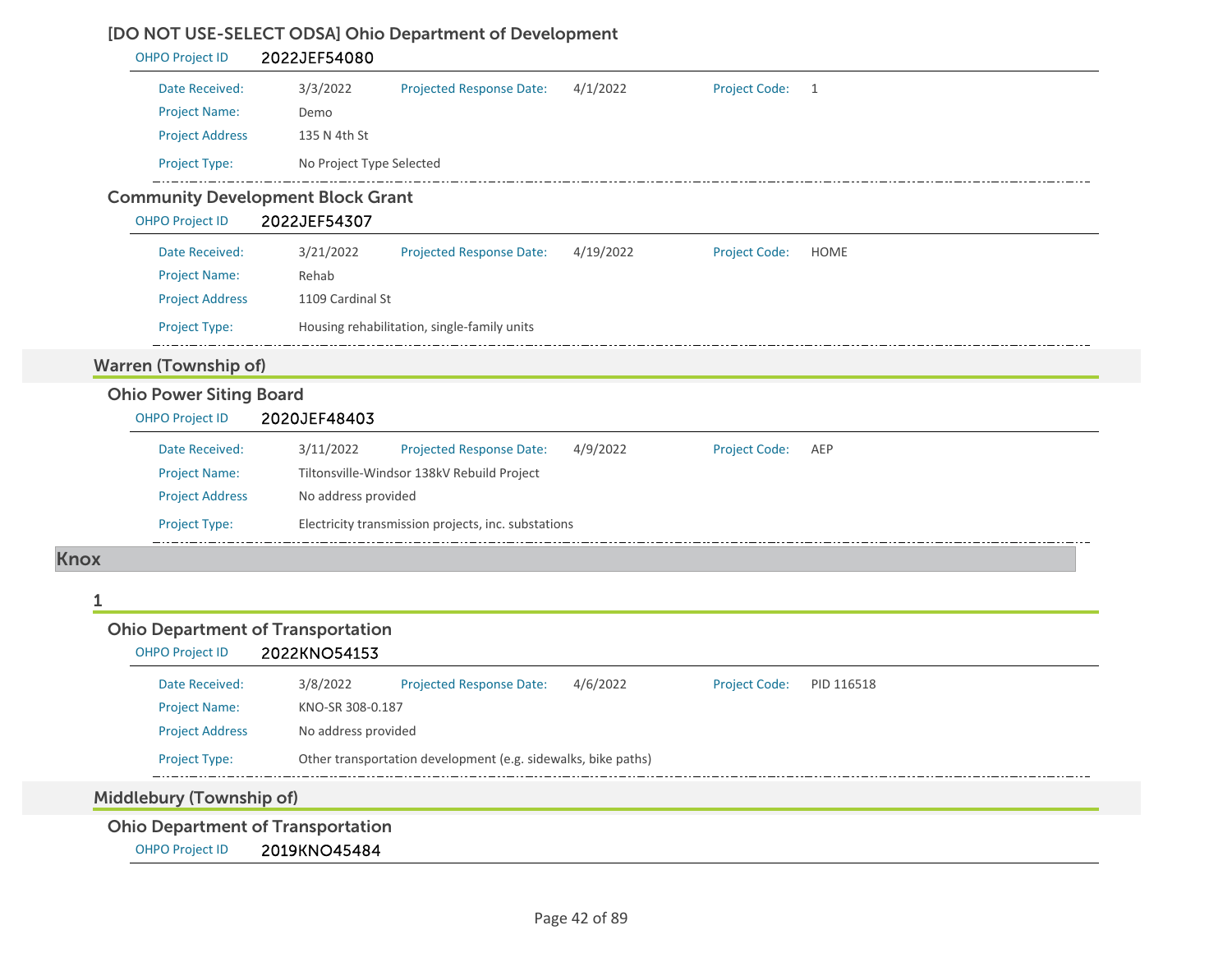| Date Received:         | 3/23/2022                     | <b>Projected Response Date:</b> | 4/21/2022 | <b>Project Code:</b> | PID 11515 |
|------------------------|-------------------------------|---------------------------------|-----------|----------------------|-----------|
| <b>Project Name:</b>   | KNO-TR 369-0.67               |                                 |           |                      |           |
| <b>Project Address</b> | No address provided           |                                 |           |                      |           |
| <b>Project Type:</b>   | Bridge replacement/demolition |                                 |           |                      |           |
|                        |                               |                                 |           |                      |           |

## Mount Vernon

|      | Date Received:                     | 3/11/2022                | Projected Response Date:                           | 4/9/2022 | <b>Project Code:</b> | <b>TCNS 245206</b> |
|------|------------------------------------|--------------------------|----------------------------------------------------|----------|----------------------|--------------------|
|      | <b>Project Name:</b>               |                          | Verizon MOUNT VERNON SHOUTH--X-I/ Project# 2573824 |          |                      |                    |
|      | <b>Project Address</b>             | 708 W Chestnut St        |                                                    |          |                      |                    |
|      | Project Type:                      | No Project Type Selected |                                                    |          |                      |                    |
|      | <b>Other Agency - State</b>        |                          |                                                    |          |                      |                    |
|      | <b>OHPO Project ID</b>             | 2020KNO49963             |                                                    |          |                      |                    |
|      | Date Received:                     | 3/11/2022                | Projected Response Date:                           | 4/9/2022 | <b>Project Code:</b> |                    |
|      | <b>Project Name:</b>               | <b>RJM Site</b>          |                                                    |          |                      |                    |
|      | <b>Project Address</b>             | 0 Blackjack Rd           |                                                    |          |                      |                    |
|      | <b>Project Type:</b>               |                          | Industrial development, includes land acquisition  |          |                      |                    |
| Lake |                                    |                          |                                                    |          |                      |                    |
|      | <b>Fairport Harbor (Fairport)</b>  |                          |                                                    |          |                      |                    |
|      | <b>Corps of Engineers, Buffalo</b> |                          |                                                    |          |                      |                    |
|      | <b>OHPO Project ID</b>             | 2020LAK48168             |                                                    |          |                      |                    |
|      | Date Received:                     | 3/8/2022                 | Projected Response Date:                           | 4/6/2022 | <b>Project Code:</b> | $\overline{1}$     |
|      | <b>Project Name:</b>               |                          | Fairport Harbor Dreding 2020-22                    |          |                      |                    |
|      | <b>Project Address</b>             | No address provided      |                                                    |          |                      |                    |
|      | Project Type:                      | Dredging                 |                                                    |          |                      |                    |
|      |                                    |                          |                                                    |          |                      |                    |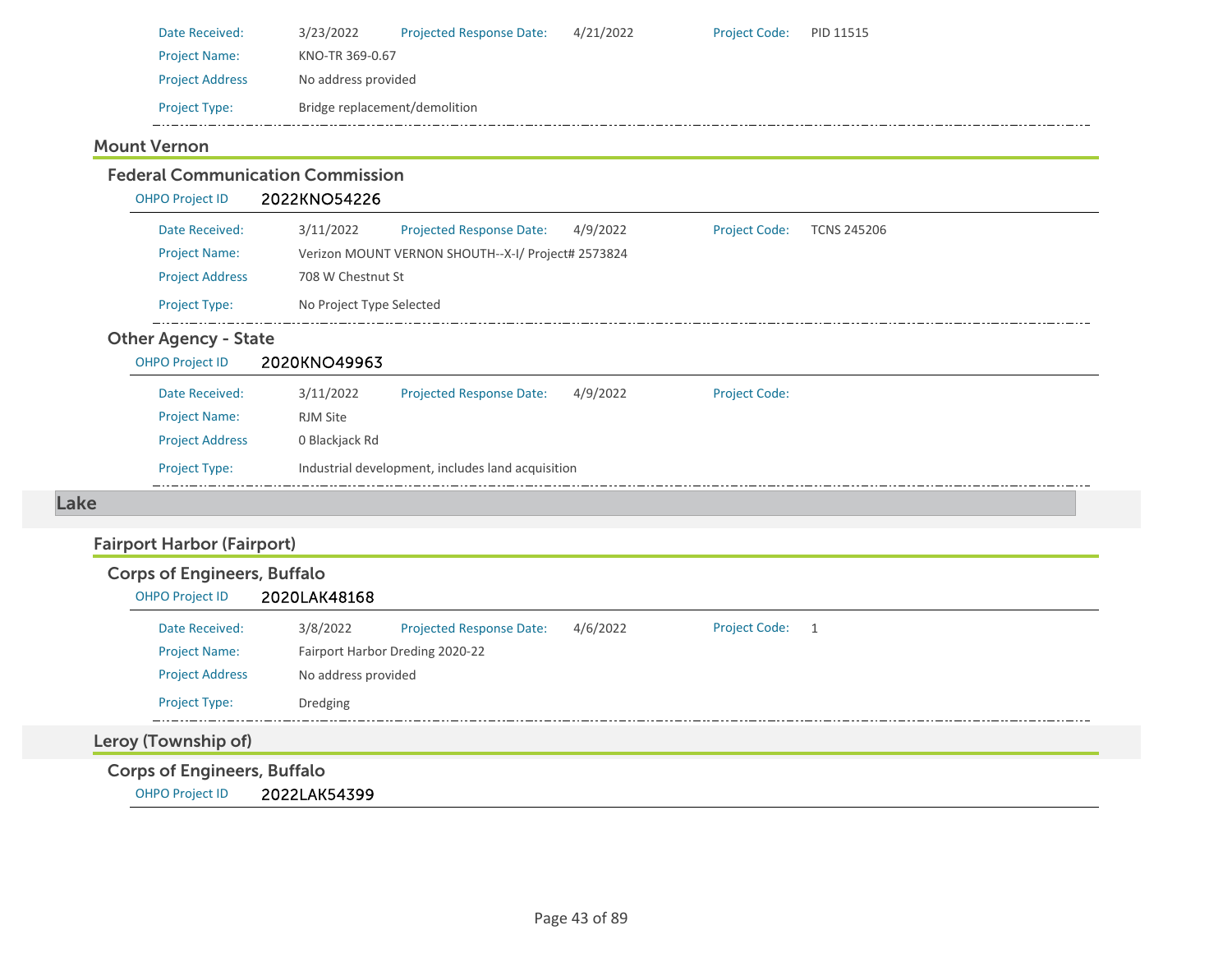| Date Received:         | 3/30/2022                                        | <b>Projected Response Date:</b> | 4/28/2022 | <b>Project Code:</b> | 2022-00077 |  |  |  |
|------------------------|--------------------------------------------------|---------------------------------|-----------|----------------------|------------|--|--|--|
| <b>Project Name:</b>   | Callow Road Bridge Emergency Replacement Project |                                 |           |                      |            |  |  |  |
| <b>Project Address</b> | Callow Rd                                        |                                 |           |                      |            |  |  |  |
| <b>Project Type:</b>   | No Project Type Selected                         |                                 |           |                      |            |  |  |  |

### Lawrence

## Aid (Township of)

# Federal Energy Regulatory Commission

| <b>OHPO Project ID</b> | 2022LAW54217 |
|------------------------|--------------|
|                        |              |

| Date Received:         | 3/10/2022                                                  | <b>Projected Response Date:</b> | 4/8/2022 | <b>Project Code:</b> | Columbia |  |  |  |
|------------------------|------------------------------------------------------------|---------------------------------|----------|----------------------|----------|--|--|--|
| <b>Project Name:</b>   | Columbia Gas Lines R-601 and R-701 AC Mitigation Exposures |                                 |          |                      |          |  |  |  |
| <b>Project Address</b> | No address provided                                        |                                 |          |                      |          |  |  |  |
| <b>Project Type:</b>   | Gas transmission projects, inc. compressor stations        |                                 |          |                      |          |  |  |  |

### Ironton

### Economic Development Administration

| <b>OHPO Project ID</b> | 2022LAW54257 |                                               |           |                      |  |  |  |  |
|------------------------|--------------|-----------------------------------------------|-----------|----------------------|--|--|--|--|
| Date Received:         | 3/16/2022    | <b>Projected Response Date:</b>               | 4/14/2022 | <b>Project Code:</b> |  |  |  |  |
| <b>Project Name:</b>   |              | Industrial Waterline and Roadway Improvements |           |                      |  |  |  |  |
| <b>Project Address</b> |              | No address provided                           |           |                      |  |  |  |  |
| <b>Project Type:</b>   |              | Wastewater treatment plants or lines          |           |                      |  |  |  |  |

# Perry (Township of)

## Corps of Engineers, Huntington

### OHPO Project ID 2021LAW51026

| Date Received:         | 3/30/2022                | <b>Projected Response Date:</b>                 | 4/28/2022 | <b>Project Code:</b> | AEP |  |  |  |
|------------------------|--------------------------|-------------------------------------------------|-----------|----------------------|-----|--|--|--|
| <b>Project Name:</b>   |                          | Bellefonte Extension 138kV Line Rebuild Project |           |                      |     |  |  |  |
| <b>Project Address</b> |                          | No address provided                             |           |                      |     |  |  |  |
| <b>Project Type:</b>   | No Project Type Selected |                                                 |           |                      |     |  |  |  |

# **Licking**

### Bennington and Hartford (Township of)

### Ohio Power Siting Board

OHPO Project ID 2021LIC50742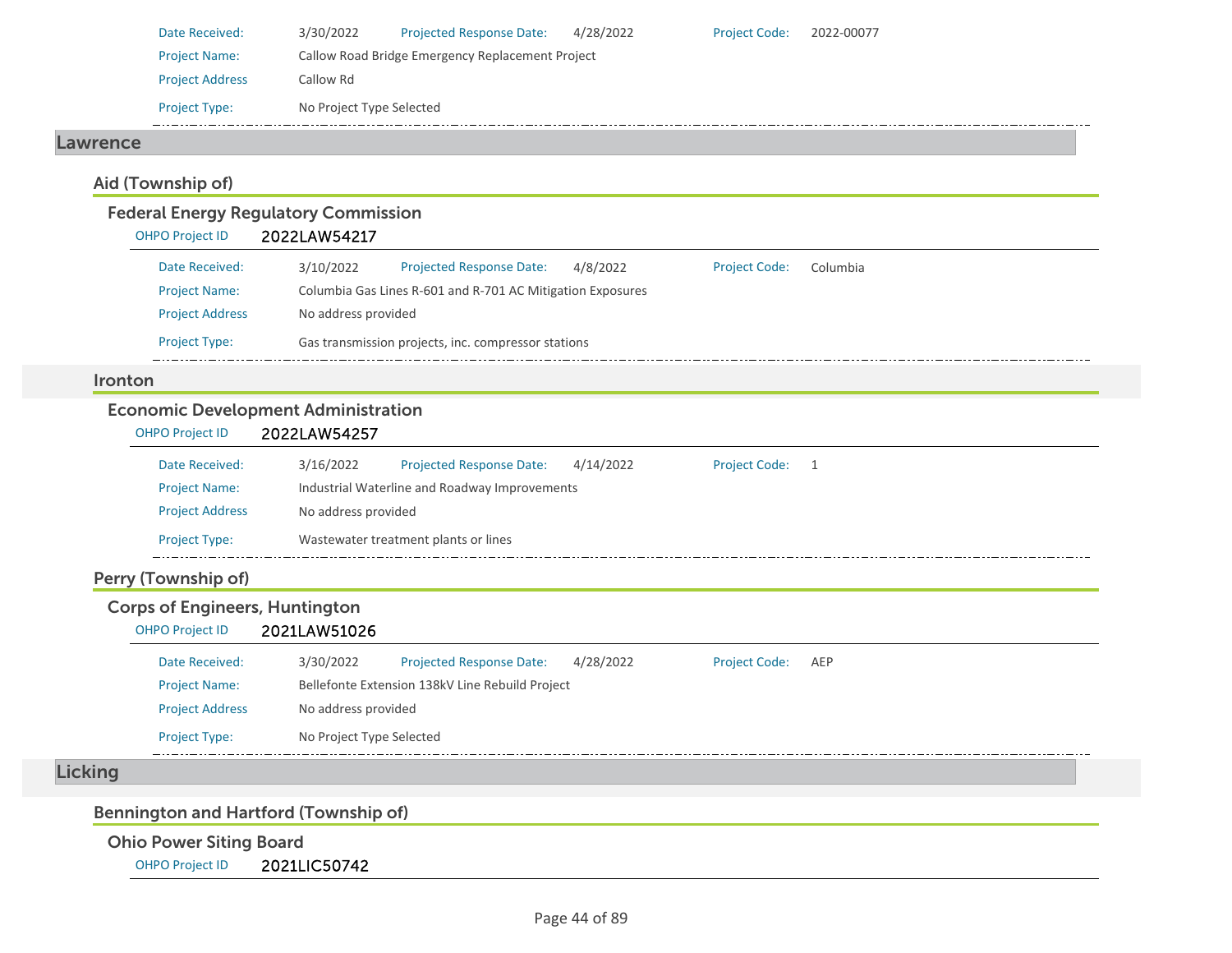|                  | Date Received:<br><b>Project Name:</b>      | 3/7/2022<br>Harvey Solar Project | <b>Projected Response Date:</b>          | 4/5/2022  | Project Code: 1      |   |
|------------------|---------------------------------------------|----------------------------------|------------------------------------------|-----------|----------------------|---|
|                  | <b>Project Address</b>                      | No address provided              |                                          |           |                      |   |
|                  | Project Type:                               | Solar Farm                       |                                          |           |                      |   |
|                  | Date Received:                              | 3/7/2022                         | <b>Projected Response Date:</b>          | 4/5/2022  | Project Code: 1      |   |
|                  | <b>Project Name:</b>                        | Harvey Solar Project             |                                          |           |                      |   |
|                  | <b>Project Address</b>                      | No address provided              |                                          |           |                      |   |
|                  | Project Type:                               | Solar Farm                       |                                          |           |                      |   |
|                  | Date Received:                              | 3/22/2022                        | <b>Projected Response Date:</b>          | 4/20/2022 | Project Code: 1      |   |
|                  | <b>Project Name:</b>                        | Harvey Solar Project             |                                          |           |                      |   |
|                  | <b>Project Address</b>                      | No address provided              |                                          |           |                      |   |
|                  | <b>Project Type:</b>                        | Solar Farm                       |                                          |           |                      |   |
| <b>Granville</b> |                                             |                                  |                                          |           |                      |   |
|                  | <b>Ohio Environmental Protection Agency</b> |                                  |                                          |           |                      |   |
|                  | <b>OHPO Project ID</b>                      | 2021LIC53378                     |                                          |           |                      |   |
|                  | Date Received:                              | 3/7/2022                         | Projected Response Date:                 | 4/5/2022  | Project Code: 1      |   |
|                  | <b>Project Name:</b>                        |                                  | Wasterwater Treatment Plant Improvements |           |                      |   |
|                  | <b>Project Address</b>                      | No address provided              |                                          |           |                      |   |
|                  | Project Type:                               |                                  | Wastewater treatment plants or lines     |           |                      |   |
|                  | <b>Heath (Fourmile Lock)</b>                |                                  |                                          |           |                      |   |
|                  | <b>Ohio History Connection</b>              |                                  |                                          |           |                      |   |
|                  | <b>OHPO Project ID</b>                      | 2021LIC52633                     |                                          |           |                      |   |
|                  | Date Received:                              | 3/17/2022                        | Projected Response Date:                 | 4/15/2022 | Project Code: 1      |   |
|                  | <b>Project Name:</b>                        | Flint Ridge State Memorial       |                                          |           |                      |   |
|                  | <b>Project Address</b>                      | 15300 Flint Ridge Rd             |                                          |           |                      |   |
|                  | Project Type:<br>___________                |                                  | State property rehabilitation/renovation |           |                      |   |
|                  | Date Received:                              | 3/22/2022                        | Projected Response Date:                 | 4/20/2022 | <b>Project Code:</b> | 1 |
|                  | <b>Project Name:</b>                        | Fliint Ridge State Memorial      |                                          |           |                      |   |
|                  | <b>Project Address</b>                      | 15300 Flint Ridge Rd             |                                          |           |                      |   |
|                  | Project Type:                               |                                  | State property rehabilitation/renovation |           |                      |   |
|                  |                                             |                                  |                                          |           |                      |   |

### Jacksontown

Community Development Block Grant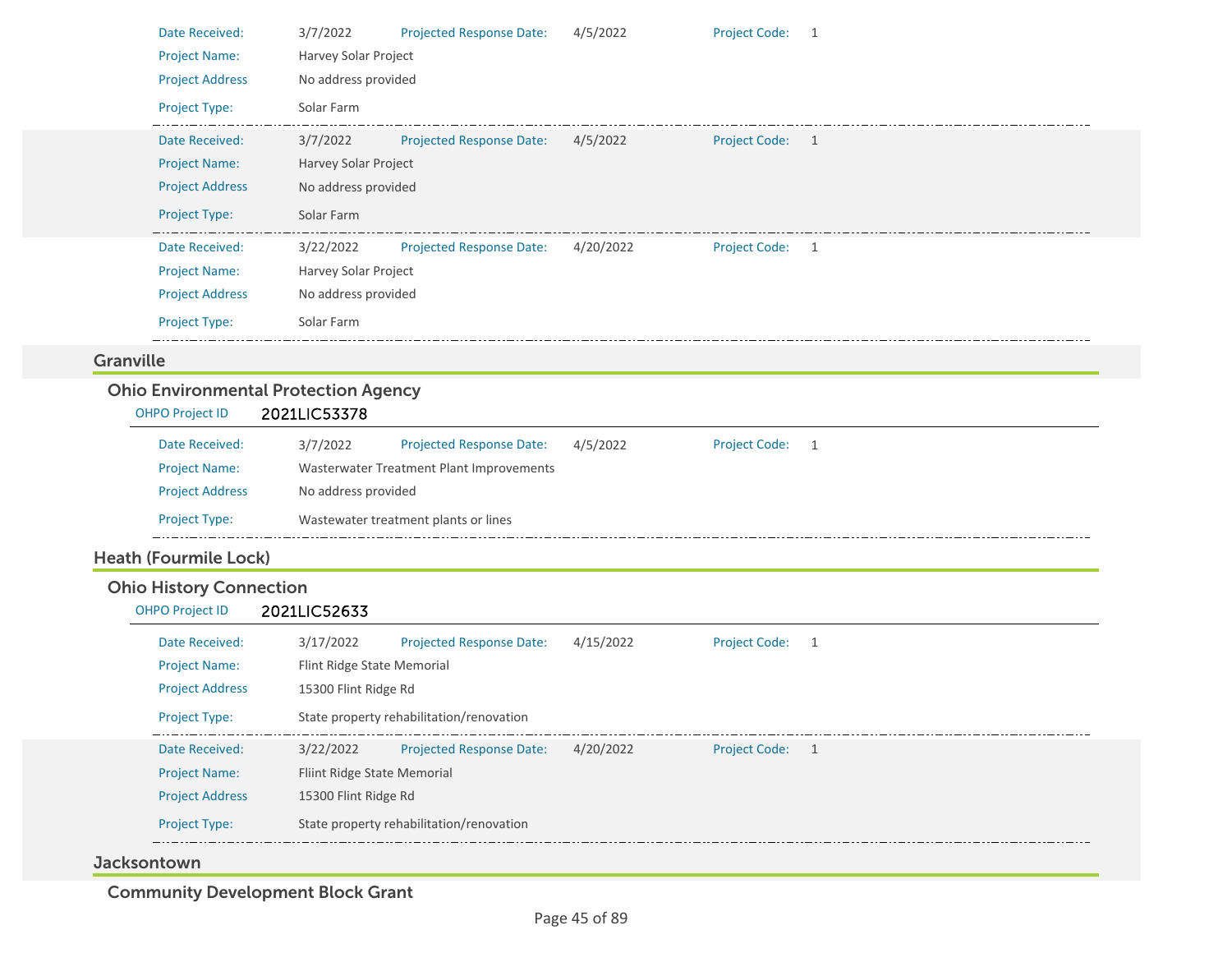| <b>OHPO Project ID</b>                | 2022LIC54269                                                                                       |
|---------------------------------------|----------------------------------------------------------------------------------------------------|
| Date Received:                        | 3/15/2022<br>4/13/2022<br><b>Project Code:</b><br>Projected Response Date:<br>1                    |
| <b>Project Name:</b>                  | Rehab                                                                                              |
| <b>Project Address</b>                | 9140 Jacksontown Rd                                                                                |
| Project Type:                         | Housing rehabilitation, single-family units                                                        |
| Jersey (Township of)                  |                                                                                                    |
| <b>Agency Unknown or Unspecified</b>  |                                                                                                    |
| <b>OHPO Project ID</b>                | 2022LIC54346                                                                                       |
| Date Received:                        | 4/21/2022<br>3/23/2022<br>Projected Response Date:<br><b>Project Code:</b><br>1                    |
| <b>Project Name:</b>                  | Project Cardinal                                                                                   |
| <b>Project Address</b>                | No address provided                                                                                |
| Project Type:                         | No Project Type Selected                                                                           |
| <b>Corps of Engineers, Huntington</b> |                                                                                                    |
| <b>OHPO Project ID</b>                | 2022LIC54195                                                                                       |
| Date Received:                        | 3/9/2022<br>Projected Response Date:<br>4/7/2022<br><b>Project Code:</b><br>AEP                    |
| <b>Project Name:</b>                  | Jug Street and Clover Valley 23.5kV Extension Project                                              |
| <b>Project Address</b>                | No address provided                                                                                |
| Project Type:                         | Electricity transmission projects, inc. substations                                                |
| <b>OHPO Project ID</b>                | 2022LIC54196                                                                                       |
| Date Received:                        | 3/9/2022<br><b>Project Code:</b><br><b>Projected Response Date:</b><br>4/7/2022<br>AEP             |
| <b>Project Name:</b>                  | Harrison Road Extension Project                                                                    |
| <b>Project Address</b>                | No address provided                                                                                |
| Project Type:                         | Other transportation development (e.g. sidewalks, bike paths)                                      |
| Date Received:                        | <b>Projected Response Date:</b><br>3/15/2022<br><b>Project Code:</b><br>4/13/2022<br>2022-140, AEP |
| <b>Project Name:</b>                  | Harrison Road and Clover Valley Road Improvement Project                                           |
| <b>Project Address</b>                | No address provided                                                                                |
| Project Type:                         | Other transportation development (e.g. sidewalks, bike paths)                                      |
| <b>Newark</b>                         |                                                                                                    |
|                                       |                                                                                                    |
| <b>OHPO Project ID</b>                | <b>Community Development Block Grant</b><br>2022LIC54305                                           |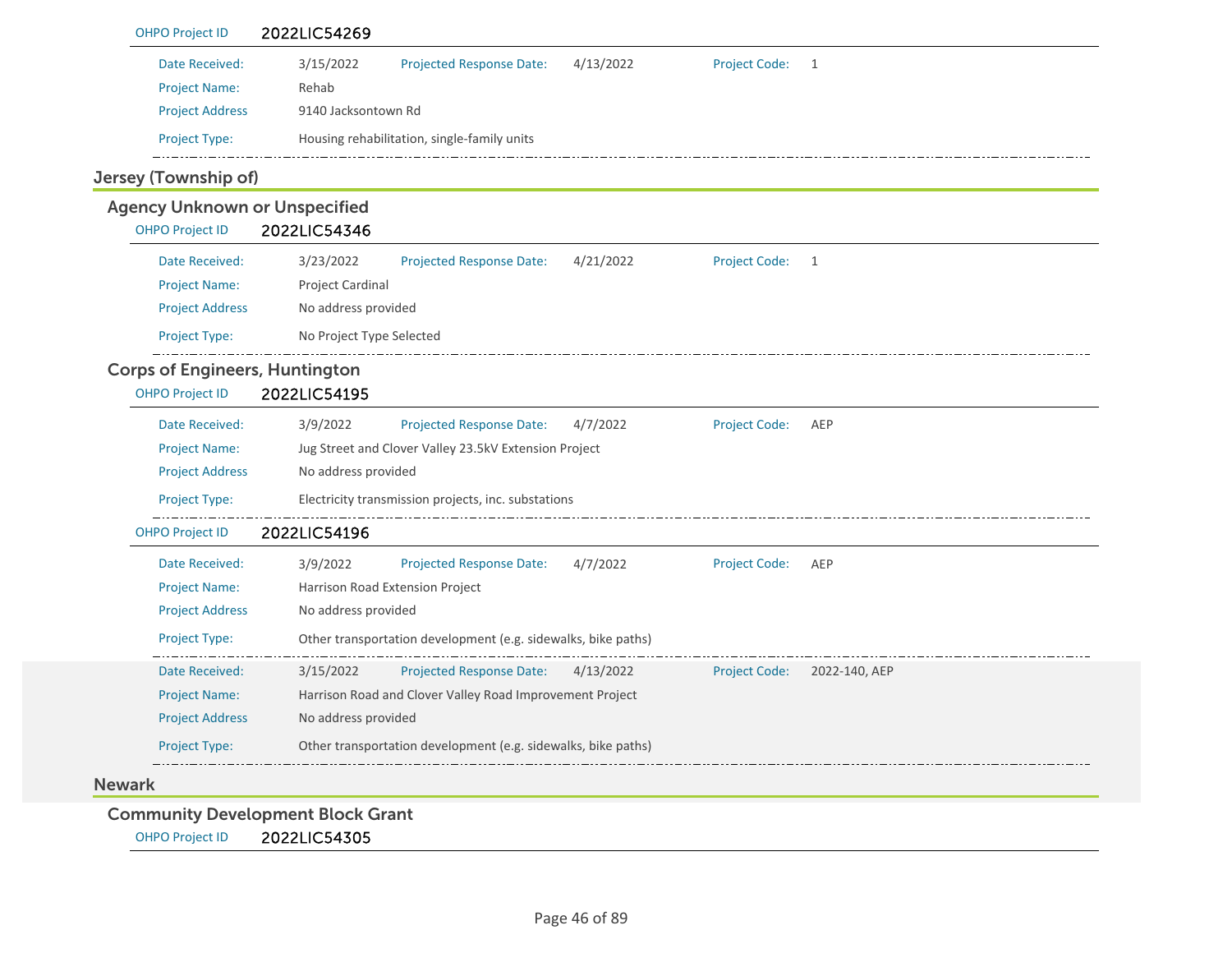|                        | Date Received:                   | 3/21/2022                    | Projected Response Date:             | 4/19/2022 | <b>Project Code:</b> | 1        |  |  |
|------------------------|----------------------------------|------------------------------|--------------------------------------|-----------|----------------------|----------|--|--|
|                        | <b>Project Name:</b>             | Rehab                        |                                      |           |                      |          |  |  |
|                        | <b>Project Address</b>           | 1571 North 21st St           |                                      |           |                      |          |  |  |
|                        | Project Type:                    | No Project Type Selected     |                                      |           |                      |          |  |  |
| <b>OHPO Project ID</b> |                                  | 2022LIC54446                 |                                      |           |                      |          |  |  |
|                        | Date Received:                   | 3/31/2022                    | <b>Projected Response Date:</b>      | 4/29/2022 | <b>Project Code:</b> | 1        |  |  |
|                        | <b>Project Name:</b>             | Rehab                        |                                      |           |                      |          |  |  |
|                        | <b>Project Address</b>           | 195 Elmwood Ave              |                                      |           |                      |          |  |  |
|                        | <b>Project Type:</b>             | No Project Type Selected     |                                      |           |                      |          |  |  |
|                        | <b>Ohio Department of Health</b> |                              |                                      |           |                      |          |  |  |
| <b>OHPO Project ID</b> |                                  | 2022LIC54075                 |                                      |           |                      |          |  |  |
|                        | Date Received:                   | 3/2/2022                     | Projected Response Date:             | 3/17/2022 | <b>Project Code:</b> | Medicaid |  |  |
|                        | <b>Project Name:</b>             | Lead Hazard Control Property |                                      |           |                      |          |  |  |
|                        | <b>Project Address</b>           | 356 W National Dr            |                                      |           |                      |          |  |  |
|                        | Project Type:                    |                              | Lead Hazard Abatement Rehabilitation |           |                      |          |  |  |
|                        | Date Received:                   | 3/8/2022                     | Projected Response Date: 4/6/2022    |           | <b>Project Code:</b> | Medicaid |  |  |
|                        | <b>Project Name:</b>             | Lead Hazard Control Property |                                      |           |                      |          |  |  |
|                        | <b>Project Address</b>           | 356 W National Dr            |                                      |           |                      |          |  |  |
|                        | <b>Project Type:</b>             |                              | Lead Hazard Abatement Rehabilitation |           |                      |          |  |  |

### Logan

### Bellefontaine

### Community Development Block Grant

| <b>OHPO Project ID</b>        | 2022LOG54358 |                                             |           |                      |             |  |  |
|-------------------------------|--------------|---------------------------------------------|-----------|----------------------|-------------|--|--|
| Date Received:                | 3/24/2022    | <b>Projected Response Date:</b>             | 4/22/2022 | <b>Project Code:</b> | <b>CHIP</b> |  |  |
| <b>Project Name:</b>          | Rehab        |                                             |           |                      |             |  |  |
| <b>Project Address</b>        |              | 529 West Auburn Ave                         |           |                      |             |  |  |
| <b>Project Type:</b>          |              | Housing rehabilitation, single-family units |           |                      |             |  |  |
| $1.1 \t1.1$ $2.1 \t1.1$ $1.1$ | . .          |                                             |           |                      |             |  |  |

# Multiple Cities/Townships

Ohio Power Siting Board

OHPO Project ID 2021LOG52509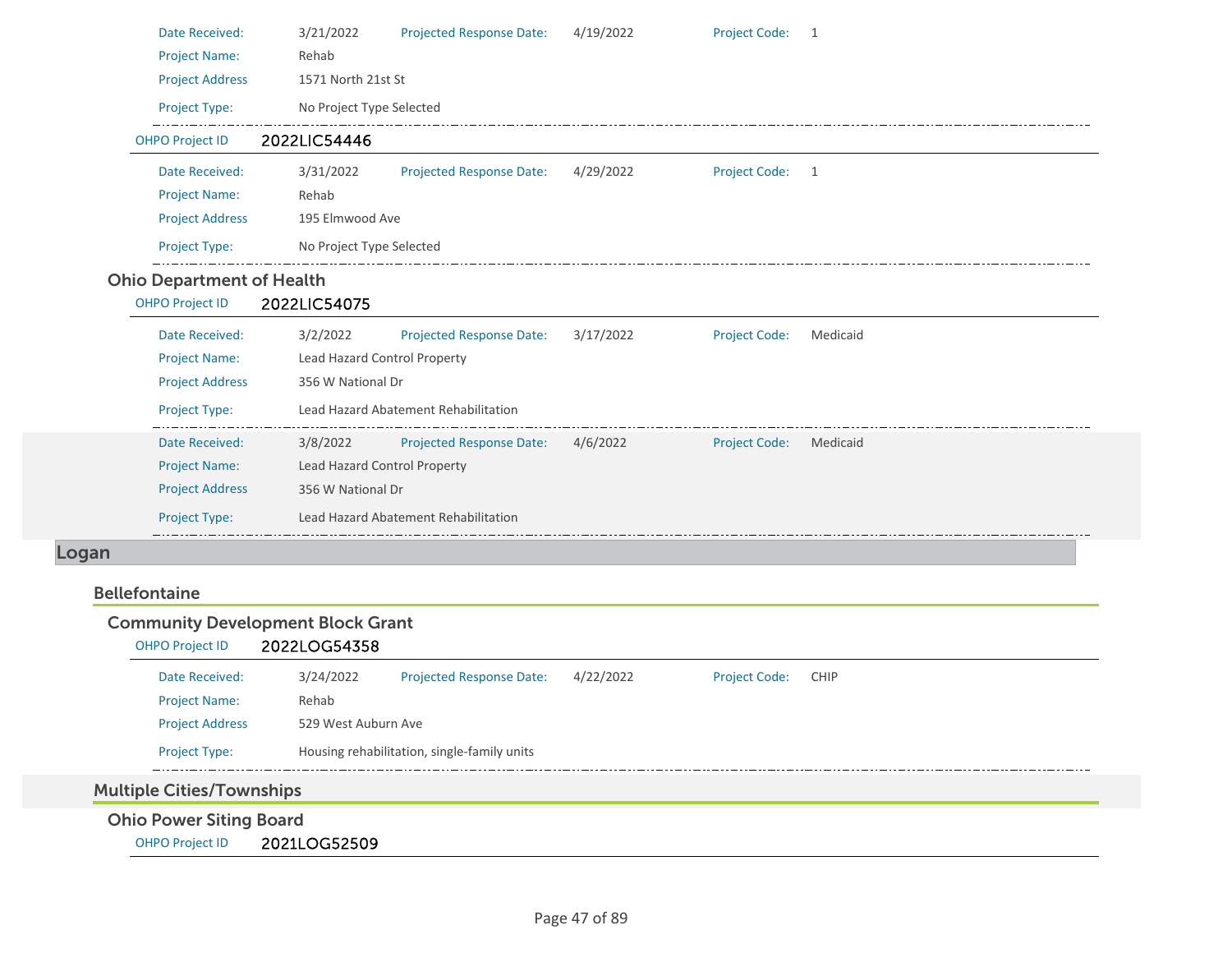|                | Date Received:                     | 3/10/2022<br><b>Projected Response Date:</b><br>4/8/2022<br><b>Project Code:</b><br>1         |
|----------------|------------------------------------|-----------------------------------------------------------------------------------------------|
|                | <b>Project Name:</b>               | Fountain Point Solar Energy Project                                                           |
|                | <b>Project Address</b>             | No address provided                                                                           |
|                | Project Type:                      | No Project Type Selected                                                                      |
|                | Date Received:                     | 3/10/2022<br>Projected Response Date:<br>4/8/2022<br><b>Project Code:</b>                     |
|                | <b>Project Name:</b>               | Fountain Point Solar Energy Project                                                           |
|                | <b>Project Address</b>             | No address provided                                                                           |
|                | Project Type:                      | No Project Type Selected                                                                      |
| Lorain         |                                    |                                                                                               |
|                |                                    |                                                                                               |
|                |                                    | <b>Federal Energy Regulatory Commission</b>                                                   |
|                | <b>OHPO Project ID</b>             | 2022LOR54407                                                                                  |
|                | Date Received:                     | 3/30/2022<br><b>Projected Response Date:</b><br>Columbia<br>4/28/2022<br><b>Project Code:</b> |
|                | <b>Project Name:</b>               | Columbia Gas Line SLW-8252 West Road Stream Exposure                                          |
|                | <b>Project Address</b>             | No address provided                                                                           |
|                | Project Type:                      | No Project Type Selected                                                                      |
|                |                                    | <b>Ohio Department of Transportation</b>                                                      |
|                | <b>OHPO Project ID</b>             | 2022LOR54194                                                                                  |
|                | Date Received:                     | 3/9/2022<br><b>Projected Response Date:</b><br>4/7/2022<br><b>Project Code:</b><br>114797     |
|                | <b>Project Name:</b>               | LOR-SR 83-11.19 Roundabout                                                                    |
|                | <b>Project Address</b>             | No address provided                                                                           |
|                | Project Type:                      | Road construction                                                                             |
| <b>Amherst</b> |                                    |                                                                                               |
|                | <b>Corps of Engineers, Buffalo</b> |                                                                                               |
|                | <b>OHPO Project ID</b>             | 2022LOR54177                                                                                  |
|                | Date Received:                     | 3/8/2022<br>4/6/2022<br><b>Projected Response Date:</b><br>Project Code:<br>2019-00966        |
|                | <b>Project Name:</b>               | Lily's Gate, LLC Single-Family Residential Development                                        |
|                | <b>Project Address</b>             | N Dewey Rd                                                                                    |
|                | Project Type:                      | No Project Type Selected                                                                      |

Columbia (Township of)

Corps of Engineers, Buffalo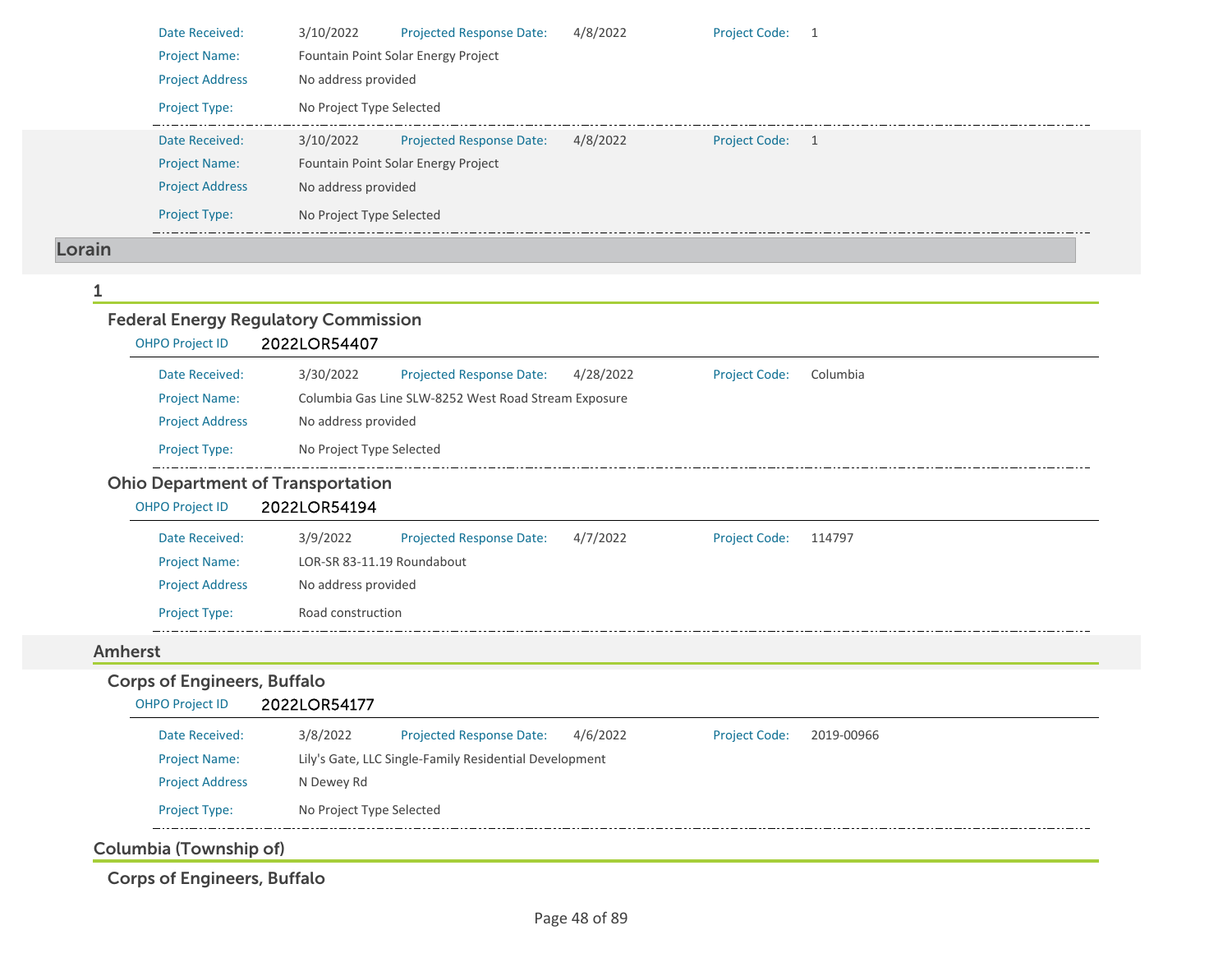| <b>OHPO Project ID</b>             | 2021LOR51245                                                                                        |  |  |  |  |  |  |  |  |
|------------------------------------|-----------------------------------------------------------------------------------------------------|--|--|--|--|--|--|--|--|
| Date Received:                     | 3/31/2022<br>4/29/2022<br><b>Project Code:</b><br><b>Projected Response Date:</b><br>$\overline{1}$ |  |  |  |  |  |  |  |  |
| <b>Project Name:</b>               | Creekside Residential Subdivision                                                                   |  |  |  |  |  |  |  |  |
| <b>Project Address</b>             | No address provided                                                                                 |  |  |  |  |  |  |  |  |
| Project Type:                      | No Project Type Selected                                                                            |  |  |  |  |  |  |  |  |
| <b>Elyria</b>                      |                                                                                                     |  |  |  |  |  |  |  |  |
|                                    | <b>Community Development Block Grant</b>                                                            |  |  |  |  |  |  |  |  |
| <b>OHPO Project ID</b>             | 2022LOR54096                                                                                        |  |  |  |  |  |  |  |  |
| Date Received:                     | 3/4/2022<br><b>Projected Response Date:</b><br>4/2/2022<br><b>Project Code:</b><br>$\overline{1}$   |  |  |  |  |  |  |  |  |
| <b>Project Name:</b>               | <b>Lead Hazard Control</b>                                                                          |  |  |  |  |  |  |  |  |
| <b>Project Address</b>             | 215 Foster Ave                                                                                      |  |  |  |  |  |  |  |  |
| <b>Project Type:</b>               | Lead Hazard Abatement Rehabilitation                                                                |  |  |  |  |  |  |  |  |
|                                    | <b>Federal Communication Commission</b>                                                             |  |  |  |  |  |  |  |  |
| <b>OHPO Project ID</b>             | 2022LOR54411                                                                                        |  |  |  |  |  |  |  |  |
| Date Received:                     | 3/30/2022<br>Projected Response Date:<br>4/28/2022<br><b>Project Code:</b><br><b>TCNS 245433</b>    |  |  |  |  |  |  |  |  |
| <b>Project Name:</b>               | AT&T Site NOH0570 (ELYRIA DTWN) (FA # 10066632)                                                     |  |  |  |  |  |  |  |  |
| <b>Project Address</b>             | 124 Middle Ave                                                                                      |  |  |  |  |  |  |  |  |
| Project Type:                      | No Project Type Selected                                                                            |  |  |  |  |  |  |  |  |
| Lorain                             |                                                                                                     |  |  |  |  |  |  |  |  |
| <b>Corps of Engineers, Buffalo</b> |                                                                                                     |  |  |  |  |  |  |  |  |
| <b>OHPO Project ID</b>             | 2019LOR46393                                                                                        |  |  |  |  |  |  |  |  |
| Date Received:                     | 3/25/2022<br><b>Projected Response Date:</b><br>4/23/2022<br><b>Project Code:</b><br>1              |  |  |  |  |  |  |  |  |
| <b>Project Name:</b>               | <b>Black River Dredging</b>                                                                         |  |  |  |  |  |  |  |  |
| <b>Project Address</b>             | No address provided                                                                                 |  |  |  |  |  |  |  |  |
| Project Type:                      | No Project Type Selected                                                                            |  |  |  |  |  |  |  |  |
|                                    | <b>Ohio Environmental Protection Agency</b>                                                         |  |  |  |  |  |  |  |  |
| <b>OHPO Project ID</b>             | 2022LOR54409                                                                                        |  |  |  |  |  |  |  |  |
| Date Received:                     | <b>Project Code:</b><br><b>Projected Response Date:</b><br>4/28/2022<br>3/30/2022<br>$\overline{1}$ |  |  |  |  |  |  |  |  |
| <b>Project Name:</b>               | Lorain WTP Eligibility Review                                                                       |  |  |  |  |  |  |  |  |
| <b>Project Address</b>             | No address provided                                                                                 |  |  |  |  |  |  |  |  |
| Project Type:                      | No Project Type Selected                                                                            |  |  |  |  |  |  |  |  |
|                                    |                                                                                                     |  |  |  |  |  |  |  |  |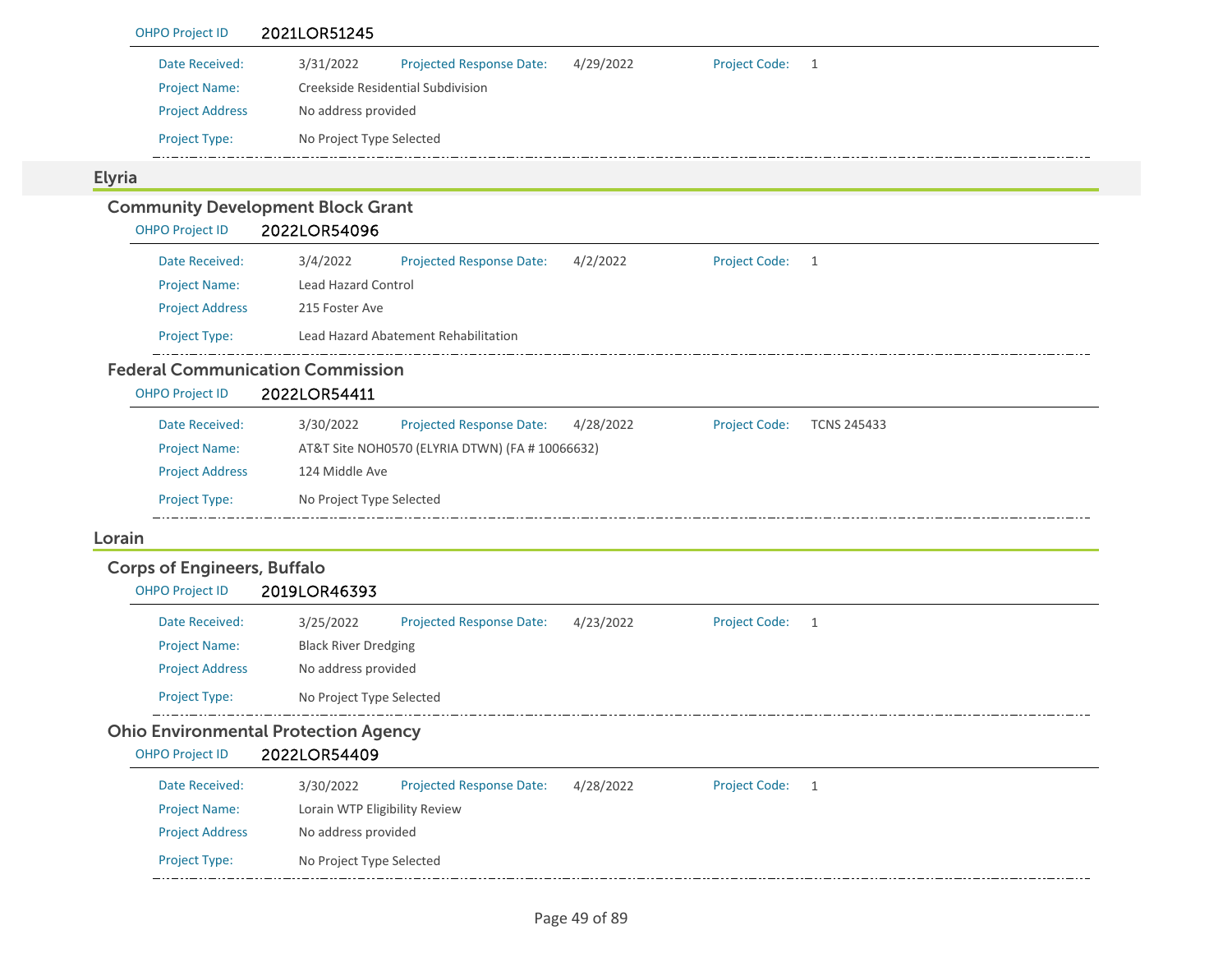### Toledo

Federal Communication CommissionOHPO Project ID 2022LUC54263 Date Received: 3/16/2022 Projected Response Date: 4/14/2022 Project Code: TCNS 243493 Project Name: TO01085A/Sprint Retain Project Address 550 N Erie St Project Type: No Project Type Selected <u>— . . . .</u> Ohio Power Siting Board OHPO Project ID 2020LUC49420 Date Received: 3/7/2022 Projected Response Date: 4/5/2022 Project Code: 1 Project Name: Toledo HP Redundancy Project Project Address No address provided Project Type: Gas transmission projects, inc. compressor stations

### Madison

# LondonCorps of Engineers, Huntington

| <b>OHPO Project ID</b> | 2022MAD54088             |                                              |          |                      |            |  |  |  |
|------------------------|--------------------------|----------------------------------------------|----------|----------------------|------------|--|--|--|
| Date Received:         | 3/3/2022                 | <b>Projected Response Date:</b>              | 4/1/2022 | <b>Project Code:</b> | 2022-00110 |  |  |  |
| <b>Project Name:</b>   |                          | Bridge CJ-159.75 Arch Rehabilitation project |          |                      |            |  |  |  |
| <b>Project Address</b> |                          | No address provided                          |          |                      |            |  |  |  |
| <b>Project Type:</b>   | No Project Type Selected |                                              |          |                      |            |  |  |  |

# Multiple Cities/Townships

### Ohio Power Siting Board OHPO Project ID 2022MAD53946 Date Received: 3/14/2022 Project Name: Oak Run Solar Project Projected Response Date: 4/12/2022 Project Address No address provided Project Type: Solar Farm Project Code: 1 Mahoning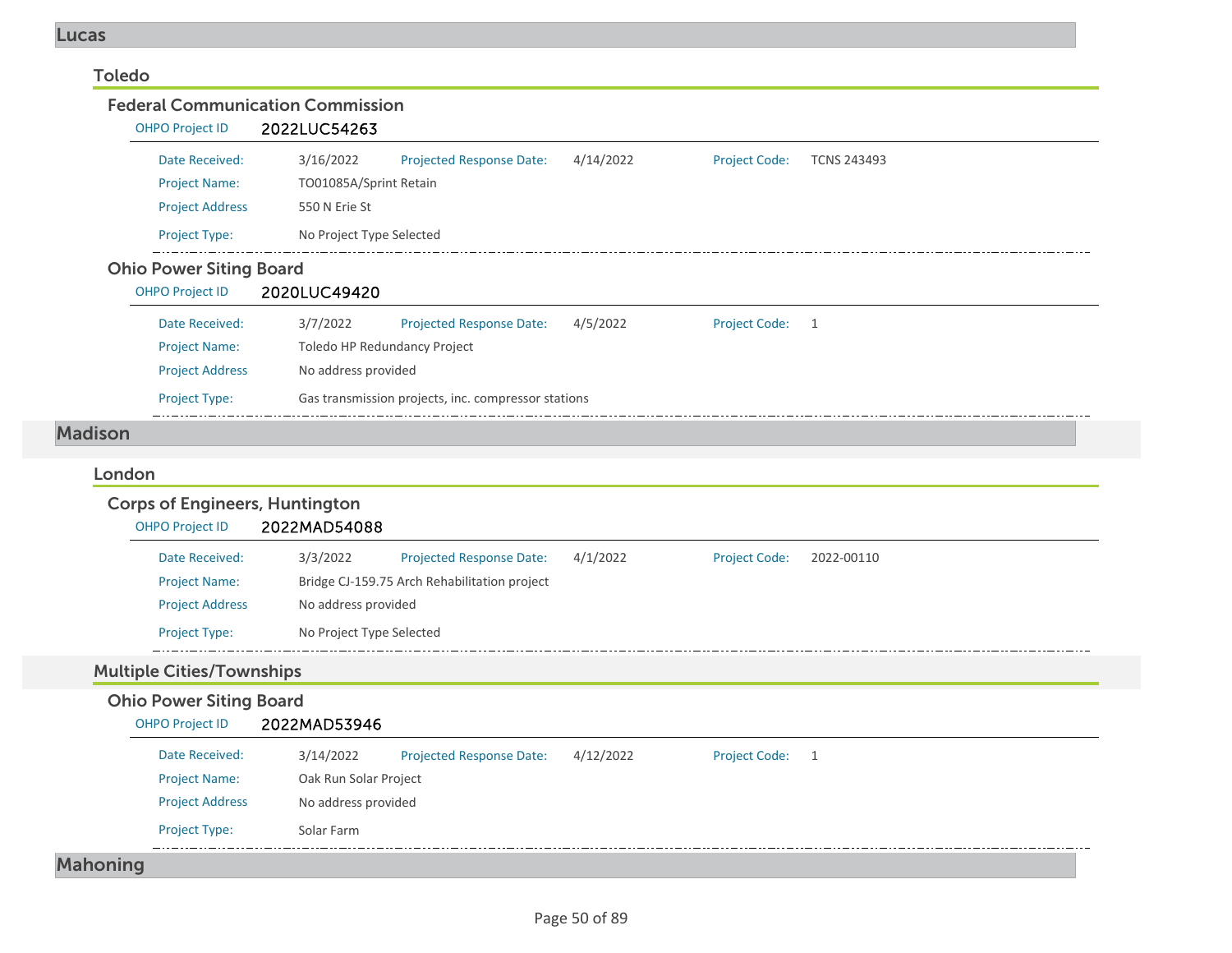### Youngstown

| <b>OHPO Project ID</b> | 2022MAH54448             |                                                 |           |                      |     |
|------------------------|--------------------------|-------------------------------------------------|-----------|----------------------|-----|
| Date Received:         | 3/31/2022                | <b>Projected Response Date:</b>                 | 4/29/2022 | <b>Project Code:</b> | - 1 |
| <b>Project Name:</b>   |                          | Transition-in-Place Program (Veteran's Housing) |           |                      |     |
| <b>Project Address</b> | 47 N Bon Air Ave         |                                                 |           |                      |     |
| <b>Project Type:</b>   | No Project Type Selected |                                                 |           |                      |     |

# Federal Communication Commission

| <b>OHPO Project ID</b> | 2018MAH43336             |                                 |           |                      |                    |
|------------------------|--------------------------|---------------------------------|-----------|----------------------|--------------------|
| Date Received:         | 3/31/2022                | <b>Projected Response Date:</b> | 4/29/2022 | <b>Project Code:</b> | <b>TCNS 179126</b> |
| <b>Project Name:</b>   |                          | AT&T Site Youngstown Park Vista |           |                      |                    |
| <b>Project Address</b> | 291 Park Ave             |                                 |           |                      |                    |
| <b>Project Type:</b>   | No Project Type Selected |                                 |           |                      |                    |

### Ohio Department of Health

| <b>OHPO Project ID</b> | 2022MAH54271                                                                                  |
|------------------------|-----------------------------------------------------------------------------------------------|
| Date Received:         | 4/1/2022<br>3/17/2022<br><b>Projected Response Date:</b><br><b>Project Code:</b><br>Medicaid  |
| <b>Project Name:</b>   | Lead Hazard Control Property                                                                  |
| <b>Project Address</b> | 450 Clearmount Dr                                                                             |
| <b>Project Type:</b>   | Lead Hazard Abatement Rehabilitation                                                          |
| <b>OHPO Project ID</b> | 2022MAH54438                                                                                  |
| Date Received:         | 4/15/2022<br>3/31/2022<br><b>Projected Response Date:</b><br><b>Project Code:</b><br>Medicaid |
| <b>Project Name:</b>   | Lead Hazard Control Property                                                                  |
| <b>Project Address</b> | 456 Edwards St                                                                                |
| <b>Project Type:</b>   | No Project Type Selected                                                                      |

### Marion

# Big Island (Township of)

### Ohio Department of Natural Resources

OHPO Project ID 2022MAR54102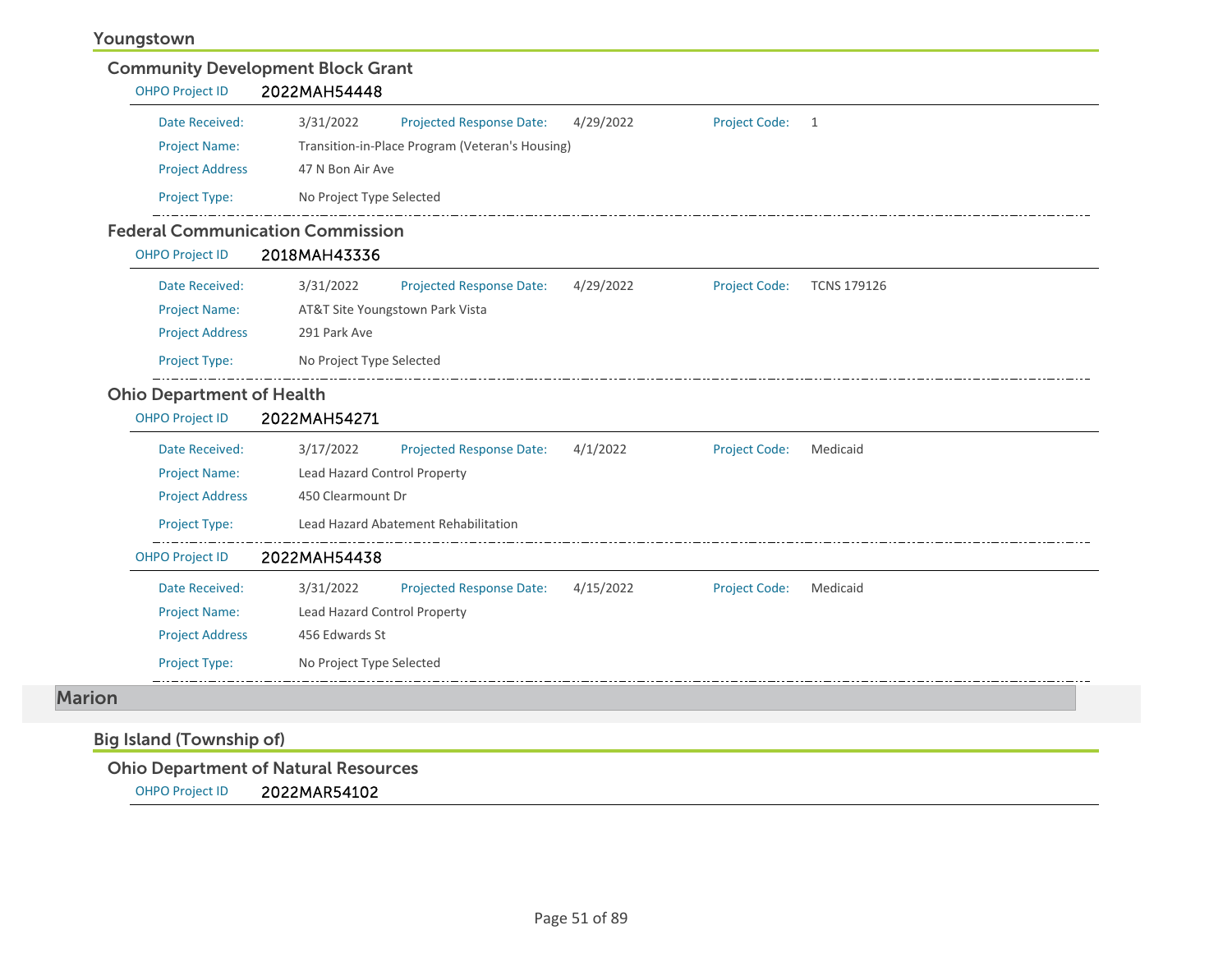| Date Received:         | 3/4/2022            | <b>Projected Response Date:</b> | 4/2/2022 | <b>Project Code:</b> |  |  |  |  |
|------------------------|---------------------|---------------------------------|----------|----------------------|--|--|--|--|
| <b>Project Name:</b>   | Big Island WA Marsh |                                 |          |                      |  |  |  |  |
| <b>Project Address</b> | No address provided |                                 |          |                      |  |  |  |  |
| <b>Project Type:</b>   | Wetlands            |                                 |          |                      |  |  |  |  |

### Marion

Community Development Block Grant

## OHPO Project ID 2022MAR54071

| Date Received:         | 3/2/2022 | <b>Projected Response Date:</b>             | 3/31/2022 | <b>Project Code:</b> |  |  |  |  |  |
|------------------------|----------|---------------------------------------------|-----------|----------------------|--|--|--|--|--|
| <b>Project Name:</b>   | Rehab    |                                             |           |                      |  |  |  |  |  |
| <b>Project Address</b> |          | 218 Merchant Ave                            |           |                      |  |  |  |  |  |
| <b>Project Type:</b>   |          | Housing rehabilitation, single-family units |           |                      |  |  |  |  |  |

### Medina

### Medina

### Community Development Block Grant

| <b>OHPO Project ID</b> | 2022MED54060 |                                             |           |                      |  |
|------------------------|--------------|---------------------------------------------|-----------|----------------------|--|
| Date Received:         | 3/1/2022     | Projected Response Date:                    | 3/30/2022 | <b>Project Code:</b> |  |
| <b>Project Name:</b>   | Rehab        |                                             |           |                      |  |
| <b>Project Address</b> | 30 Circle Dr |                                             |           |                      |  |
| <b>Project Type:</b>   |              | Housing rehabilitation, single-family units |           |                      |  |

### Seville

### Agency Unknown or Unspecified

### OHPO Project ID 2022MED54381

| Date Received:         | 3/25/2022                 | <b>Projected Response Date:</b> | 4/23/2022 | <b>Project Code:</b> | 1 |
|------------------------|---------------------------|---------------------------------|-----------|----------------------|---|
| <b>Project Name:</b>   | Flint Development         |                                 |           |                      |   |
| <b>Project Address</b> | 8933-8999 Wooster Pike Rd |                                 |           |                      |   |
| <b>Project Type:</b>   | No Project Type Selected  |                                 |           |                      |   |

# Meigs

### Letart (Township of)

### Federal Energy Regulatory Commission

OHPO Project ID 2013MEG25452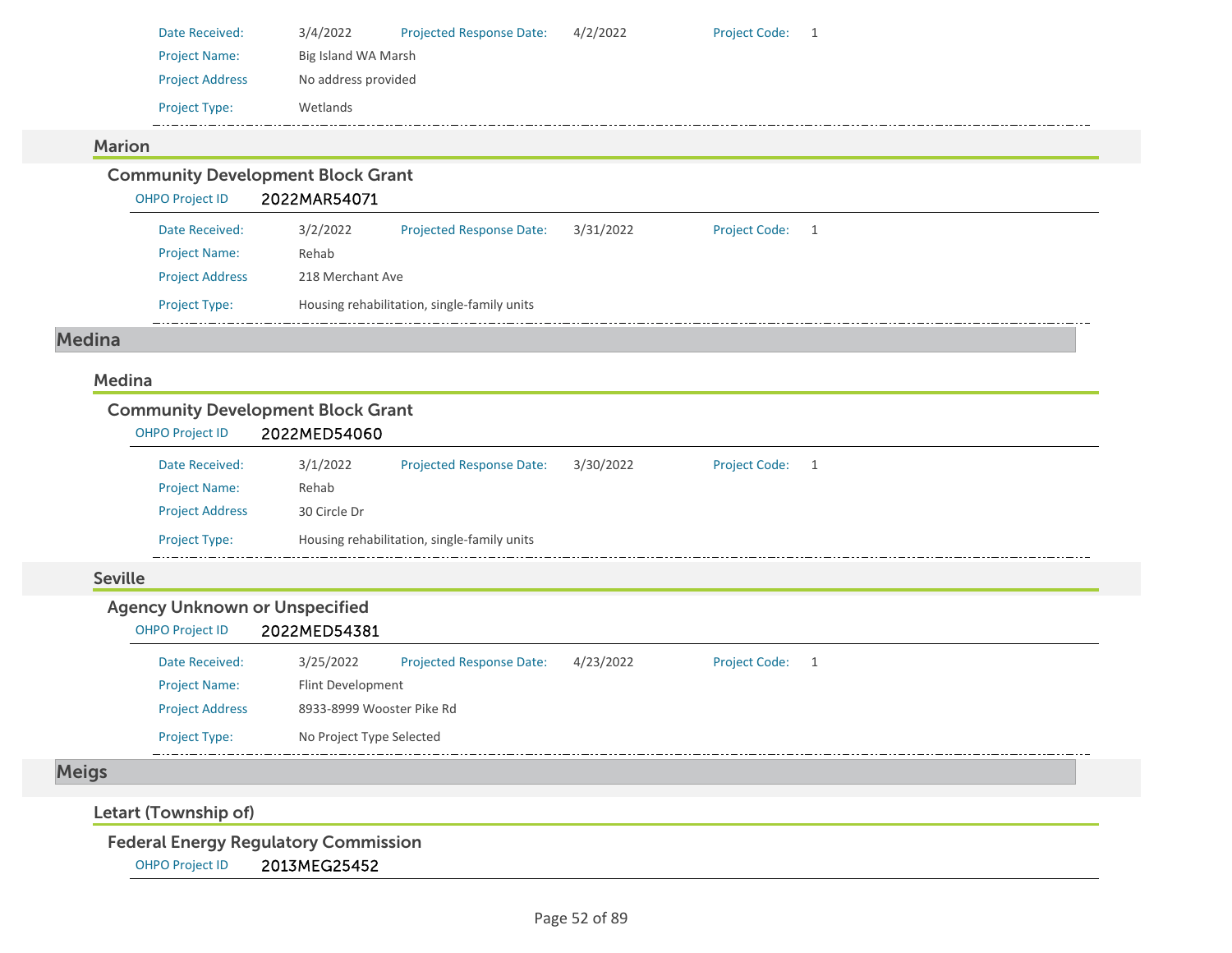| Date Received:         | 3/21/2022                                            | <b>Projected Response Date:</b> | 4/19/2022 | <b>Project Code:</b> | 2570: AEP |  |  |  |  |  |
|------------------------|------------------------------------------------------|---------------------------------|-----------|----------------------|-----------|--|--|--|--|--|
| <b>Project Name:</b>   | Racine Hydroelectric Project                         |                                 |           |                      |           |  |  |  |  |  |
| <b>Project Address</b> | No address provided                                  |                                 |           |                      |           |  |  |  |  |  |
| <b>Project Type:</b>   | Hydro-power plants, inc. retrofitting locks and dams |                                 |           |                      |           |  |  |  |  |  |
|                        |                                                      |                                 |           |                      |           |  |  |  |  |  |

### Mercer

### Celina

|                        | <b>Community Development Block Grant</b> |                                 |           |                      |   |
|------------------------|------------------------------------------|---------------------------------|-----------|----------------------|---|
| <b>OHPO Project ID</b> | 2021MER52533                             |                                 |           |                      |   |
| Date Received:         | 3/23/2022                                | <b>Projected Response Date:</b> | 4/21/2022 | <b>Project Code:</b> | 1 |
| <b>Project Name:</b>   | Rehab                                    |                                 |           |                      |   |
| <b>Project Address</b> | 202 S Main St                            |                                 |           |                      |   |
| <b>Project Type:</b>   | Acquisition                              |                                 |           |                      |   |

### Miami

### Covington

| 3/25/2022                |                                 |                          |                      |    |
|--------------------------|---------------------------------|--------------------------|----------------------|----|
|                          | <b>Projected Response Date:</b> | 4/23/2022                | <b>Project Code:</b> | -1 |
| Schoolhouse Park Phase 1 |                                 |                          |                      |    |
| 25 Grant Street          |                                 |                          |                      |    |
|                          |                                 |                          |                      |    |
|                          |                                 | No Project Type Selected |                      |    |

# Corps of Engineers, Huntington

| <b>OHPO Project ID</b> | 2022MIA54356             |                                  |           |                      |              |  |
|------------------------|--------------------------|----------------------------------|-----------|----------------------|--------------|--|
| Date Received:         | 3/24/2022                | <b>Projected Response Date:</b>  | 4/22/2022 | <b>Project Code:</b> | LRH-2022-125 |  |
| <b>Project Name:</b>   |                          | Tipp City Burgoyne Court Project |           |                      |              |  |
| <b>Project Address</b> | Red Buckeye Dr           |                                  |           |                      |              |  |
| <b>Project Type:</b>   | No Project Type Selected |                                  |           |                      |              |  |
|                        |                          |                                  |           |                      |              |  |

### Laura

Community Development Block Grant

OHPO Project ID 2022MIA54291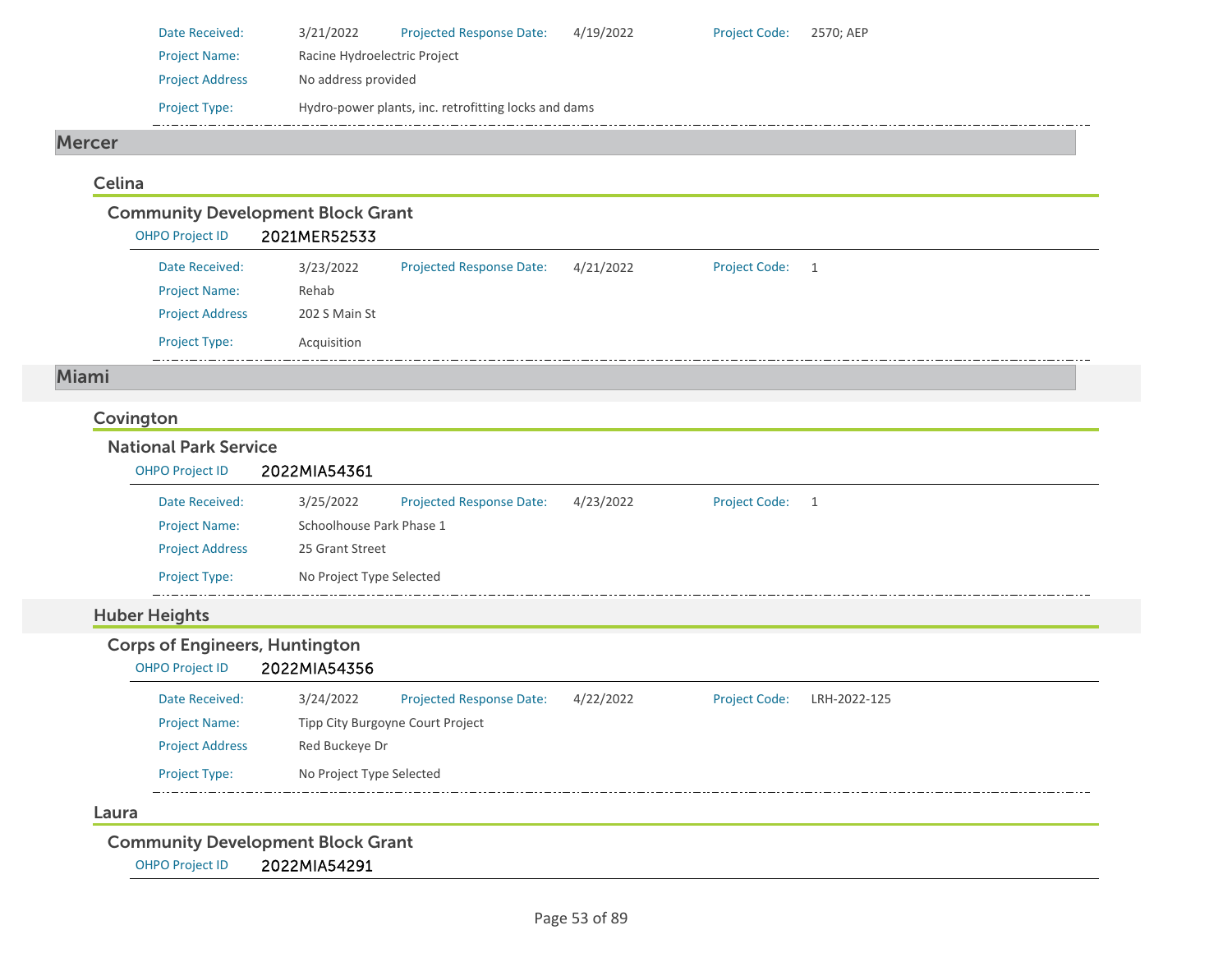| Date Received:         | 3/18/2022                                   | <b>Projected Response Date:</b> | 4/16/2022 | <b>Project Code:</b> |  |  |  |  |  |  |
|------------------------|---------------------------------------------|---------------------------------|-----------|----------------------|--|--|--|--|--|--|
| <b>Project Name:</b>   | Rehab                                       |                                 |           |                      |  |  |  |  |  |  |
| <b>Project Address</b> |                                             | 3695 S Shiloh Rd                |           |                      |  |  |  |  |  |  |
| <b>Project Type:</b>   | Housing rehabilitation, single-family units |                                 |           |                      |  |  |  |  |  |  |

### Piqua

# US Department of Energy<br>OHPO Project ID 2017MIA40527

| <b>OHPO Project ID</b> | 2017MIA40527             |                                   |           |                      |  |
|------------------------|--------------------------|-----------------------------------|-----------|----------------------|--|
| Date Received:         | 3/29/2022                | <b>Projected Response Date:</b>   | 4/27/2022 | <b>Project Code:</b> |  |
| <b>Project Name:</b>   |                          | Piqua Decommissioned Reactor Site |           |                      |  |
| <b>Project Address</b> | 123 Bridge St            |                                   |           |                      |  |
| <b>Project Type:</b>   | No Project Type Selected |                                   |           |                      |  |

### **Troy**

## Community Development Block Grant

| <b>OHPO Project ID</b> | 2022MIA54228                                                                                        |
|------------------------|-----------------------------------------------------------------------------------------------------|
| Date Received:         | 4/12/2022<br>3/14/2022<br><b>Projected Response Date:</b><br><b>Project Code:</b><br>$\overline{1}$ |
| <b>Project Name:</b>   | <b>Buckeye House Renovations</b>                                                                    |
| <b>Project Address</b> | 411-413 S Market St                                                                                 |
| <b>Project Type:</b>   | Rehabilitation (exclusive of housing rehab above)                                                   |
| <b>OHPO Project ID</b> | 2022MIA54290                                                                                        |
| Date Received:         | 3/18/2022<br>4/16/2022<br><b>Projected Response Date:</b><br><b>Project Code:</b>                   |
| <b>Project Name:</b>   | Rehab                                                                                               |
| <b>Project Address</b> | 606 McKaig Ave                                                                                      |
| <b>Project Type:</b>   | Housing rehabilitation, single-family units                                                         |

### Monroe

1

# Ohio Department of Transportation

# OHPO Project ID 2018MOE41605

| Date Received:         | 3/29/2022                | <b>Projected Response Date:</b>         | 4/27/2022 | <b>Project Code:</b> | PID 104020 |
|------------------------|--------------------------|-----------------------------------------|-----------|----------------------|------------|
| <b>Project Name:</b>   |                          | MOE-TR 384-0.30 Knowlton Covered Bridge |           |                      |            |
| <b>Project Address</b> | No address provided      |                                         |           |                      |            |
| <b>Project Type:</b>   | No Project Type Selected |                                         |           |                      |            |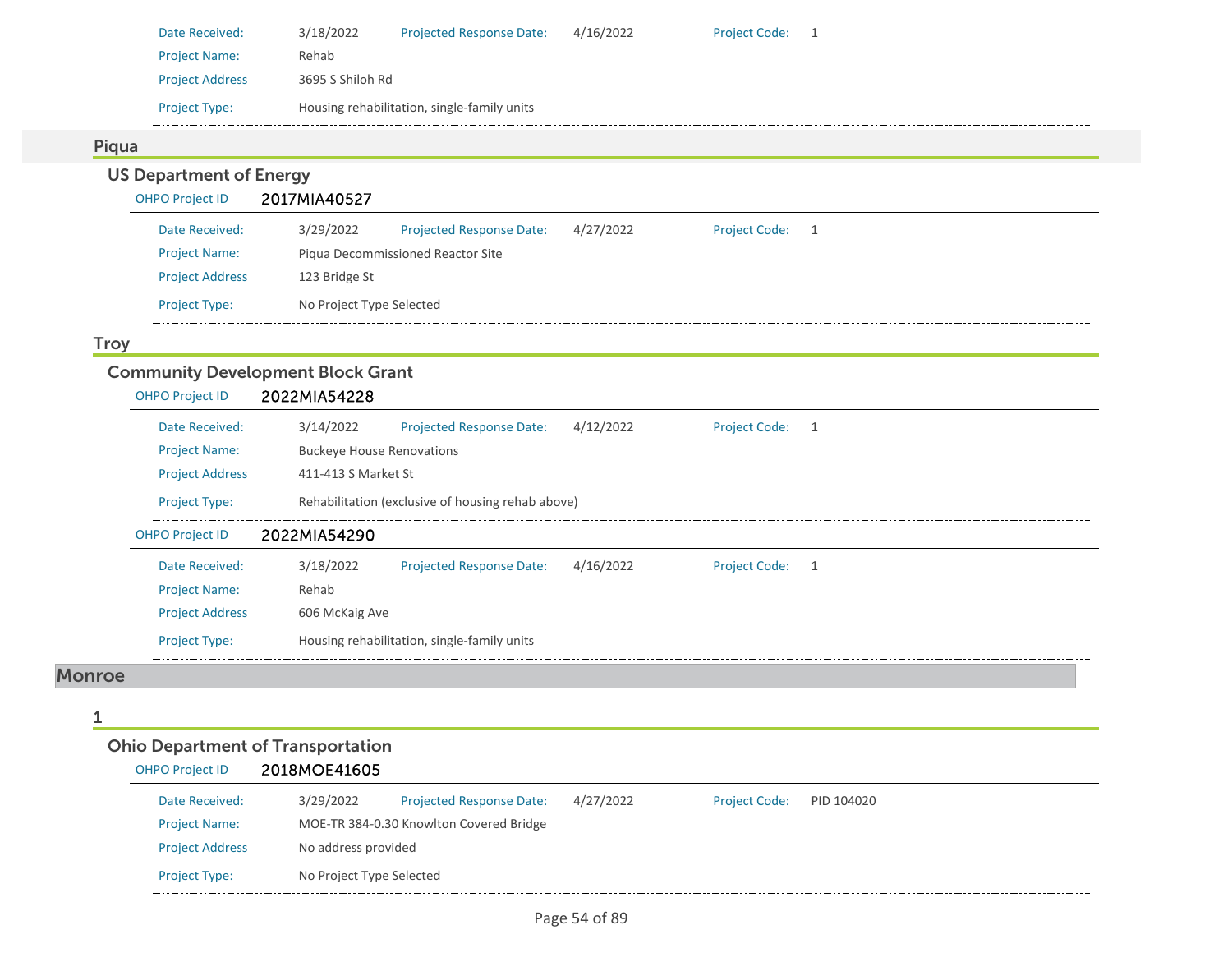| <b>Federal Energy Regulatory Commission</b>                     |                                                                                      |                                 |           |                      |            |
|-----------------------------------------------------------------|--------------------------------------------------------------------------------------|---------------------------------|-----------|----------------------|------------|
| <b>OHPO Project ID</b>                                          | 2021MOE52988                                                                         |                                 |           |                      |            |
| Date Received:                                                  | 3/28/2022                                                                            | <b>Projected Response Date:</b> | 4/26/2022 | <b>Project Code:</b> | 1          |
| <b>Project Name:</b>                                            | Ohio Valley Connector Expansion (OVCX)                                               |                                 |           |                      |            |
| <b>Project Address</b>                                          | Steiger Ridge                                                                        |                                 |           |                      |            |
| Project Type:                                                   | No Project Type Selected                                                             |                                 |           |                      |            |
| <b>Montgomery</b>                                               |                                                                                      |                                 |           |                      |            |
|                                                                 |                                                                                      |                                 |           |                      |            |
| <b>Ohio Department of Transportation</b>                        |                                                                                      |                                 |           |                      |            |
| <b>OHPO Project ID</b>                                          | 2022MOT54293                                                                         |                                 |           |                      |            |
| Date Received:                                                  | 3/18/2022                                                                            | <b>Projected Response Date:</b> | 4/16/2022 | <b>Project Code:</b> | PID 114813 |
| <b>Project Name:</b>                                            | MOT-48-13.81                                                                         |                                 |           |                      |            |
|                                                                 |                                                                                      |                                 |           |                      |            |
| <b>Project Address</b>                                          | No address provided                                                                  |                                 |           |                      |            |
| Project Type:                                                   | Road construction                                                                    |                                 |           |                      |            |
| <b>Butler (Township of)</b>                                     |                                                                                      |                                 |           |                      |            |
| <b>Corps of Engineers, Huntington</b><br><b>OHPO Project ID</b> | 2021MOT53485                                                                         |                                 |           |                      |            |
| Date Received:                                                  | 3/7/2022                                                                             | <b>Projected Response Date:</b> | 4/5/2022  | <b>Project Code:</b> | 2022-131   |
| <b>Project Name:</b>                                            | Contegra Construction Logistics Facility Commercial Development (Deer Run Logistics) |                                 |           |                      |            |
| <b>Project Address</b>                                          | No address provided                                                                  |                                 |           |                      |            |
| Project Type:                                                   | Commercial development                                                               |                                 |           |                      |            |
| Centerville                                                     |                                                                                      |                                 |           |                      |            |
| <b>Corps of Engineers, Huntington</b>                           |                                                                                      |                                 |           |                      |            |
| OHPO Project ID 2022MOT53779                                    |                                                                                      |                                 |           |                      |            |
| Date Received:                                                  | 3/8/2022                                                                             | Projected Response Date:        | 4/6/2022  | <b>Project Code:</b> | 2022-36    |
| <b>Project Name:</b>                                            | Leonard E. Stubbs Park Improvements                                                  |                                 |           |                      |            |
| <b>Project Address</b>                                          | No address provided                                                                  |                                 |           |                      |            |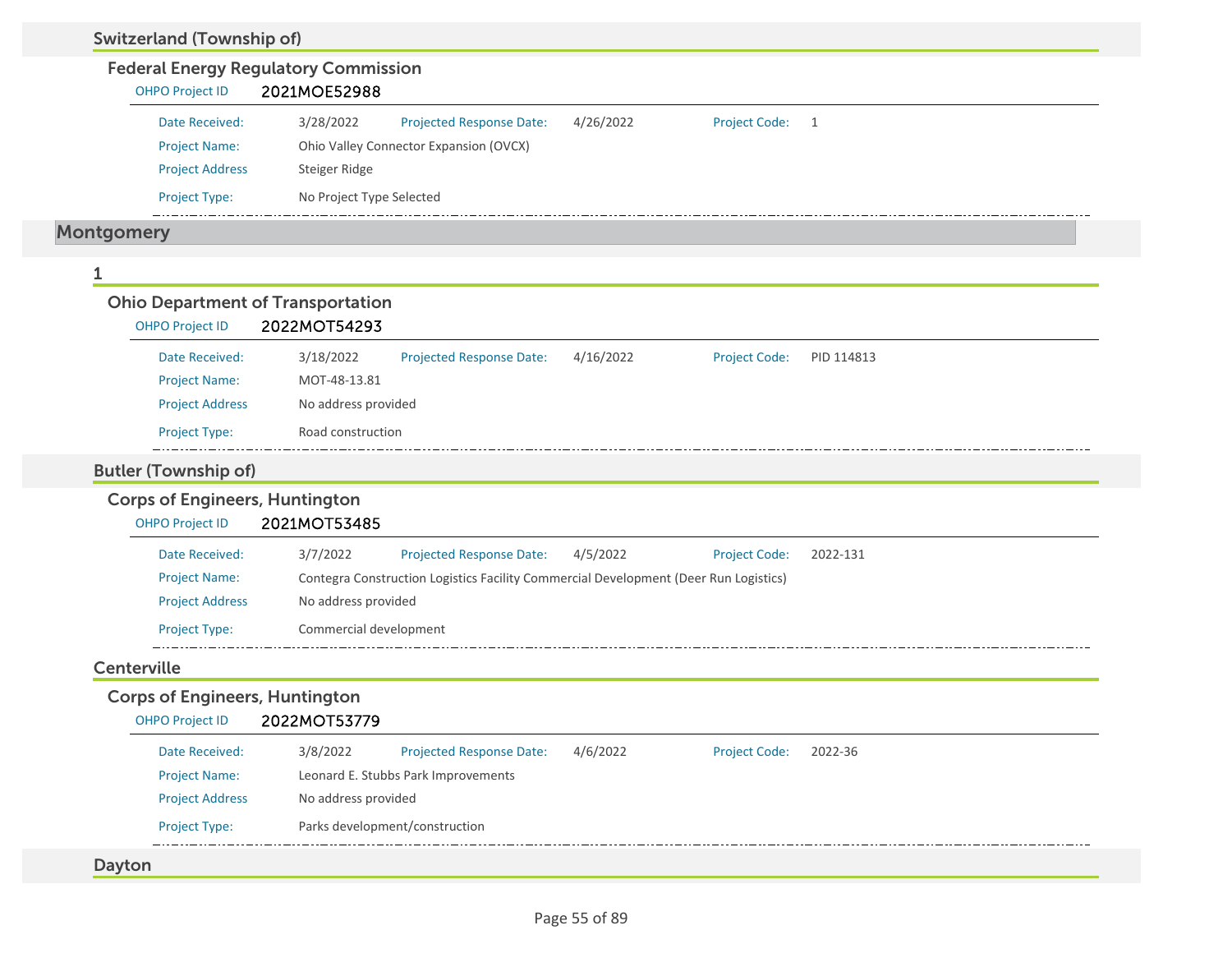# Corps of Engineers, Huntington

| <b>OHPO Project ID</b> | 2022MOT54297                                                                                          |
|------------------------|-------------------------------------------------------------------------------------------------------|
| Date Received:         | 3/21/2022<br>4/19/2022<br><b>Project Code:</b><br><b>Projected Response Date:</b><br>1                |
| <b>Project Name:</b>   | Mad River Wellfield Conversion Dam                                                                    |
| <b>Project Address</b> | No address provided                                                                                   |
| Project Type:          | No Project Type Selected                                                                              |
|                        | <b>Federal Communication Commission</b>                                                               |
| <b>OHPO Project ID</b> | 2022MOT54098                                                                                          |
| Date Received:         | 3/4/2022<br><b>Projected Response Date:</b><br>4/2/2022<br><b>Project Code:</b><br><b>TCNS 244897</b> |
| <b>Project Name:</b>   | Crown Castle - Dayton, OH - OH_0026/ SCU 507243                                                       |
| <b>Project Address</b> | 1157 French Ln                                                                                        |
| Project Type:          | No Project Type Selected                                                                              |
| <b>OHPO Project ID</b> | 2022MOT54099                                                                                          |
| Date Received:         | 3/4/2022<br><b>Projected Response Date:</b><br>4/2/2022<br><b>Project Code:</b><br><b>TCNS 244900</b> |
| <b>Project Name:</b>   | Crown Castle - Dayton, OH - OH_0059/ SCU 507231                                                       |
| <b>Project Address</b> | 14 S Euclid Ave                                                                                       |
| Project Type:          | No Project Type Selected                                                                              |
| <b>OHPO Project ID</b> | 2022MOT54149                                                                                          |
| Date Received:         | 3/7/2022<br><b>Projected Response Date:</b><br>4/5/2022<br><b>Project Code:</b><br><b>TCNS 245213</b> |
| <b>Project Name:</b>   | Crown Castle - Dayton, OH - OH_0036/ SCU# 507208                                                      |
| <b>Project Address</b> | 405 W Grand Ave                                                                                       |
| Project Type:          | No Project Type Selected                                                                              |
| <b>OHPO Project ID</b> | 2022MOT54172                                                                                          |
| Date Received:         | <b>Project Code:</b><br>3/8/2022<br><b>Projected Response Date:</b><br>4/6/2022<br><b>TCNS 245193</b> |
| <b>Project Name:</b>   | Crown Castle - Dayton, OH - OH_0044/ SCU 507216                                                       |
| <b>Project Address</b> | 104 Central Ave                                                                                       |
| Project Type:          | No Project Type Selected                                                                              |
| <b>OHPO Project ID</b> | 2022MOT54182                                                                                          |
| Date Received:         | 3/9/2022<br><b>Projected Response Date:</b><br>4/7/2022<br><b>Project Code:</b><br><b>TCNS 245194</b> |
| <b>Project Name:</b>   | Crown Castle - Dayton, OH - OH 0053/ Site #SCU 507225                                                 |
| <b>Project Address</b> | 179 Lexington Ave                                                                                     |
| Project Type:          | No Project Type Selected                                                                              |
|                        |                                                                                                       |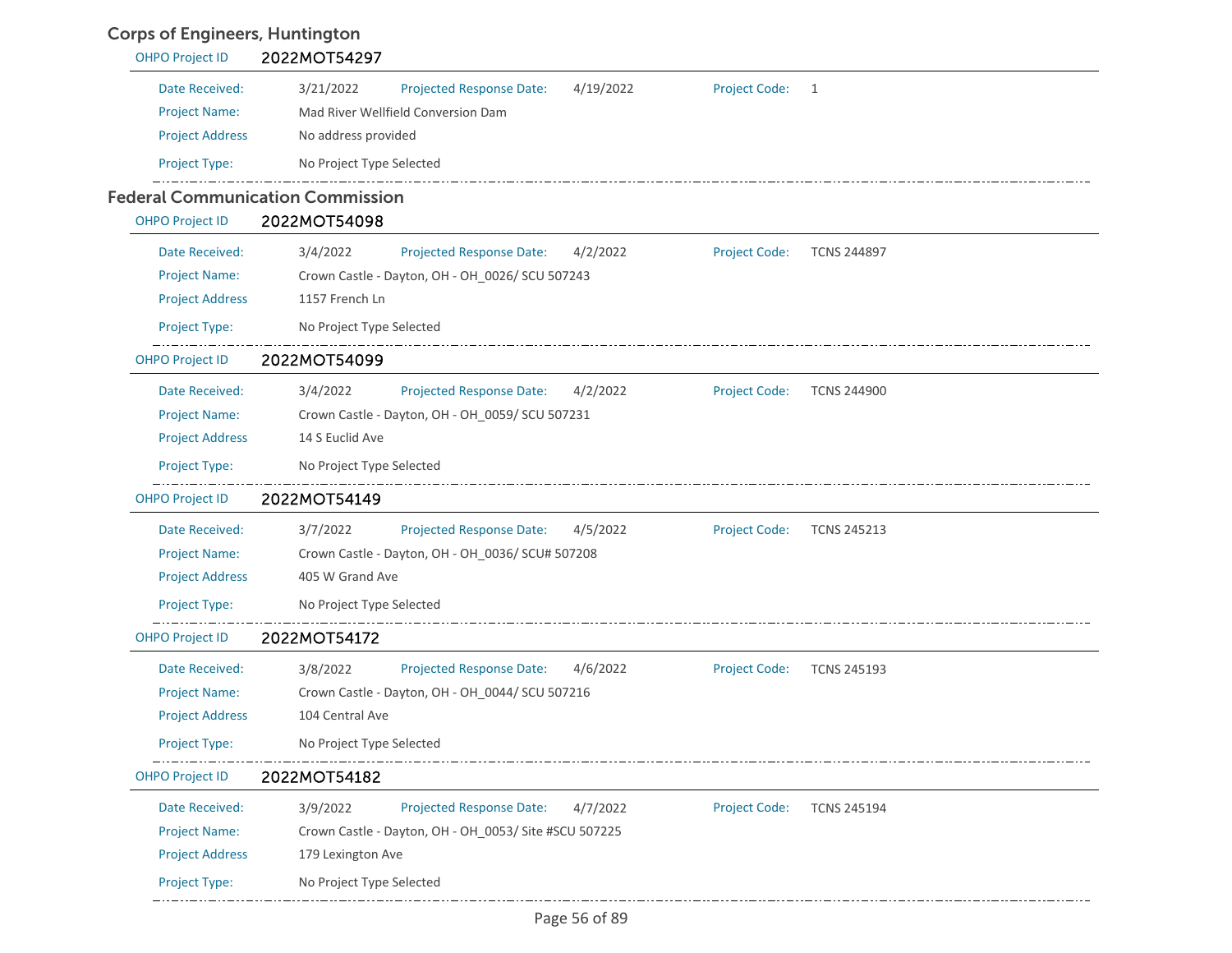| <b>OHPO Project ID</b>           | 2022MOT54183                                                           |                      |                    |
|----------------------------------|------------------------------------------------------------------------|----------------------|--------------------|
| Date Received:                   | 3/9/2022<br><b>Projected Response Date:</b><br>4/7/2022                | <b>Project Code:</b> | <b>TCNS 245201</b> |
| <b>Project Name:</b>             | Crown Castle - Dayton, OH - OH_0066/ Site #SCU 507238                  |                      |                    |
| <b>Project Address</b>           | 618 Plymouth Ave                                                       |                      |                    |
| Project Type:                    | No Project Type Selected                                               |                      |                    |
| <b>OHPO Project ID</b>           | 2022MOT54198                                                           |                      |                    |
| Date Received:                   | 3/10/2022<br>Projected Response Date:<br>4/8/2022                      | <b>Project Code:</b> | <b>TCNS</b>        |
| <b>Project Name:</b>             | Crown Castle - Dayton, OH - OH_0070/ Client #SCU 507245                |                      |                    |
| <b>Project Address</b>           | 168 Federal St                                                         |                      |                    |
| Project Type:                    | No Project Type Selected                                               |                      |                    |
|                                  | <b>Federal Emergency Management Agency</b>                             |                      |                    |
| <b>OHPO Project ID</b>           | 2022MOT54379                                                           |                      |                    |
| Date Received:                   | 3/25/2022<br><b>Projected Response Date:</b><br>4/23/2022              | <b>Project Code:</b> | 1                  |
| <b>Project Name:</b>             | Dayton Backup Generator - HMGP DR5407                                  |                      |                    |
| <b>Project Address</b>           | No address provided                                                    |                      |                    |
| Project Type:                    | No Project Type Selected                                               |                      |                    |
| <b>National Park Service</b>     |                                                                        |                      |                    |
| <b>OHPO Project ID</b>           | 2015MOT32521                                                           |                      |                    |
| Date Received:                   | 3/7/2022<br><b>Projected Response Date:</b><br>4/5/2022                | <b>Project Code:</b> | $\overline{1}$     |
| <b>Project Name:</b>             | Dayton Aviation Heritage National Historical Park - 2021 Annual Report |                      |                    |
| <b>Project Address</b>           | 16 S Williams St                                                       |                      |                    |
| Project Type:                    | No Project Type Selected                                               |                      |                    |
| <b>Ohio Department of Health</b> |                                                                        |                      |                    |
| <b>OHPO Project ID</b>           | 2022MOT54300                                                           |                      |                    |
| Date Received:                   | 3/21/2022<br><b>Projected Response Date:</b><br>4/1/2022               | <b>Project Code:</b> | Medicaid           |
| <b>Project Name:</b>             | Lead Hazard Control Property                                           |                      |                    |
| <b>Project Address</b>           | 1316 Carlisle Ave                                                      |                      |                    |
| Project Type:                    | Lead Hazard Abatement Rehabilitation                                   |                      |                    |
| <b>OHPO Project ID</b>           | 2022MOT54388                                                           |                      |                    |
|                                  |                                                                        |                      |                    |

Page 57 of 89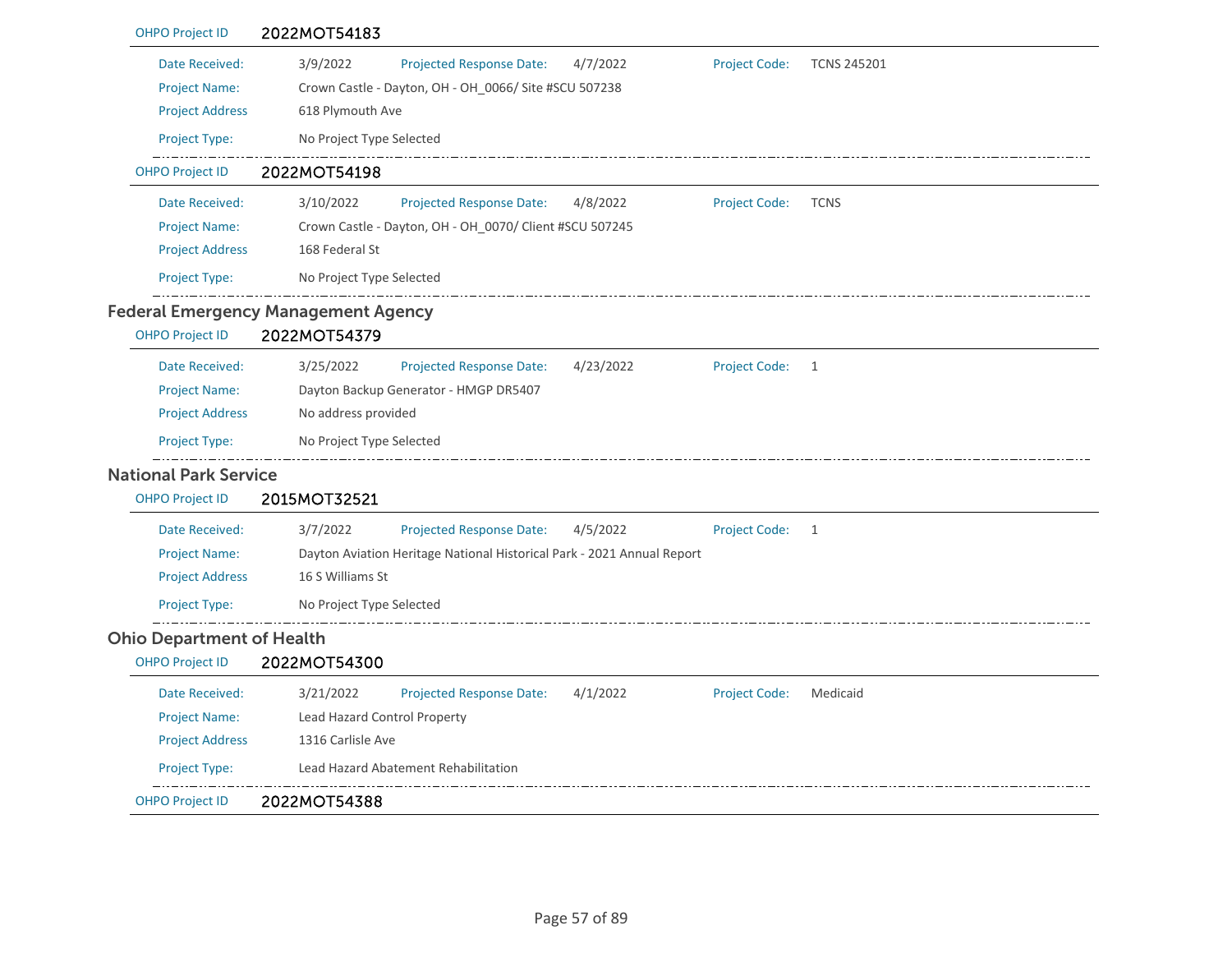| Date Received:         | 3/29/2022                    | <b>Projected Response Date:</b> | 4/13/2022 | <b>Project Code:</b> | Medicaid |  |
|------------------------|------------------------------|---------------------------------|-----------|----------------------|----------|--|
| <b>Project Name:</b>   | Lead Hazard Control Property |                                 |           |                      |          |  |
| <b>Project Address</b> | 3211 E 3rd St                |                                 |           |                      |          |  |
| <b>Project Type:</b>   | No Project Type Selected     |                                 |           |                      |          |  |
| <b>OHPO Project ID</b> | 2022MOT54437                 |                                 |           |                      |          |  |
| Date Received:         | 3/31/2022                    | <b>Projected Response Date:</b> | 4/15/2022 | <b>Project Code:</b> | Medicaid |  |
| <b>Project Name:</b>   | Lead Hazard Control Property |                                 |           |                      |          |  |
| <b>Project Address</b> | 143 E Norman Ave             |                                 |           |                      |          |  |
| <b>Project Type:</b>   | No Project Type Selected     |                                 |           |                      |          |  |
|                        |                              |                                 |           |                      |          |  |

### Vandalia

### Corps of Engineers, Huntington

| <b>OHPO Project ID</b> | 2021MOT51584 |                                           |           |                      |          |
|------------------------|--------------|-------------------------------------------|-----------|----------------------|----------|
| Date Received:         | 3/3/2022     | <b>Projected Response Date:</b>           | 4/1/2022  | <b>Project Code:</b> | 2021-396 |
| <b>Project Name:</b>   |              | <b>Foxfire Residential Development</b>    |           |                      |          |
| <b>Project Address</b> | Deerhurst Dr |                                           |           |                      |          |
| <b>Project Type:</b>   |              | Housing construction, single-family units |           |                      |          |
| Date Received:         | 3/17/2022    | <b>Projected Response Date:</b>           | 4/15/2022 | <b>Project Code:</b> | 2021-396 |
| <b>Project Name:</b>   |              | <b>Foxfire Residential Development</b>    |           |                      |          |
| <b>Project Address</b> | Deerhurst Dr |                                           |           |                      |          |
| <b>Project Type:</b>   |              | Housing construction, single-family units |           |                      |          |

### Housing and Urban Development Department

| <b>OHPO Project ID</b> | 2022MOT54311             |                                 |           |                      |           |
|------------------------|--------------------------|---------------------------------|-----------|----------------------|-----------|
| Date Received:         | 3/21/2022                | <b>Projected Response Date:</b> | 4/19/2022 | <b>Project Code:</b> | 046-11210 |
| <b>Project Name:</b>   | Vandalia Townhomes       |                                 |           |                      |           |
| <b>Project Address</b> | 38 East Alkaline Springs |                                 |           |                      |           |
| <b>Project Type:</b>   | No Project Type Selected |                                 |           |                      |           |

### West Carrollton

### Health Resources and Services Administration

OHPO Project ID 2022MOT53862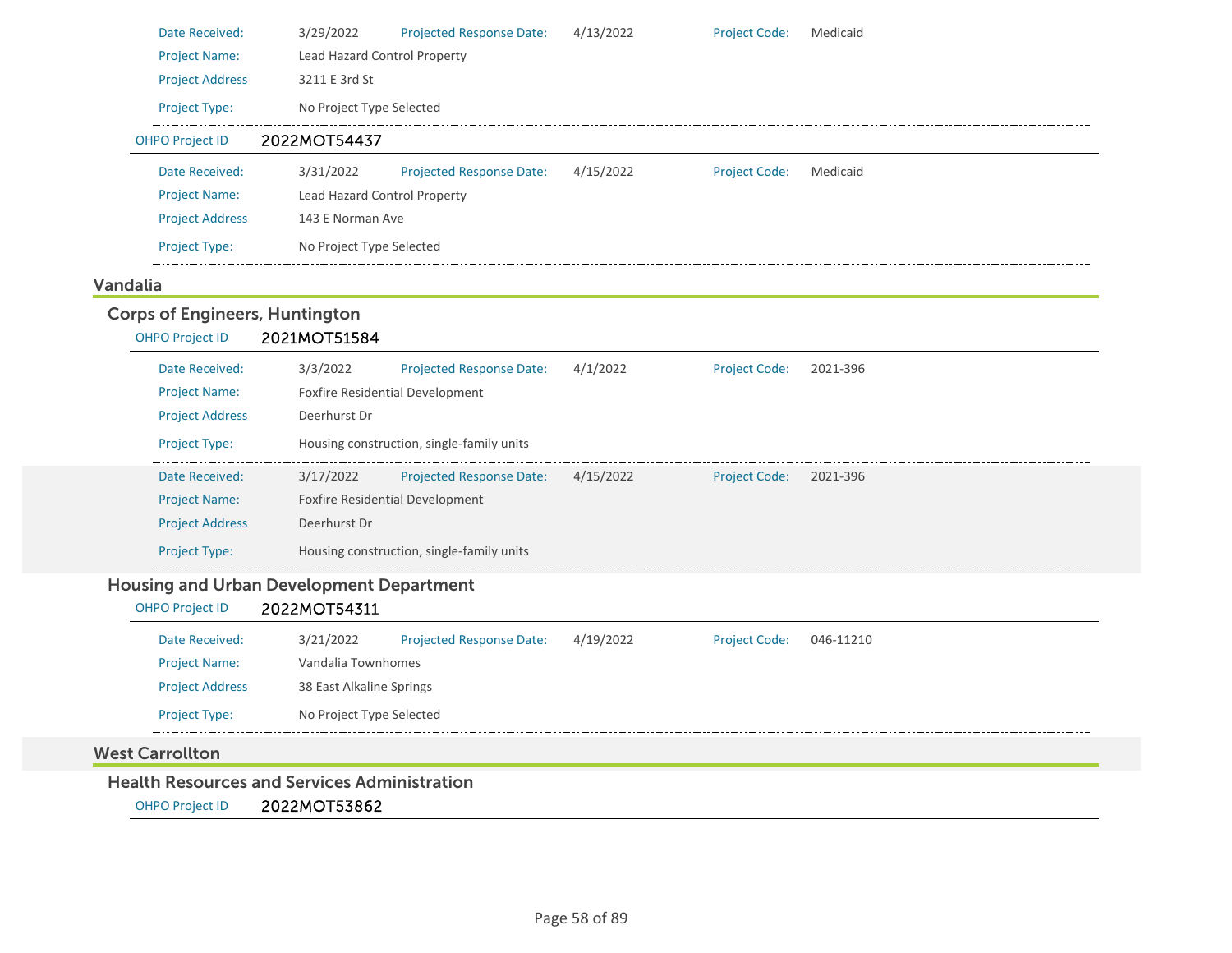| Date Received:         | 3/16/2022                               | <b>Projected Response Date:</b>                    | 4/14/2022 | <b>Project Code:</b> |  |
|------------------------|-----------------------------------------|----------------------------------------------------|-----------|----------------------|--|
| <b>Project Name:</b>   | <b>Health Care Development Facility</b> |                                                    |           |                      |  |
| <b>Project Address</b> | 630 E Dixie Dr                          |                                                    |           |                      |  |
| <b>Project Type:</b>   |                                         | Health facilities construction, inc. mental health |           |                      |  |

# Morgan

### **McConnelsville**

### Economic Development Administration

| <b>OHPO Project ID</b> | 2022MRG54292             |                                                             |           |                      |                |
|------------------------|--------------------------|-------------------------------------------------------------|-----------|----------------------|----------------|
| Date Received:         | 3/18/2022                | <b>Projected Response Date:</b>                             | 4/16/2022 | <b>Project Code:</b> | $\overline{1}$ |
| <b>Project Name:</b>   |                          | Potable Water Service on Muskingum River Properties Project |           |                      |                |
| <b>Project Address</b> | No address provided      |                                                             |           |                      |                |
| <b>Project Type:</b>   | No Project Type Selected |                                                             |           |                      |                |

### Morrow

# Washington (Township of)

| <b>OHPO Project ID</b> | 2021MRW51069                 |                                 |           |                 |  |
|------------------------|------------------------------|---------------------------------|-----------|-----------------|--|
| Date Received:         | 3/25/2022                    | <b>Projected Response Date:</b> | 4/23/2022 | Project Code: 1 |  |
| <b>Project Name:</b>   | <b>Blossom Solar Project</b> |                                 |           |                 |  |
| <b>Project Address</b> | No address provided          |                                 |           |                 |  |
| <b>Project Type:</b>   | No Project Type Selected     |                                 |           |                 |  |
| Date Received:         | 3/25/2022                    | <b>Projected Response Date:</b> | 4/23/2022 | Project Code: 1 |  |
| <b>Project Name:</b>   | <b>Blossom Solar Project</b> |                                 |           |                 |  |
| <b>Project Address</b> | No address provided          |                                 |           |                 |  |
| <b>Project Type:</b>   | No Project Type Selected     |                                 |           |                 |  |

# Multiple Cities/Townships

OHPO Project ID 2016MLT36175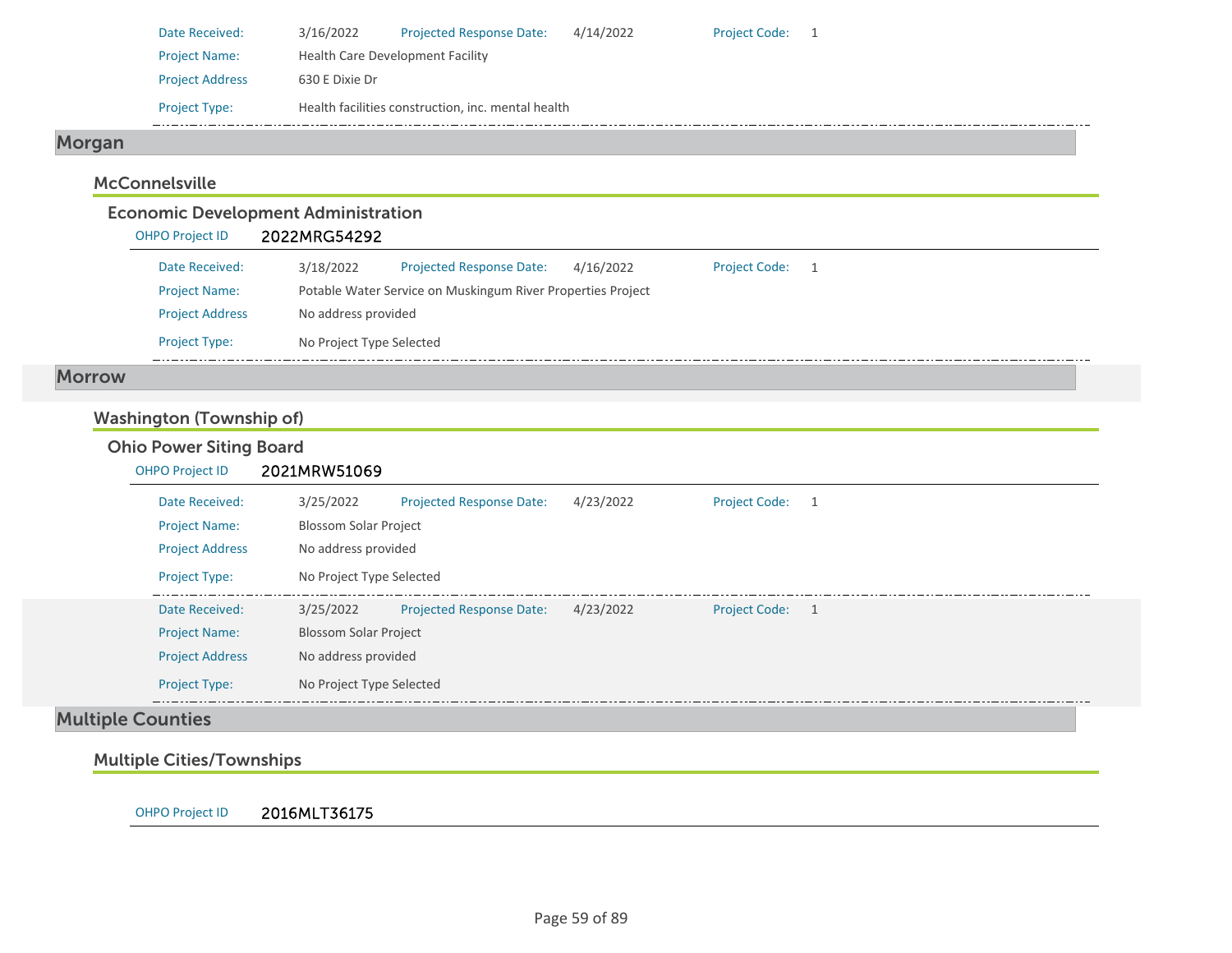| Date Received:            | 3/15/2022<br>4/13/2022<br><b>Project Code:</b><br><b>Projected Response Date:</b><br>$\overline{1}$ |
|---------------------------|-----------------------------------------------------------------------------------------------------|
| <b>Project Name:</b>      | Lewis and Clark National Historic Trail - Annual Report                                             |
| <b>Project Address</b>    | No address provided                                                                                 |
| Project Type:             | No Project Type Selected                                                                            |
|                           | <b>Federal Energy Regulatory Commission</b>                                                         |
| <b>OHPO Project ID</b>    | 2014MLT28468                                                                                        |
| Date Received:            | <b>Project Code:</b><br>3/22/2022<br><b>Projected Response Date:</b><br>4/20/2022<br>$\overline{1}$ |
| <b>Project Name:</b>      | Rover Pipeline                                                                                      |
| <b>Project Address</b>    | No address provided                                                                                 |
| Project Type:             | Gas transmission projects, inc. compressor stations                                                 |
| <b>Forest Service</b>     |                                                                                                     |
| <b>OHPO Project ID</b>    | 2021MLT52806                                                                                        |
| Date Received:            | 3/29/2022<br><b>Projected Response Date:</b><br>4/27/2022<br><b>Project Code:</b><br><b>WNF</b>     |
| <b>Project Name:</b>      | Wayne National Forest-Orphan Wells & Abandoned Mines Project-PA                                     |
| <b>Project Address</b>    | No address provided                                                                                 |
| Project Type:             | No Project Type Selected                                                                            |
| <b>Statewide</b>          |                                                                                                     |
| <b>Corps of Engineers</b> |                                                                                                     |
| <b>OHPO Project ID</b>    | 2020MLT48040                                                                                        |
| Date Received:            | 3/16/2022<br><b>Project Code:</b><br><b>Projected Response Date:</b><br>4/13/2022<br>$\overline{1}$ |
| <b>Project Name:</b>      | Categorical Permission Program for Section 408 Requests                                             |
| <b>Project Address</b>    | No address provided                                                                                 |
| Project Type:             | No Project Type Selected                                                                            |
|                           | <b>Federal Emergency Management Agency</b>                                                          |
| <b>OHPO Project ID</b>    | 2012MLT21090                                                                                        |
| Date Received:            | 3/31/2022<br>Projected Response Date: 4/29/2022<br>Project Code: 1                                  |
| <b>Project Name:</b>      | Safe Room PA - 2021 Annual Report                                                                   |
|                           |                                                                                                     |
| <b>Project Address</b>    | No address provided                                                                                 |
| Project Type:             | No Project Type Selected                                                                            |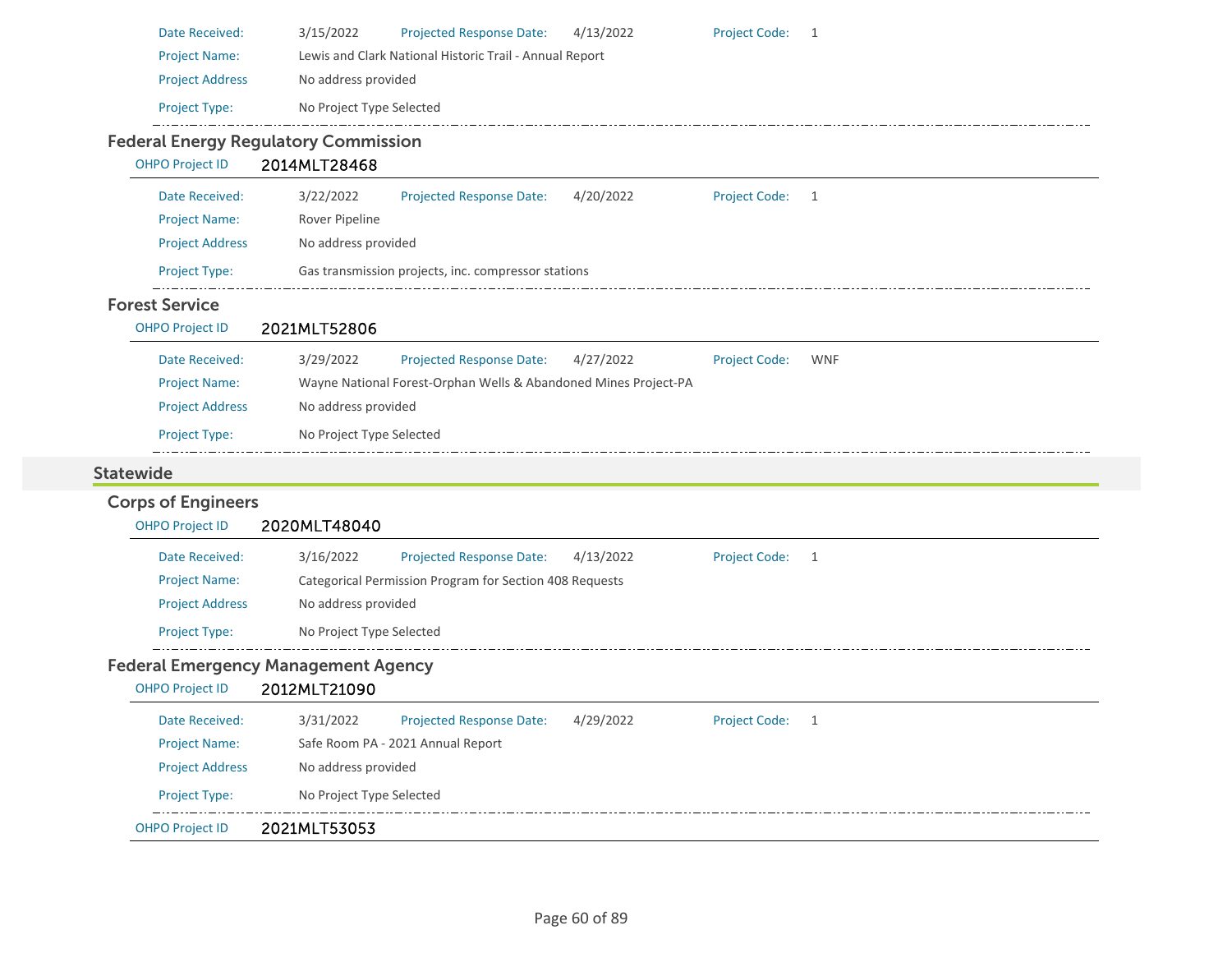| Date Received:                              | 3/21/2022           | <b>Projected Response Date:</b>       | 4/19/2022 | <b>Project Code: 1</b> |             |  |
|---------------------------------------------|---------------------|---------------------------------------|-----------|------------------------|-------------|--|
| <b>Project Name:</b>                        |                     | Ohio Statewide Programmatic Agreement |           |                        |             |  |
| <b>Project Address</b>                      | No address provided |                                       |           |                        |             |  |
| <b>Project Type:</b>                        |                     | Multiple projects of different types  |           |                        |             |  |
| <b>Ohio Department of Natural Resources</b> |                     |                                       |           |                        |             |  |
|                                             |                     |                                       |           |                        |             |  |
| <b>OHPO Project ID</b>                      | 2022MLT54197        |                                       |           |                        |             |  |
| Date Received:                              | 3/10/2022           | <b>Projected Response Date:</b>       | 4/8/2022  | <b>Project Code:</b>   | <b>DMRM</b> |  |
| <b>Project Name:</b>                        |                     | Programmatic Agreement: ODNR-DMRM     |           |                        |             |  |
| <b>Project Address</b>                      | No address provided |                                       |           |                        |             |  |

### Zanesville

|                                       | <b>Community Development Block Grant</b>                                                           |
|---------------------------------------|----------------------------------------------------------------------------------------------------|
| <b>OHPO Project ID</b>                | 2022MUS54389                                                                                       |
| Date Received:                        | 3/29/2022<br><b>Projected Response Date:</b><br><b>Project Code:</b><br>4/27/2022<br>1             |
| <b>Project Name:</b>                  | Rehab                                                                                              |
| <b>Project Address</b>                | 380 Urban Hill Rd                                                                                  |
| Project Type:                         | Housing rehabilitation, single-family units                                                        |
| <b>Corps of Engineers, Huntington</b> |                                                                                                    |
| <b>OHPO Project ID</b>                | 2022MUS54083                                                                                       |
| Date Received:                        | <b>Projected Response Date:</b><br><b>Project Code:</b><br>3/3/2022<br>4/1/2022<br>1               |
| <b>Project Name:</b>                  | Northpointe Village Planned Unit Development                                                       |
| <b>Project Address</b>                | No address provided                                                                                |
| <b>Project Type:</b>                  | Housing rehabilitation, single-family units                                                        |
| <b>OHPO Project ID</b>                | 2022MUS54405                                                                                       |
| Date Received:                        | 3/30/2022<br><b>Projected Response Date:</b><br>4/28/2022<br><b>Project Code:</b><br>AEP; 2022-227 |
| <b>Project Name:</b>                  | Linden-Shinnick Muskingum River Crossing Project                                                   |
| <b>Project Address</b>                | No address provided                                                                                |
| Project Type:                         | No Project Type Selected                                                                           |
| <b>Ohio Department of Health</b>      |                                                                                                    |
| <b>OHPO Project ID</b>                | 2022MUS54350                                                                                       |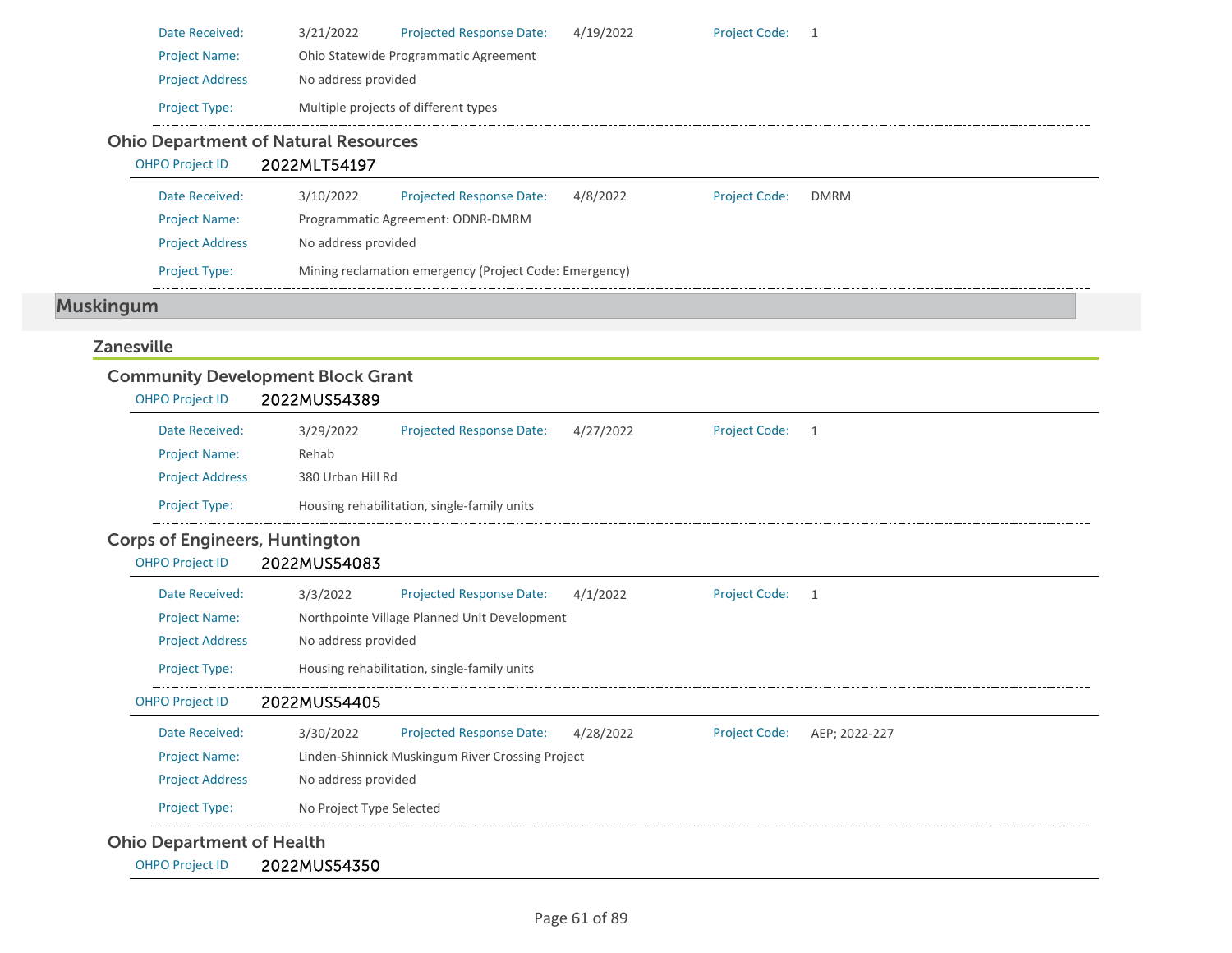| Date Received:         | 3/23/2022                                                      | <b>Projected Response Date:</b>           | 4/6/2022 | <b>Project Code:</b> | Medicaid |
|------------------------|----------------------------------------------------------------|-------------------------------------------|----------|----------------------|----------|
| <b>Project Name:</b>   | Lead Hazard Control Property                                   |                                           |          |                      |          |
| <b>Project Address</b> | 837 Ayers St                                                   |                                           |          |                      |          |
| <b>Project Type:</b>   | No Project Type Selected                                       |                                           |          |                      |          |
| <b>OHPO Project ID</b> | <b>Ohio Facilities Construction Commission</b><br>2022MUS53745 |                                           |          |                      |          |
| Date Received:         | 3/8/2022                                                       | <b>Projected Response Date:</b>           | 4/6/2022 | <b>Project Code:</b> | -1       |
|                        |                                                                |                                           |          |                      |          |
| <b>Project Name:</b>   |                                                                | Stone Academy Capital Improvement Project |          |                      |          |

### Noble

## Noble (Township of)

|                        | <b>Federal Energy Regulatory Commission</b> |                          |                                                               |           |                      |          |  |
|------------------------|---------------------------------------------|--------------------------|---------------------------------------------------------------|-----------|----------------------|----------|--|
| <b>OHPO Project ID</b> |                                             | 2022NOB54380             |                                                               |           |                      |          |  |
|                        | Date Received:                              | 3/25/2022                | <b>Projected Response Date:</b>                               | 4/23/2022 | <b>Project Code:</b> | Columbia |  |
|                        | <b>Project Name:</b>                        |                          | Columbia Gas Line O-171 Township 126 Slip Remediation Project |           |                      |          |  |
|                        | <b>Project Address</b>                      | No address provided      |                                                               |           |                      |          |  |
|                        | <b>Project Type:</b>                        | No Project Type Selected |                                                               |           |                      |          |  |

### Ottawa

# Bay (Township of)

# Ohio Department of Natural Resources

Project Type: No Project Type Selected

OHPO Project ID 2021OTT51173

| Date Received:                           | 3/22/2022           | <b>Projected Response Date:</b>         | 4/20/2022 | <b>Project Code:</b> |  |
|------------------------------------------|---------------------|-----------------------------------------|-----------|----------------------|--|
| <b>Project Name:</b>                     |                     | Little Portage Wildlife Area Renovation |           |                      |  |
| <b>Project Address</b>                   | No address provided |                                         |           |                      |  |
| <b>Project Type:</b>                     | Wetlands            |                                         |           |                      |  |
| Danbury (Township of)                    |                     |                                         |           |                      |  |
| <b>Ohio Department of Transportation</b> |                     |                                         |           |                      |  |

OHPO Project ID 2022OTT54058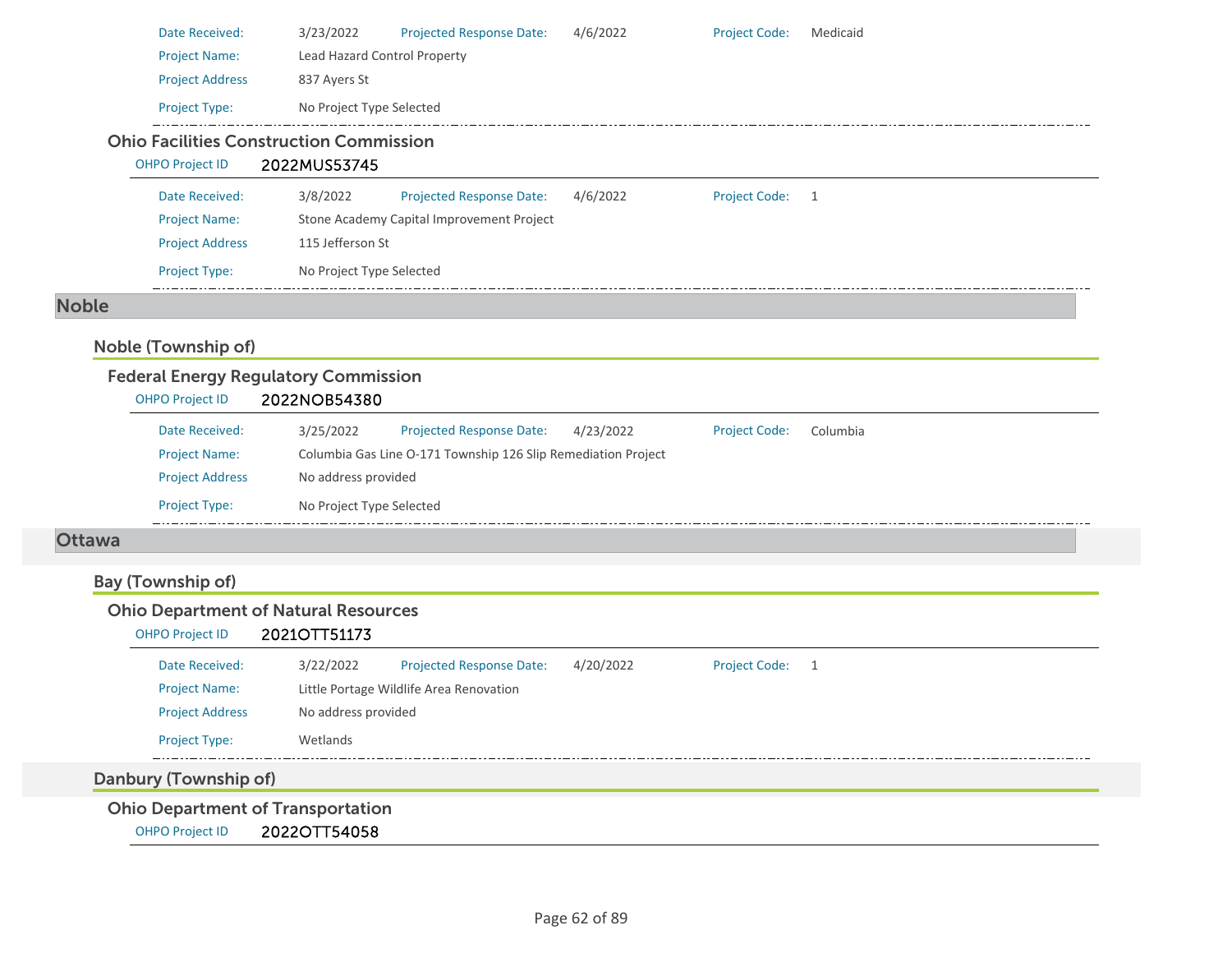| Date Received:         | 3/1/2022                   | <b>Projected Response Date:</b> | 3/30/2022 | <b>Project Code:</b> | No PID |
|------------------------|----------------------------|---------------------------------|-----------|----------------------|--------|
| <b>Project Name:</b>   | Johnson Island Road Repair |                                 |           |                      |        |
| <b>Project Address</b> | No address provided        |                                 |           |                      |        |
| <b>Project Type:</b>   | Road construction          |                                 |           |                      |        |

### Elmore

### Ohio Environmental Protection Agency OHPO Project ID 2022OTT53731 Date Received: 3/2/2022 Project Name: Village of Elmore Portage River South Road Sanitary Sewer Improvements Projected Response Date: 3/31/2022 Project Address No address provided Project Type: Wastewater treatment plants or lines Project Code: 8219 Date Received: 3/16/2022 Project Name: Village of Elmore Portage River South Road Sanitary Sewer Improvements Projected Response Date: 4/14/2022 Project Address No address provided Project Type: Wastewater treatment plants or lines Project Code: 8219 Date Received: 3/18/2022 Project Name: Village of Elmore Portage River South Road Sanitary Sewer Improvements Projected Response Date: 4/16/2022 Project Address No address provided Project Type: Wastewater treatment plants or lines Project Code: 8219 Date Received: 3/28/2022 Project Name: Village of Elmore Portage River South Road Sanitary Sewer Improvements Projected Response Date: 4/26/2022 Project Address No address provided Project Type: Wastewater treatment plants or lines Project Code: 8219

### Genoa

### Ohio Department of Natural Resources

| 2022OTT54444<br>OHPO Project ID |  |
|---------------------------------|--|
|---------------------------------|--|

| Date Received:         | 3/31/2022                           | <b>Projected Response Date:</b> | 4/29/2022 | <b>Project Code:</b> | Reccreational Trai |  |  |
|------------------------|-------------------------------------|---------------------------------|-----------|----------------------|--------------------|--|--|
| <b>Project Name:</b>   | <b>Genoa NCIT Extension Project</b> |                                 |           |                      |                    |  |  |
| <b>Project Address</b> | 600 Washington St                   |                                 |           |                      |                    |  |  |
| <b>Project Type:</b>   | No Project Type Selected            |                                 |           |                      |                    |  |  |
|                        |                                     |                                 |           |                      |                    |  |  |

Put-in-Bay

National Park Service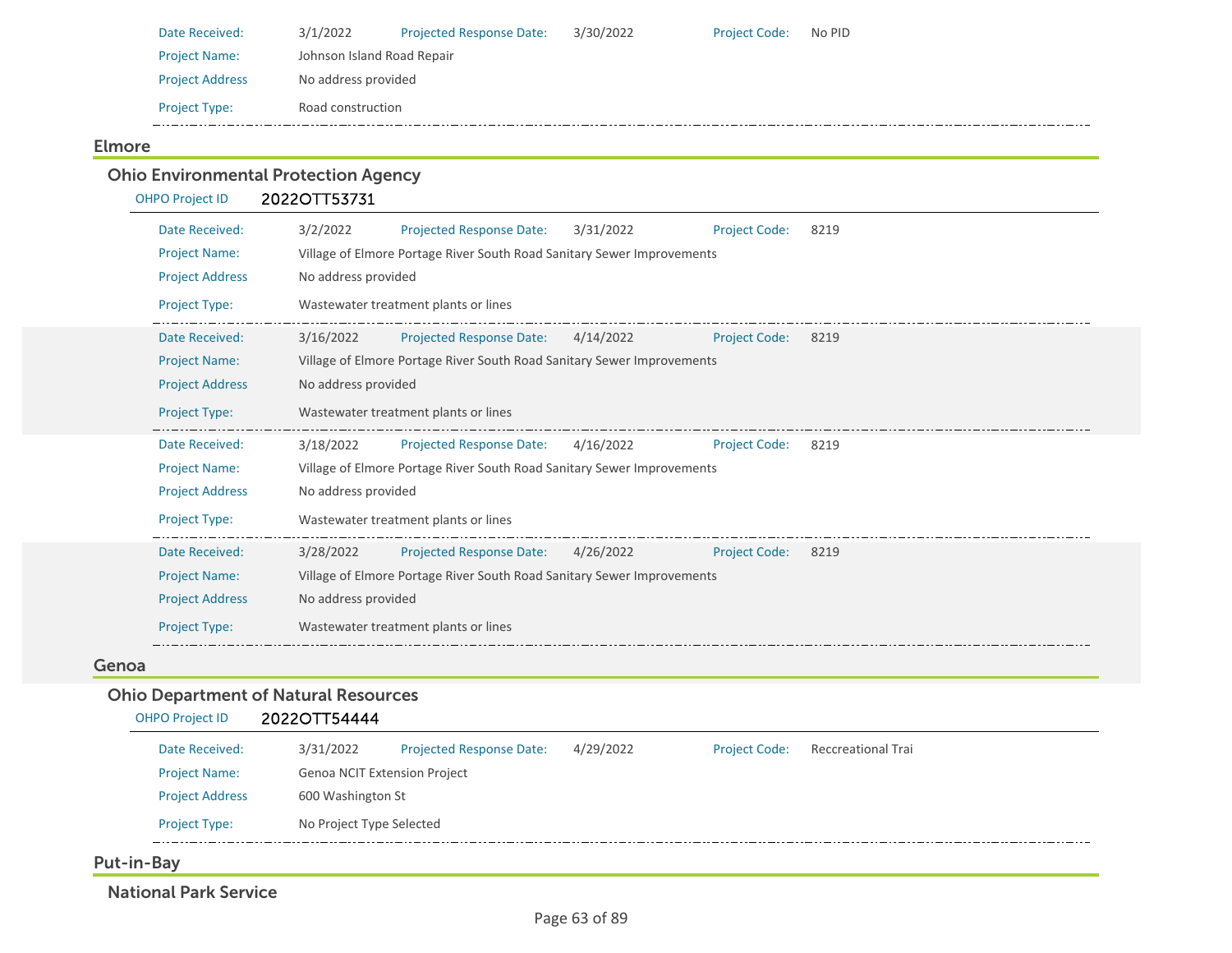| <b>OHPO Project ID</b> | 2019OTT48640                                                                                        |  |  |
|------------------------|-----------------------------------------------------------------------------------------------------|--|--|
| Date Received:         | 3/3/2022<br><b>Projected Response Date:</b><br>4/1/2022<br><b>Project Code:</b><br>$\overline{1}$   |  |  |
| <b>Project Name:</b>   | Restore North and South Seawalls at Perry's Victory to Safeguard Site Project                       |  |  |
| <b>Project Address</b> | No address provided                                                                                 |  |  |
| <b>Project Type:</b>   | Federal property rehabilitation/renovation                                                          |  |  |
| <b>OHPO Project ID</b> | 2022OTT54443                                                                                        |  |  |
| Date Received:         | 3/31/2022<br>4/29/2022<br><b>Projected Response Date:</b><br><b>Project Code:</b><br>$\overline{1}$ |  |  |
| <b>Project Name:</b>   | Light Management Plan for Perry's Victory Memorial                                                  |  |  |
| <b>Project Address</b> | 93 Delaware Ave                                                                                     |  |  |
| <b>Project Type:</b>   | No Project Type Selected                                                                            |  |  |
|                        |                                                                                                     |  |  |

# Paulding

# Latty (Township of)

| <b>Ohio Power Siting Board</b> |                                 |                                 |           |                      |                |
|--------------------------------|---------------------------------|---------------------------------|-----------|----------------------|----------------|
| <b>OHPO Project ID</b>         | 2020PAU47772                    |                                 |           |                      |                |
| Date Received:                 | 3/10/2022                       | <b>Projected Response Date:</b> | 4/8/2022  | <b>Project Code:</b> | -1             |
| <b>Project Name:</b>           | Grover Hill Wind Energy Project |                                 |           |                      |                |
| <b>Project Address</b>         | No address provided             |                                 |           |                      |                |
| <b>Project Type:</b>           | Wind Farm                       |                                 |           |                      |                |
| Date Received:                 | 3/12/2022                       | <b>Projected Response Date:</b> | 4/10/2022 | <b>Project Code:</b> | $\overline{1}$ |
| <b>Project Name:</b>           | Grover Hill Wind Energy Project |                                 |           |                      |                |
| <b>Project Address</b>         | No address provided             |                                 |           |                      |                |
| <b>Project Type:</b>           | Wind Farm                       |                                 |           |                      |                |

# Perry

# Clayton (Township of)

| <b>Corps of Engineers, Huntington</b> |  |
|---------------------------------------|--|
|---------------------------------------|--|

| <b>OHPO Project ID</b> | 2022PER54106             |                                                     |          |                      |          |  |  |  |
|------------------------|--------------------------|-----------------------------------------------------|----------|----------------------|----------|--|--|--|
| Date Received:         | 3/4/2022                 | <b>Projected Response Date:</b>                     | 4/2/2022 | <b>Project Code:</b> | 2022-100 |  |  |  |
| <b>Project Name:</b>   |                          | Relamation No. 3 Stump Lake Decommissioning Project |          |                      |          |  |  |  |
| <b>Project Address</b> |                          | No address provided                                 |          |                      |          |  |  |  |
| <b>Project Type:</b>   | No Project Type Selected |                                                     |          |                      |          |  |  |  |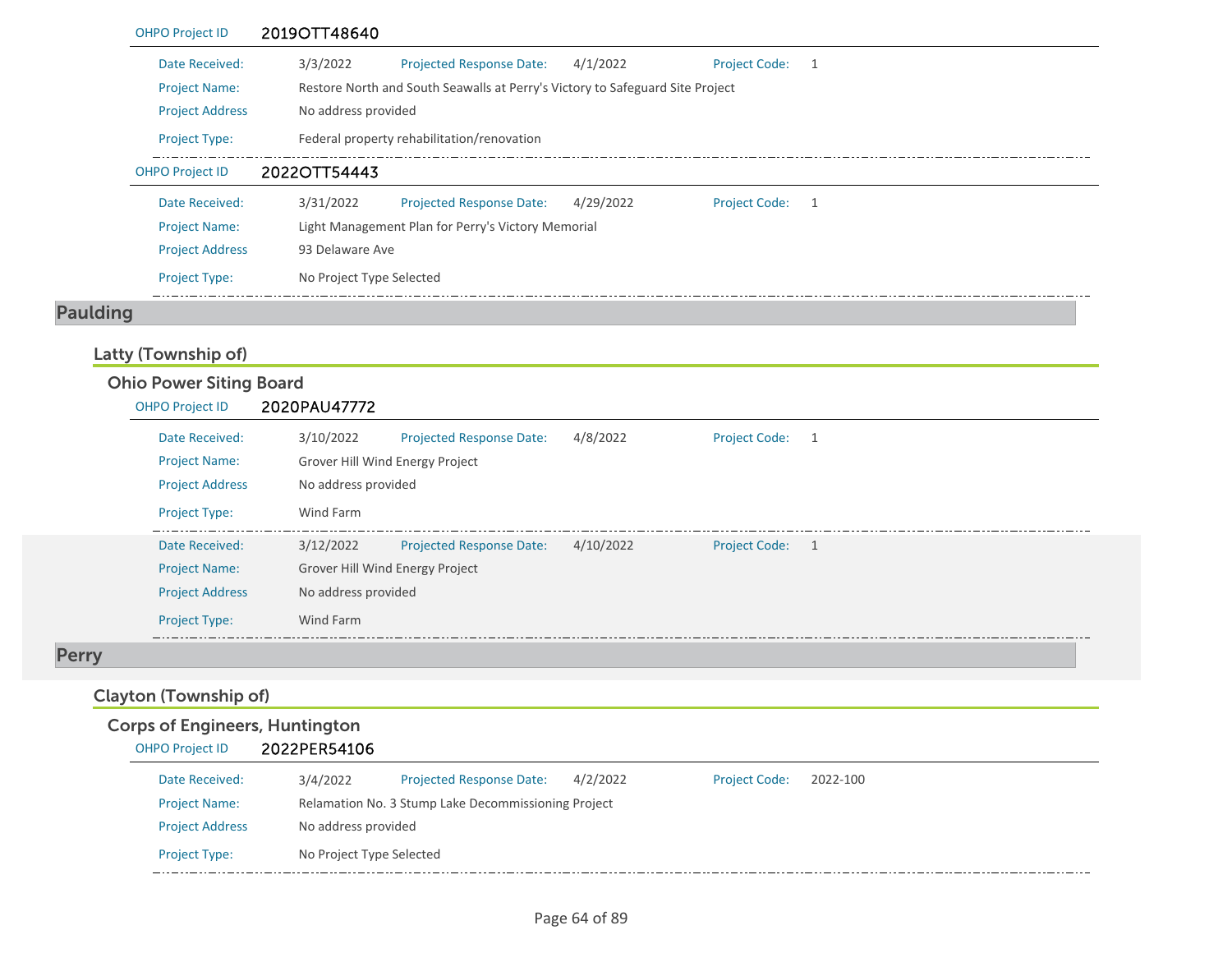### Glenford

| ulluu |                                  |                                       |                                      |           |                      |          |  |
|-------|----------------------------------|---------------------------------------|--------------------------------------|-----------|----------------------|----------|--|
|       | <b>Ohio Department of Health</b> |                                       |                                      |           |                      |          |  |
|       | <b>OHPO Project ID</b>           | 2022PER54275                          |                                      |           |                      |          |  |
|       | Date Received:                   | 3/17/2022                             | <b>Projected Response Date:</b>      | 4/1/2022  | <b>Project Code:</b> | Medicaid |  |
|       | <b>Project Name:</b>             | Lead Hazard Control Property          |                                      |           |                      |          |  |
|       | <b>Project Address</b>           | 13218 Township Rd                     |                                      |           |                      |          |  |
|       | <b>Project Type:</b>             |                                       | Lead Hazard Abatement Rehabilitation |           |                      |          |  |
|       | Thorn (Township of)              |                                       |                                      |           |                      |          |  |
|       |                                  | <b>Corps of Engineers, Huntington</b> |                                      |           |                      |          |  |
|       | <b>OHPO Project ID</b>           | 2022PER54233                          |                                      |           |                      |          |  |
|       | Date Received:                   | 3/14/2022                             | <b>Projected Response Date:</b>      | 4/12/2022 | <b>Project Code:</b> | -1       |  |
|       | <b>Project Name:</b>             | Wild Wings Development                |                                      |           |                      |          |  |
|       | <b>Project Address</b>           | No address provided                   |                                      |           |                      |          |  |
|       | <b>Project Type:</b>             |                                       | Unknown or no project at this time   |           |                      |          |  |
|       |                                  |                                       |                                      |           |                      |          |  |

# Pickaway

### 1

# Federal Energy Regulatory Commission

| <b>OHPO Project ID</b>         |                                       | 2022PIC54091             |                                                                   |           |                      |                      |  |  |
|--------------------------------|---------------------------------------|--------------------------|-------------------------------------------------------------------|-----------|----------------------|----------------------|--|--|
|                                | Date Received:                        | 3/3/2022                 | <b>Projected Response Date:</b>                                   | 4/1/2022  | <b>Project Code:</b> | <b>Texas Eastern</b> |  |  |
| <b>Project Name:</b>           |                                       |                          | Central-21-17701 OH Pickaway 975.44 Anomaly Investigation Project |           |                      |                      |  |  |
|                                | <b>Project Address</b>                | No address provided      |                                                                   |           |                      |                      |  |  |
| <b>Project Type:</b>           |                                       |                          | Gas transmission projects, inc. compressor stations               |           |                      |                      |  |  |
| <b>OHPO Project ID</b>         |                                       | 2022PIC54258             |                                                                   |           |                      |                      |  |  |
|                                | Date Received:                        | 3/16/2022                | <b>Projected Response Date:</b>                                   | 4/14/2022 | <b>Project Code:</b> | <b>Texas Eastern</b> |  |  |
| <b>Project Name:</b>           |                                       |                          | Central-20-12770 OH Pickaway 986.664 Anomaly Investigation        |           |                      |                      |  |  |
|                                | <b>Project Address</b>                | No address provided      |                                                                   |           |                      |                      |  |  |
| <b>Project Type:</b>           |                                       | No Project Type Selected |                                                                   |           |                      |                      |  |  |
|                                | Jackson, Monroe, Deer Creek (Township |                          |                                                                   |           |                      |                      |  |  |
| <b>Ohio Power Siting Board</b> |                                       |                          |                                                                   |           |                      |                      |  |  |

OHPO Project ID 2020PIC47573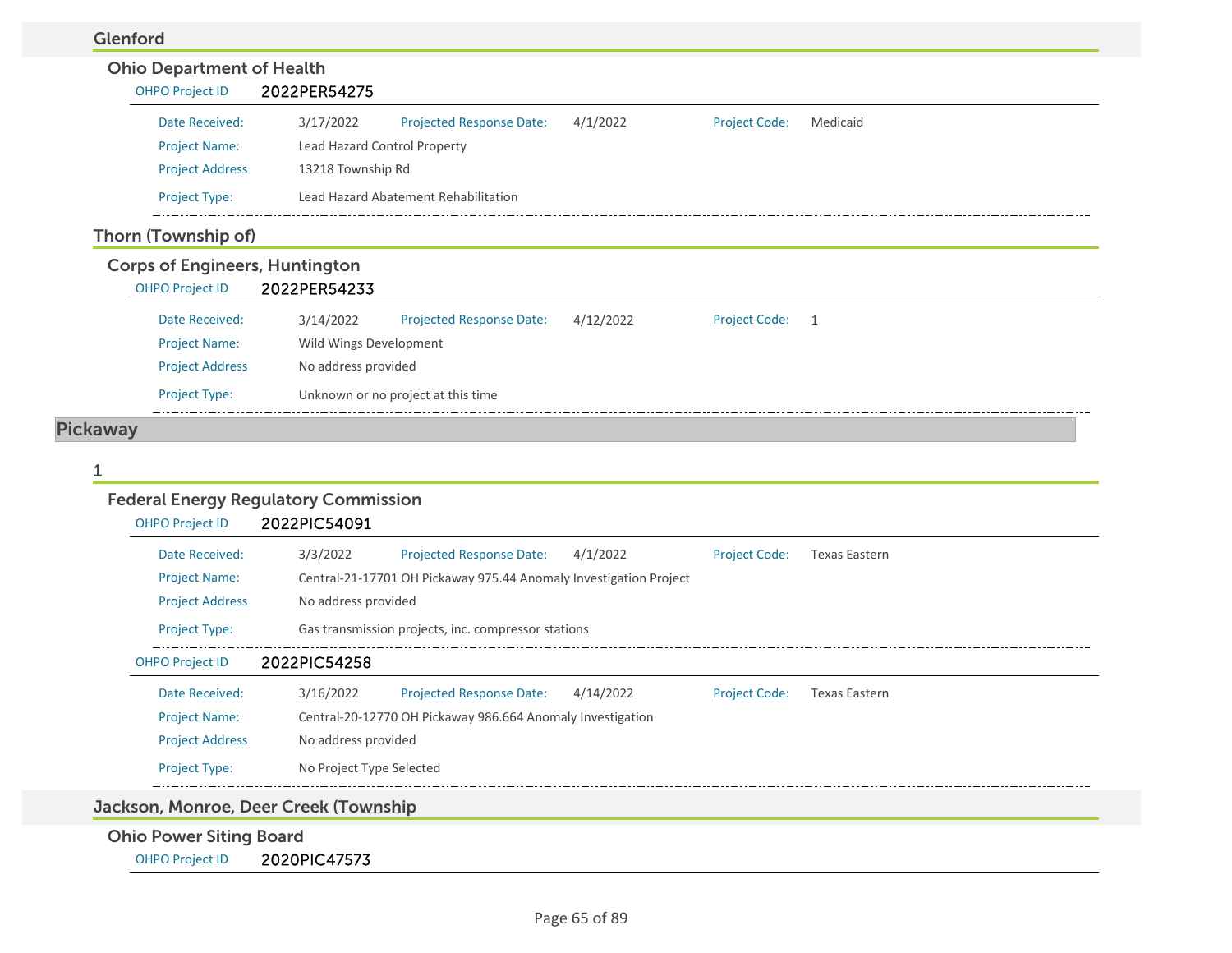| Date Received:                          | 3/2/2022<br><b>Projected Response Date:</b><br>3/31/2022<br><b>Project Code:</b><br>$\overline{1}$  |
|-----------------------------------------|-----------------------------------------------------------------------------------------------------|
| <b>Project Name:</b>                    | Chipmunk Solar Project                                                                              |
| <b>Project Address</b>                  | No address provided                                                                                 |
| Project Type:                           | Solar Farm                                                                                          |
| Date Received:                          | 3/4/2022<br><b>Projected Response Date:</b><br>4/2/2022<br><b>Project Code:</b><br>21-0960-EL-BGN   |
| <b>Project Name:</b>                    | Chipmunk Solar Project                                                                              |
| <b>Project Address</b>                  | No address provided                                                                                 |
| Project Type:                           | Solar Farm                                                                                          |
| <b>Scioto (Township of)</b>             |                                                                                                     |
| <b>Agency Unknown or Unspecified</b>    |                                                                                                     |
| <b>OHPO Project ID</b>                  | 2021PIC50639                                                                                        |
| Date Received:                          | 3/8/2022<br><b>Projected Response Date:</b><br>4/6/2022<br>Project Code: 1                          |
| <b>Project Name:</b>                    | Lehmann Farms Industrial Warehouse Development (aka Rickenbacker Exchange)                          |
| <b>Project Address</b>                  | No address provided                                                                                 |
| Project Type:                           | Commercial development                                                                              |
| <b>Pike</b>                             |                                                                                                     |
|                                         |                                                                                                     |
| <b>Beaver</b>                           |                                                                                                     |
| <b>Federal Communication Commission</b> |                                                                                                     |
|                                         |                                                                                                     |
| <b>OHPO Project ID</b>                  | 2022PIK53640                                                                                        |
| Date Received:                          | 3/23/2022<br><b>Projected Response Date:</b><br>4/21/2022<br><b>Project Code:</b><br>241869         |
| <b>Project Name:</b>                    | AT&T Site SOH4975 (BEAVER SOUTH) (FA #14642936)                                                     |
| <b>Project Address</b>                  | 1037 Posey Ridge Rd                                                                                 |
| Project Type:                           | No Project Type Selected                                                                            |
| <b>Piketon</b>                          |                                                                                                     |
| <b>US Department of Energy</b>          |                                                                                                     |
| <b>OHPO Project ID</b>                  | 2022PIK54352                                                                                        |
| Date Received:                          | 3/24/2022<br><b>Projected Response Date:</b><br>4/22/2022<br><b>Project Code:</b><br>$\overline{1}$ |
| <b>Project Name:</b>                    | Portsmouth Gaseous Diffusion Plant (Redevelopment Project)                                          |
| <b>Project Address</b>                  | No address provided                                                                                 |
| Project Type:                           | No Project Type Selected                                                                            |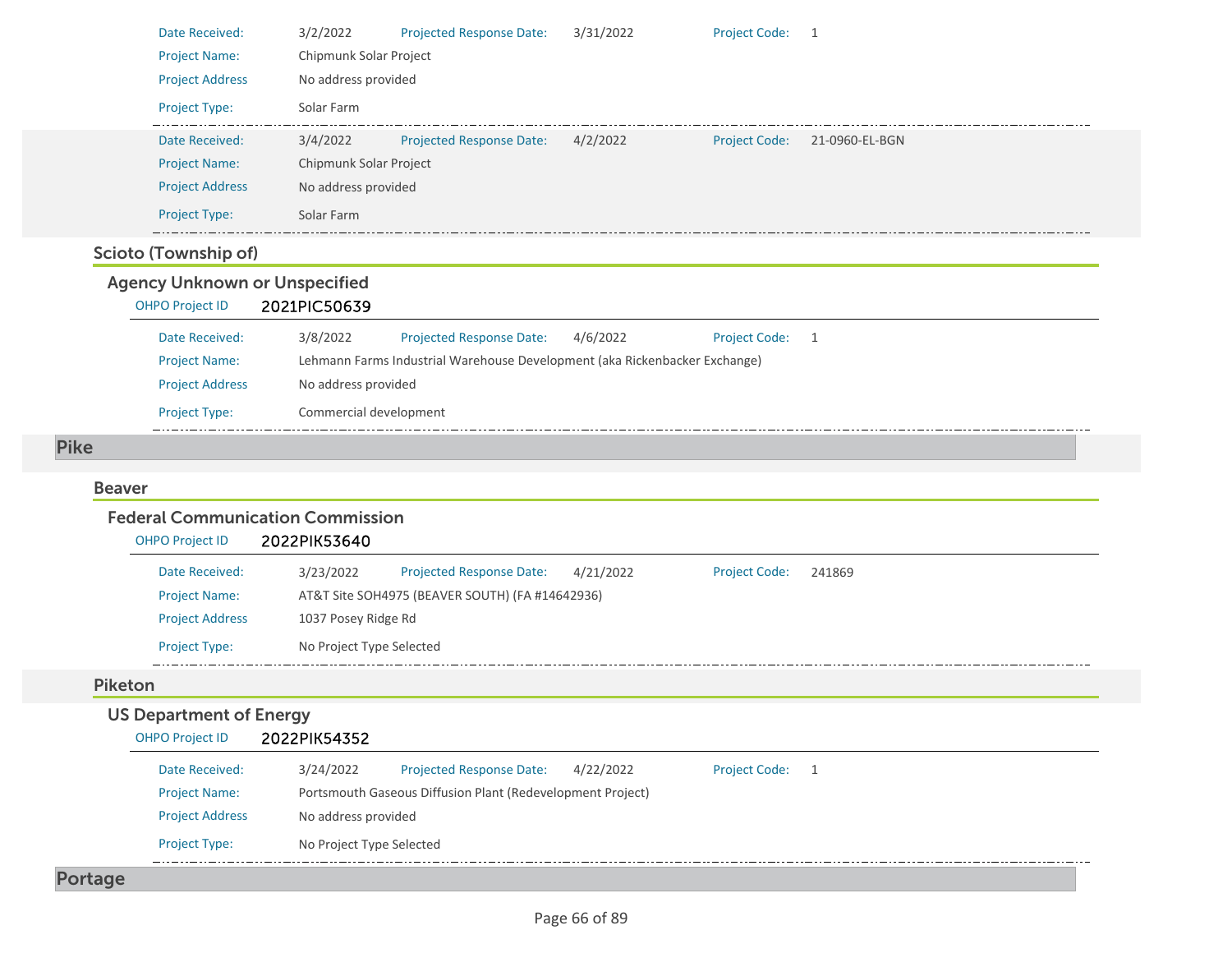| <b>OHPO Project ID</b>                   | 2019POR44440             |                                             |           |                      |                |
|------------------------------------------|--------------------------|---------------------------------------------|-----------|----------------------|----------------|
| Date Received:                           | 3/9/2022                 | Projected Response Date:                    | 4/7/2022  | <b>Project Code:</b> | $\overline{1}$ |
| <b>Project Name:</b>                     |                          | Programmatic Agreement-2021 Annual Report   |           |                      |                |
| <b>Project Address</b>                   | No address provided      |                                             |           |                      |                |
| Project Type:                            | No Project Type Selected |                                             |           |                      |                |
| Ravenna                                  |                          |                                             |           |                      |                |
| <b>Community Development Block Grant</b> |                          |                                             |           |                      |                |
| <b>OHPO Project ID</b>                   | 2022POR54200             |                                             |           |                      |                |
| Date Received:                           | 3/10/2022                | <b>Projected Response Date:</b>             | 4/8/2022  | <b>Project Code:</b> | $\overline{1}$ |
| <b>Project Name:</b>                     | Rehab                    |                                             |           |                      |                |
| <b>Project Address</b>                   | 841 Mechanic Ave         |                                             |           |                      |                |
| Project Type:                            |                          | Housing rehabilitation, single-family units |           |                      |                |
| <b>OHPO Project ID</b>                   | 2022POR54387             |                                             |           |                      |                |
| Date Received:                           | 3/28/2022                | Projected Response Date:                    | 4/26/2022 | <b>Project Code:</b> | 1              |
| <b>Project Name:</b>                     | Rehab                    |                                             |           |                      |                |
|                                          |                          |                                             |           |                      |                |
| <b>Project Address</b>                   | 670 Southwood            |                                             |           |                      |                |

### Camden

|        |                        | <b>Ohio Department of Natural Resources</b> |                                                                        |          |                      |     |
|--------|------------------------|---------------------------------------------|------------------------------------------------------------------------|----------|----------------------|-----|
|        | <b>OHPO Project ID</b> | 2022PRE54150                                |                                                                        |          |                      |     |
|        | Date Received:         | 3/7/2022                                    | <b>Projected Response Date:</b>                                        | 4/5/2022 | <b>Project Code:</b> | - 1 |
|        | <b>Project Name:</b>   |                                             | Boy Scouts of America (BSA) Woodland Trails Boy Scout Camp Acquisition |          |                      |     |
|        | <b>Project Address</b> | 265 Gasper-Somers Rd                        |                                                                        |          |                      |     |
|        | <b>Project Type:</b>   | Acquisition                                 |                                                                        |          |                      |     |
| المحبح |                        |                                             |                                                                        |          |                      |     |

Richland

Madison (Township of)

Federal Energy Regulatory Commission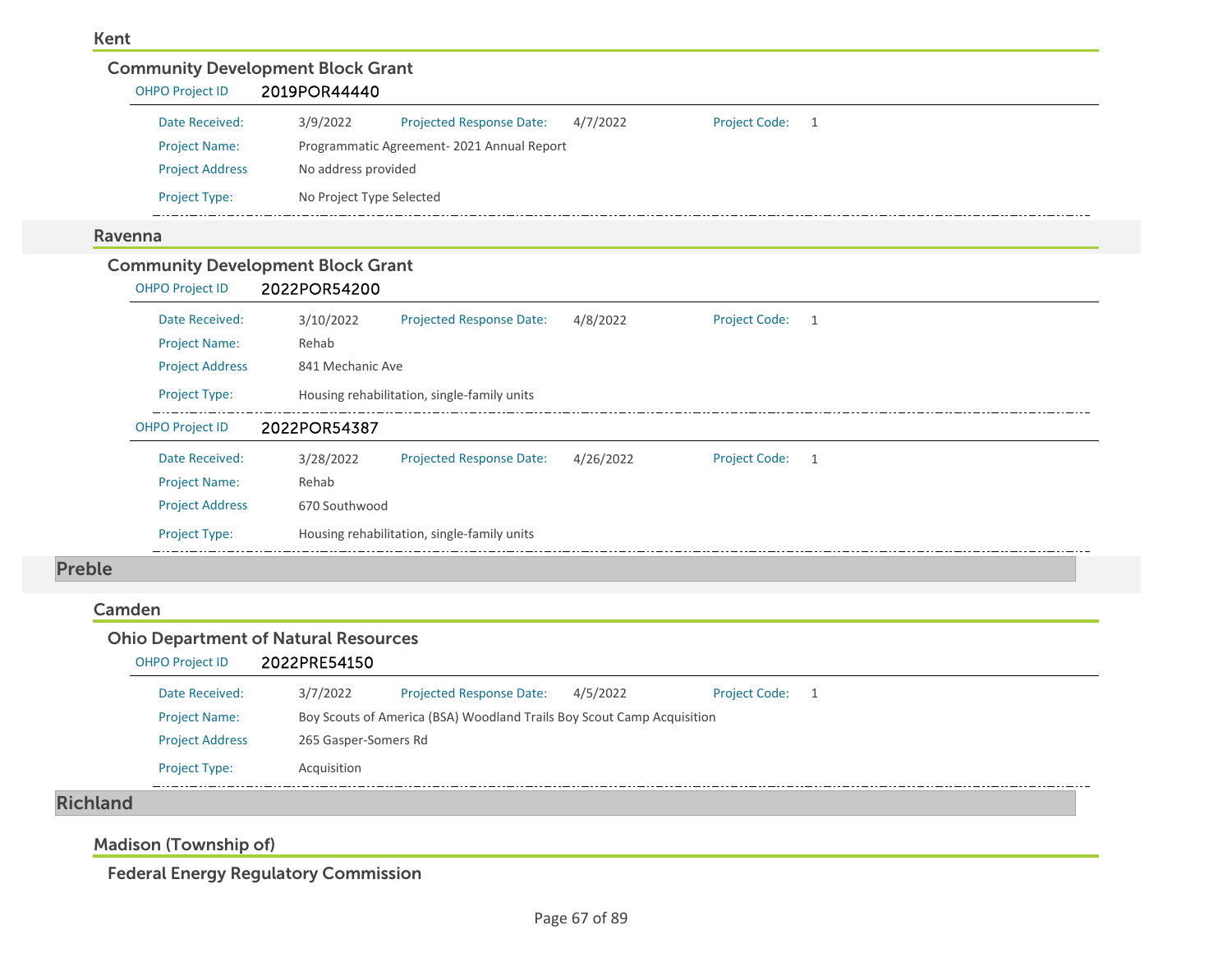| <b>OHPO Project ID</b> | 2022RIC54415                                                                                    |
|------------------------|-------------------------------------------------------------------------------------------------|
| Date Received:         | 3/30/2022<br><b>Projected Response Date:</b><br>4/28/2022<br><b>Project Code:</b><br>Columbia   |
| <b>Project Name:</b>   | Columbia Gas Line D-96 Piper Road Exposure Project                                              |
| <b>Project Address</b> | No address provided                                                                             |
| Project Type:          | No Project Type Selected                                                                        |
| <b>Mansfield</b>       |                                                                                                 |
| <b>Air Force</b>       |                                                                                                 |
| <b>OHPO Project ID</b> | 2022RIC54068                                                                                    |
| Date Received:         | 3/2/2022<br><b>Projected Response Date:</b><br>3/31/2022<br><b>Project Code:</b><br>Ohio Air NG |
| <b>Project Name:</b>   | Demo Building 108 at Mansfield Lahm Air National Guard Base                                     |
| <b>Project Address</b> | 1947 Harrington Memorial Rd                                                                     |
| Project Type:          | No Project Type Selected                                                                        |
| <b>OHPO Project ID</b> | 2022RIC54069                                                                                    |
| Date Received:         | 3/2/2022<br><b>Projected Response Date:</b><br>3/31/2022<br><b>Project Code:</b><br>Ohio Air NG |
| <b>Project Name:</b>   | Demo Buildings 110 and 112 at Mansfield Lahm Air National Guard Base                            |
| <b>Project Address</b> | 1947 Harrington Memorial Rd                                                                     |
| Project Type:          | No Project Type Selected                                                                        |
| <b>OHPO Project ID</b> | 2022RIC54070                                                                                    |
| Date Received:         | 3/2/2022<br><b>Projected Response Date:</b><br>3/31/2022<br><b>Project Code:</b><br>Ohio Air NG |
| <b>Project Name:</b>   | Demo Building 414 at Mansfield Lahm Air National Guard Base                                     |
| <b>Project Address</b> | 1947 Harrington Memorial Rd                                                                     |
| Project Type:          | No Project Type Selected                                                                        |
| <b>OHPO Project ID</b> | 2022RIC54111                                                                                    |
| Date Received:         | 3/3/2022<br>Projected Response Date:<br><b>Project Code:</b><br>4/1/2022<br>ANG                 |
| <b>Project Name:</b>   | 179th Airlift Wing at Mansfield Lahm Regional Airport                                           |
| <b>Project Address</b> | No address provided                                                                             |
| Project Type:          | No Project Type Selected                                                                        |
| Date Received:         | Projected Response Date:<br>3/22/2022<br>4/20/2022<br><b>Project Code:</b><br>ANG               |
| <b>Project Name:</b>   | Mansfield Lahm Regional Airport                                                                 |
| <b>Project Address</b> | No address provided                                                                             |
| Project Type:          | No Project Type Selected                                                                        |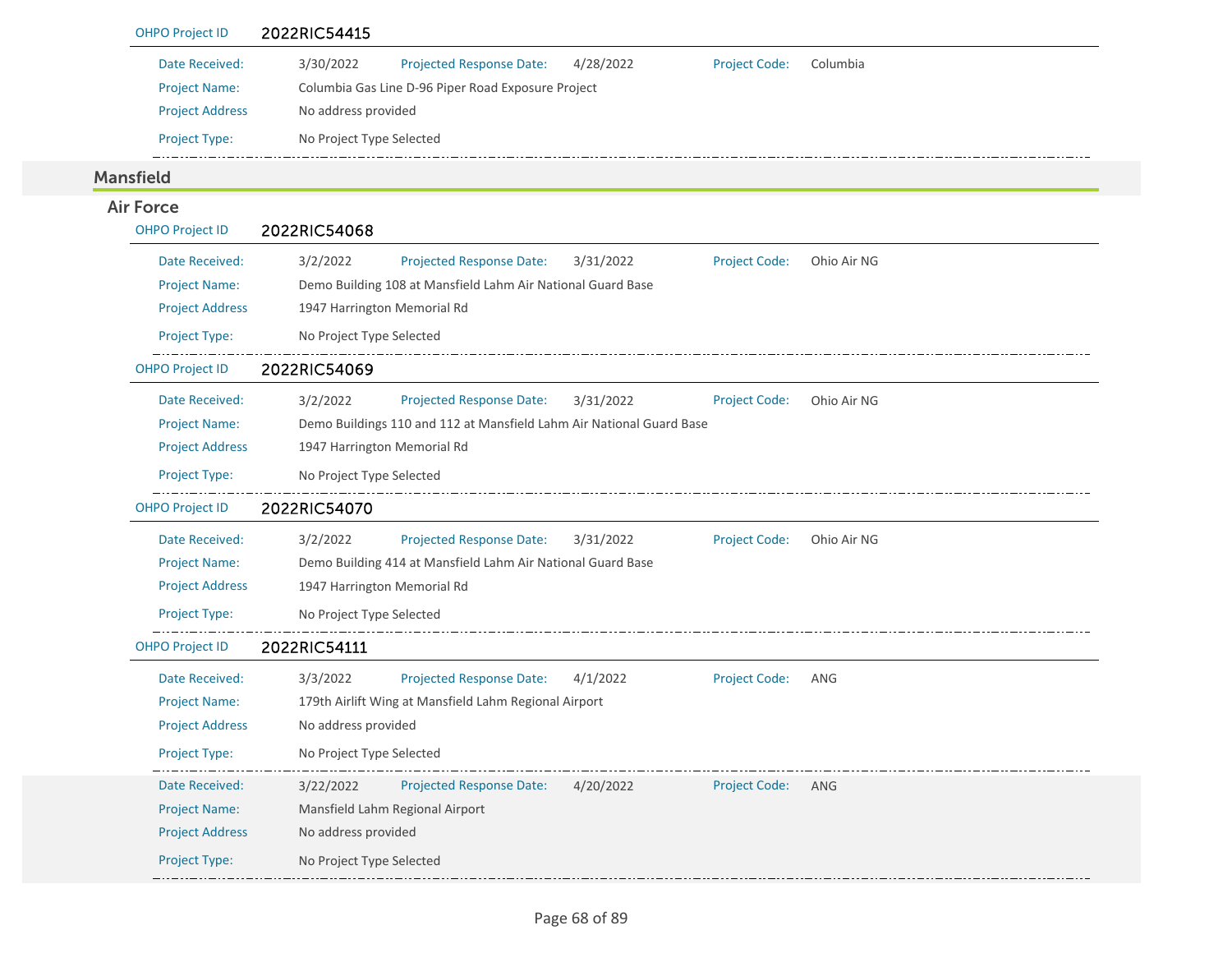## Corps of Engineers, Huntington

| <u>sorps or Engineers, nantinglon</u><br><b>OHPO Project ID</b> | 2018RIC43032                                                                                      |
|-----------------------------------------------------------------|---------------------------------------------------------------------------------------------------|
| Date Received:                                                  | 3/23/2022<br>4/21/2022<br><b>Project Code:</b><br>Projected Response Date:<br>2018-147            |
| <b>Project Name:</b>                                            | Kingwood Center Garden Improvements                                                               |
| <b>Project Address</b>                                          | No address provided                                                                               |
| Project Type:                                                   | Demolition ("Blight Removal")                                                                     |
| <b>OHPO Project ID</b>                                          | 2021RIC53347                                                                                      |
| Date Received:                                                  | 3/8/2022<br>4/6/2022<br>Projected Response Date:<br><b>Project Code:</b><br>2021-924              |
| <b>Project Name:</b>                                            | Raemelton Park Office Development                                                                 |
| <b>Project Address</b>                                          | S Trumble Rd                                                                                      |
| Project Type:                                                   | Commercial development                                                                            |
| <b>Shelby</b>                                                   |                                                                                                   |
| <b>Rural Development Service</b>                                |                                                                                                   |
| <b>OHPO Project ID</b>                                          | 2022RIC54081                                                                                      |
| Date Received:                                                  | 3/3/2022<br><b>Projected Response Date:</b><br>4/1/2022<br><b>Project Code:</b><br>$\overline{1}$ |
| <b>Project Name:</b>                                            | Maelowe Corporation, Inc. Solar PV Project                                                        |
| <b>Project Address</b>                                          | 51 W Main St                                                                                      |
| Project Type:                                                   | Solar Farm                                                                                        |
| <b>Worthington (Township of)</b>                                |                                                                                                   |
|                                                                 | <b>Federal Energy Regulatory Commission</b>                                                       |
| <b>OHPO Project ID</b>                                          | 2022RIC54393                                                                                      |
| Date Received:                                                  | Projected Response Date:<br><b>Project Code:</b><br>3/29/2022<br>4/27/2022<br>Columbia            |
| <b>Project Name:</b>                                            | Columbia Gas Line SLW-9633 Rossim Run Road Stream Exposure                                        |
| <b>Project Address</b>                                          | No address provided                                                                               |
| Project Type:                                                   | No Project Type Selected                                                                          |
| <b>Ross</b>                                                     |                                                                                                   |
|                                                                 |                                                                                                   |
| Chillicothe                                                     |                                                                                                   |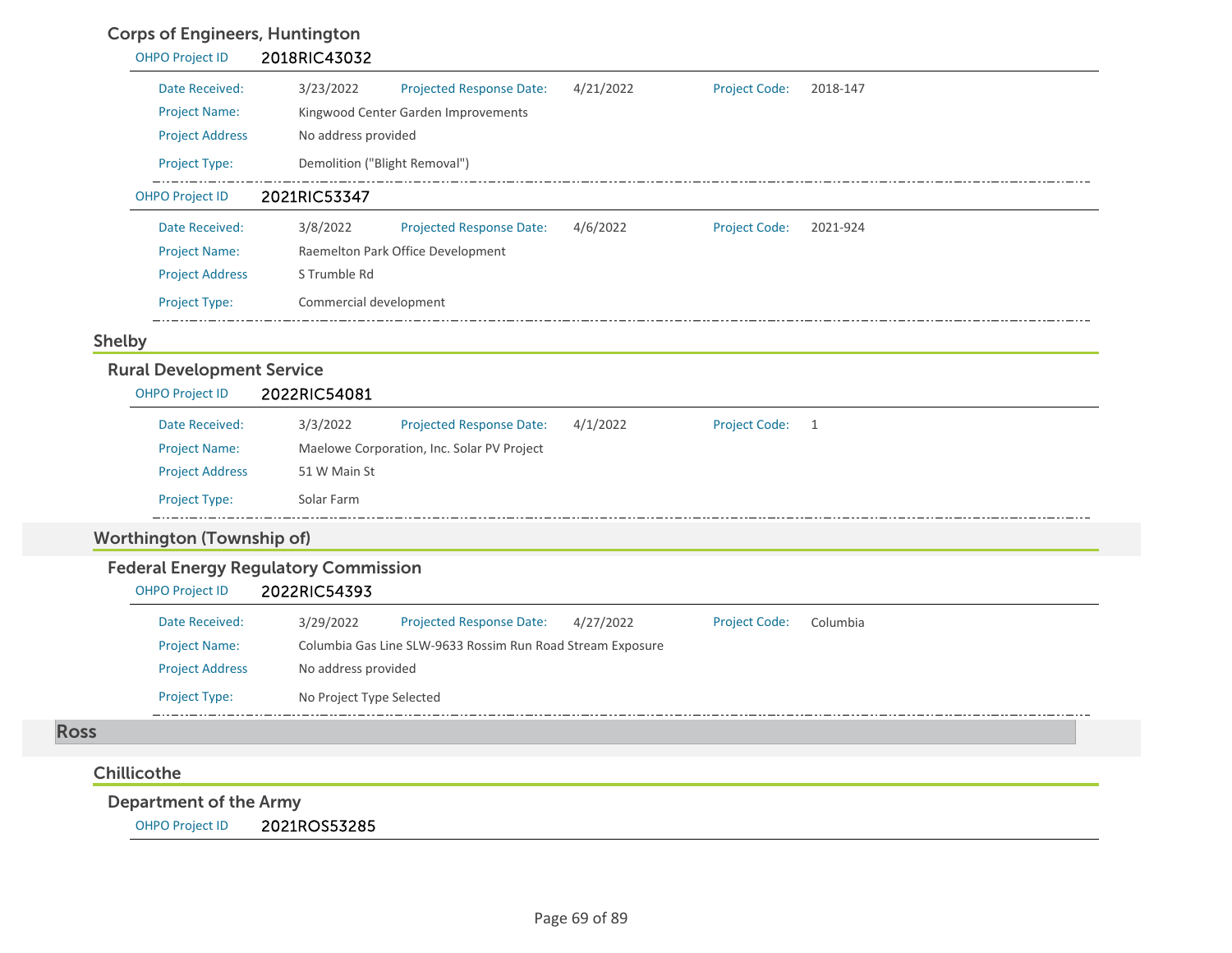| Date Received:                       | 3/1/2022<br>Projected Response Date:<br>3/30/2022<br><b>Project Code:</b><br>OHARNG                 |  |  |  |  |  |  |  |
|--------------------------------------|-----------------------------------------------------------------------------------------------------|--|--|--|--|--|--|--|
| <b>Project Name:</b>                 | Demo of Communication Facility at Camp Sherman                                                      |  |  |  |  |  |  |  |
| <b>Project Address</b>               | No address provided                                                                                 |  |  |  |  |  |  |  |
| Project Type:                        | Demolition ("Blight Removal")                                                                       |  |  |  |  |  |  |  |
| Paxton (Township of)                 |                                                                                                     |  |  |  |  |  |  |  |
| <b>Corps of Engineers</b>            |                                                                                                     |  |  |  |  |  |  |  |
| <b>OHPO Project ID</b>               | 2021ROS51774                                                                                        |  |  |  |  |  |  |  |
| Date Received:                       | 3/14/2022<br><b>Projected Response Date:</b><br>4/12/2022<br><b>Project Code:</b><br>$\overline{1}$ |  |  |  |  |  |  |  |
| <b>Project Name:</b>                 | Bainbridge Sanitary Sewer System Project                                                            |  |  |  |  |  |  |  |
| <b>Project Address</b>               | No address provided                                                                                 |  |  |  |  |  |  |  |
| Project Type:                        | Wastewater treatment plants or lines                                                                |  |  |  |  |  |  |  |
| <b>Union (Township of)</b>           |                                                                                                     |  |  |  |  |  |  |  |
| <b>Agency Unknown or Unspecified</b> |                                                                                                     |  |  |  |  |  |  |  |
| <b>OHPO Project ID</b>               | 2022ROS54250                                                                                        |  |  |  |  |  |  |  |
| Date Received:                       | 3/11/2022<br><b>Projected Response Date:</b><br>4/9/2022<br><b>Project Code:</b><br>AEP             |  |  |  |  |  |  |  |
| <b>Project Name:</b>                 | Hopewell Mound Group Transmission Line Relocation - Don Marquis-Bixby 345kV Transmission Line       |  |  |  |  |  |  |  |
| <b>Project Address</b>               | No address provided                                                                                 |  |  |  |  |  |  |  |
| <b>Project Type:</b>                 | Electricity transmission projects, inc. substations                                                 |  |  |  |  |  |  |  |
| <b>Sandusky</b>                      |                                                                                                     |  |  |  |  |  |  |  |
|                                      |                                                                                                     |  |  |  |  |  |  |  |
| Fremont                              |                                                                                                     |  |  |  |  |  |  |  |
|                                      | <b>Community Development Block Grant</b>                                                            |  |  |  |  |  |  |  |

# OHPO Project ID 2022SAN54337

| Date Received:         | 3/22/2022     | <b>Projected Response Date:</b>             | 4/20/2022 | <b>Project Code:</b> | HOME |
|------------------------|---------------|---------------------------------------------|-----------|----------------------|------|
| <b>Project Name:</b>   | Rehab         |                                             |           |                      |      |
| <b>Project Address</b> | 217 N Wood St |                                             |           |                      |      |
| <b>Project Type:</b>   |               | Housing rehabilitation, single-family units |           |                      |      |
| ________<br>____       |               |                                             |           |                      |      |

# Multiple Cities/Townships

Ohio Power Siting Board

OHPO Project ID 2011SAN17201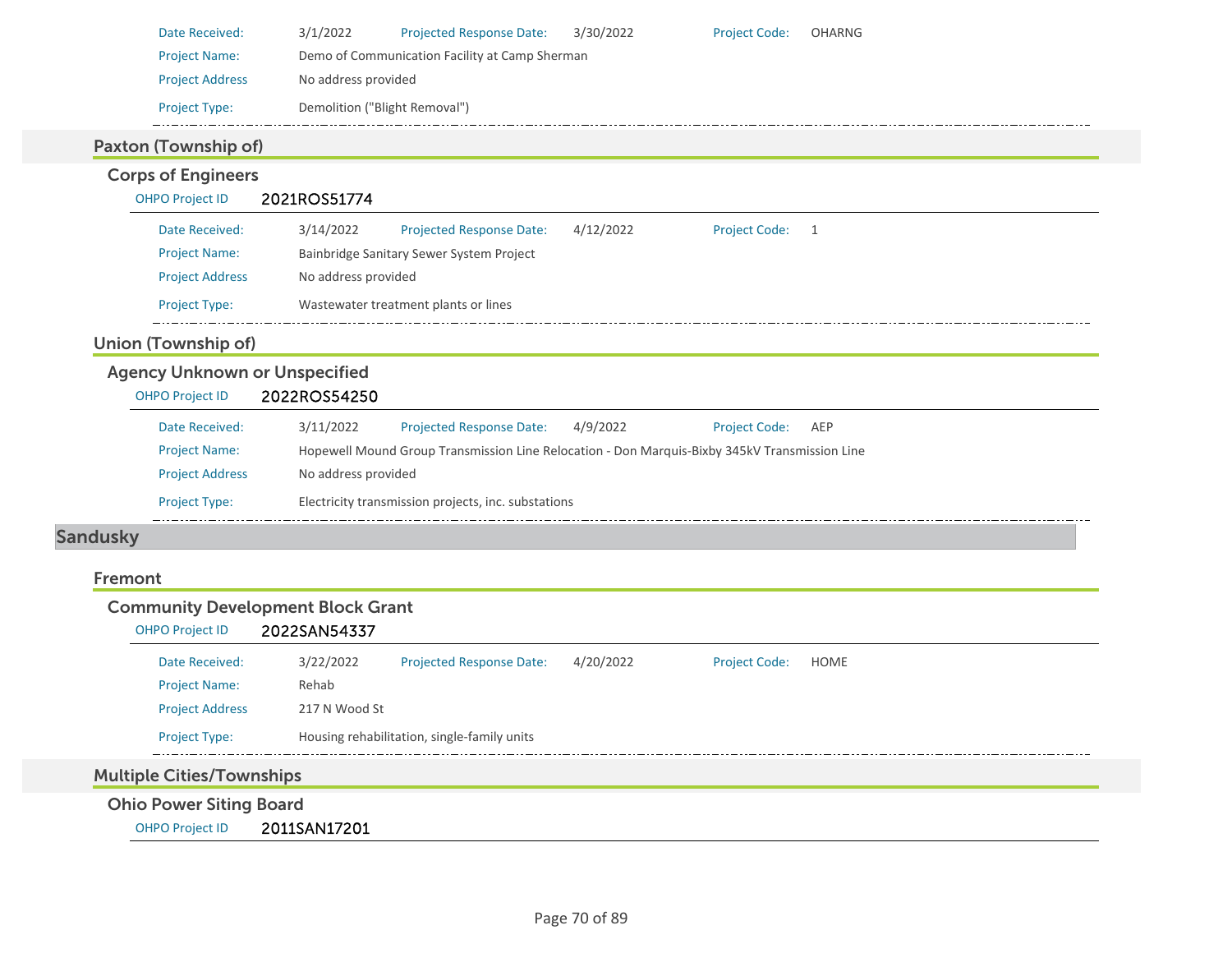|                                     | Date Received:         | 3/10/2022                                | <b>Projected Response Date:</b>                             | 4/8/2022  | <b>Project Code:</b> | 1 |
|-------------------------------------|------------------------|------------------------------------------|-------------------------------------------------------------|-----------|----------------------|---|
| <b>Project Name:</b>                |                        | Republic Wind Project                    |                                                             |           |                      |   |
|                                     | <b>Project Address</b> | No address provided                      |                                                             |           |                      |   |
| Project Type:                       |                        | No Project Type Selected                 |                                                             |           |                      |   |
|                                     | Date Received:         | 3/11/2022                                | <b>Projected Response Date:</b>                             | 4/9/2022  | <b>Project Code:</b> |   |
| <b>Project Name:</b>                |                        | Republic Wind Project                    |                                                             |           |                      |   |
|                                     | <b>Project Address</b> | No address provided                      |                                                             |           |                      |   |
| Project Type:                       |                        | No Project Type Selected                 |                                                             |           |                      |   |
| <b>Scioto</b>                       |                        |                                          |                                                             |           |                      |   |
| Nile (Township of)                  |                        |                                          |                                                             |           |                      |   |
|                                     |                        |                                          |                                                             |           |                      |   |
| <b>OHPO Project ID</b>              |                        | 2022SCI54372                             | Information/inquiry from public prior to project submission |           |                      |   |
|                                     |                        |                                          |                                                             |           |                      |   |
|                                     | Date Received:         | 3/25/2022                                | <b>Projected Response Date:</b>                             | 4/23/2022 | <b>Project Code:</b> | 1 |
| <b>Project Name:</b>                |                        | <b>McGraw Cemetery</b>                   |                                                             |           |                      |   |
|                                     | <b>Project Address</b> | No address provided                      |                                                             |           |                      |   |
| <b>Project Type:</b>                |                        | No Project Type Selected                 |                                                             |           |                      |   |
| Portsmouth                          |                        |                                          |                                                             |           |                      |   |
|                                     |                        | <b>Community Development Block Grant</b> |                                                             |           |                      |   |
| <b>OHPO Project ID</b>              |                        | 2018SCI41122                             |                                                             |           |                      |   |
|                                     | Date Received:         | 3/1/2022                                 | <b>Projected Response Date:</b>                             | 3/30/2022 | <b>Project Code:</b> | 1 |
| Project Name:                       |                        | Scioto Mound Park                        |                                                             |           |                      |   |
|                                     | <b>Project Address</b> | No address provided                      |                                                             |           |                      |   |
| Project Type:                       |                        | Parks development/construction           |                                                             |           |                      |   |
| <b>US Department of Agriculture</b> |                        |                                          |                                                             |           |                      |   |
| <b>OHPO Project ID</b>              |                        | 2021SCI52114                             |                                                             |           |                      |   |
|                                     | Date Received:         | 3/21/2022                                | <b>Projected Response Date:</b>                             | 4/19/2022 | Project Code: 1      |   |
| <b>Project Name:</b>                |                        |                                          | Scioto County Counseling Center Building Renovation         |           |                      |   |
|                                     | <b>Project Address</b> | 830 Murray St                            |                                                             |           |                      |   |
| Project Type:                       |                        | No Project Type Selected                 |                                                             |           |                      |   |
|                                     |                        |                                          |                                                             |           |                      |   |
| <b>Rush (Township of)</b>           |                        |                                          |                                                             |           |                      |   |

Agency Unknown or Unspecified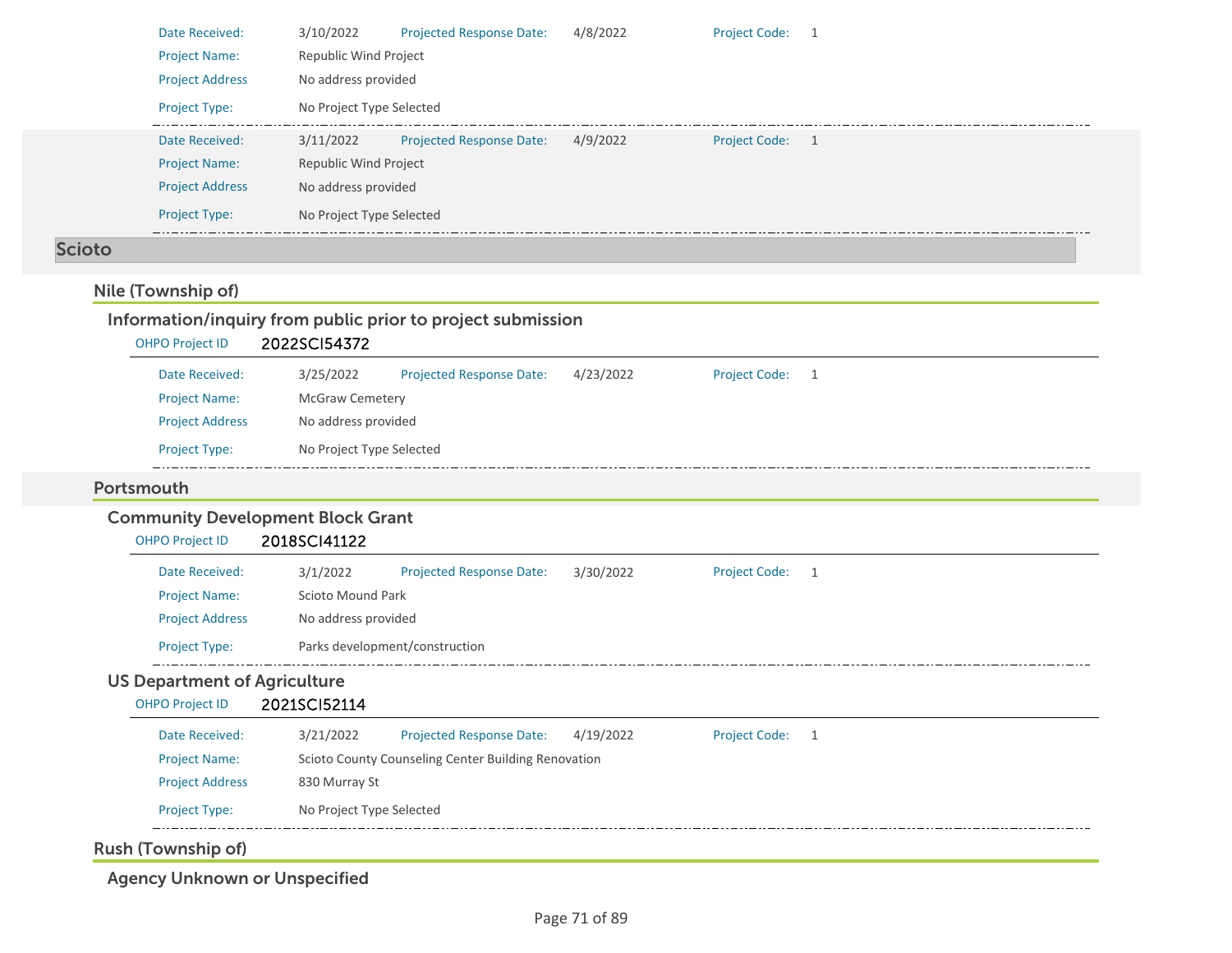|        | <b>OHPO Project ID</b>                                                      | 2022SCI53978 |                                                               |           |                      |     |  |  |  |
|--------|-----------------------------------------------------------------------------|--------------|---------------------------------------------------------------|-----------|----------------------|-----|--|--|--|
|        | Date Received:                                                              | 3/9/2022     | <b>Projected Response Date:</b>                               | 4/7/2022  | <b>Project Code:</b> | AEP |  |  |  |
|        | <b>Project Name:</b>                                                        |              | Rarden-Rosemount Transmission Line Project                    |           |                      |     |  |  |  |
|        | <b>Project Address</b>                                                      |              | No address provided                                           |           |                      |     |  |  |  |
|        | Electricity transmission projects, inc. substations<br><b>Project Type:</b> |              |                                                               |           |                      |     |  |  |  |
|        | Date Received:                                                              | 3/30/2022    | <b>Projected Response Date:</b>                               | 4/28/2022 | <b>Project Code:</b> | AEP |  |  |  |
|        | <b>Project Name:</b>                                                        |              | Rarden-Rosemount Transmission Line Project                    |           |                      |     |  |  |  |
|        | <b>Project Address</b>                                                      |              | No address provided                                           |           |                      |     |  |  |  |
|        | <b>Project Type:</b>                                                        |              | Other transportation development (e.g. sidewalks, bike paths) |           |                      |     |  |  |  |
| Seneca |                                                                             |              |                                                               |           |                      |     |  |  |  |

## Clinton (Township of)

### US Department of Agriculture OHPO Project ID 2015SEN30720 3/9/2022 Projected Response Date: 4/7/2022 Project Code: 1 Date Received:Project Name: Ohio 60 North Central Substation Addition Project Address 2000‐2664 Township Rd 122 Project Type: Electricity transmission projects, inc. substations  $\frac{1}{2} \left( \frac{1}{2} \right) \left( \frac{1}{2} \right) \left( \frac{1}{2} \right) \left( \frac{1}{2} \right) \left( \frac{1}{2} \right) \left( \frac{1}{2} \right) \left( \frac{1}{2} \right) \left( \frac{1}{2} \right) \left( \frac{1}{2} \right) \left( \frac{1}{2} \right) \left( \frac{1}{2} \right) \left( \frac{1}{2} \right) \left( \frac{1}{2} \right) \left( \frac{1}{2} \right) \left( \frac{1}{2} \right) \left( \frac{1}{2} \right) \left( \frac$

### Republic

L

# Federal Energy Regulatory Commission

| OHPO Project ID | 2022SEN54061 |
|-----------------|--------------|
|                 |              |

| Date Received:         | 3/1/2022                                             | <b>Projected Response Date:</b> | 3/30/2022 | <b>Project Code:</b> | Columbia |  |  |  |
|------------------------|------------------------------------------------------|---------------------------------|-----------|----------------------|----------|--|--|--|
| <b>Project Name:</b>   | Columbia Gas Line D-233 Bloomville Valve Replacement |                                 |           |                      |          |  |  |  |
| <b>Project Address</b> | No address provided                                  |                                 |           |                      |          |  |  |  |
| <b>Project Type:</b>   | Gas transmission projects, inc. compressor stations  |                                 |           |                      |          |  |  |  |

# Shelby

### 1

# Ohio Department of Transportation

OHPO Project ID 2021SHE51669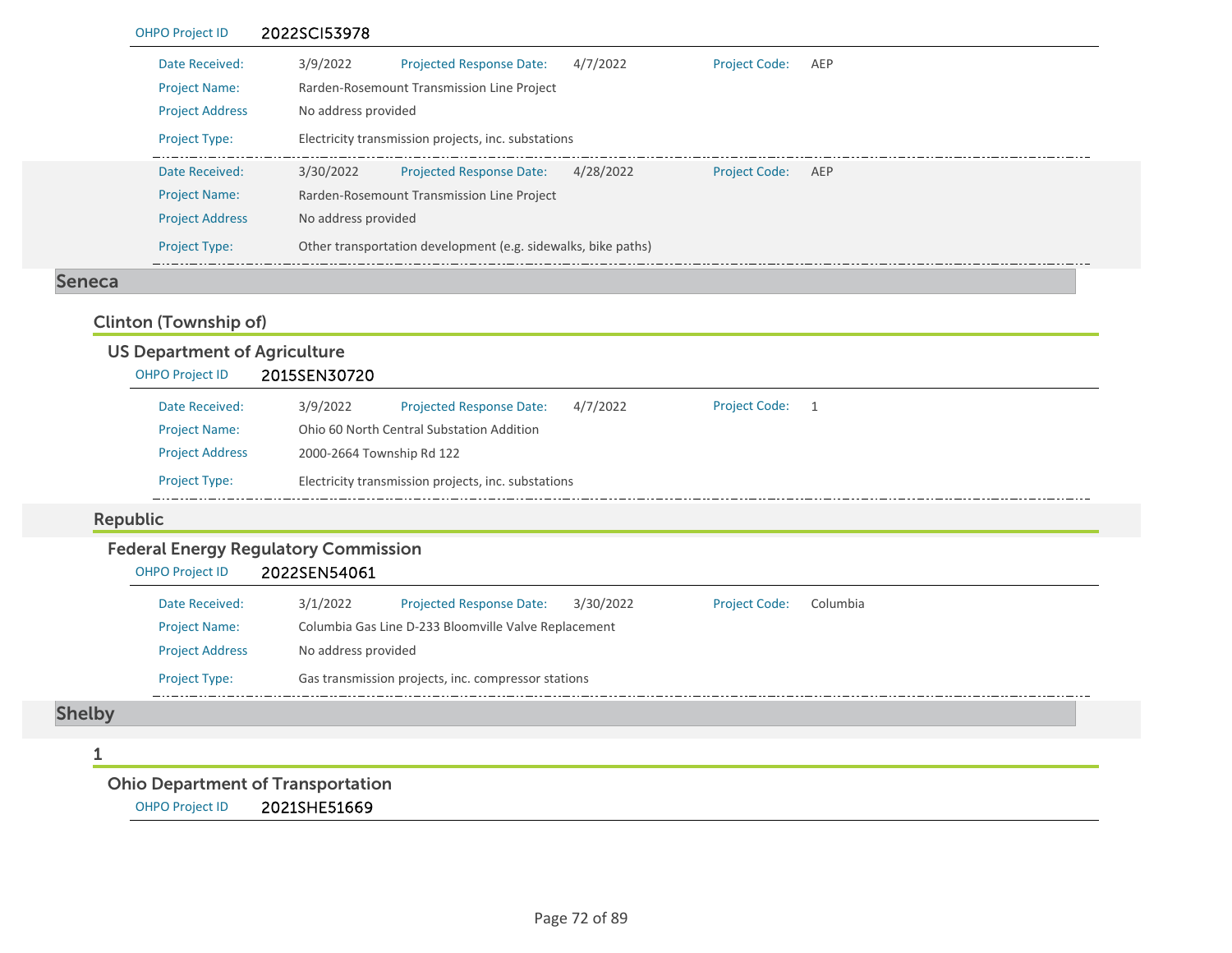| Date Received:         | 3/9/2022                      | <b>Projected Response Date:</b> | 4/7/2022 | <b>Project Code:</b> | PID 114201 |
|------------------------|-------------------------------|---------------------------------|----------|----------------------|------------|
| <b>Project Name:</b>   | SHE-SPRUC-02270               |                                 |          |                      |            |
| <b>Project Address</b> | No address provided           |                                 |          |                      |            |
| <b>Project Type:</b>   | Bridge replacement/demolition |                                 |          |                      |            |

#### Stark

## Alliance

| <b>Ohio Department of Health</b> |                              |                                 |           |                      |          |  |
|----------------------------------|------------------------------|---------------------------------|-----------|----------------------|----------|--|
| <b>OHPO Project ID</b>           | 2022STA54362                 |                                 |           |                      |          |  |
| Date Received:                   | 3/25/2022                    | <b>Projected Response Date:</b> | 4/8/2022  | <b>Project Code:</b> | Medicaid |  |
| <b>Project Name:</b>             | Lead Hazard Control Property |                                 |           |                      |          |  |
| <b>Project Address</b>           | 240 Milner St                |                                 |           |                      |          |  |
| <b>Project Type:</b>             | No Project Type Selected     |                                 |           |                      |          |  |
| <b>OHPO Project ID</b>           | 2022STA54419                 |                                 |           |                      |          |  |
| Date Received:                   | 3/31/2022                    | <b>Projected Response Date:</b> | 4/15/2022 | <b>Project Code:</b> | Medicaid |  |
| <b>Project Name:</b>             | Lead Hazard Control Property |                                 |           |                      |          |  |
| <b>Project Address</b>           | 535 W Harrison St            |                                 |           |                      |          |  |
| Project Type:                    | No Project Type Selected     |                                 |           |                      |          |  |
| Canton                           |                              |                                 |           |                      |          |  |
| <b>Ohio Department of Health</b> |                              |                                 |           |                      |          |  |
| <b>OHPO Project ID</b>           | 2022STA54272                 |                                 |           |                      |          |  |
|                                  |                              |                                 |           |                      |          |  |

| Date Received:         | 3/17/2022                    | <b>Projected Response Date:</b>      | 4/1/2022 | <b>Project Code:</b> | Medicaid |
|------------------------|------------------------------|--------------------------------------|----------|----------------------|----------|
| <b>Project Name:</b>   | Lead Hazard Control Property |                                      |          |                      |          |
| <b>Project Address</b> | 517 Alta Pl NW               |                                      |          |                      |          |
| <b>Project Type:</b>   |                              | Lead Hazard Abatement Rehabilitation |          |                      |          |

# Lake (Township of)

# Corps of Engineers, Buffalo

## OHPO Project ID 2022STA54063

| Date Received:         | 3/1/2022            | <b>Projected Response Date:</b>          | 3/30/2022 | <b>Project Code:</b> |  |
|------------------------|---------------------|------------------------------------------|-----------|----------------------|--|
| <b>Project Name:</b>   |                     | Farms at Enclave (Phase 2 & 3)           |           |                      |  |
| <b>Project Address</b> | No address provided |                                          |           |                      |  |
| <b>Project Type:</b>   |                     | Housing construction, multi-family units |           |                      |  |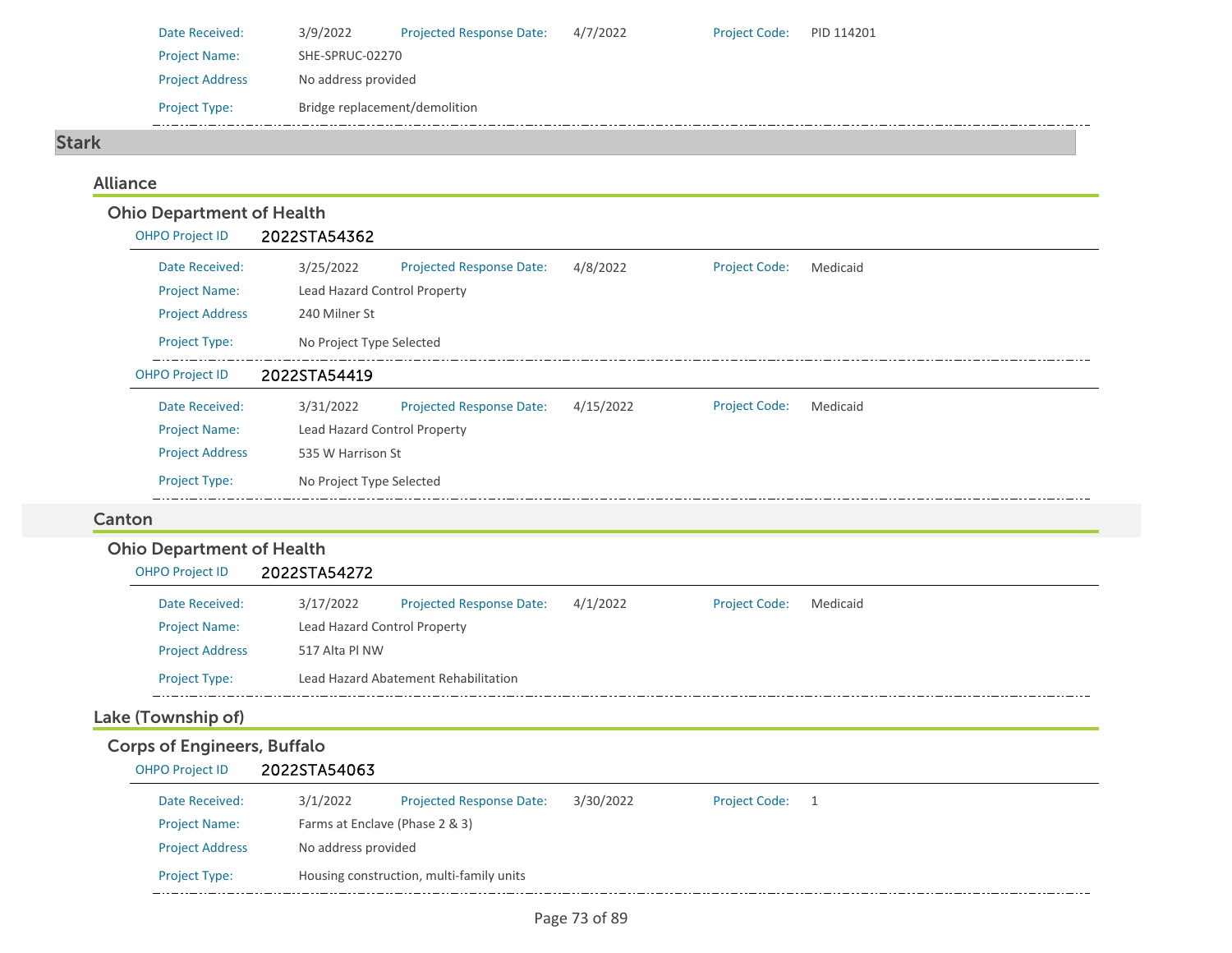# Corps of Engineers, Huntington

| <b>OHPO Project ID</b>                   | 2022STA54063                                |           |                      |            |
|------------------------------------------|---------------------------------------------|-----------|----------------------|------------|
| Date Received:                           | 3/25/2022<br>Projected Response Date:       | 4/23/2022 | <b>Project Code:</b> | 2019-516   |
| <b>Project Name:</b>                     | Farms at Enclave (Phase 2 & 3)              |           |                      |            |
| <b>Project Address</b>                   | No address provided                         |           |                      |            |
| Project Type:                            | No Project Type Selected                    |           |                      |            |
| Louisville                               |                                             |           |                      |            |
| <b>Corps of Engineers, Huntington</b>    |                                             |           |                      |            |
| <b>OHPO Project ID</b>                   | 2022STA54262                                |           |                      |            |
| Date Received:                           | 3/17/2022<br>Projected Response Date:       | 4/15/2022 | <b>Project Code:</b> | 2022-127   |
| <b>Project Name:</b>                     | Orchard Park Residential Development        |           |                      |            |
| <b>Project Address</b>                   | No address provided                         |           |                      |            |
| Project Type:                            | Housing construction, multi-family units    |           |                      |            |
| <b>Marlboro (Township of)</b>            |                                             |           |                      |            |
| <b>Corps of Engineers, Buffalo</b>       |                                             |           |                      |            |
| <b>OHPO Project ID</b>                   | 2021STA53475                                |           |                      |            |
| Date Received:                           | 3/30/2022<br>Projected Response Date:       | 4/28/2022 | <b>Project Code:</b> | 2021-01011 |
| <b>Project Name:</b>                     | Congress Lake Wetland Mitigation Bank       |           |                      |            |
| <b>Project Address</b>                   | Pinedale St NE                              |           |                      |            |
| Project Type:                            | No Project Type Selected                    |           |                      |            |
|                                          |                                             |           |                      |            |
| <b>Massillon</b>                         |                                             |           |                      |            |
| <b>Community Development Block Grant</b> |                                             |           |                      |            |
| <b>OHPO Project ID</b>                   | 2019STA44449                                |           |                      |            |
| Date Received:                           | Projected Response Date:<br>3/2/2022        | 3/31/2022 | Project Code: 1      |            |
| <b>Project Name:</b>                     | Programmatic Agreement - 2021 Annual Report |           |                      |            |
| <b>Project Address</b>                   | No address provided                         |           |                      |            |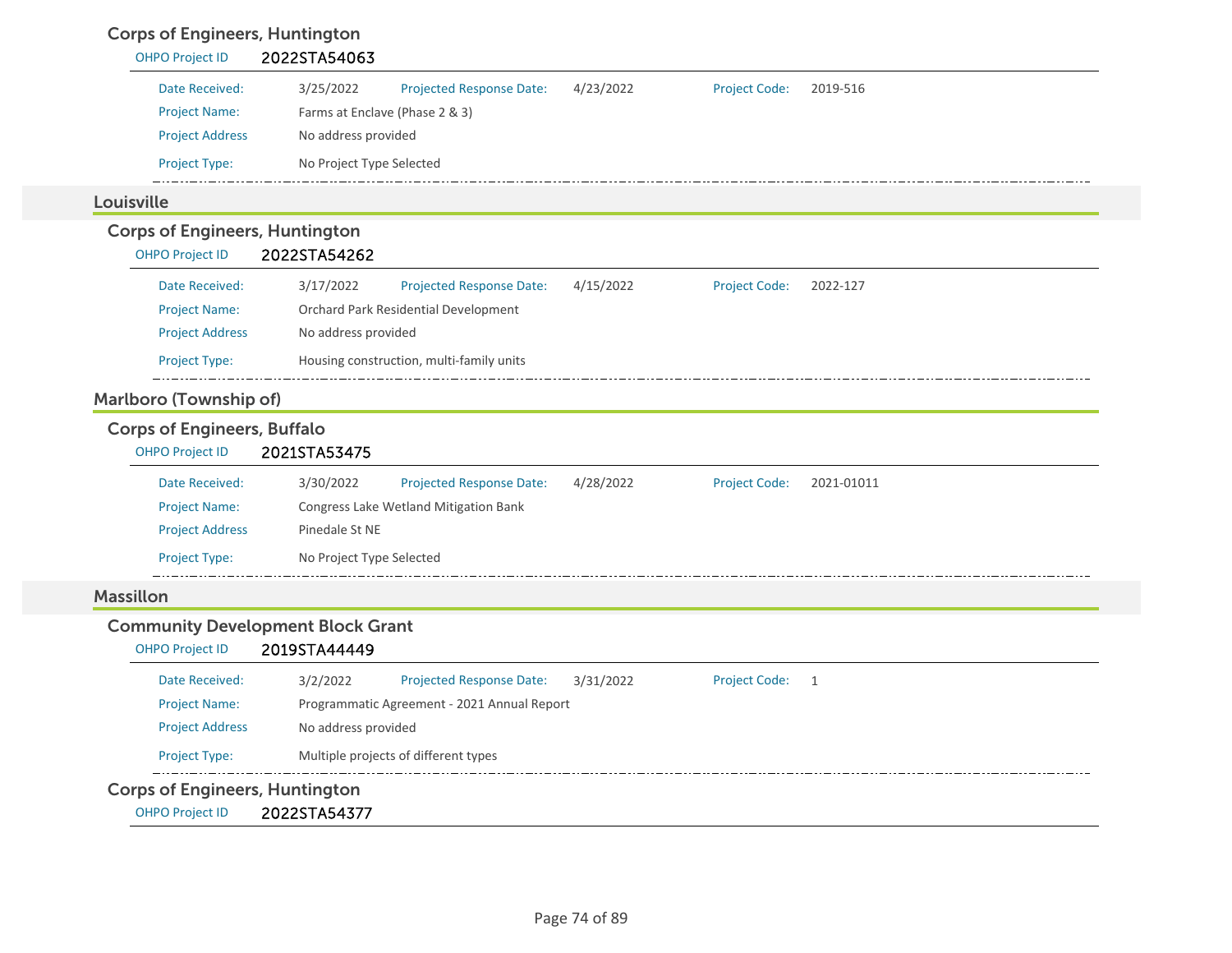| Date Received:         | 3/27/2022                | <b>Projected Response Date:</b>                             | 4/25/2022 | <b>Project Code:</b> |  |
|------------------------|--------------------------|-------------------------------------------------------------|-----------|----------------------|--|
| <b>Project Name:</b>   |                          | Sterilite Street SE Warehouse Distribution Facility Project |           |                      |  |
| <b>Project Address</b> | Sterlite St SE           |                                                             |           |                      |  |
| <b>Project Type:</b>   | No Project Type Selected |                                                             |           |                      |  |

## North Canton

| <b>Corps of Engineers, Buffalo</b>    |                                                                                       |  |
|---------------------------------------|---------------------------------------------------------------------------------------|--|
| <b>OHPO Project ID</b>                | 2022STA54230                                                                          |  |
| Date Received:                        | 3/11/2022<br>Projected Response Date:<br>4/9/2022<br><b>Project Code:</b><br>2021-932 |  |
| <b>Project Name:</b>                  | North Canton Blue Falls Car Wash                                                      |  |
| <b>Project Address</b>                | 500 Applegrove St NW                                                                  |  |
| Project Type:                         | No Project Type Selected                                                              |  |
| Perry (Township of)                   |                                                                                       |  |
| <b>Corps of Engineers, Huntington</b> |                                                                                       |  |
| <b>OHPO Project ID</b>                | 2021STA53274                                                                          |  |
| Date Received:                        | 3/31/2022<br>Projected Response Date:<br>4/29/2022<br><b>Project Code:</b><br>-1      |  |
| <b>Project Name:</b>                  | <b>Weston Place</b>                                                                   |  |
| <b>Project Address</b>                | No address provided                                                                   |  |
| <b>Project Type:</b>                  | No Project Type Selected                                                              |  |
| <b>Summit</b>                         |                                                                                       |  |
| Akron                                 |                                                                                       |  |
| <b>Corps of Engineers, Buffalo</b>    |                                                                                       |  |
| <b>OHPO Project ID</b>                | 2022SUM54396                                                                          |  |
| Date Received:                        | <b>Project Code:</b><br>3/29/2022<br>Projected Response Date:<br>4/27/2022<br>- 1     |  |
| <b>Project Name:</b>                  | Memorial Conveyance (CSO Rack 26)                                                     |  |
| <b>Project Address</b>                | Hickory St                                                                            |  |
| Project Type:                         | No Project Type Selected                                                              |  |
|                                       |                                                                                       |  |

#### Federal Communication Commission

OHPO Project ID 2022SUM53651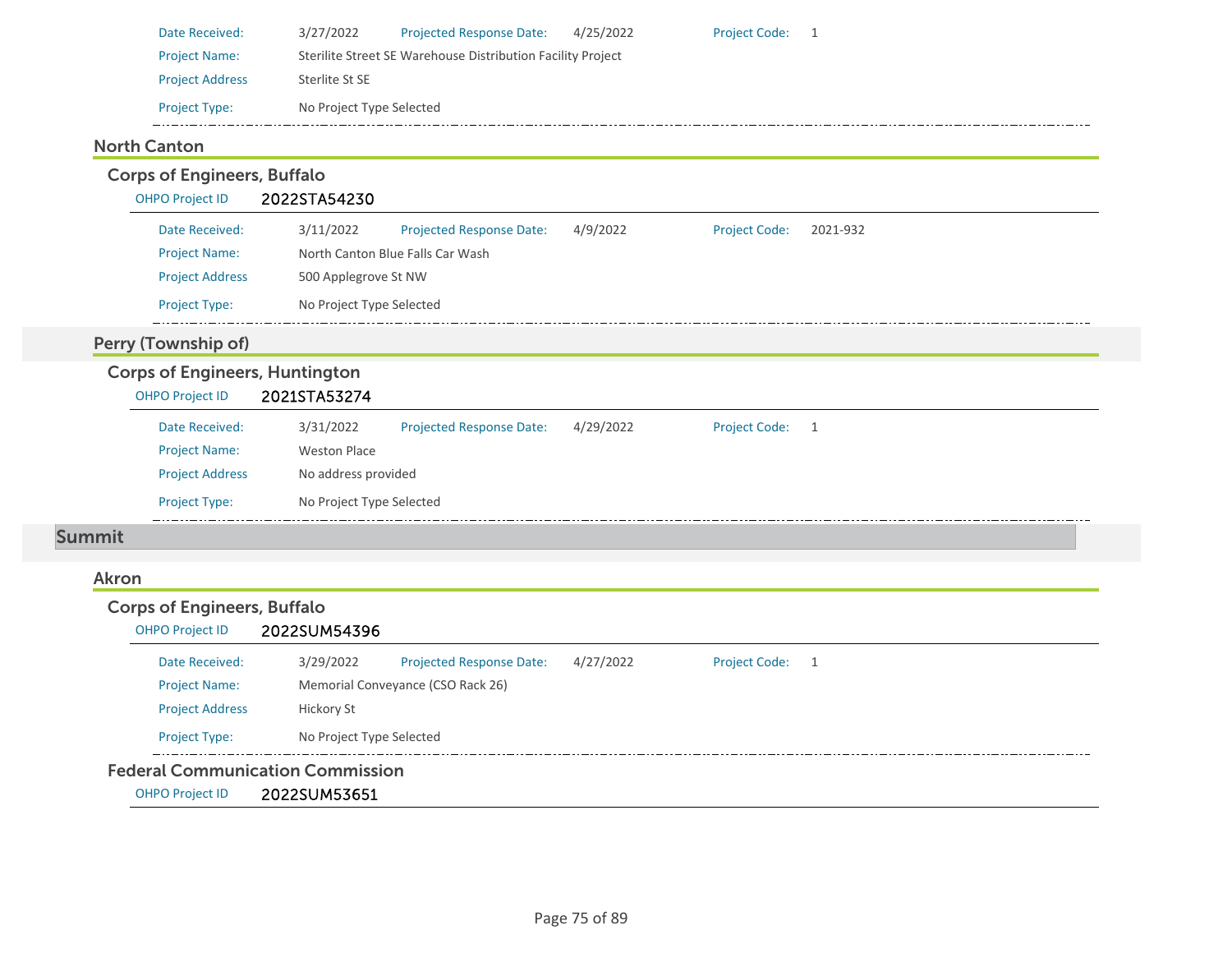| Date Received:                   | <b>Projected Response Date:</b><br>3/21/2022<br>4/19/2022    | <b>Project Code:</b> | 242713             |
|----------------------------------|--------------------------------------------------------------|----------------------|--------------------|
| <b>Project Name:</b>             | Dish Wireless- CVCLE00457A                                   |                      |                    |
| <b>Project Address</b>           | 263 Main St                                                  |                      |                    |
| Project Type:                    | No Project Type Selected                                     |                      |                    |
| <b>OHPO Project ID</b>           | 2022SUM54176                                                 |                      |                    |
| Date Received:                   | 3/8/2022<br><b>Projected Response Date:</b><br>4/6/2022      | <b>Project Code:</b> | <b>TCNS 244369</b> |
| <b>Project Name:</b>             | AT&T Site NOH5112 (MAYFLOWER) (FA # 10069797)                |                      |                    |
| <b>Project Address</b>           | 263 S Main St                                                |                      |                    |
| Project Type:                    | No Project Type Selected                                     |                      |                    |
| <b>OHPO Project ID</b>           | 2022SUM54268                                                 |                      |                    |
| Date Received:                   | 3/17/2022<br><b>Projected Response Date:</b><br>4/15/2022    | <b>Project Code:</b> | <b>TCNS 244372</b> |
| <b>Project Name:</b>             | AT&T Site NOH0149 (DERBY DOWNS) (FA # 10012199)              |                      |                    |
| <b>Project Address</b>           | 920 1/2 George Washington Blvd                               |                      |                    |
| Project Type:                    | No Project Type Selected                                     |                      |                    |
| <b>OHPO Project ID</b>           | 2022SUM54302                                                 |                      |                    |
| Date Received:                   | 3/21/2022<br><b>Projected Response Date:</b><br>4/19/2022    | <b>Project Code:</b> | 245480             |
| <b>Project Name:</b>             | 810958/The Valley/1653 Merriman Road/810958                  |                      |                    |
| <b>Project Address</b>           | 1653 Merriman Rd                                             |                      |                    |
| Project Type:                    | No Project Type Selected                                     |                      |                    |
|                                  | <b>Housing and Urban Development Department</b>              |                      |                    |
| <b>OHPO Project ID</b>           | 2022SUM54395                                                 |                      |                    |
| Date Received:                   | 3/29/2022<br><b>Projected Response Date:</b><br>4/27/2022    | <b>Project Code:</b> | 1                  |
| <b>Project Name:</b>             | Choice Neighborhoods Early Action Activity - Gathering Space |                      |                    |
| <b>Project Address</b>           | No address provided                                          |                      |                    |
| Project Type:                    | No Project Type Selected                                     |                      |                    |
| <b>Ohio Department of Health</b> |                                                              |                      |                    |
| <b>OHPO Project ID</b>           | 2022SUM54439                                                 |                      |                    |
| Date Received:                   | <b>Projected Response Date:</b><br>4/15/2022<br>3/31/2022    | <b>Project Code:</b> | Medicaid           |
| <b>Project Name:</b>             | Lead Hazard Control Property                                 |                      |                    |
| <b>Project Address</b>           | 881 Stoner St                                                |                      |                    |
| Project Type:                    | No Project Type Selected                                     |                      |                    |
| <b>OHPO Project ID</b>           | 2022SUM54440                                                 |                      |                    |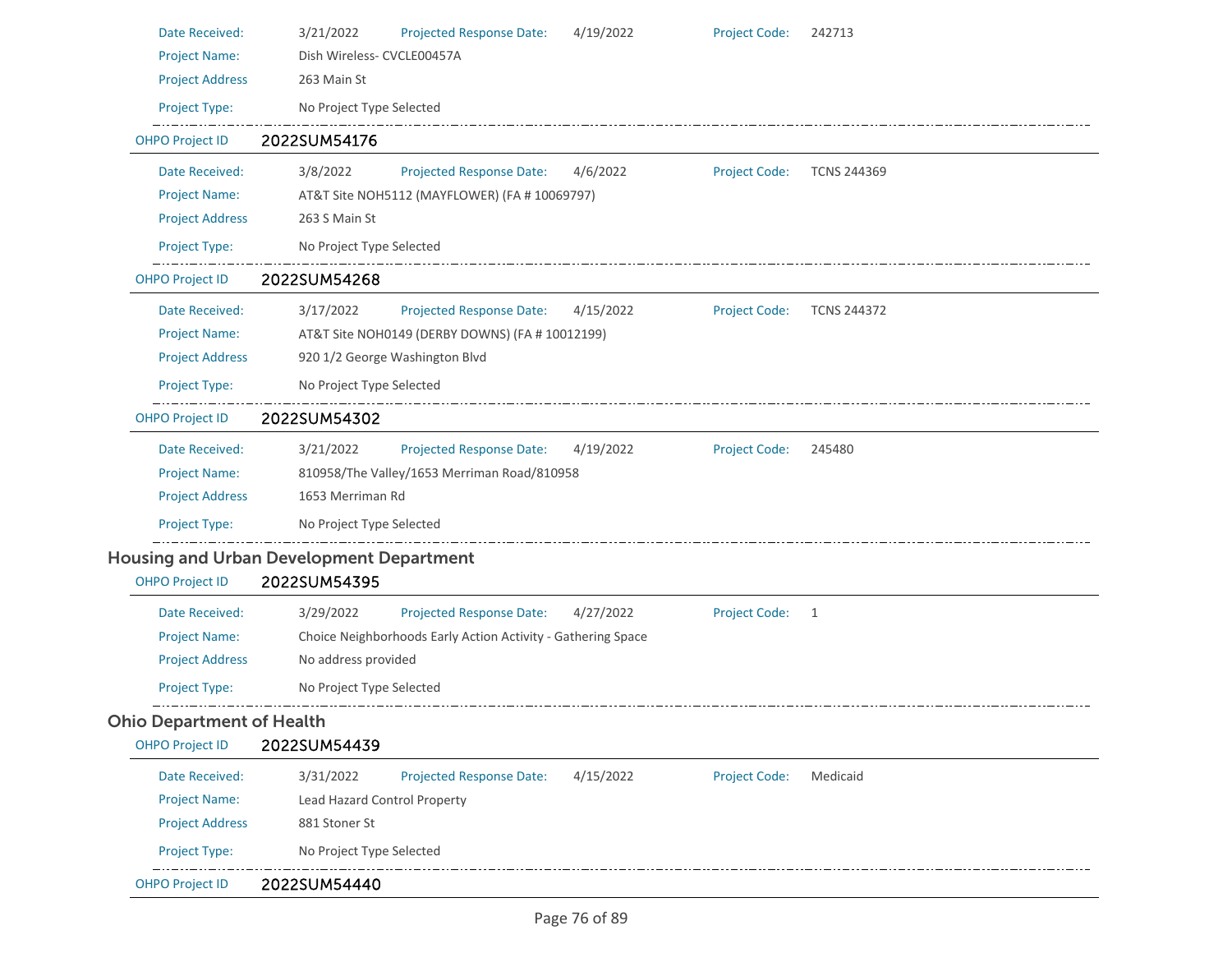| Date Received:         | 3/31/2022                    | <b>Projected Response Date:</b> | 4/15/2022 | <b>Project Code:</b> | Medicaid |
|------------------------|------------------------------|---------------------------------|-----------|----------------------|----------|
| <b>Project Name:</b>   | Lead Hazard Control Property |                                 |           |                      |          |
| <b>Project Address</b> | 1170 La Croix Ave            |                                 |           |                      |          |
| <b>Project Type:</b>   | No Project Type Selected     |                                 |           |                      |          |
|                        |                              |                                 |           |                      |          |

## Barberton

| <b>Community Development Block Grant</b><br><b>OHPO Project ID</b> | 2022SUM54073                  |                                                |           |                      |              |  |
|--------------------------------------------------------------------|-------------------------------|------------------------------------------------|-----------|----------------------|--------------|--|
| Date Received:                                                     |                               |                                                |           | <b>Project Code:</b> |              |  |
| <b>Project Name:</b>                                               | 3/2/2022<br>Demo              | <b>Projected Response Date:</b>                | 3/31/2022 |                      | $\mathbf{1}$ |  |
| <b>Project Address</b>                                             | 30 Taylor Rd                  |                                                |           |                      |              |  |
| Project Type:                                                      | Demolition ("Blight Removal") |                                                |           |                      |              |  |
| <b>Federal Emergency Management Agency</b>                         |                               |                                                |           |                      |              |  |
| <b>OHPO Project ID</b>                                             | 2022SUM54412                  |                                                |           |                      |              |  |
| Date Received:                                                     | 3/31/2022                     | <b>Projected Response Date:</b>                | 4/29/2022 | Project Code: 1      |              |  |
| <b>Project Name:</b>                                               |                               | Wolf Creek Dam Rehab Project - DR4507          |           |                      |              |  |
| <b>Project Address</b>                                             | 3365 Summit Rd                |                                                |           |                      |              |  |
| Project Type:                                                      | No Project Type Selected      |                                                |           |                      |              |  |
|                                                                    |                               |                                                |           |                      |              |  |
| <b>Coventry (Township of)</b>                                      |                               |                                                |           |                      |              |  |
| <b>Corps of Engineers, Huntington</b>                              |                               |                                                |           |                      |              |  |
| <b>OHPO Project ID</b>                                             | 2018SUM41481                  |                                                |           |                      |              |  |
| Date Received:                                                     | 3/9/2022                      | <b>Projected Response Date:</b>                | 4/7/2022  | <b>Project Code:</b> | 2014-142     |  |
| <b>Project Name:</b>                                               |                               | North Reservoir Dam Outlet Replacement Project |           |                      |              |  |
| <b>Project Address</b>                                             | No address provided           |                                                |           |                      |              |  |
| Project Type:                                                      | Dams and levees               |                                                |           |                      |              |  |
| <b>Cuyahoga Falls</b>                                              |                               |                                                |           |                      |              |  |
| <b>Community Development Block Grant</b>                           |                               |                                                |           |                      |              |  |
| <b>OHPO Project ID</b>                                             | 2022SUM54441                  |                                                |           |                      |              |  |
| Date Received:                                                     | 3/31/2022                     | Projected Response Date:                       | 4/29/2022 | <b>Project Code:</b> | 1            |  |
| <b>Project Name:</b>                                               |                               | High Bridge Glens Park Art Installation        |           |                      |              |  |
| <b>Project Address</b>                                             | 1817 Front St                 |                                                |           |                      |              |  |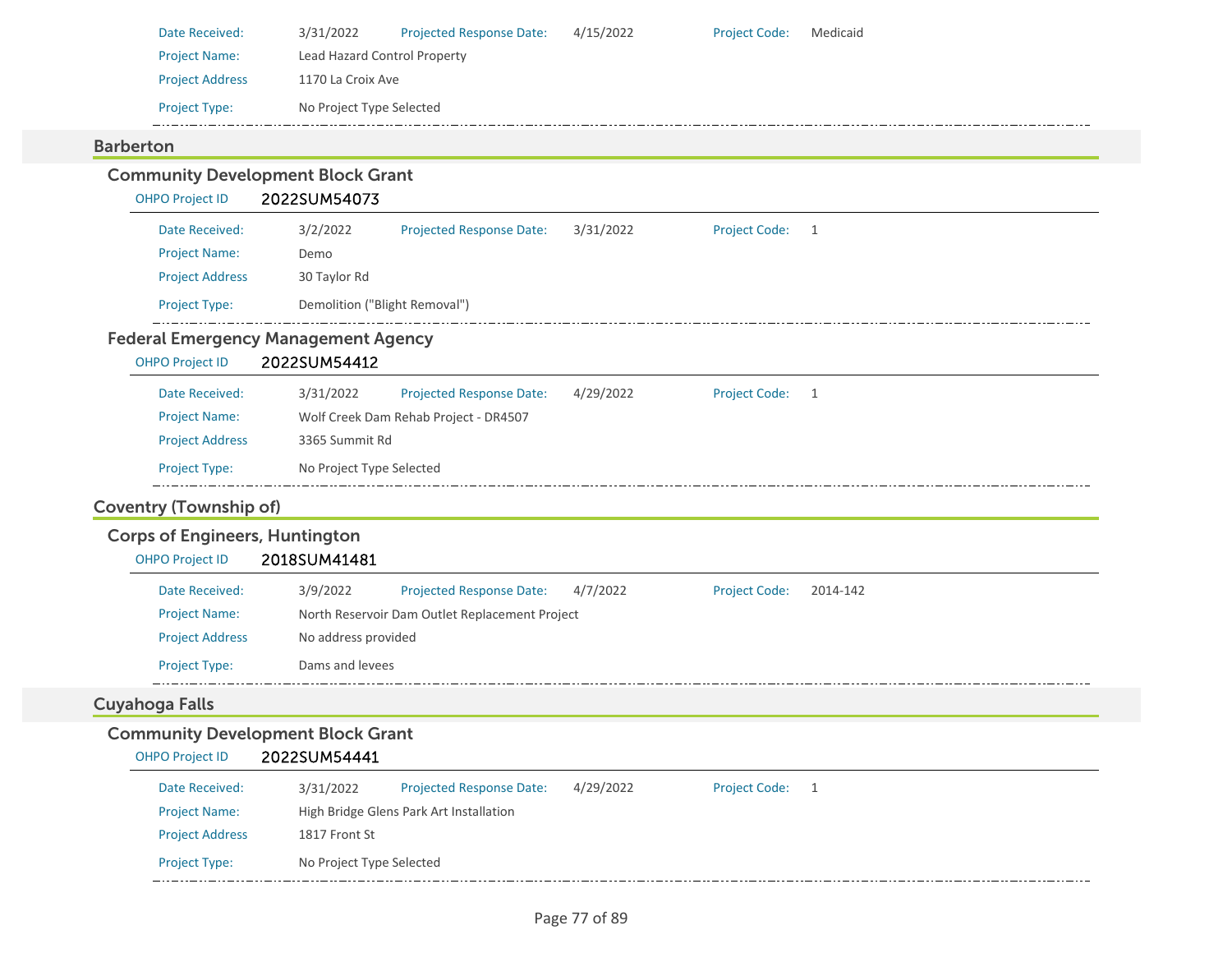#### Federal Communication Commission

| <b>OHPO Project ID</b>             | 2022SUM54227                                                                                    |
|------------------------------------|-------------------------------------------------------------------------------------------------|
| Date Received:                     | 4/8/2022<br>3/10/2022<br>Projected Response Date:<br><b>Project Code:</b><br><b>TCNS 244188</b> |
| <b>Project Name:</b>               | OH0408 / Steels Corner II                                                                       |
| <b>Project Address</b>             | 4149 State Rd                                                                                   |
| Project Type:                      | No Project Type Selected                                                                        |
|                                    | <b>Housing and Urban Development Department</b>                                                 |
| <b>OHPO Project ID</b>             | 2022SUM54301                                                                                    |
| Date Received:                     | 3/21/2022<br><b>Projected Response Date:</b><br>4/19/2022<br><b>Project Code:</b><br>042-11531  |
| <b>Project Name:</b>               | Redwood Cuyahoga Falls (Manchester Falls)-Phase I                                               |
| <b>Project Address</b>             | 1201 Liverpool St                                                                               |
| Project Type:                      | No Project Type Selected                                                                        |
| <b>Hudson Village</b>              |                                                                                                 |
| <b>Corps of Engineers, Buffalo</b> |                                                                                                 |
| <b>OHPO Project ID</b>             | 2022SUM53927                                                                                    |
| Date Received:                     | 3/2/2022<br>Projected Response Date:<br>3/31/2022<br><b>Project Code:</b><br>2021-01092         |
| <b>Project Name:</b>               | Bradywine Creek In-Lieu Fee Mitigation Site                                                     |
| <b>Project Address</b>             | Industrial Pkwy                                                                                 |
| Project Type:                      | Wetlands                                                                                        |
| OHPO Project ID                    | 2022SUM54298                                                                                    |
| Date Received:                     | 3/21/2022<br>Projected Response Date:<br>4/19/2022<br><b>Project Code:</b><br>$\overline{1}$    |
| <b>Project Name:</b>               | Stow Road and SR 303, and Stow Road to Stone Road Sidewalk Improvements                         |
| <b>Project Address</b>             | No address provided                                                                             |
| Project Type:                      | No Project Type Selected                                                                        |
| <b>OHPO Project ID</b>             | 2022SUM54303                                                                                    |
| Date Received:                     | <b>Projected Response Date:</b><br>4/19/2022<br><b>Project Code:</b><br>3/21/2022<br>2020-01128 |
| <b>Project Name:</b>               | Hudson Preserve Residential Development                                                         |
| <b>Project Address</b>             | 1895 Norton Rd                                                                                  |
| Project Type:                      | No Project Type Selected                                                                        |
| Peninsula                          |                                                                                                 |

Corps of Engineers, Buffalo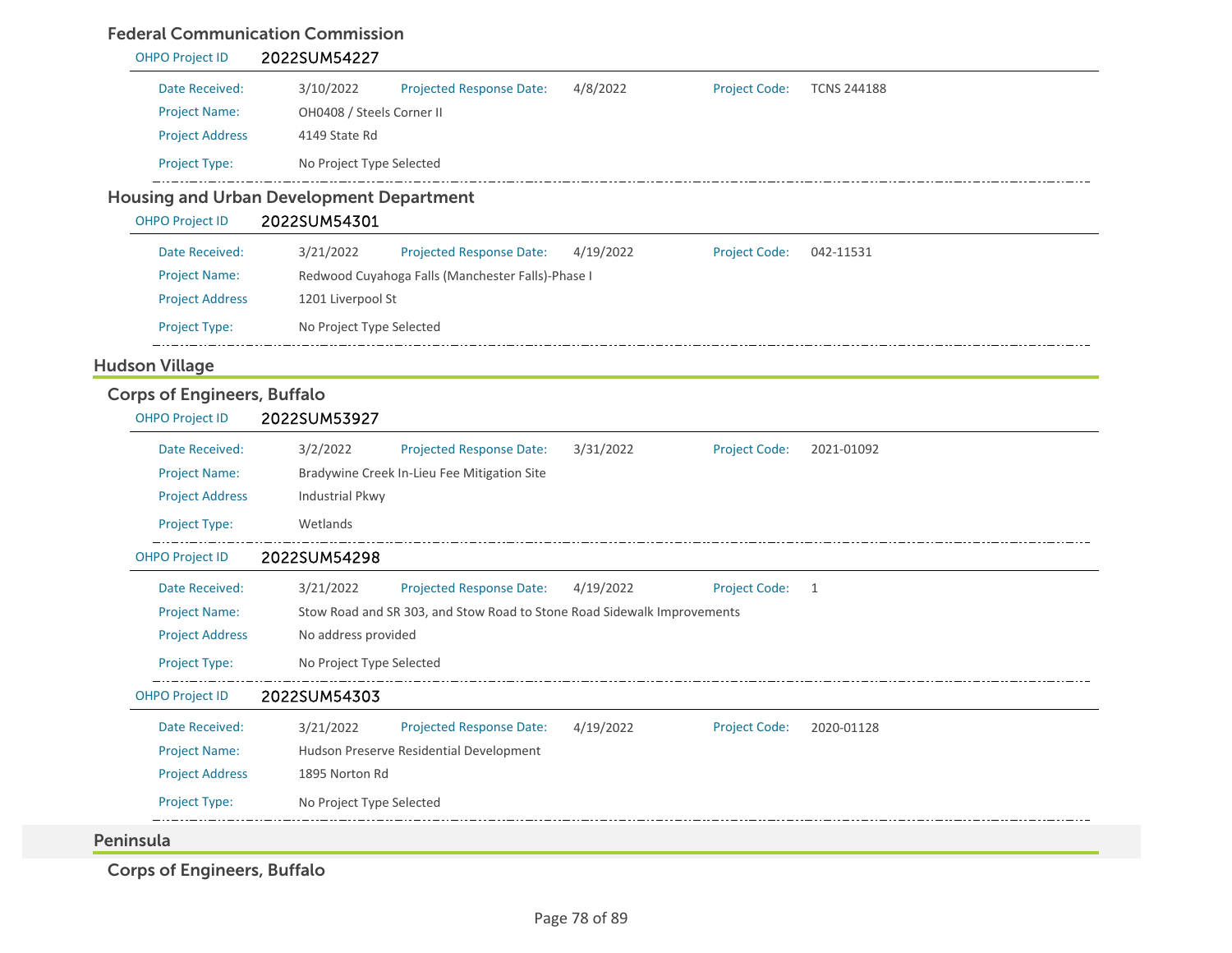| Date Received:                                                  | 3/7/2022                                                                | <b>Projected Response Date:</b> | 4/5/2022  | <b>Project Code:</b> | 2014-00468, ATF   |
|-----------------------------------------------------------------|-------------------------------------------------------------------------|---------------------------------|-----------|----------------------|-------------------|
| <b>Project Name:</b>                                            | Akron-Peninsula Road Bank Stabilization Project - After-the-Fact Permit |                                 |           |                      |                   |
| <b>Project Address</b>                                          | Akron-Peninsula Rd                                                      |                                 |           |                      |                   |
| Project Type:                                                   | No Project Type Selected                                                |                                 |           |                      |                   |
| Reminderville                                                   |                                                                         |                                 |           |                      |                   |
| <b>Corps of Engineers, Buffalo</b>                              |                                                                         |                                 |           |                      |                   |
| <b>OHPO Project ID</b>                                          | 2006SUM8204                                                             |                                 |           |                      |                   |
| Date Received:                                                  | 3/4/2022                                                                | Projected Response Date:        | 4/2/2022  | <b>Project Code:</b> | 2004-00951        |
| <b>Project Name:</b>                                            | <b>Squire Estates</b>                                                   |                                 |           |                      |                   |
| <b>Project Address</b>                                          | No address provided                                                     |                                 |           |                      |                   |
| Project Type:                                                   | Housing construction, multi-family units                                |                                 |           |                      |                   |
| <b>Trumbull</b>                                                 |                                                                         |                                 |           |                      |                   |
|                                                                 |                                                                         |                                 |           |                      |                   |
| 1                                                               |                                                                         |                                 |           |                      |                   |
| <b>Corps of Engineers, Buffalo</b><br><b>OHPO Project ID</b>    | 2021TRU52314                                                            |                                 |           |                      |                   |
| Date Received:                                                  | 3/30/2022                                                               | <b>Projected Response Date:</b> | 4/28/2022 | <b>Project Code:</b> | PID 110589, 2022- |
| <b>Project Name:</b>                                            | TRU-US 62-7.47                                                          |                                 |           |                      |                   |
| <b>Project Address</b>                                          | No address provided                                                     |                                 |           |                      |                   |
| Project Type:                                                   | No Project Type Selected                                                |                                 |           |                      |                   |
| <b>Cortland</b>                                                 |                                                                         |                                 |           |                      |                   |
| <b>Corps of Engineers, Pittsburgh</b><br><b>OHPO Project ID</b> | 2022TRU54174                                                            |                                 |           |                      |                   |
| Date Received:                                                  | 3/8/2022                                                                | Projected Response Date:        | 4/6/2022  | <b>Project Code:</b> | 1                 |
| <b>Project Name:</b>                                            | Mosquito Creek Lake Interium Risk Reduction Measures Plan               |                                 |           |                      |                   |
| <b>Project Address</b>                                          | SR 305                                                                  |                                 |           |                      |                   |
| Project Type:                                                   | No Project Type Selected                                                |                                 |           |                      |                   |
| Warren                                                          | -------------------                                                     |                                 |           |                      |                   |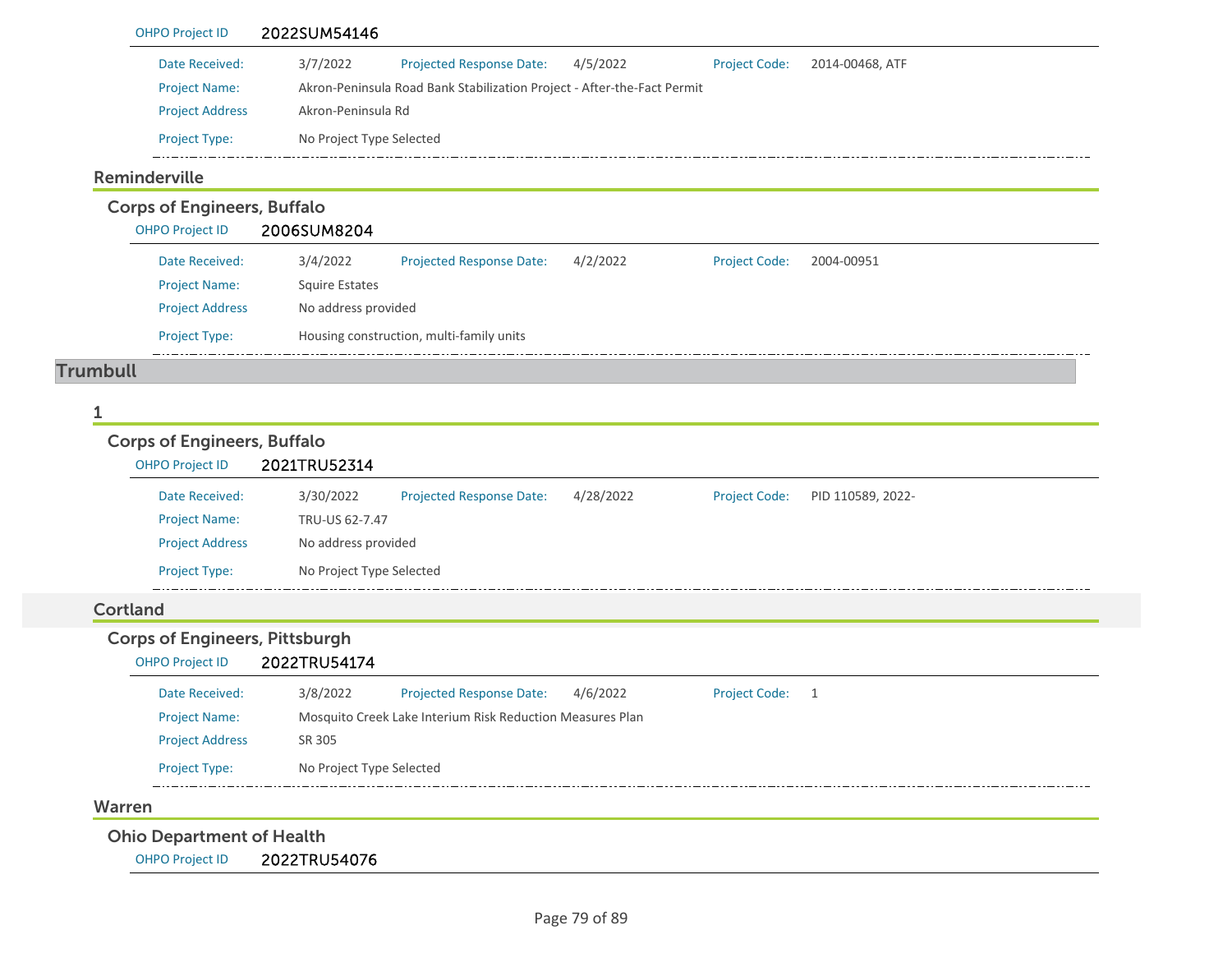| Date Received:<br><b>Project Name:</b>   | 3/2/2022<br>Lead Hazard Control Property | <b>Projected Response Date:</b>             | 3/17/2022 | <b>Project Code:</b> | Medicaid     |
|------------------------------------------|------------------------------------------|---------------------------------------------|-----------|----------------------|--------------|
| <b>Project Address</b>                   | 860 Stiles St NW                         |                                             |           |                      |              |
| Project Type:                            |                                          | Lead Hazard Abatement Rehabilitation        |           |                      |              |
| <b>OHPO Project ID</b>                   | 2022TRU54147                             |                                             |           |                      |              |
| Date Received:                           | 3/7/2022                                 | <b>Projected Response Date:</b>             | 3/22/2022 | <b>Project Code:</b> | Medicaid     |
| <b>Project Name:</b>                     | Lead Hazard Control Property             |                                             |           |                      |              |
| <b>Project Address</b>                   | 2255 Burton St SE                        |                                             |           |                      |              |
| Project Type:                            |                                          | Lead Hazard Abatement Rehabilitation        |           |                      |              |
| <b>Tuscarawas</b>                        |                                          |                                             |           |                      |              |
| Dennison                                 |                                          |                                             |           |                      |              |
| <b>Community Development Block Grant</b> |                                          |                                             |           |                      |              |
| <b>OHPO Project ID</b>                   | 2022TUS54314                             |                                             |           |                      |              |
| Date Received:                           | 3/21/2022                                | <b>Projected Response Date:</b>             | 4/19/2022 | <b>Project Code:</b> | 1            |
| <b>Project Name:</b>                     | Rehab                                    |                                             |           |                      |              |
| <b>Project Address</b>                   | 300 N. 2nd St                            |                                             |           |                      |              |
|                                          |                                          |                                             |           |                      |              |
| Project Type:                            |                                          | Housing rehabilitation, single-family units |           |                      |              |
| <b>OHPO Project ID</b>                   | 2022TUS54334                             |                                             |           |                      |              |
| Date Received:                           | 3/22/2022                                | <b>Projected Response Date:</b>             | 4/20/2022 | <b>Project Code:</b> | $\mathbf{1}$ |
| <b>Project Name:</b>                     | Rehab                                    |                                             |           |                      |              |
| <b>Project Address</b>                   | 6429 McKee Rd                            |                                             |           |                      |              |
| Project Type:                            |                                          | Housing rehabilitation, single-family units |           |                      |              |
| <b>OHPO Project ID</b>                   | 2022TUS54354                             |                                             |           |                      |              |
| Date Received:                           | 3/23/2022                                | <b>Projected Response Date:</b>             | 4/21/2022 | <b>Project Code:</b> | 1            |
| <b>Project Name:</b>                     | Rehab                                    |                                             |           |                      |              |
| <b>Project Address</b>                   | 3793 Irish Run Rd NW                     |                                             |           |                      |              |
| Project Type:                            |                                          | Housing rehabilitation, single-family units |           |                      |              |
| <b>Dover</b>                             |                                          |                                             |           |                      |              |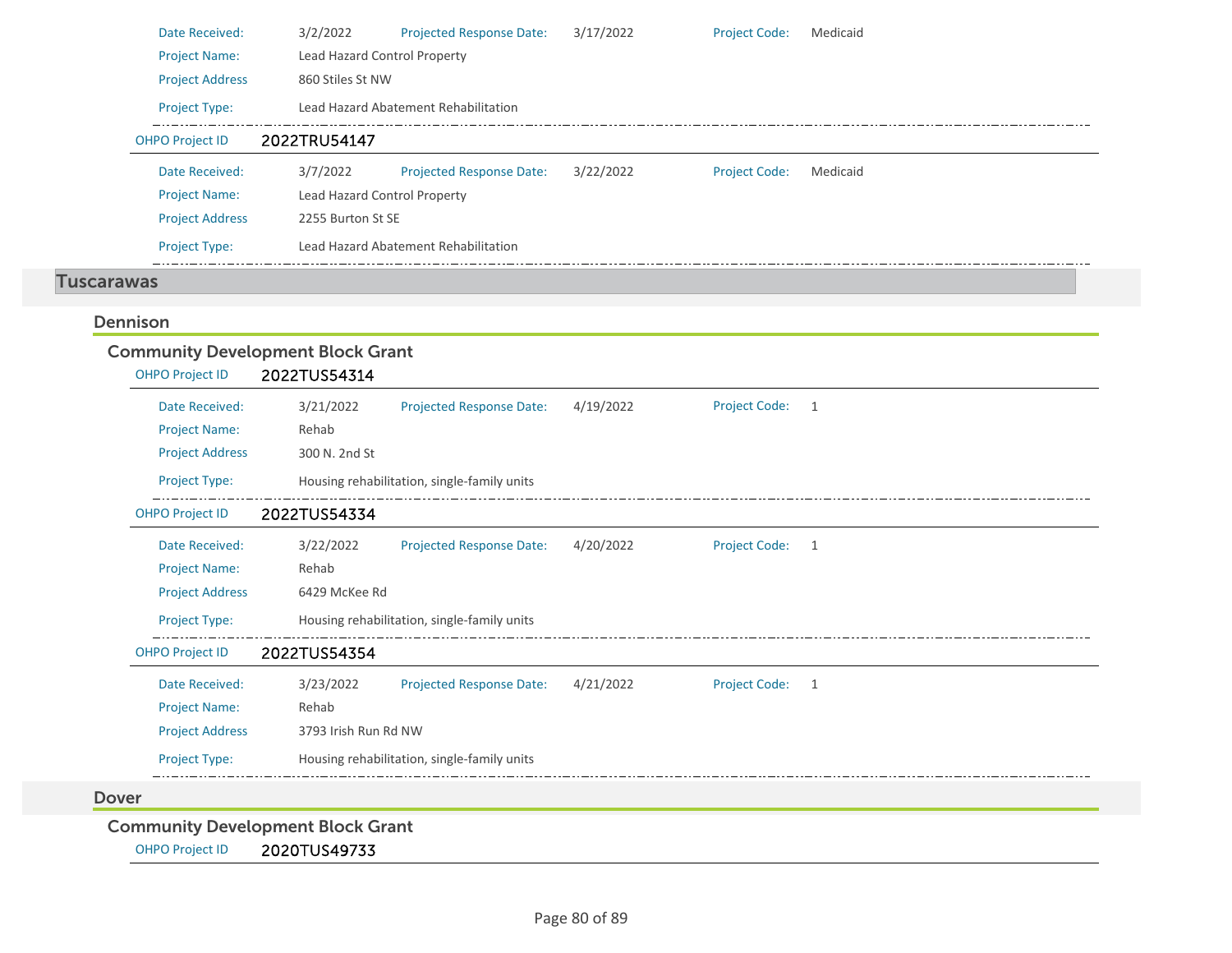| Date Received:          | 3/23/2022                                | <b>Projected Response Date:</b>             | 4/21/2022 | <b>Project Code:</b> | $\mathbf{1}$   |
|-------------------------|------------------------------------------|---------------------------------------------|-----------|----------------------|----------------|
| <b>Project Name:</b>    | Rehab                                    |                                             |           |                      |                |
| <b>Project Address</b>  | 2435 Crown Rd Ext NW                     |                                             |           |                      |                |
| Project Type:           |                                          | Housing rehabilitation, single-family units |           |                      |                |
| <b>OHPO Project ID</b>  | 2022TUS54332                             |                                             |           |                      |                |
| Date Received:          | 3/22/2022                                | <b>Projected Response Date:</b>             | 4/20/2022 | <b>Project Code:</b> | 1              |
| <b>Project Name:</b>    | Rehab                                    |                                             |           |                      |                |
| <b>Project Address</b>  | 204 Betscher Ave                         |                                             |           |                      |                |
| Project Type:           |                                          | Housing rehabilitation, single-family units |           |                      |                |
| <b>OHPO Project ID</b>  | 2022TUS54401                             |                                             |           |                      |                |
| Date Received:          | 3/28/2022                                | <b>Projected Response Date:</b>             | 4/26/2022 | <b>Project Code:</b> | $\overline{1}$ |
| <b>Project Name:</b>    | Rehab                                    |                                             |           |                      |                |
|                         |                                          |                                             |           |                      |                |
| <b>Project Address</b>  | 86 Park St                               |                                             |           |                      |                |
| Project Type:           | No Project Type Selected                 |                                             |           |                      |                |
| <b>New Philadelphia</b> |                                          |                                             |           |                      |                |
|                         | <b>Community Development Block Grant</b> |                                             |           |                      |                |
| <b>OHPO Project ID</b>  | 2022TUS54335                             |                                             |           |                      |                |
| Date Received:          | 3/22/2022                                | <b>Projected Response Date:</b>             | 4/20/2022 | <b>Project Code:</b> | 1              |
| <b>Project Name:</b>    | Rehab                                    |                                             |           |                      |                |
| <b>Project Address</b>  | 1035 Ray Ave NW                          |                                             |           |                      |                |
| Project Type:           |                                          | Housing rehabilitation, single-family units |           |                      |                |
| <b>OHPO Project ID</b>  | 2022TUS54376                             |                                             |           |                      |                |
| Date Received:          | 3/25/2022                                | <b>Projected Response Date:</b>             | 4/23/2022 | <b>Project Code:</b> | 1              |
| <b>Project Name:</b>    | Rehab                                    |                                             |           |                      |                |
| <b>Project Address</b>  | 1649 Brightwood Rd SE                    |                                             |           |                      |                |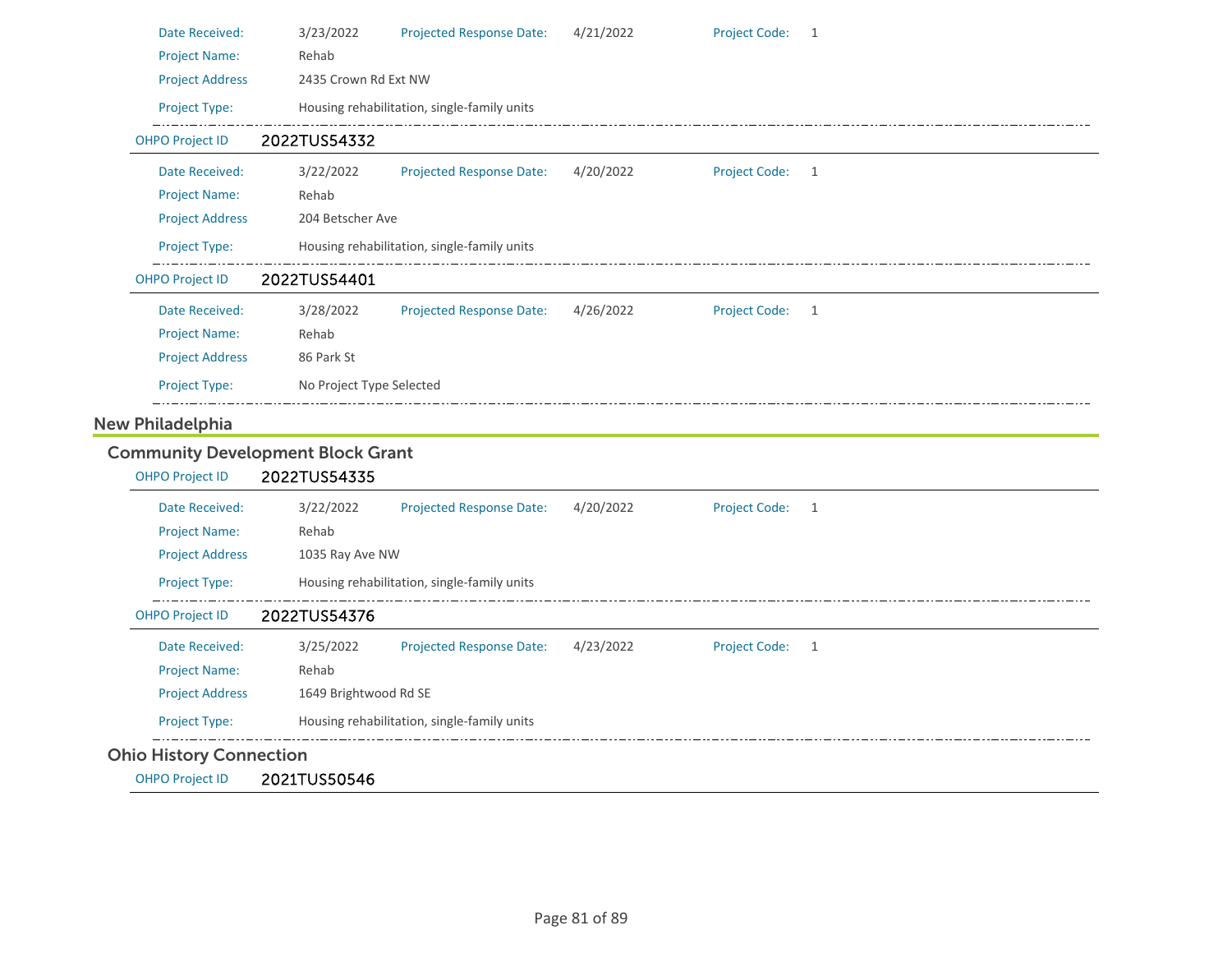| Date Received:         | 3/1/2022                                          | <b>Projected Response Date:</b>          | 3/7/2022 | <b>Project Code:</b> |  |  |  |
|------------------------|---------------------------------------------------|------------------------------------------|----------|----------------------|--|--|--|
| <b>Project Name:</b>   | Schoenbrunn Schebosh Cabin Reconstruction Project |                                          |          |                      |  |  |  |
| <b>Project Address</b> | 1984 E High Ave                                   |                                          |          |                      |  |  |  |
| <b>Project Type:</b>   |                                                   | State property rehabilitation/renovation |          |                      |  |  |  |

## Strasburg & Canton

# Ohio Environmental Protection Agency

## OHPO Project ID 2022TUS54239

| Date Received:         | 3/15/2022                                  | <b>Projected Response Date:</b> | 4/13/2022 | <b>Project Code:</b> |  |
|------------------------|--------------------------------------------|---------------------------------|-----------|----------------------|--|
| <b>Project Name:</b>   | Sugar Creek WTP and Wellfield Improvements |                                 |           |                      |  |
| <b>Project Address</b> | 9649 Dolphin St SW & 3200 Cromer Ave NW    |                                 |           |                      |  |
| <b>Project Type:</b>   | Water distribution systems                 |                                 |           |                      |  |

## Uhrichsville

## Community Development Block Grant

| Date Received:         | 3/22/2022 | <b>Projected Response Date:</b>             | 4/20/2022 | <b>Project Code:</b> |  |  |  |
|------------------------|-----------|---------------------------------------------|-----------|----------------------|--|--|--|
| <b>Project Name:</b>   | Rehab     |                                             |           |                      |  |  |  |
| <b>Project Address</b> |           | 8427 Tracy Rd SE                            |           |                      |  |  |  |
| <b>Project Type:</b>   |           | Housing rehabilitation, single-family units |           |                      |  |  |  |

### Ohio Department of Health

# OHPO Project ID 2022TUS54093

| Date Received:         | 3/4/2022                     | <b>Projected Response Date:</b>      | 3/19/2022 | <b>Project Code:</b> | Medicaid |  |  |
|------------------------|------------------------------|--------------------------------------|-----------|----------------------|----------|--|--|
| <b>Project Name:</b>   | Lead Hazard Control Property |                                      |           |                      |          |  |  |
| <b>Project Address</b> | 516 W Bank St                |                                      |           |                      |          |  |  |
| <b>Project Type:</b>   |                              | Lead Hazard Abatement Rehabilitation |           |                      |          |  |  |

## Zoar

## Ohio History Connection

#### OHPO Project ID 2022TUS54404

| Date Received:         | 3/30/2022                | <b>Projected Response Date:</b>      | 4/4/2022 | <b>Project Code:</b> |  |  |
|------------------------|--------------------------|--------------------------------------|----------|----------------------|--|--|
| <b>Project Name:</b>   |                          | Zoar Village - Magazine Roofs Repair |          |                      |  |  |
| <b>Project Address</b> | 292 Main St              |                                      |          |                      |  |  |
| <b>Project Type:</b>   | No Project Type Selected |                                      |          |                      |  |  |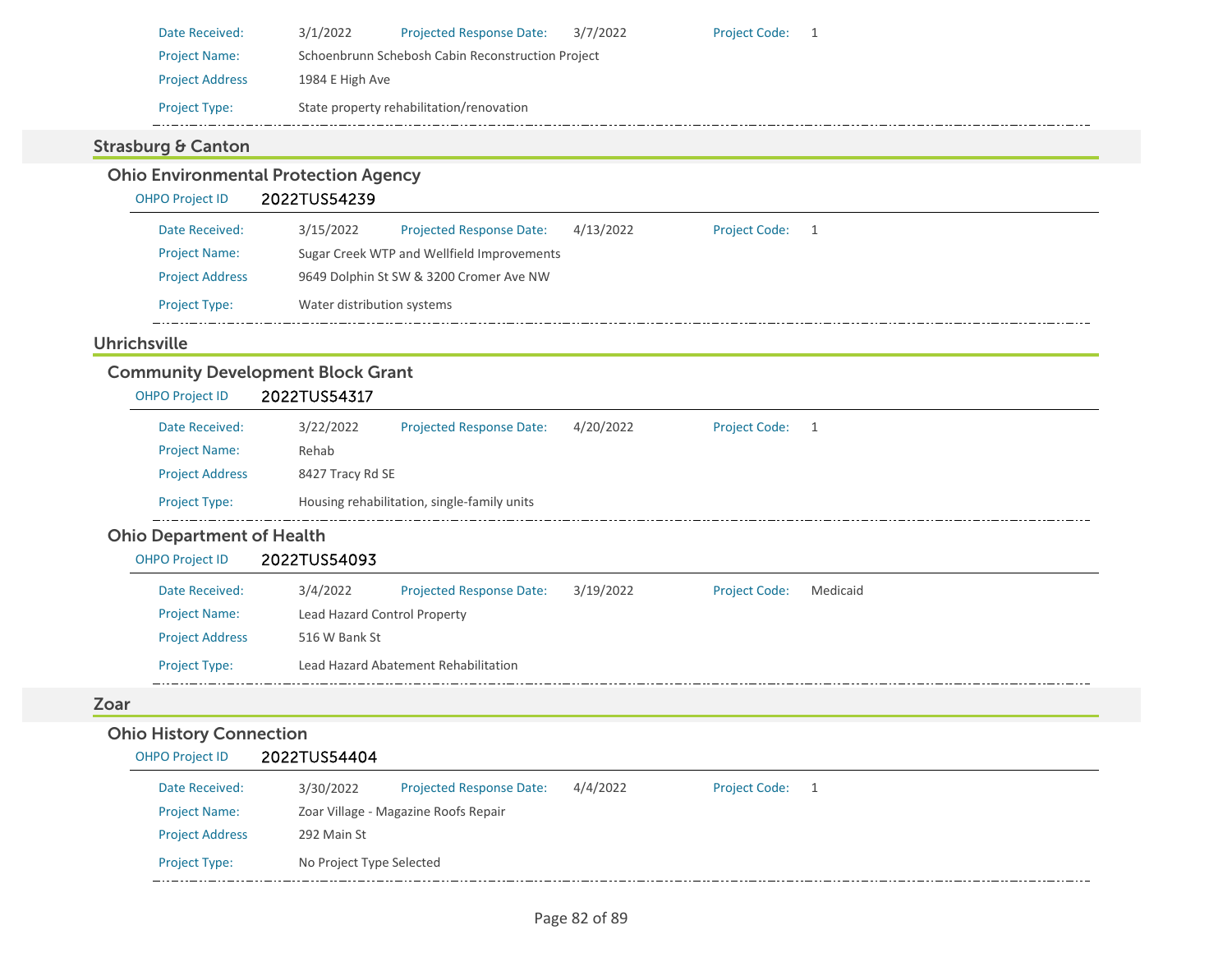| <b>Marysville</b>                                                  |                                                 |                                                 |           |                      |                 |  |
|--------------------------------------------------------------------|-------------------------------------------------|-------------------------------------------------|-----------|----------------------|-----------------|--|
| <b>Community Development Block Grant</b>                           |                                                 |                                                 |           |                      |                 |  |
| <b>OHPO Project ID</b>                                             | 2022UNI54386                                    |                                                 |           |                      |                 |  |
| Date Received:                                                     | 3/27/2022                                       | Projected Response Date:                        | 4/25/2022 | <b>Project Code:</b> | 1               |  |
| <b>Project Name:</b>                                               | Rehab                                           |                                                 |           |                      |                 |  |
| <b>Project Address</b>                                             | 635 W 8th St                                    |                                                 |           |                      |                 |  |
| Project Type:                                                      |                                                 | Housing rehabilitation, single-family units     |           |                      |                 |  |
| <b>Milford Center</b>                                              |                                                 |                                                 |           |                      |                 |  |
| <b>Community Development Block Grant</b><br><b>OHPO Project ID</b> | 2022UNI54385                                    |                                                 |           |                      |                 |  |
| Date Received:                                                     | 3/27/2022                                       | <b>Projected Response Date:</b>                 | 4/25/2022 | <b>Project Code:</b> | $\overline{1}$  |  |
| <b>Project Name:</b>                                               | Rehab                                           |                                                 |           |                      |                 |  |
| <b>Project Address</b>                                             | 21 Pleasant St                                  |                                                 |           |                      |                 |  |
| Project Type:                                                      |                                                 | Housing rehabilitation, single-family units     |           |                      |                 |  |
| Paris (Township of)                                                |                                                 |                                                 |           |                      |                 |  |
| <b>Corps of Engineers, Huntington</b>                              |                                                 |                                                 |           |                      |                 |  |
| <b>OHPO Project ID</b>                                             | 2005UNI34305                                    |                                                 |           |                      |                 |  |
| Date Received:                                                     | 3/3/2022                                        | <b>Projected Response Date:</b>                 | 4/1/2022  | <b>Project Code:</b> | 2021-104/2004-1 |  |
| <b>Project Name:</b>                                               |                                                 | Adena Pointe Section 10 Residential Development |           |                      |                 |  |
| <b>Project Address</b>                                             | No address provided                             |                                                 |           |                      |                 |  |
| Project Type:                                                      |                                                 | Housing construction, single-family units       |           |                      |                 |  |
| Date Received:                                                     | 3/21/2022                                       | <b>Projected Response Date:</b>                 | 4/19/2022 | <b>Project Code:</b> | 2021-104/2004-1 |  |
| <b>Project Name:</b>                                               | Adena Pointe Section 10 Residential Development |                                                 |           |                      |                 |  |
| <b>Project Address</b>                                             | No address provided                             |                                                 |           |                      |                 |  |
| Project Type:                                                      | No Project Type Selected                        |                                                 |           |                      |                 |  |
| Date Received:                                                     | 3/31/2022                                       | Projected Response Date:                        | 4/29/2022 | <b>Project Code:</b> | 2021-104/2004-1 |  |
| <b>Project Name:</b>                                               |                                                 | Adena Pointe Section 10 Residential Development |           |                      |                 |  |
| <b>Project Address</b>                                             | No address provided                             |                                                 |           |                      |                 |  |
| Project Type:                                                      | No Project Type Selected                        |                                                 |           |                      |                 |  |
| York (Township of)                                                 |                                                 |                                                 |           |                      |                 |  |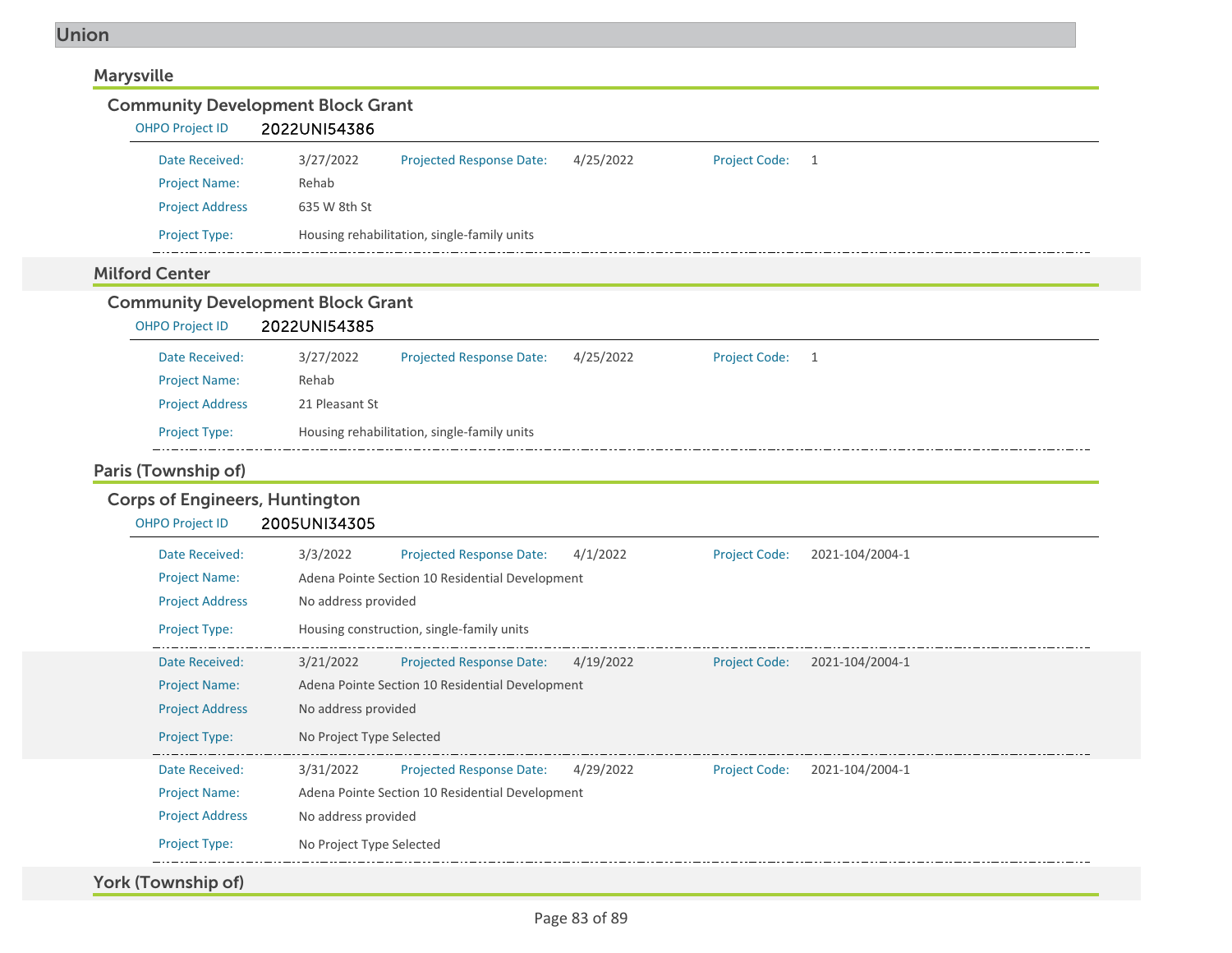## Ohio Power Siting Board

|               | <b>OHPO Project ID</b> | 2022UNI54221                                                                                             |
|---------------|------------------------|----------------------------------------------------------------------------------------------------------|
|               | Date Received:         | 3/11/2022<br><b>Projected Response Date:</b><br>4/9/2022<br><b>Project Code:</b><br>AEP                  |
|               | <b>Project Name:</b>   | Bokes Creek 345kV Station (Greenfield) Project                                                           |
|               | <b>Project Address</b> | No address provided                                                                                      |
|               | Project Type:          | No Project Type Selected                                                                                 |
| <b>Warren</b> |                        |                                                                                                          |
| 1             |                        |                                                                                                          |
|               |                        | <b>Federal Energy Regulatory Commission</b>                                                              |
|               | <b>OHPO Project ID</b> | 2022WAR54219                                                                                             |
|               | Date Received:         | 3/10/2022<br><b>Projected Response Date:</b><br>4/8/2022<br><b>Project Code:</b><br><b>Texas Eastern</b> |
|               | <b>Project Name:</b>   | CE-21-17768 OH Warren 3.48 Anomaly Investigation Project                                                 |
|               | <b>Project Address</b> | No address provided                                                                                      |
|               | <b>Project Type:</b>   | No Project Type Selected                                                                                 |
| Lebanon       |                        |                                                                                                          |
|               |                        | <b>Federal Communication Commission</b>                                                                  |
|               | <b>OHPO Project ID</b> | 2022WAR54251                                                                                             |
|               | Date Received:         | 3/15/2022<br><b>Projected Response Date:</b><br>4/13/2022<br><b>Project Code:</b><br><b>TCNS 244924</b>  |
|               | <b>Project Name:</b>   | Verizon LEBANON COLONY SQUARE SC - C/ Site# 16801409                                                     |
|               | <b>Project Address</b> | 8 Dave Ave                                                                                               |
|               | Project Type:          | No Project Type Selected                                                                                 |
|               |                        | <b>Ohio Environmental Protection Agency</b>                                                              |
|               | <b>OHPO Project ID</b> | 2022WAR54231                                                                                             |
|               | Date Received:         | 3/14/2022<br><b>Projected Response Date:</b><br>4/12/2022<br>Project Code: 1                             |
|               | <b>Project Name:</b>   | Glosser Road Pump Station Equalization Improvements                                                      |
|               | <b>Project Address</b> | Glosser Rd                                                                                               |

Project Type: No Project Type Selected

Turtle Creek (Township of)

Agency Unknown or Unspecified

OHPO Project ID 2022WAR54394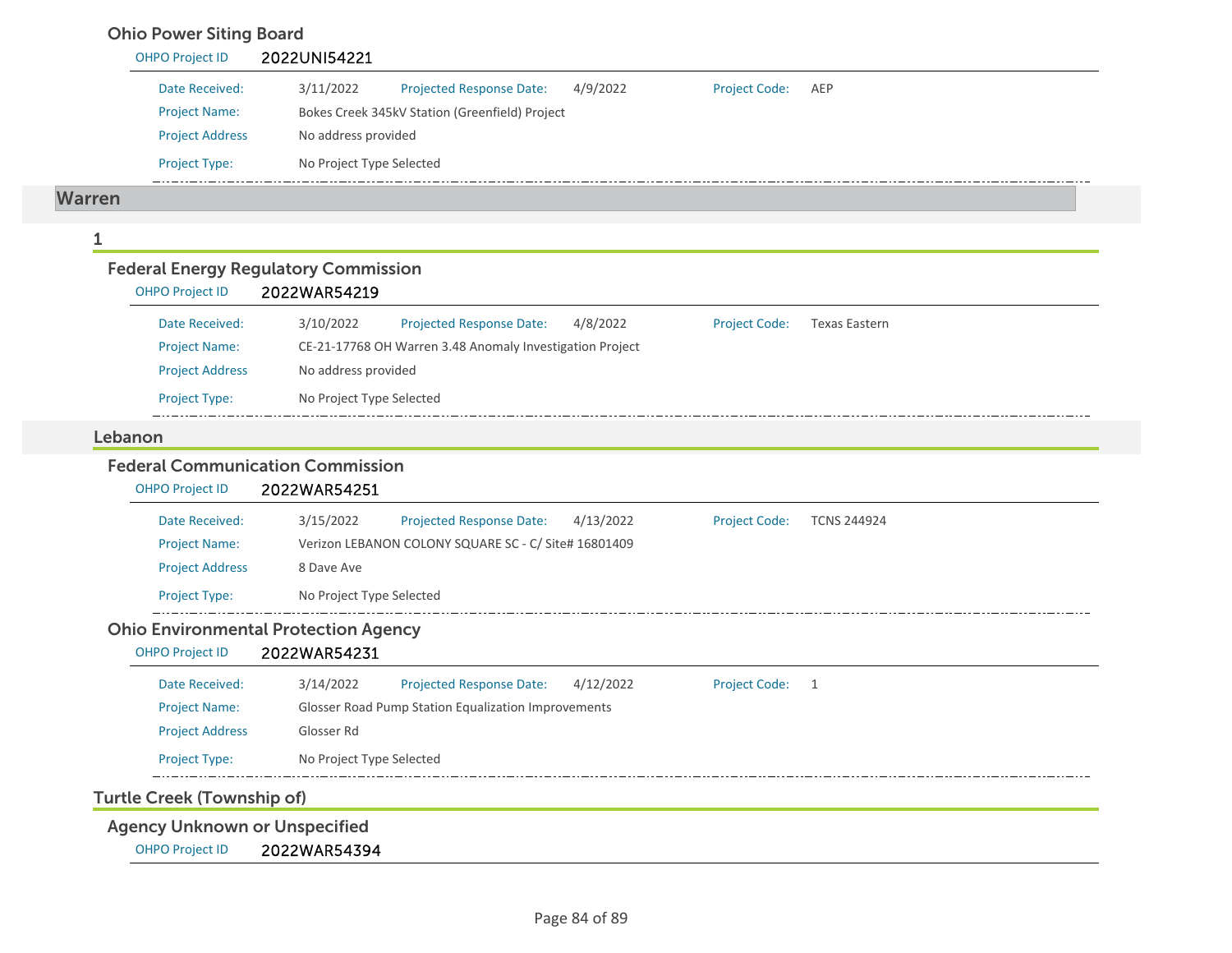| Date Received:         | 3/29/2022                               | <b>Projected Response Date:</b> | 4/27/2022 | <b>Project Code:</b> |  |  |
|------------------------|-----------------------------------------|---------------------------------|-----------|----------------------|--|--|
| <b>Project Name:</b>   | Hendrickson Farm Industrial Development |                                 |           |                      |  |  |
| <b>Project Address</b> | 2625 Union Rd and 2705 Union Rd         |                                 |           |                      |  |  |
| <b>Project Type:</b>   | No Project Type Selected                |                                 |           |                      |  |  |

# Washington

### Belpre

# Community Development Block Grant

| <b>OHPO Project ID</b> | 2022WAS54333 |                                           |           |                      |      |  |  |
|------------------------|--------------|-------------------------------------------|-----------|----------------------|------|--|--|
| Date Received:         | 3/22/2022    | <b>Projected Response Date:</b>           | 4/20/2022 | <b>Project Code:</b> | HOME |  |  |
| <b>Project Name:</b>   |              | New Construction                          |           |                      |      |  |  |
| <b>Project Address</b> |              | 2518 Valley View Dr                       |           |                      |      |  |  |
| <b>Project Type:</b>   |              | Housing construction, single-family units |           |                      |      |  |  |

#### Marietta

## Community Development Block Grant

| <b>OHPO Project ID</b> | 2022WAS54442             |                                 |           |                 |  |
|------------------------|--------------------------|---------------------------------|-----------|-----------------|--|
| Date Received:         | 3/31/2022                | <b>Projected Response Date:</b> | 4/29/2022 | Project Code: 1 |  |
| <b>Project Name:</b>   | Rehab                    |                                 |           |                 |  |
| <b>Project Address</b> | 110 Miller Ave           |                                 |           |                 |  |
| <b>Project Type:</b>   | No Project Type Selected |                                 |           |                 |  |

## Newport (Township of)

## Corps of Engineers, Huntington

#### OHPO Project ID 2005WAS25426

| Date Received:<br><b>Project Name:</b>                           | 3/1/2022<br>Barker House                            | <b>Projected Response Date:</b> | 3/30/2022 | <b>Project Code:</b> |                |
|------------------------------------------------------------------|-----------------------------------------------------|---------------------------------|-----------|----------------------|----------------|
| <b>Project Address</b><br><b>Project Type:</b>                   | SR <sub>7</sub><br>Property disposal or acquisition |                                 |           |                      |                |
| Date Received:<br><b>Project Name:</b><br><b>Project Address</b> | 3/7/2022<br>Barker House<br>SR <sub>7</sub>         | <b>Projected Response Date:</b> | 4/5/2022  | <b>Project Code:</b> | $\overline{1}$ |
| <b>Project Type:</b>                                             | Property disposal or acquisition                    |                                 |           |                      |                |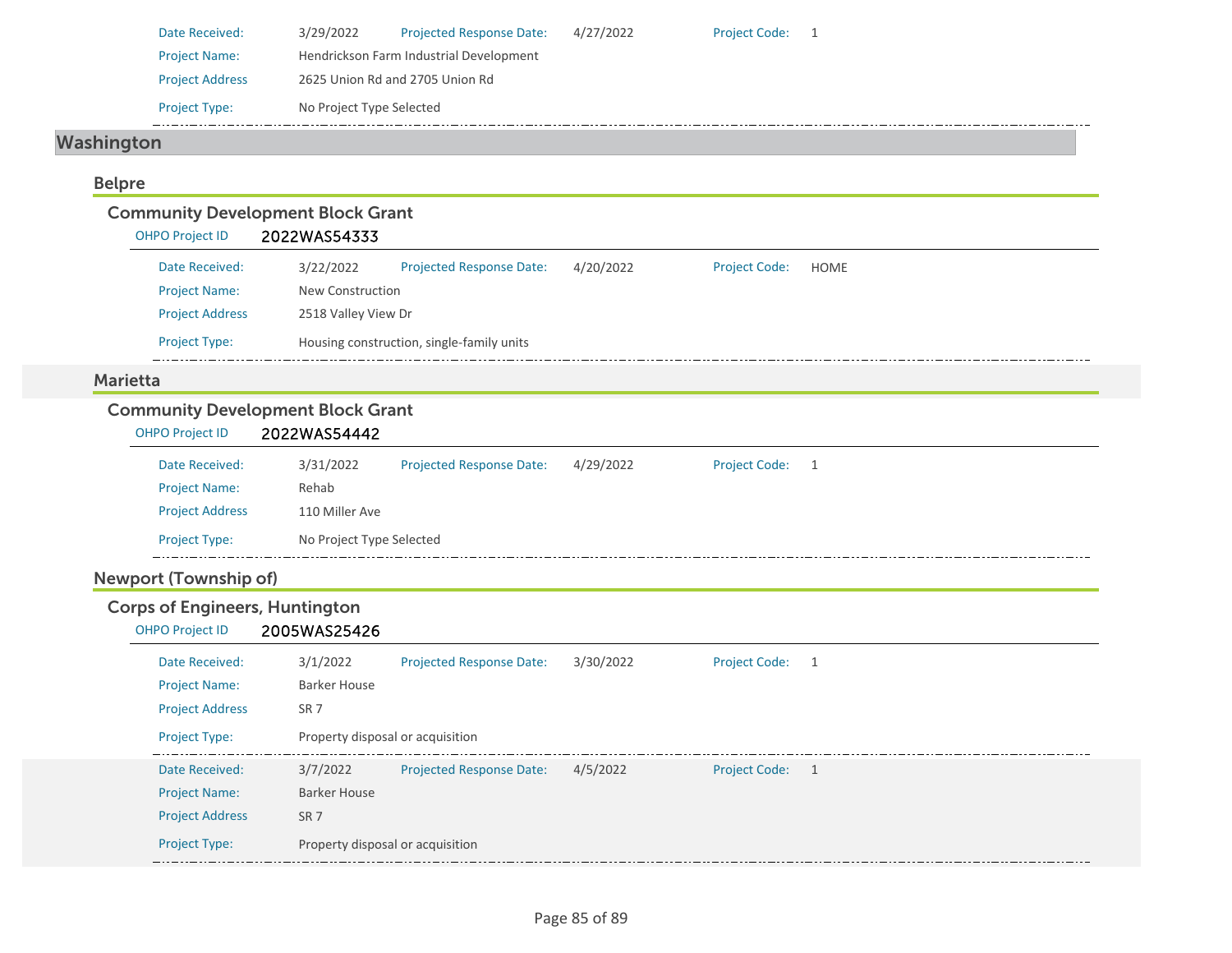| Date Received:         | 3/7/2022                 | <b>Projected Response Date:</b>  | 4/5/2022  | <b>Project Code:</b> | -1             |
|------------------------|--------------------------|----------------------------------|-----------|----------------------|----------------|
| <b>Project Name:</b>   | <b>Barker House</b>      |                                  |           |                      |                |
| <b>Project Address</b> | SR <sub>7</sub>          |                                  |           |                      |                |
| Project Type:          |                          | Property disposal or acquisition |           |                      |                |
| Date Received:         | 3/11/2022                | Projected Response Date:         | 4/9/2022  | Project Code: 1      |                |
| <b>Project Name:</b>   | <b>Barker House</b>      |                                  |           |                      |                |
| <b>Project Address</b> | SR <sub>7</sub>          |                                  |           |                      |                |
| Project Type:          |                          | Property disposal or acquisition |           |                      |                |
| Date Received:         | 3/11/2022                | Projected Response Date:         | 4/9/2022  | <b>Project Code:</b> | - 1            |
| <b>Project Name:</b>   | <b>Barker House</b>      |                                  |           |                      |                |
| <b>Project Address</b> | SR <sub>7</sub>          |                                  |           |                      |                |
|                        |                          |                                  |           |                      |                |
| Project Type:          |                          | Property disposal or acquisition |           |                      |                |
| Date Received:         | 3/15/2022                | <b>Projected Response Date:</b>  | 4/13/2022 | Project Code: 1      |                |
| <b>Project Name:</b>   | <b>Barker House</b>      |                                  |           |                      |                |
| <b>Project Address</b> | SR <sub>7</sub>          |                                  |           |                      |                |
| Project Type:          |                          | Property disposal or acquisition |           |                      |                |
| Date Received:         | 3/24/2022                | <b>Projected Response Date:</b>  | 4/22/2022 | <b>Project Code:</b> | $\overline{1}$ |
| <b>Project Name:</b>   | <b>Barker House</b>      |                                  |           |                      |                |
| <b>Project Address</b> | SR <sub>7</sub>          |                                  |           |                      |                |
| Project Type:          | No Project Type Selected |                                  |           |                      |                |
|                        |                          |                                  |           |                      |                |

# East Union (Township of)

Wayne

|             | <b>Corps of Engineers, Huntington</b> |                          |                                                           |          |                      |          |
|-------------|---------------------------------------|--------------------------|-----------------------------------------------------------|----------|----------------------|----------|
|             | <b>OHPO Project ID</b>                | 2022WAY54108             |                                                           |          |                      |          |
|             | Date Received:                        | 3/4/2022                 | <b>Projected Response Date:</b>                           | 4/2/2022 | <b>Project Code:</b> | 2022-136 |
|             | <b>Project Name:</b>                  |                          | EAS-TR 302-0.30 (Barnard Road) Bridge Replacement Project |          |                      |          |
|             | <b>Project Address</b>                | No address provided      |                                                           |          |                      |          |
|             | <b>Project Type:</b>                  | No Project Type Selected |                                                           |          |                      |          |
| <b>Funk</b> |                                       |                          |                                                           |          |                      |          |

Ohio Department of Natural Resources

OHPO Project ID 2022WAY54105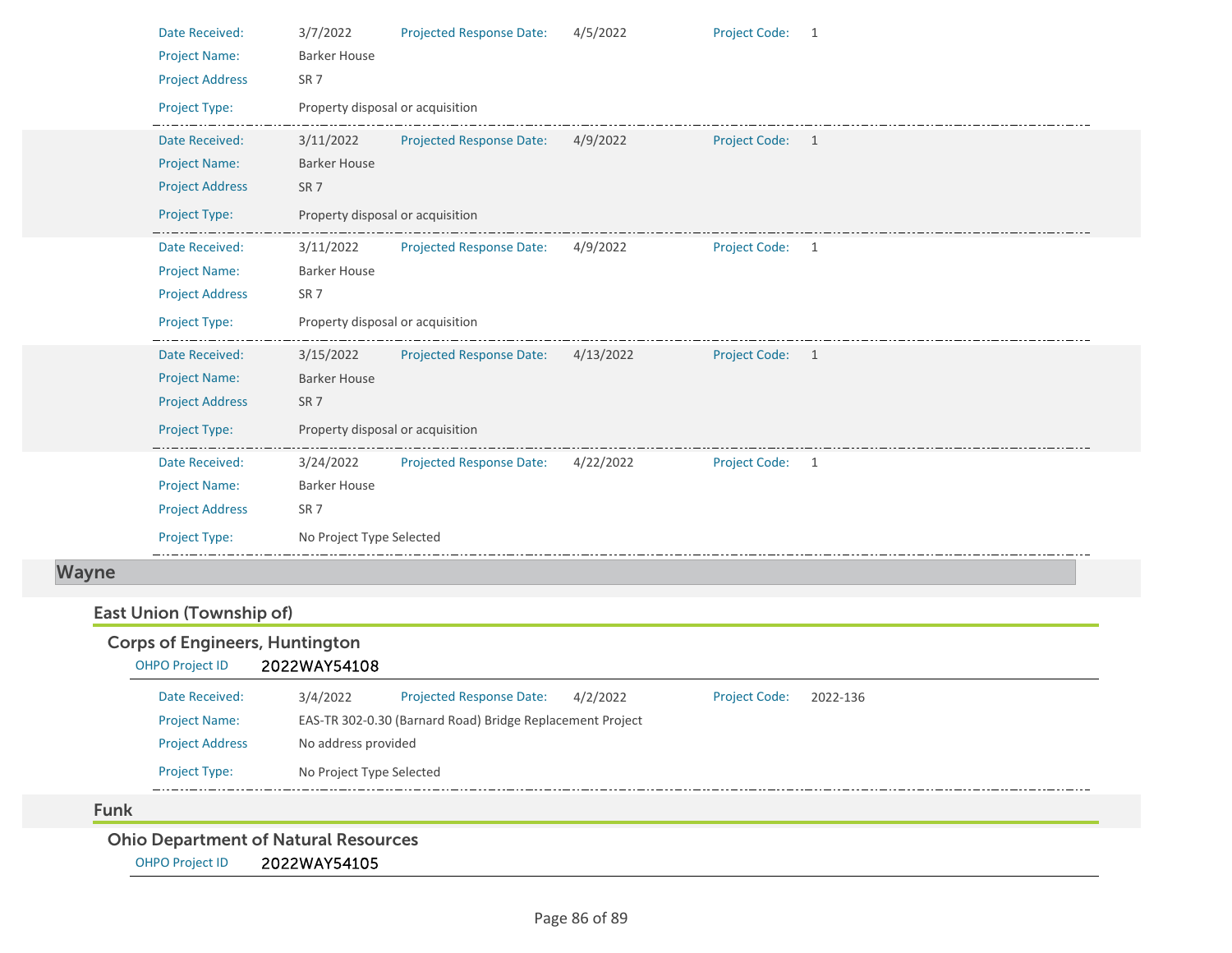| Date Received:         | 3/4/2022                      | <b>Projected Response Date:</b>                                 | 4/2/2022 | <b>Project Code:</b> |  |
|------------------------|-------------------------------|-----------------------------------------------------------------|----------|----------------------|--|
| <b>Project Name:</b>   |                               | Funk Bottoms Structures Removal and Wetland Restoration Project |          |                      |  |
| <b>Project Address</b> | No address provided           |                                                                 |          |                      |  |
| <b>Project Type:</b>   | Demolition ("Blight Removal") |                                                                 |          |                      |  |

#### WEST VIRGINIA

## Nucor, West Virginia

| <b>Agency Unknown or Unspecified</b> |                                |                                 |          |                      |  |
|--------------------------------------|--------------------------------|---------------------------------|----------|----------------------|--|
| <b>OHPO Project ID</b>               | 2022XWV54229                   |                                 |          |                      |  |
| Date Received:                       | 3/11/2022                      | <b>Projected Response Date:</b> | 4/9/2022 | <b>Project Code:</b> |  |
| <b>Project Name:</b>                 | Nucor West Virginia Steel Mill |                                 |          |                      |  |
| <b>Project Address</b>               | No address provided            |                                 |          |                      |  |
| <b>Project Type:</b>                 | No Project Type Selected       |                                 |          |                      |  |

### Williams

### Bryan

### Community Development Block Grant

| <b>OHPO Project ID</b> | 2022WIL54072                   |                                 |           |                      |   |
|------------------------|--------------------------------|---------------------------------|-----------|----------------------|---|
| Date Received:         | 3/2/2022                       | <b>Projected Response Date:</b> | 3/31/2022 | Project Code: 1      |   |
| <b>Project Name:</b>   | Airmate 2021 Waterline Project |                                 |           |                      |   |
| <b>Project Address</b> | 16280 CR D                     |                                 |           |                      |   |
| <b>Project Type:</b>   | Water distribution systems     |                                 |           |                      |   |
| <b>OHPO Project ID</b> | 2022WIL54418                   |                                 |           |                      |   |
| Date Received:         | 3/31/2022                      | <b>Projected Response Date:</b> | 4/29/2022 | <b>Project Code:</b> | 1 |
| <b>Project Name:</b>   | Rehab                          |                                 |           |                      |   |
| <b>Project Address</b> | 504 E Bryan St                 |                                 |           |                      |   |
| <b>Project Type:</b>   | No Project Type Selected       |                                 |           |                      |   |

## Montpelier

Community Development Block Grant

OHPO Project ID 2022WIL54414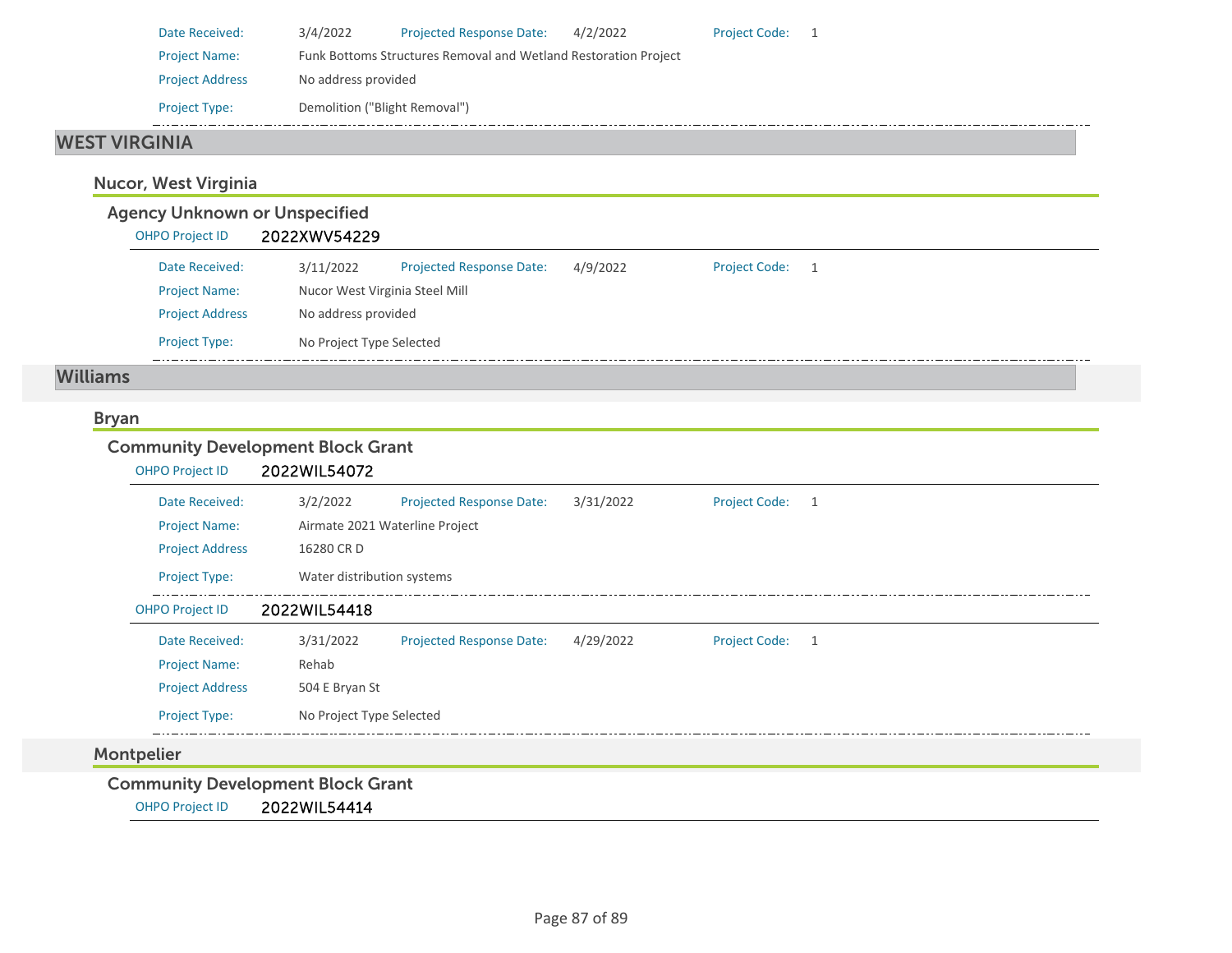| Date Received:         | 3/30/2022                | <b>Projected Response Date:</b> | 4/28/2022 | <b>Project Code:</b> |  |
|------------------------|--------------------------|---------------------------------|-----------|----------------------|--|
| <b>Project Name:</b>   | Rehab                    |                                 |           |                      |  |
| <b>Project Address</b> | 619 E Jefferson St       |                                 |           |                      |  |
| <b>Project Type:</b>   | No Project Type Selected |                                 |           |                      |  |

#### Pioneer

Community Development Block Grant<br>
OHPO Project ID 2020WIL50247

2020WIL50247

| Date Received:<br><b>Project Name:</b> | 3/7/2022<br>4/5/2022<br>Projected Response Date:<br><b>Project Code:</b><br>AquaBounty Project (previously known as Project Scale) |
|----------------------------------------|------------------------------------------------------------------------------------------------------------------------------------|
| <b>Project Address</b>                 | Kexon Dr                                                                                                                           |
| <b>Project Type:</b>                   | Commercial development                                                                                                             |
| Date Received:                         | 3/28/2022<br>4/26/2022<br><b>Project Code:</b><br><b>Projected Response Date:</b><br>$\overline{1}$                                |
| <b>Project Name:</b>                   | AquaBounty Project (previously known as Project Scale)                                                                             |
| <b>Project Address</b>                 | Kexon Dr                                                                                                                           |
| <b>Project Type:</b>                   | Commercial development                                                                                                             |

#### Wood

| <b>Agency Unknown or Unspecified</b>             |                                                                                      |
|--------------------------------------------------|--------------------------------------------------------------------------------------|
| <b>OHPO Project ID</b>                           | 2022WOO54193                                                                         |
| Date Received:                                   | 3/8/2022<br><b>Project Code:</b><br><b>Projected Response Date:</b><br>4/6/2022<br>1 |
| <b>Project Name:</b>                             | Carlyle Dairy Renewable Natural Gas (Methane) Pipeline Project                       |
| <b>Project Address</b>                           | No address provided                                                                  |
| Project Type:                                    | Gas transmission projects, inc. compressor stations                                  |
| Perrysburg<br><b>Corps of Engineers, Buffalo</b> |                                                                                      |
| <b>OHPO Project ID</b>                           | 2022WOO54100                                                                         |
| Date Received:                                   | <b>Project Code:</b><br><b>Projected Response Date:</b><br>4/2/2022<br>3/4/2022<br>1 |
| <b>Project Name:</b>                             | Riverford Plat Eleven                                                                |
| <b>Project Address</b>                           | No address provided                                                                  |
|                                                  |                                                                                      |

#### Weston